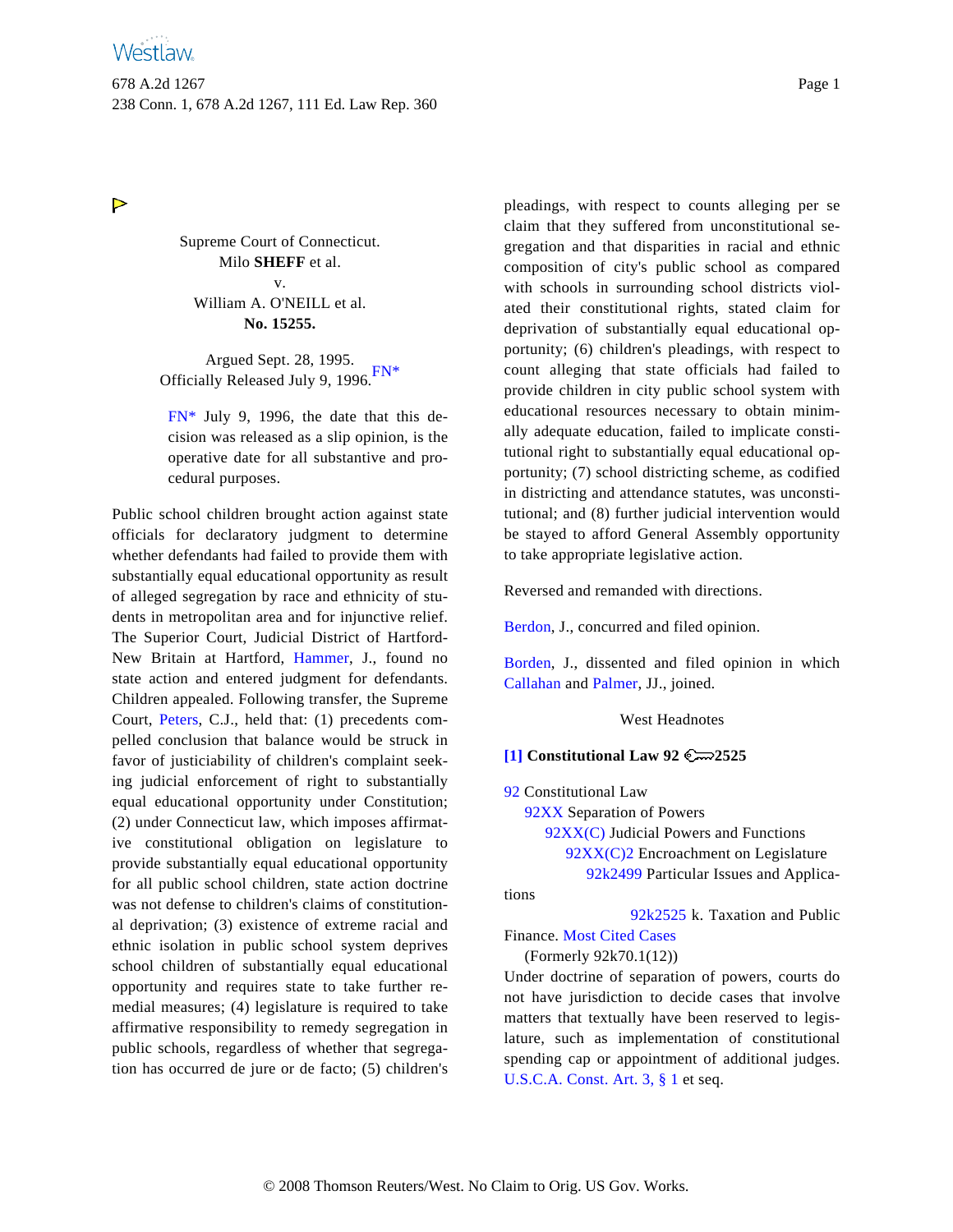## <span id="page-1-0"></span>**[\[2\]](#page-11-0) Constitutional Law 92 2452**

[92](http://www.westlaw.com/KeyNumber/Default.wl?rs=dfa1.0&vr=2.0&CMD=KEY&DocName=92) Constitutional Law

- [92XX](http://www.westlaw.com/KeyNumber/Default.wl?rs=dfa1.0&vr=2.0&CMD=KEY&DocName=92XX) Separation of Powers [92XX\(C\)](http://www.westlaw.com/KeyNumber/Default.wl?rs=dfa1.0&vr=2.0&CMD=KEY&DocName=92XX%28C%29) Judicial Powers and Functions [92XX\(C\)1](http://www.westlaw.com/KeyNumber/Default.wl?rs=dfa1.0&vr=2.0&CMD=KEY&DocName=92XX%28C%291) In General [92k2452](http://www.westlaw.com/KeyNumber/Default.wl?rs=dfa1.0&vr=2.0&CMD=KEY&DocName=92k2452) k. Determination of Powers
- of Other Branches in General. [Most Cited Cases](http://www.westlaw.com/Digest/Default.wl?rs=dfa1.0&vr=2.0&CMD=MCC&DocName=92k2452) (Formerly 92k67)

<span id="page-1-3"></span>In absence of reservation in text of constitution of matters to legislature, it is role and duty of judiciary to determine whether legislature has fulfilled its affirmative obligations within constitutional principles. [U.S.C.A. Const. Art. 3, § 1](http://www.westlaw.com/Find/Default.wl?rs=dfa1.0&vr=2.0&DB=1000546&DocName=USCOARTIIIS1&FindType=L) et seq.

#### <span id="page-1-1"></span>**[\[3\]](#page-11-0) Constitutional Law 92 2452**

[92](http://www.westlaw.com/KeyNumber/Default.wl?rs=dfa1.0&vr=2.0&CMD=KEY&DocName=92) Constitutional Law

- [92XX](http://www.westlaw.com/KeyNumber/Default.wl?rs=dfa1.0&vr=2.0&CMD=KEY&DocName=92XX) Separation of Powers [92XX\(C\)](http://www.westlaw.com/KeyNumber/Default.wl?rs=dfa1.0&vr=2.0&CMD=KEY&DocName=92XX%28C%29) Judicial Powers and Functions [92XX\(C\)1](http://www.westlaw.com/KeyNumber/Default.wl?rs=dfa1.0&vr=2.0&CMD=KEY&DocName=92XX%28C%291) In General
- [92k2452](http://www.westlaw.com/KeyNumber/Default.wl?rs=dfa1.0&vr=2.0&CMD=KEY&DocName=92k2452) k. Determination of Powers of Other Branches in General. [Most Cited Cases](http://www.westlaw.com/Digest/Default.wl?rs=dfa1.0&vr=2.0&CMD=MCC&DocName=92k2452)

(Formerly 92k67)

<span id="page-1-4"></span>Deciding whether matter has in any measure been committed by Constitution to another branch of government, or whether action of that branch exceeds whatever authority has been committed, is itself delicate exercise in constitutional interpretation and is responsibility of Supreme Court as ultimate interpreter of Constitution. [U.S.C.A. Const. Art. 3](http://www.westlaw.com/Find/Default.wl?rs=dfa1.0&vr=2.0&DB=1000546&DocName=USCOARTIIIS1&FindType=L), [§ 1](http://www.westlaw.com/Find/Default.wl?rs=dfa1.0&vr=2.0&DB=1000546&DocName=USCOARTIIIS1&FindType=L) et seq.

## <span id="page-1-2"></span>**[\[4\]](#page-12-0) Constitutional Law 92 2508**

[92](http://www.westlaw.com/KeyNumber/Default.wl?rs=dfa1.0&vr=2.0&CMD=KEY&DocName=92) Constitutional Law

[92XX](http://www.westlaw.com/KeyNumber/Default.wl?rs=dfa1.0&vr=2.0&CMD=KEY&DocName=92XX) Separation of Powers [92XX\(C\)](http://www.westlaw.com/KeyNumber/Default.wl?rs=dfa1.0&vr=2.0&CMD=KEY&DocName=92XX%28C%29) Judicial Powers and Functions [92XX\(C\)2](http://www.westlaw.com/KeyNumber/Default.wl?rs=dfa1.0&vr=2.0&CMD=KEY&DocName=92XX%28C%292) Encroachment on Legislature [92k2499](http://www.westlaw.com/KeyNumber/Default.wl?rs=dfa1.0&vr=2.0&CMD=KEY&DocName=92k2499) Particular Issues and Applica-

tions

#### **[Cases](http://www.westlaw.com/Digest/Default.wl?rs=dfa1.0&vr=2.0&CMD=MCC&DocName=92k2508)**

[92k2508](http://www.westlaw.com/KeyNumber/Default.wl?rs=dfa1.0&vr=2.0&CMD=KEY&DocName=92k2508) k. Education. [Most Cited](http://www.westlaw.com/Digest/Default.wl?rs=dfa1.0&vr=2.0&CMD=MCC&DocName=92k2508)

## (Formerly 92k70.1(7.1))

Precedents compelled conclusion that balance would be struck in favor of justiciability of public

school children's complaint seeking judicial enforcement of right to substantially equal educational opportunity under Constitution; just as legislature has constitutional duty to fulfill its affirmative obligation to public school children, so judiciary has constitutional duty to review whether legislature has fulfilled its obligation. [C.G.S.A. Const. Art. 1](http://www.westlaw.com/Find/Default.wl?rs=dfa1.0&vr=2.0&DB=1000264&DocName=CTCNART1S1&FindType=L), [§§ 1](http://www.westlaw.com/Find/Default.wl?rs=dfa1.0&vr=2.0&DB=1000264&DocName=CTCNART1S1&FindType=L), [20](http://www.westlaw.com/Find/Default.wl?rs=dfa1.0&vr=2.0&DB=1000264&DocName=CTCNART1S20&FindType=L); [Art. 8, § 1](http://www.westlaw.com/Find/Default.wl?rs=dfa1.0&vr=2.0&DB=1000264&DocName=CTCNART8S1&FindType=L).

## **[\[5\]](#page-12-1) Action 13 6**

[13](http://www.westlaw.com/KeyNumber/Default.wl?rs=dfa1.0&vr=2.0&CMD=KEY&DocName=13) Action

[13I](http://www.westlaw.com/KeyNumber/Default.wl?rs=dfa1.0&vr=2.0&CMD=KEY&DocName=13I) Grounds and Conditions Precedent

[13k6](http://www.westlaw.com/KeyNumber/Default.wl?rs=dfa1.0&vr=2.0&CMD=KEY&DocName=13k6) k. Moot, Hypothetical or Abstract Questions. [Most Cited Cases](http://www.westlaw.com/Digest/Default.wl?rs=dfa1.0&vr=2.0&CMD=MCC&DocName=13k6)

## **Courts 106 35**

#### [106](http://www.westlaw.com/KeyNumber/Default.wl?rs=dfa1.0&vr=2.0&CMD=KEY&DocName=106) Courts

[106I](http://www.westlaw.com/KeyNumber/Default.wl?rs=dfa1.0&vr=2.0&CMD=KEY&DocName=106I) Nature, Extent, and Exercise of Jurisdiction in General

[106k34](http://www.westlaw.com/KeyNumber/Default.wl?rs=dfa1.0&vr=2.0&CMD=KEY&DocName=106k34) Presumptions as to Jurisdiction

[106k35](http://www.westlaw.com/KeyNumber/Default.wl?rs=dfa1.0&vr=2.0&CMD=KEY&DocName=106k35) k. In General. [Most Cited Cases](http://www.westlaw.com/Digest/Default.wl?rs=dfa1.0&vr=2.0&CMD=MCC&DocName=106k35)

Considerations of justiciability must be balanced against principle that every presumption is to be indulged in favor of subject matter jurisdiction.

## **[\[6\]](#page-13-0) Schools 345 148(1)**

[345](http://www.westlaw.com/KeyNumber/Default.wl?rs=dfa1.0&vr=2.0&CMD=KEY&DocName=345) Schools

[345II](http://www.westlaw.com/KeyNumber/Default.wl?rs=dfa1.0&vr=2.0&CMD=KEY&DocName=345II) Public Schools

[345II\(L\)](http://www.westlaw.com/KeyNumber/Default.wl?rs=dfa1.0&vr=2.0&CMD=KEY&DocName=345II%28L%29) Pupils

[345k148](http://www.westlaw.com/KeyNumber/Default.wl?rs=dfa1.0&vr=2.0&CMD=KEY&DocName=345k148) Nature of Right to Instruction in

[345k148\(1\)](http://www.westlaw.com/KeyNumber/Default.wl?rs=dfa1.0&vr=2.0&CMD=KEY&DocName=345k148%281%29) k. In General. [Most Cited](http://www.westlaw.com/Digest/Default.wl?rs=dfa1.0&vr=2.0&CMD=MCC&DocName=345k148%281%29)

## **[Cases](http://www.westlaw.com/Digest/Default.wl?rs=dfa1.0&vr=2.0&CMD=MCC&DocName=345k148%281%29)**

General

Under Connecticut law, which imposes affirmative constitutional obligation on legislature to provide substantially equal educational opportunity for all public school children, state action doctrine was not defense to children's claims of constitutional deprivation; state had ample notice of ongoing trends toward racial and ethnic isolation in its public schools and fact that legislature did not affirmatively create or intend to create conditions that led to racial and ethnic isolation did not, in and of itself,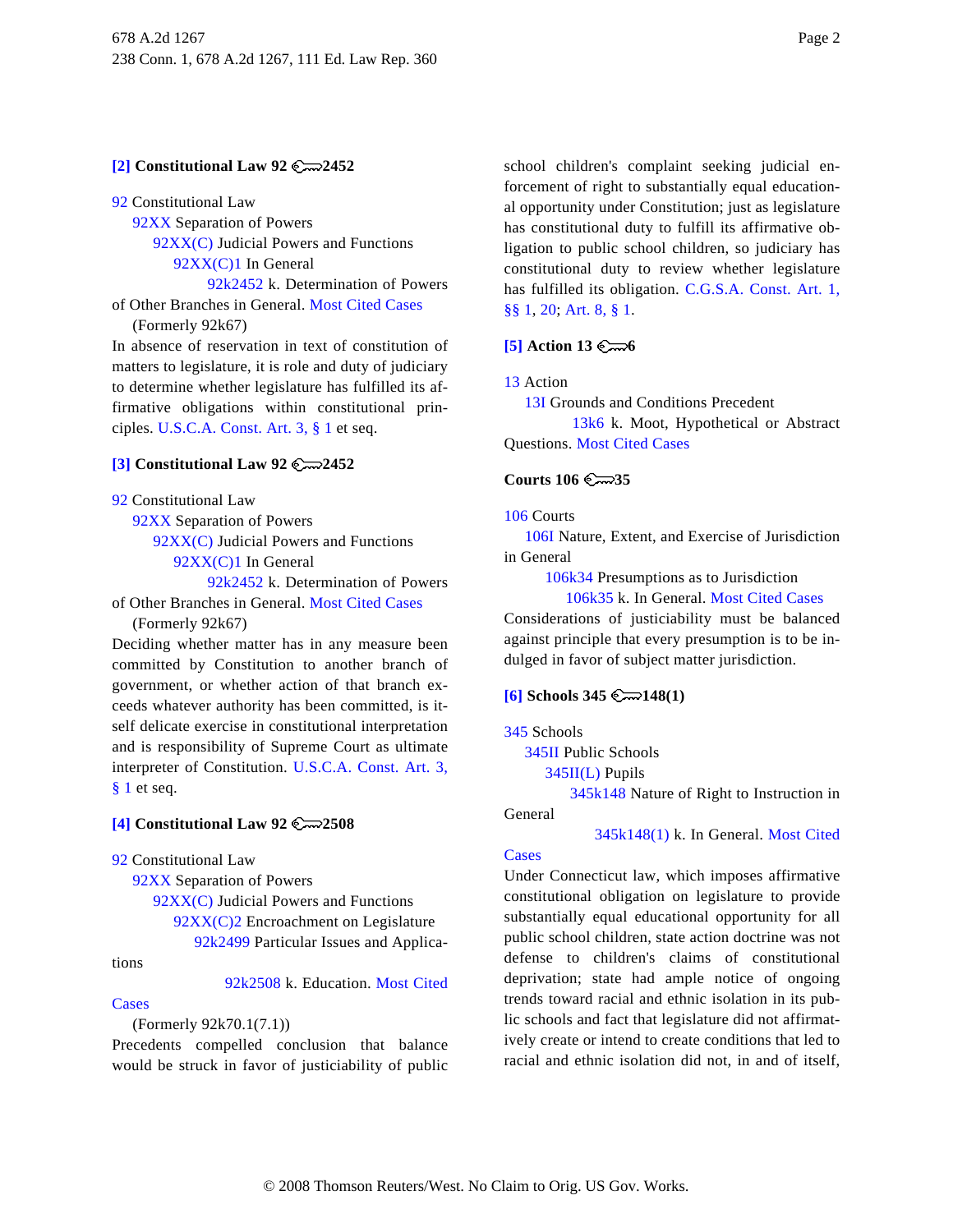relieve state officials of their obligation to provide children with more effective remedy for their constitutional grievances. [C.G.S.A. Const. Art. 1, §§ 1](http://www.westlaw.com/Find/Default.wl?rs=dfa1.0&vr=2.0&DB=1000264&DocName=CTCNART1S1&FindType=L), [20](http://www.westlaw.com/Find/Default.wl?rs=dfa1.0&vr=2.0&DB=1000264&DocName=CTCNART1S20&FindType=L); [Art. 8, § 1](http://www.westlaw.com/Find/Default.wl?rs=dfa1.0&vr=2.0&DB=1000264&DocName=CTCNART8S1&FindType=L).

## <span id="page-2-3"></span><span id="page-2-0"></span>**[\[7\]](#page-18-0) Schools 345 148(1)**

#### [345](http://www.westlaw.com/KeyNumber/Default.wl?rs=dfa1.0&vr=2.0&CMD=KEY&DocName=345) Schools

[345II](http://www.westlaw.com/KeyNumber/Default.wl?rs=dfa1.0&vr=2.0&CMD=KEY&DocName=345II) Public Schools

[345II\(L\)](http://www.westlaw.com/KeyNumber/Default.wl?rs=dfa1.0&vr=2.0&CMD=KEY&DocName=345II%28L%29) Pupils

[345k148](http://www.westlaw.com/KeyNumber/Default.wl?rs=dfa1.0&vr=2.0&CMD=KEY&DocName=345k148) Nature of Right to Instruction in

General

[345k148\(1\)](http://www.westlaw.com/KeyNumber/Default.wl?rs=dfa1.0&vr=2.0&CMD=KEY&DocName=345k148%281%29) k. In General. [Most Cited](http://www.westlaw.com/Digest/Default.wl?rs=dfa1.0&vr=2.0&CMD=MCC&DocName=345k148%281%29)

## **[Cases](http://www.westlaw.com/Digest/Default.wl?rs=dfa1.0&vr=2.0&CMD=MCC&DocName=345k148%281%29)**

State has affirmative constitutional obligation to provide all public school children with substantially equal educational opportunity. [C.G.S.A. Const. Art.](http://www.westlaw.com/Find/Default.wl?rs=dfa1.0&vr=2.0&DB=1000264&DocName=CTCNART1S1&FindType=L) [1, §§ 1](http://www.westlaw.com/Find/Default.wl?rs=dfa1.0&vr=2.0&DB=1000264&DocName=CTCNART1S1&FindType=L), [20](http://www.westlaw.com/Find/Default.wl?rs=dfa1.0&vr=2.0&DB=1000264&DocName=CTCNART1S20&FindType=L); [Art. 8, § 1](http://www.westlaw.com/Find/Default.wl?rs=dfa1.0&vr=2.0&DB=1000264&DocName=CTCNART8S1&FindType=L).

#### <span id="page-2-1"></span>**[\[8\]](#page-18-0) Schools 345 148(1)**

[345](http://www.westlaw.com/KeyNumber/Default.wl?rs=dfa1.0&vr=2.0&CMD=KEY&DocName=345) Schools

[345II](http://www.westlaw.com/KeyNumber/Default.wl?rs=dfa1.0&vr=2.0&CMD=KEY&DocName=345II) Public Schools

```
345II(L) Pupils
```
[345k148](http://www.westlaw.com/KeyNumber/Default.wl?rs=dfa1.0&vr=2.0&CMD=KEY&DocName=345k148) Nature of Right to Instruction in

General

[345k148\(1\)](http://www.westlaw.com/KeyNumber/Default.wl?rs=dfa1.0&vr=2.0&CMD=KEY&DocName=345k148%281%29) k. In General. [Most Cited](http://www.westlaw.com/Digest/Default.wl?rs=dfa1.0&vr=2.0&CMD=MCC&DocName=345k148%281%29)

## **[Cases](http://www.westlaw.com/Digest/Default.wl?rs=dfa1.0&vr=2.0&CMD=MCC&DocName=345k148%281%29)**

<span id="page-2-4"></span>Any infringement of state's affirmative constitutional obligation to provide all public school children with substantially equal educational opportunity must be strictly scrutinized. [C.G.S.A. Const](http://www.westlaw.com/Find/Default.wl?rs=dfa1.0&vr=2.0&DB=1000264&DocName=CTCNART1S1&FindType=L). [Art. 1, §§ 1](http://www.westlaw.com/Find/Default.wl?rs=dfa1.0&vr=2.0&DB=1000264&DocName=CTCNART1S1&FindType=L), [20](http://www.westlaw.com/Find/Default.wl?rs=dfa1.0&vr=2.0&DB=1000264&DocName=CTCNART1S20&FindType=L); [Art. 8, § 1](http://www.westlaw.com/Find/Default.wl?rs=dfa1.0&vr=2.0&DB=1000264&DocName=CTCNART8S1&FindType=L).

#### <span id="page-2-2"></span>**[\[9\]](#page-18-1) Schools 345 13(2)**

[345](http://www.westlaw.com/KeyNumber/Default.wl?rs=dfa1.0&vr=2.0&CMD=KEY&DocName=345) Schools

[345II](http://www.westlaw.com/KeyNumber/Default.wl?rs=dfa1.0&vr=2.0&CMD=KEY&DocName=345II) Public Schools

[345II\(A\)](http://www.westlaw.com/KeyNumber/Default.wl?rs=dfa1.0&vr=2.0&CMD=KEY&DocName=345II%28A%29) Establishment, School Lands and Funds, and Regulation in General

[345k13](http://www.westlaw.com/KeyNumber/Default.wl?rs=dfa1.0&vr=2.0&CMD=KEY&DocName=345k13) Separate Schools for Racial Groups

## [345k13\(2\)](http://www.westlaw.com/KeyNumber/Default.wl?rs=dfa1.0&vr=2.0&CMD=KEY&DocName=345k13%282%29) k. Existence and Propriety of Segregated System. [Most Cited Cases](http://www.westlaw.com/Digest/Default.wl?rs=dfa1.0&vr=2.0&CMD=MCC&DocName=345k13%282%29)

<span id="page-2-5"></span>Existence of extreme racial and ethnic isolation in public school system deprives school children of substantially equal educational opportunity and requires state to take further remedial measures. [C.G.S.A. Const. Art. 1, § 20](http://www.westlaw.com/Find/Default.wl?rs=dfa1.0&vr=2.0&DB=1000264&DocName=CTCNART1S20&FindType=L); [Art. 8, § 1](http://www.westlaw.com/Find/Default.wl?rs=dfa1.0&vr=2.0&DB=1000264&DocName=CTCNART8S1&FindType=L).

## **[\[10\]](#page-19-0) Constitutional Law 92 598**

#### [92](http://www.westlaw.com/KeyNumber/Default.wl?rs=dfa1.0&vr=2.0&CMD=KEY&DocName=92) Constitutional Law

[92V](http://www.westlaw.com/KeyNumber/Default.wl?rs=dfa1.0&vr=2.0&CMD=KEY&DocName=92V) Construction and Operation of Constitutional Provisions

> [92V\(A\)](http://www.westlaw.com/KeyNumber/Default.wl?rs=dfa1.0&vr=2.0&CMD=KEY&DocName=92V%28A%29) General Rules of Construction [92k595](http://www.westlaw.com/KeyNumber/Default.wl?rs=dfa1.0&vr=2.0&CMD=KEY&DocName=92k595) Intrinsic Aids to Construction

[92k598](http://www.westlaw.com/KeyNumber/Default.wl?rs=dfa1.0&vr=2.0&CMD=KEY&DocName=92k598) k. Giving Effect to Every

Word. [Most Cited Cases](http://www.westlaw.com/Digest/Default.wl?rs=dfa1.0&vr=2.0&CMD=MCC&DocName=92k598)

(Formerly 92k15)

#### **Constitutional Law 92 599**

#### [92](http://www.westlaw.com/KeyNumber/Default.wl?rs=dfa1.0&vr=2.0&CMD=KEY&DocName=92) Constitutional Law

[92V](http://www.westlaw.com/KeyNumber/Default.wl?rs=dfa1.0&vr=2.0&CMD=KEY&DocName=92V) Construction and Operation of Constitutional Provisions

[92V\(A\)](http://www.westlaw.com/KeyNumber/Default.wl?rs=dfa1.0&vr=2.0&CMD=KEY&DocName=92V%28A%29) General Rules of Construction

[92k595](http://www.westlaw.com/KeyNumber/Default.wl?rs=dfa1.0&vr=2.0&CMD=KEY&DocName=92k595) Intrinsic Aids to Construction

[92k599](http://www.westlaw.com/KeyNumber/Default.wl?rs=dfa1.0&vr=2.0&CMD=KEY&DocName=92k599) k. Giving Effect to Entire In-

strument. [Most Cited Cases](http://www.westlaw.com/Digest/Default.wl?rs=dfa1.0&vr=2.0&CMD=MCC&DocName=92k599)

(Formerly 92k15)

Fundamental principles of constitutional interpretation require that effect must be given to every part of and each word in constitution.

#### **[\[11\]](#page-19-0) Constitutional Law 92 3006**

[92](http://www.westlaw.com/KeyNumber/Default.wl?rs=dfa1.0&vr=2.0&CMD=KEY&DocName=92) Constitutional Law

[92XXVI](http://www.westlaw.com/KeyNumber/Default.wl?rs=dfa1.0&vr=2.0&CMD=KEY&DocName=92XXVI) Equal Protection

[92XXVI\(A\)](http://www.westlaw.com/KeyNumber/Default.wl?rs=dfa1.0&vr=2.0&CMD=KEY&DocName=92XXVI%28A%29) In General

[92XXVI\(A\)2](http://www.westlaw.com/KeyNumber/Default.wl?rs=dfa1.0&vr=2.0&CMD=KEY&DocName=92XXVI%28A%292) Relationship to Similar Provisions

[92k3006](http://www.westlaw.com/KeyNumber/Default.wl?rs=dfa1.0&vr=2.0&CMD=KEY&DocName=92k3006) k. Federal/State Cognates.

# [Most Cited Cases](http://www.westlaw.com/Digest/Default.wl?rs=dfa1.0&vr=2.0&CMD=MCC&DocName=92k3006)

(Formerly 92k215)

Insofar as Connecticut Constitution's equal protection clause, providing right to protection from segregation, differs textually from federal equal protection clause, its judicial construction must reflect such textual distinction. [U.S.C.A. Const.Amend.](http://www.westlaw.com/Find/Default.wl?rs=dfa1.0&vr=2.0&DB=1000546&DocName=USCOAMENDXIV&FindType=L) 14; [C.G.S.A. Const. Art. 1, § 20](http://www.westlaw.com/Find/Default.wl?rs=dfa1.0&vr=2.0&DB=1000264&DocName=CTCNART1S20&FindType=L).

**[\[12\]](#page-20-0) Schools 345 13(5)**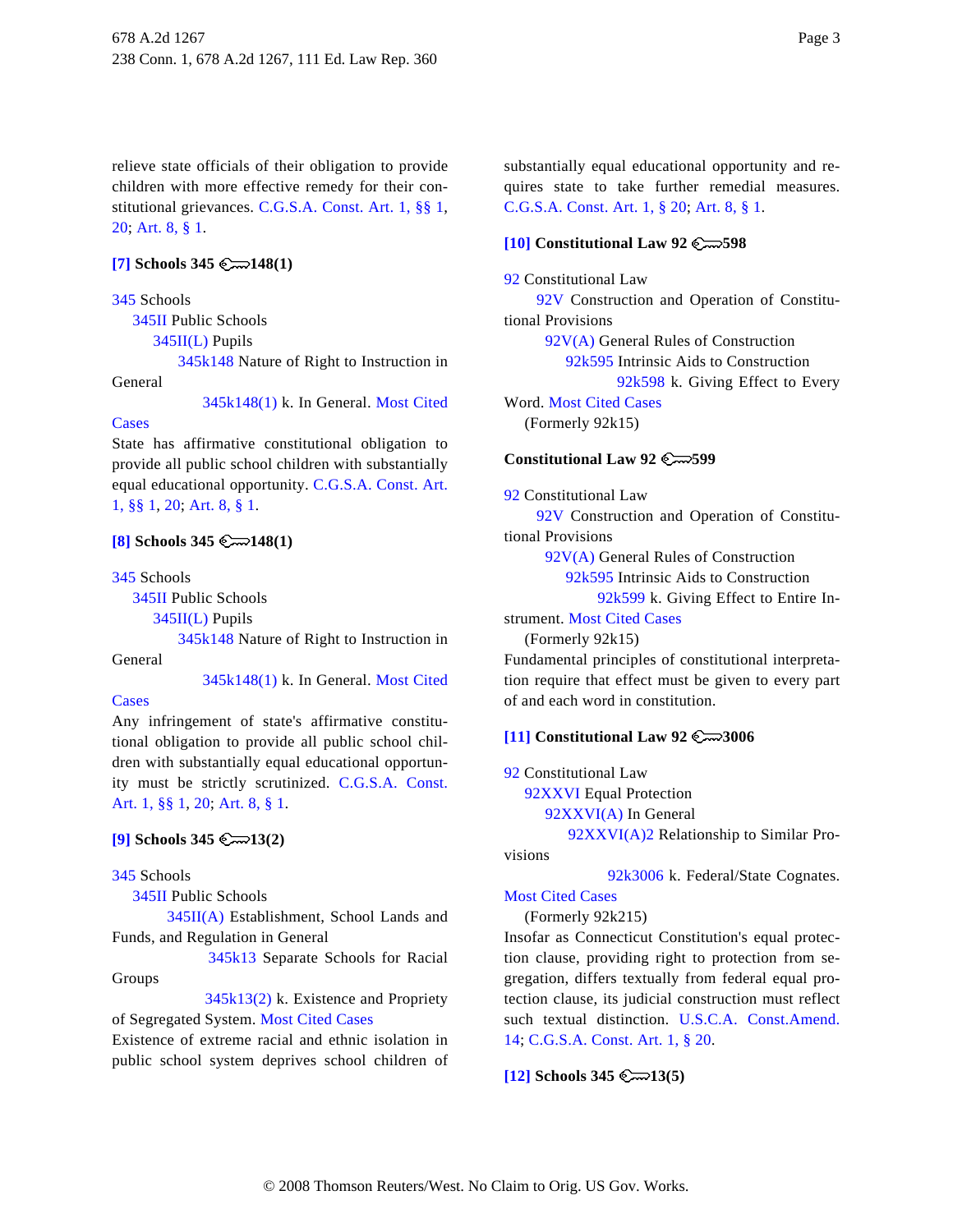## [345](http://www.westlaw.com/KeyNumber/Default.wl?rs=dfa1.0&vr=2.0&CMD=KEY&DocName=345) Schools

[345II](http://www.westlaw.com/KeyNumber/Default.wl?rs=dfa1.0&vr=2.0&CMD=KEY&DocName=345II) Public Schools

[345II\(A\)](http://www.westlaw.com/KeyNumber/Default.wl?rs=dfa1.0&vr=2.0&CMD=KEY&DocName=345II%28A%29) Establishment, School Lands and Funds, and Regulation in General

[345k13](http://www.westlaw.com/KeyNumber/Default.wl?rs=dfa1.0&vr=2.0&CMD=KEY&DocName=345k13) Separate Schools for Racial Groups

[345k13\(5\)](http://www.westlaw.com/KeyNumber/Default.wl?rs=dfa1.0&vr=2.0&CMD=KEY&DocName=345k13%285%29) k. De Facto or De Jure Segregation. [Most Cited Cases](http://www.westlaw.com/Digest/Default.wl?rs=dfa1.0&vr=2.0&CMD=MCC&DocName=345k13%285%29)

Legislature is required to take affirmative responsibility to remedy segregation in public schools, regardless of whether that segregation has occurred de jure or de facto; term segregation in Connecticut constitutional article providing right to protection from segregation is neutral regarding segregative intent and in context of public education, in which state has affirmative obligation to monitor and equalize educational opportunity, state's awareness of existing and increasing severe racial and ethnic isolation imposes upon state responsibility to remedy segregation because of race or ancestry. [C.G.S.A. Const. Art. 1, § 20](http://www.westlaw.com/Find/Default.wl?rs=dfa1.0&vr=2.0&DB=1000264&DocName=CTCNART1S20&FindType=L); [Art. 8, § 1](http://www.westlaw.com/Find/Default.wl?rs=dfa1.0&vr=2.0&DB=1000264&DocName=CTCNART8S1&FindType=L).

# <span id="page-3-2"></span><span id="page-3-0"></span>**[\[13\]](#page-23-0) Schools 345 13(4)**

[345](http://www.westlaw.com/KeyNumber/Default.wl?rs=dfa1.0&vr=2.0&CMD=KEY&DocName=345) Schools

[345II](http://www.westlaw.com/KeyNumber/Default.wl?rs=dfa1.0&vr=2.0&CMD=KEY&DocName=345II) Public Schools

[345II\(A\)](http://www.westlaw.com/KeyNumber/Default.wl?rs=dfa1.0&vr=2.0&CMD=KEY&DocName=345II%28A%29) Establishment, School Lands and Funds, and Regulation in General

[345k13](http://www.westlaw.com/KeyNumber/Default.wl?rs=dfa1.0&vr=2.0&CMD=KEY&DocName=345k13) Separate Schools for Racial Groups

[345k13\(4\)](http://www.westlaw.com/KeyNumber/Default.wl?rs=dfa1.0&vr=2.0&CMD=KEY&DocName=345k13%284%29) k. Desegregation and Integration and Duty to Desegregate in General. [Most](http://www.westlaw.com/Digest/Default.wl?rs=dfa1.0&vr=2.0&CMD=MCC&DocName=345k13%284%29) [Cited Cases](http://www.westlaw.com/Digest/Default.wl?rs=dfa1.0&vr=2.0&CMD=MCC&DocName=345k13%284%29)

Elimination of racial isolation in public school promotes attainment of equal educational opportunity and is beneficial to all students of all races. [C.G.S.A. Const. Art. 1, § 20](http://www.westlaw.com/Find/Default.wl?rs=dfa1.0&vr=2.0&DB=1000264&DocName=CTCNART1S20&FindType=L); [Art. 8, § 1](http://www.westlaw.com/Find/Default.wl?rs=dfa1.0&vr=2.0&DB=1000264&DocName=CTCNART8S1&FindType=L).

#### <span id="page-3-1"></span>**[\[14\]](#page-24-0) Schools 345**  $\mathbb{C}$  **13(18.1)**

#### [345](http://www.westlaw.com/KeyNumber/Default.wl?rs=dfa1.0&vr=2.0&CMD=KEY&DocName=345) Schools

[345II](http://www.westlaw.com/KeyNumber/Default.wl?rs=dfa1.0&vr=2.0&CMD=KEY&DocName=345II) Public Schools

[345II\(A\)](http://www.westlaw.com/KeyNumber/Default.wl?rs=dfa1.0&vr=2.0&CMD=KEY&DocName=345II%28A%29) Establishment, School Lands and Funds, and Regulation in General

[345k13](http://www.westlaw.com/KeyNumber/Default.wl?rs=dfa1.0&vr=2.0&CMD=KEY&DocName=345k13) Separate Schools for Racial

<span id="page-3-3"></span>Groups

## [345k13\(18\)](http://www.westlaw.com/KeyNumber/Default.wl?rs=dfa1.0&vr=2.0&CMD=KEY&DocName=345k13%2818%29) Actions [345k13\(18.1\)](http://www.westlaw.com/KeyNumber/Default.wl?rs=dfa1.0&vr=2.0&CMD=KEY&DocName=345k13%2818.1%29) k. In General. [Most](http://www.westlaw.com/Digest/Default.wl?rs=dfa1.0&vr=2.0&CMD=MCC&DocName=345k13%2818.1%29)

## [Cited Cases](http://www.westlaw.com/Digest/Default.wl?rs=dfa1.0&vr=2.0&CMD=MCC&DocName=345k13%2818.1%29)

Public school children's pleadings, with respect to counts alleging per se claim that they suffered from unconstitutional segregation and that disparities in racial and ethnic composition of city's public school as compared with schools in surrounding school districts violated their constitutional rights, stated claim for deprivation of substantially equal educational opportunity; Supreme Court would be remiss in exercise of constitutional obligation to provide remedy by due course of law without delay if it was to deprive children of remedy solely because, as pleading matter, their claims were stated in two counts rather than combined in one count of school segregation. [C.G.S.A. Const. Art. 1, §§](http://www.westlaw.com/Find/Default.wl?rs=dfa1.0&vr=2.0&DB=1000264&DocName=CTCNART1S1&FindType=L) 1, [10](http://www.westlaw.com/Find/Default.wl?rs=dfa1.0&vr=2.0&DB=1000264&DocName=CTCNART1S10&FindType=L), [20](http://www.westlaw.com/Find/Default.wl?rs=dfa1.0&vr=2.0&DB=1000264&DocName=CTCNART1S20&FindType=L); [Art. 8, § 1](http://www.westlaw.com/Find/Default.wl?rs=dfa1.0&vr=2.0&DB=1000264&DocName=CTCNART8S1&FindType=L).

#### **[\[15\]](#page-25-0) Schools 345**  $\mathbb{C}$  **13(18.1)**

[345](http://www.westlaw.com/KeyNumber/Default.wl?rs=dfa1.0&vr=2.0&CMD=KEY&DocName=345) Schools

[345II](http://www.westlaw.com/KeyNumber/Default.wl?rs=dfa1.0&vr=2.0&CMD=KEY&DocName=345II) Public Schools

[345II\(A\)](http://www.westlaw.com/KeyNumber/Default.wl?rs=dfa1.0&vr=2.0&CMD=KEY&DocName=345II%28A%29) Establishment, School Lands and Funds, and Regulation in General

[345k13](http://www.westlaw.com/KeyNumber/Default.wl?rs=dfa1.0&vr=2.0&CMD=KEY&DocName=345k13) Separate Schools for Racial

Groups

[345k13\(18\)](http://www.westlaw.com/KeyNumber/Default.wl?rs=dfa1.0&vr=2.0&CMD=KEY&DocName=345k13%2818%29) Actions

[345k13\(18.1\)](http://www.westlaw.com/KeyNumber/Default.wl?rs=dfa1.0&vr=2.0&CMD=KEY&DocName=345k13%2818.1%29) k. In General. [Most](http://www.westlaw.com/Digest/Default.wl?rs=dfa1.0&vr=2.0&CMD=MCC&DocName=345k13%2818.1%29)

## [Cited Cases](http://www.westlaw.com/Digest/Default.wl?rs=dfa1.0&vr=2.0&CMD=MCC&DocName=345k13%2818.1%29)

Public school children's pleadings, with respect to count alleging that state officials had failed to provide children in city public school system with educational resources necessary to obtain minimally adequate education, failed to implicate constitutional right to substantially equal educational opportunity; claim was not expressly predicated upon severe racial and ethnic isolation that existed in school system and, moreover, children conceded that they had never claimed that opportunity to participate in racially and ethnically diverse education was constitutionally required component of minimally adequate education. [C.G.S.A. Const. Art. 1, §§](http://www.westlaw.com/Find/Default.wl?rs=dfa1.0&vr=2.0&DB=1000264&DocName=CTCNART1S1&FindType=L) [1](http://www.westlaw.com/Find/Default.wl?rs=dfa1.0&vr=2.0&DB=1000264&DocName=CTCNART1S1&FindType=L), [20](http://www.westlaw.com/Find/Default.wl?rs=dfa1.0&vr=2.0&DB=1000264&DocName=CTCNART1S20&FindType=L); [Art. 8, § 1](http://www.westlaw.com/Find/Default.wl?rs=dfa1.0&vr=2.0&DB=1000264&DocName=CTCNART8S1&FindType=L).

**[\[16\]](#page-26-0) Schools 345 148(1)**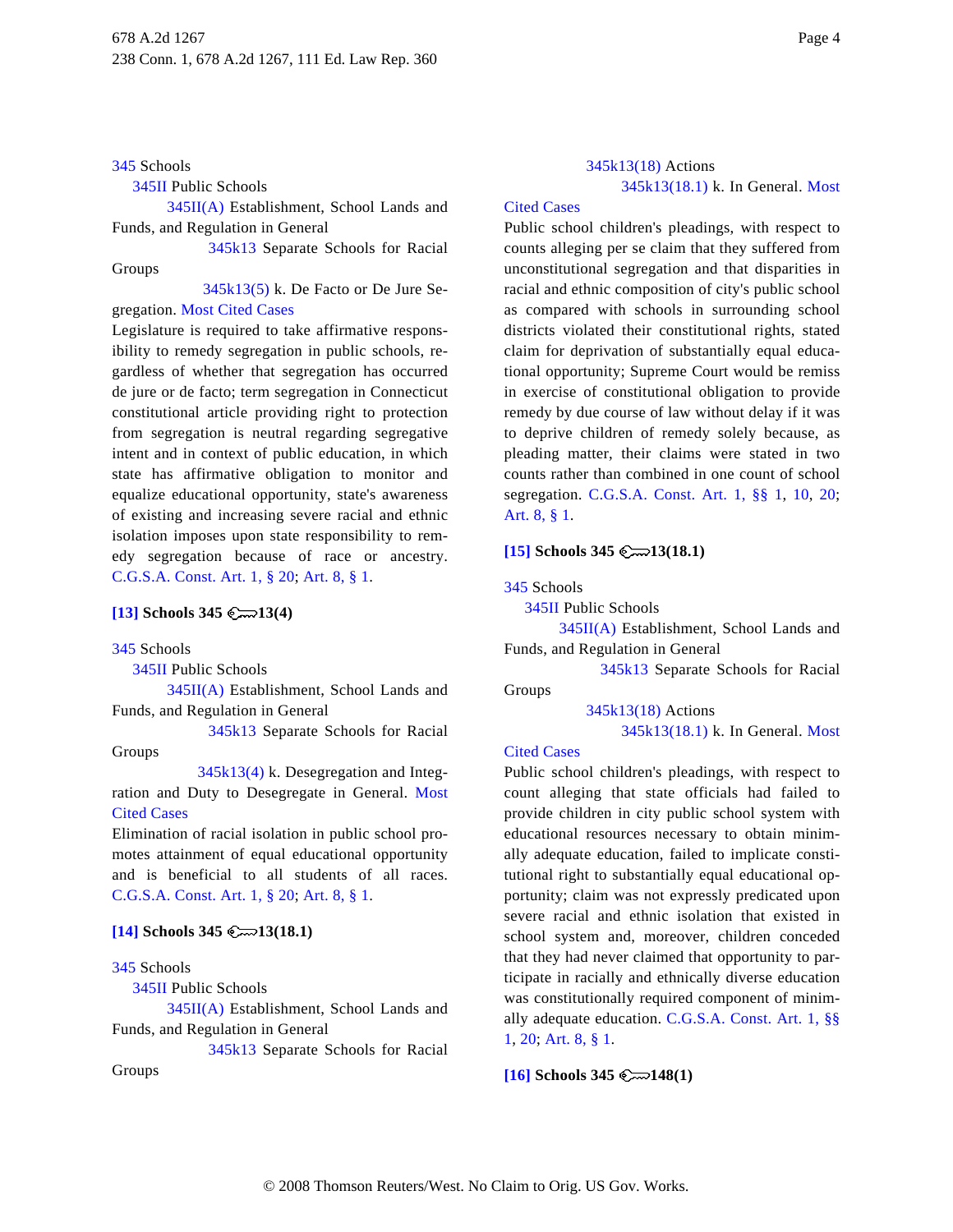[345](http://www.westlaw.com/KeyNumber/Default.wl?rs=dfa1.0&vr=2.0&CMD=KEY&DocName=345) Schools

[345II](http://www.westlaw.com/KeyNumber/Default.wl?rs=dfa1.0&vr=2.0&CMD=KEY&DocName=345II) Public Schools

[345II\(L\)](http://www.westlaw.com/KeyNumber/Default.wl?rs=dfa1.0&vr=2.0&CMD=KEY&DocName=345II%28L%29) Pupils

[345k148](http://www.westlaw.com/KeyNumber/Default.wl?rs=dfa1.0&vr=2.0&CMD=KEY&DocName=345k148) Nature of Right to Instruction in

General

[345k148\(1\)](http://www.westlaw.com/KeyNumber/Default.wl?rs=dfa1.0&vr=2.0&CMD=KEY&DocName=345k148%281%29) k. In General. [Most Cited](http://www.westlaw.com/Digest/Default.wl?rs=dfa1.0&vr=2.0&CMD=MCC&DocName=345k148%281%29)

## <span id="page-4-1"></span>**[Cases](http://www.westlaw.com/Digest/Default.wl?rs=dfa1.0&vr=2.0&CMD=MCC&DocName=345k148%281%29)**

When scrutinizing legislation that allegedly infringes upon fundamental right to education, threestep process applies: plaintiffs must first make prima facie showing that disparities are more than de minimis in that disparities continue to jeopardize plaintiffs' fundamental right to education, then burden shifts to state to justify these disparities as incident to advancement of legitimate state policy, and if state's justification is acceptable, state must further demonstrate that continuing disparities are nevertheless not so great as to be unconstitutional. [C.G.S.A. Const. Art. 1, §§ 1](http://www.westlaw.com/Find/Default.wl?rs=dfa1.0&vr=2.0&DB=1000264&DocName=CTCNART1S1&FindType=L), [20](http://www.westlaw.com/Find/Default.wl?rs=dfa1.0&vr=2.0&DB=1000264&DocName=CTCNART1S20&FindType=L); [Art. 8, § 1](http://www.westlaw.com/Find/Default.wl?rs=dfa1.0&vr=2.0&DB=1000264&DocName=CTCNART8S1&FindType=L).

## <span id="page-4-2"></span><span id="page-4-0"></span>**[\[17\]](#page-26-1) Schools 345 13(2)**

[345](http://www.westlaw.com/KeyNumber/Default.wl?rs=dfa1.0&vr=2.0&CMD=KEY&DocName=345) Schools

[345II](http://www.westlaw.com/KeyNumber/Default.wl?rs=dfa1.0&vr=2.0&CMD=KEY&DocName=345II) Public Schools

[345II\(A\)](http://www.westlaw.com/KeyNumber/Default.wl?rs=dfa1.0&vr=2.0&CMD=KEY&DocName=345II%28A%29) Establishment, School Lands and Funds, and Regulation in General

[345k13](http://www.westlaw.com/KeyNumber/Default.wl?rs=dfa1.0&vr=2.0&CMD=KEY&DocName=345k13) Separate Schools for Racial Groups

[345k13\(2\)](http://www.westlaw.com/KeyNumber/Default.wl?rs=dfa1.0&vr=2.0&CMD=KEY&DocName=345k13%282%29) k. Existence and Propriety of Segregated System. [Most Cited Cases](http://www.westlaw.com/Digest/Default.wl?rs=dfa1.0&vr=2.0&CMD=MCC&DocName=345k13%282%29)

Public school children established prima facie showing that disparities in racial and ethnic composition of city public schools and surrounding communities, a result of current school assignment scheme principally embodied in school districting and attendance statutes, were more than de minimus and jeopardized children's fundamental right to education; while children from minority groups constituted 25.7% of statewide public school population in 1991-92 school year, 92.4% of children in city public school system were members of minority groups, in 1994-95 school year 94.5% children in city public schools were minorities, city public school system enrolls highest percentage of minority students in state, and percentage is likely to become higher in future and, moreover, state officials failed to contest that disparities in racial and ethnic composition was more than de minimus. [C.G.S.A.](http://www.westlaw.com/Find/Default.wl?rs=dfa1.0&vr=2.0&DB=1000264&DocName=CTCNART1S1&FindType=L) [Const. Art. 1, §§](http://www.westlaw.com/Find/Default.wl?rs=dfa1.0&vr=2.0&DB=1000264&DocName=CTCNART1S1&FindType=L) 1, [20](http://www.westlaw.com/Find/Default.wl?rs=dfa1.0&vr=2.0&DB=1000264&DocName=CTCNART1S20&FindType=L); [Art. 8, §](http://www.westlaw.com/Find/Default.wl?rs=dfa1.0&vr=2.0&DB=1000264&DocName=CTCNART8S1&FindType=L) 1; [C.G.S.A. §§](http://www.westlaw.com/Find/Default.wl?rs=dfa1.0&vr=2.0&DB=1000264&DocName=CTSTS10-184&FindType=L) [10-184](http://www.westlaw.com/Find/Default.wl?rs=dfa1.0&vr=2.0&DB=1000264&DocName=CTSTS10-184&FindType=L), [10-240](http://www.westlaw.com/Find/Default.wl?rs=dfa1.0&vr=2.0&DB=1000264&DocName=CTSTS10-240&FindType=L).

## **[\[18\]](#page-26-2) Constitutional Law 92 3076**

[92](http://www.westlaw.com/KeyNumber/Default.wl?rs=dfa1.0&vr=2.0&CMD=KEY&DocName=92) Constitutional Law [92XXVI](http://www.westlaw.com/KeyNumber/Default.wl?rs=dfa1.0&vr=2.0&CMD=KEY&DocName=92XXVI) Equal Protection [92XXVI\(A\)](http://www.westlaw.com/KeyNumber/Default.wl?rs=dfa1.0&vr=2.0&CMD=KEY&DocName=92XXVI%28A%29) In General [92XXVI\(A\)6](http://www.westlaw.com/KeyNumber/Default.wl?rs=dfa1.0&vr=2.0&CMD=KEY&DocName=92XXVI%28A%296) Levels of Scrutiny [92k3069](http://www.westlaw.com/KeyNumber/Default.wl?rs=dfa1.0&vr=2.0&CMD=KEY&DocName=92k3069) Particular Classes [92k3076](http://www.westlaw.com/KeyNumber/Default.wl?rs=dfa1.0&vr=2.0&CMD=KEY&DocName=92k3076) k. Poverty; Indigents and the Homeless. [Most Cited Cases](http://www.westlaw.com/Digest/Default.wl?rs=dfa1.0&vr=2.0&CMD=MCC&DocName=92k3076) (Formerly 92k213.1(1)) Poverty is not suspect classification, for equal pro-

tection purposes. [U.S.C.A. Const.Amend.](http://www.westlaw.com/Find/Default.wl?rs=dfa1.0&vr=2.0&DB=1000546&DocName=USCOAMENDXIV&FindType=L) 14; [C.G.S.A. Const. Art. 1, § 20](http://www.westlaw.com/Find/Default.wl?rs=dfa1.0&vr=2.0&DB=1000264&DocName=CTCNART1S20&FindType=L).

## **[\[19\]](#page-27-0) Schools 345 13(4)**

[345](http://www.westlaw.com/KeyNumber/Default.wl?rs=dfa1.0&vr=2.0&CMD=KEY&DocName=345) Schools

[345II](http://www.westlaw.com/KeyNumber/Default.wl?rs=dfa1.0&vr=2.0&CMD=KEY&DocName=345II) Public Schools

[345II\(A\)](http://www.westlaw.com/KeyNumber/Default.wl?rs=dfa1.0&vr=2.0&CMD=KEY&DocName=345II%28A%29) Establishment, School Lands and Funds, and Regulation in General

[345k13](http://www.westlaw.com/KeyNumber/Default.wl?rs=dfa1.0&vr=2.0&CMD=KEY&DocName=345k13) Separate Schools for Racial Groups

[345k13\(4\)](http://www.westlaw.com/KeyNumber/Default.wl?rs=dfa1.0&vr=2.0&CMD=KEY&DocName=345k13%284%29) k. Desegregation and Integration and Duty to Desegregate in General. [Most](http://www.westlaw.com/Digest/Default.wl?rs=dfa1.0&vr=2.0&CMD=MCC&DocName=345k13%284%29) [Cited Cases](http://www.westlaw.com/Digest/Default.wl?rs=dfa1.0&vr=2.0&CMD=MCC&DocName=345k13%284%29)

State officials justified disparities in racial and ethnic composition of city public schools and surrounding communities, a result of current school assignment scheme principally embodied in school districting and attendance statutes, as incident to advancement of legitimate state policies of improving educational quality for all Connecticut school children by increasing state involvement in all aspects of public elementary and secondary education, permitting considerable local control and accountability in educational matters and addressing adverse consequences of racial and ethnic discrimination. [C.G.S.A. Const. Art. 1, §§](http://www.westlaw.com/Find/Default.wl?rs=dfa1.0&vr=2.0&DB=1000264&DocName=CTCNART1S1&FindType=L) 1, [20](http://www.westlaw.com/Find/Default.wl?rs=dfa1.0&vr=2.0&DB=1000264&DocName=CTCNART1S20&FindType=L); [Art. 8, §](http://www.westlaw.com/Find/Default.wl?rs=dfa1.0&vr=2.0&DB=1000264&DocName=CTCNART8S1&FindType=L) 1; [C.G.S.A. §§ 10-184](http://www.westlaw.com/Find/Default.wl?rs=dfa1.0&vr=2.0&DB=1000264&DocName=CTSTS10-184&FindType=L), [10-226a](http://www.westlaw.com/Find/Default.wl?rs=dfa1.0&vr=2.0&DB=1000264&DocName=CTSTS10-226A&FindType=L) et seq., [10-240](http://www.westlaw.com/Find/Default.wl?rs=dfa1.0&vr=2.0&DB=1000264&DocName=CTSTS10-240&FindType=L).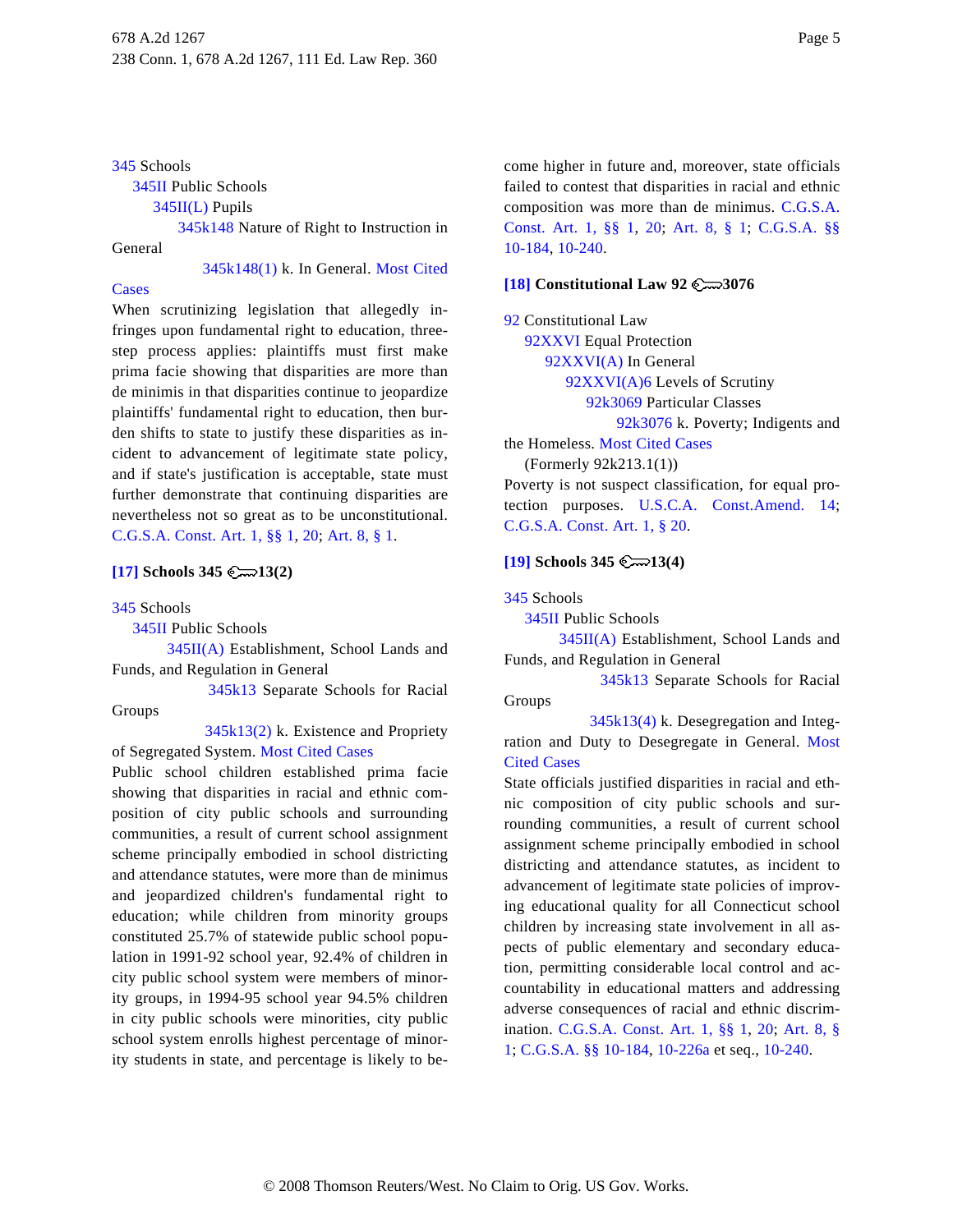## <span id="page-5-0"></span>**[\[20\]](#page-27-1) Schools 345 13(2)**

[345](http://www.westlaw.com/KeyNumber/Default.wl?rs=dfa1.0&vr=2.0&CMD=KEY&DocName=345) Schools

[345II](http://www.westlaw.com/KeyNumber/Default.wl?rs=dfa1.0&vr=2.0&CMD=KEY&DocName=345II) Public Schools

[345II\(A\)](http://www.westlaw.com/KeyNumber/Default.wl?rs=dfa1.0&vr=2.0&CMD=KEY&DocName=345II%28A%29) Establishment, School Lands and Funds, and Regulation in General

[345k13](http://www.westlaw.com/KeyNumber/Default.wl?rs=dfa1.0&vr=2.0&CMD=KEY&DocName=345k13) Separate Schools for Racial Groups

[345k13\(2\)](http://www.westlaw.com/KeyNumber/Default.wl?rs=dfa1.0&vr=2.0&CMD=KEY&DocName=345k13%282%29) k. Existence and Propriety of Segregated System. [Most Cited Cases](http://www.westlaw.com/Digest/Default.wl?rs=dfa1.0&vr=2.0&CMD=MCC&DocName=345k13%282%29)

Although state officials justified continuing disparities in racial and ethnic composition of city public schools and surrounding communities as incident to advancement of legitimate state policy, officials failed to establish that disparities were nevertheless not so great as to be unconstitutional and, therefore, school districting scheme, as codified in districting and attendance statutes, was unconstitutional; in 1991-92 school year over 92% of city public school children were members of minority groups whereas during same period only seven of 21 surrounding suburban towns had student minority enrollment above 10% and trial court found and parties failed to contest that despite efforts by state to alleviate severe racial and ethnic isolation existing in city public school system, students in city schools were likely to become more isolated in future and single most important factor contributing to present concentration of racial and ethnic minorities was school district system, codified in school districting statute. [C.G.S.A. Const. Art. 1, §§](http://www.westlaw.com/Find/Default.wl?rs=dfa1.0&vr=2.0&DB=1000264&DocName=CTCNART1S1&FindType=L) 1, [20](http://www.westlaw.com/Find/Default.wl?rs=dfa1.0&vr=2.0&DB=1000264&DocName=CTCNART1S20&FindType=L); [Art. 8, §](http://www.westlaw.com/Find/Default.wl?rs=dfa1.0&vr=2.0&DB=1000264&DocName=CTCNART8S1&FindType=L) 1; [C.G.S.A. §§ 10-184](http://www.westlaw.com/Find/Default.wl?rs=dfa1.0&vr=2.0&DB=1000264&DocName=CTSTS10-184&FindType=L), [10-240](http://www.westlaw.com/Find/Default.wl?rs=dfa1.0&vr=2.0&DB=1000264&DocName=CTSTS10-240&FindType=L).

#### <span id="page-5-1"></span>**[\[21\]](#page-29-0) Schools 345**  $\mathbb{C}$  **13(18.1)**

[345](http://www.westlaw.com/KeyNumber/Default.wl?rs=dfa1.0&vr=2.0&CMD=KEY&DocName=345) Schools

[345II](http://www.westlaw.com/KeyNumber/Default.wl?rs=dfa1.0&vr=2.0&CMD=KEY&DocName=345II) Public Schools

[345II\(A\)](http://www.westlaw.com/KeyNumber/Default.wl?rs=dfa1.0&vr=2.0&CMD=KEY&DocName=345II%28A%29) Establishment, School Lands and Funds, and Regulation in General

[345k13](http://www.westlaw.com/KeyNumber/Default.wl?rs=dfa1.0&vr=2.0&CMD=KEY&DocName=345k13) Separate Schools for Racial

Groups

[345k13\(18\)](http://www.westlaw.com/KeyNumber/Default.wl?rs=dfa1.0&vr=2.0&CMD=KEY&DocName=345k13%2818%29) Actions

[345k13\(18.1\)](http://www.westlaw.com/KeyNumber/Default.wl?rs=dfa1.0&vr=2.0&CMD=KEY&DocName=345k13%2818.1%29) k. In General. [Most](http://www.westlaw.com/Digest/Default.wl?rs=dfa1.0&vr=2.0&CMD=MCC&DocName=345k13%2818.1%29)

## [Cited Cases](http://www.westlaw.com/Digest/Default.wl?rs=dfa1.0&vr=2.0&CMD=MCC&DocName=345k13%2818.1%29)

After holding that school districting scheme, as codified in districting and attendance statutes, was unconstitutional, further judicial intervention would be stayed to afford General Assembly opportunity to take appropriate legislative action. [C.G.S.A.](http://www.westlaw.com/Find/Default.wl?rs=dfa1.0&vr=2.0&DB=1000264&DocName=CTCNART1S1&FindType=L) [Const. Art. 1, §§](http://www.westlaw.com/Find/Default.wl?rs=dfa1.0&vr=2.0&DB=1000264&DocName=CTCNART1S1&FindType=L) 1, [20](http://www.westlaw.com/Find/Default.wl?rs=dfa1.0&vr=2.0&DB=1000264&DocName=CTCNART1S20&FindType=L); [Art. 8, §](http://www.westlaw.com/Find/Default.wl?rs=dfa1.0&vr=2.0&DB=1000264&DocName=CTCNART8S1&FindType=L) 1; [C.G.S.A. §§](http://www.westlaw.com/Find/Default.wl?rs=dfa1.0&vr=2.0&DB=1000264&DocName=CTSTS10-184&FindType=L) [10-184](http://www.westlaw.com/Find/Default.wl?rs=dfa1.0&vr=2.0&DB=1000264&DocName=CTSTS10-184&FindType=L), [10-240](http://www.westlaw.com/Find/Default.wl?rs=dfa1.0&vr=2.0&DB=1000264&DocName=CTSTS10-240&FindType=L).

**\*\*1270\*2** [Wesley W. Horton](http://www.westlaw.com/Find/Default.wl?rs=dfa1.0&vr=2.0&DB=PROFILER-WLD&DocName=0214908601&FindType=h), Hartford, with whom were John Brittain, [Martha Stone](http://www.westlaw.com/Find/Default.wl?rs=dfa1.0&vr=2.0&DB=PROFILER-WLD&DocName=0287721701&FindType=h), Hartford, Philip D. Tegeler, Dennis D. Parker, New York City, pro hac vice, and, on the brief, [Sandra DelValle](http://www.westlaw.com/Find/Default.wl?rs=dfa1.0&vr=2.0&DB=PROFILER-WLD&DocName=0161471901&FindType=h), Hempstead, NY, pro hac vice, [Kenneth Kimerling](http://www.westlaw.com/Find/Default.wl?rs=dfa1.0&vr=2.0&DB=PROFILER-WLD&DocName=0182775901&FindType=h), New York City, pro hac vice, [Wilfred Rodriguez](http://www.westlaw.com/Find/Default.wl?rs=dfa1.0&vr=2.0&DB=PROFILER-WLD&DocName=0290762801&FindType=h), Brooklyn, NY, [Christopher A. Hansen](http://www.westlaw.com/Find/Default.wl?rs=dfa1.0&vr=2.0&DB=PROFILER-WLD&DocName=0282158201&FindType=h), Towson, MD, pro hac vice, Theodore M. Shaw, pro hac vice, and Marianne L. Engelman, Westport, pro hac vice, for appellants (plaintiffs).

[Richard Blumentha](http://www.westlaw.com/Find/Default.wl?rs=dfa1.0&vr=2.0&DB=PROFILER-WLD&DocName=0147129401&FindType=h)l, Attorney General, with whom were Gregory T. D'Auria, [Carolyn K. Querijer](http://www.westlaw.com/Find/Default.wl?rs=dfa1.0&vr=2.0&DB=PROFILER-WLD&DocName=0295216101&FindType=h)o, [Bernard F. McGovern,](http://www.westlaw.com/Find/Default.wl?rs=dfa1.0&vr=2.0&DB=PROFILER-WLD&DocName=0179725401&FindType=h) Jr., and Martha Watts Prestley, **\*3** Assistant Attorneys General, for appellees (defendants).

[Maurice T. FitzMauric](http://www.westlaw.com/Find/Default.wl?rs=dfa1.0&vr=2.0&DB=PROFILER-WLD&DocName=0164164301&FindType=h)e and [Carolyn A. Magna](http://www.westlaw.com/Find/Default.wl?rs=dfa1.0&vr=2.0&DB=PROFILER-WLD&DocName=0184533501&FindType=h)n, Hartford, filed a brief, for the City of Hartford et al. as amici curiae.

[Kathryn Emmet](http://www.westlaw.com/Find/Default.wl?rs=dfa1.0&vr=2.0&DB=PROFILER-WLD&DocName=0203815101&FindType=h)t, [Jane W. Glande](http://www.westlaw.com/Find/Default.wl?rs=dfa1.0&vr=2.0&DB=PROFILER-WLD&DocName=0209763601&FindType=h)r, Stamford, and Elise Mayers Bouchner, Lafayette, LA, filed a brief, for the Capitol Region Conference of Churches et al. as amici curiae.

[David S. Golub](http://www.westlaw.com/Find/Default.wl?rs=dfa1.0&vr=2.0&DB=PROFILER-WLD&DocName=0185230301&FindType=h) and [Jonathan M. Levine](http://www.westlaw.com/Find/Default.wl?rs=dfa1.0&vr=2.0&DB=PROFILER-WLD&DocName=0230507601&FindType=h), Stamford, filed a brief, for the Connecticut Legislative Black and Puerto Rican Caucus et al. as amici curiae.

[Martin Margulies](http://www.westlaw.com/Find/Default.wl?rs=dfa1.0&vr=2.0&DB=PROFILER-WLD&DocName=0290048801&FindType=h), Bridgeport, filed a brief, for the Society of American Law Teachers as amicus curiae.

[Stephen C. Willey](http://www.westlaw.com/Find/Default.wl?rs=dfa1.0&vr=2.0&DB=PROFILER-WLD&DocName=0342536201&FindType=h), Seattle, WA, pro hac vice, and [Michael P. Kosko](http://www.westlaw.com/Find/Default.wl?rs=dfa1.0&vr=2.0&DB=PROFILER-WLD&DocName=0263874601&FindType=h)ff, Bridgeport, filed a brief, for the Connecticut Federation of School Administrators et al. as amici curiae.

Before [PETERS](http://www.westlaw.com/Find/Default.wl?rs=dfa1.0&vr=2.0&DB=PROFILER-WLD&DocName=0222386501&FindType=h), C.J., and [CALLAHA](http://www.westlaw.com/Find/Default.wl?rs=dfa1.0&vr=2.0&DB=PROFILER-WLD&DocName=0233669401&FindType=h)[N](http://www.westlaw.com/Find/Default.wl?rs=dfa1.0&vr=2.0&DB=PROFILER-WLD&DocName=0263762101&FindType=h), BORDEN, [BERDON](http://www.westlaw.com/Find/Default.wl?rs=dfa1.0&vr=2.0&DB=PROFILER-WLD&DocName=0263549401&FindType=h), [NORCOTT](http://www.westlaw.com/Find/Default.wl?rs=dfa1.0&vr=2.0&DB=PROFILER-WLD&DocName=0118247201&FindType=h), [KATZ](http://www.westlaw.com/Find/Default.wl?rs=dfa1.0&vr=2.0&DB=PROFILER-WLD&DocName=0106186701&FindType=h) and [PALMER](http://www.westlaw.com/Find/Default.wl?rs=dfa1.0&vr=2.0&DB=PROFILER-WLD&DocName=0121362501&FindType=h), JJ.

#### [PETERS,](http://www.westlaw.com/Find/Default.wl?rs=dfa1.0&vr=2.0&DB=PROFILER-WLD&DocName=0222386501&FindType=h) Chief Justice.

The public elementary and high school students in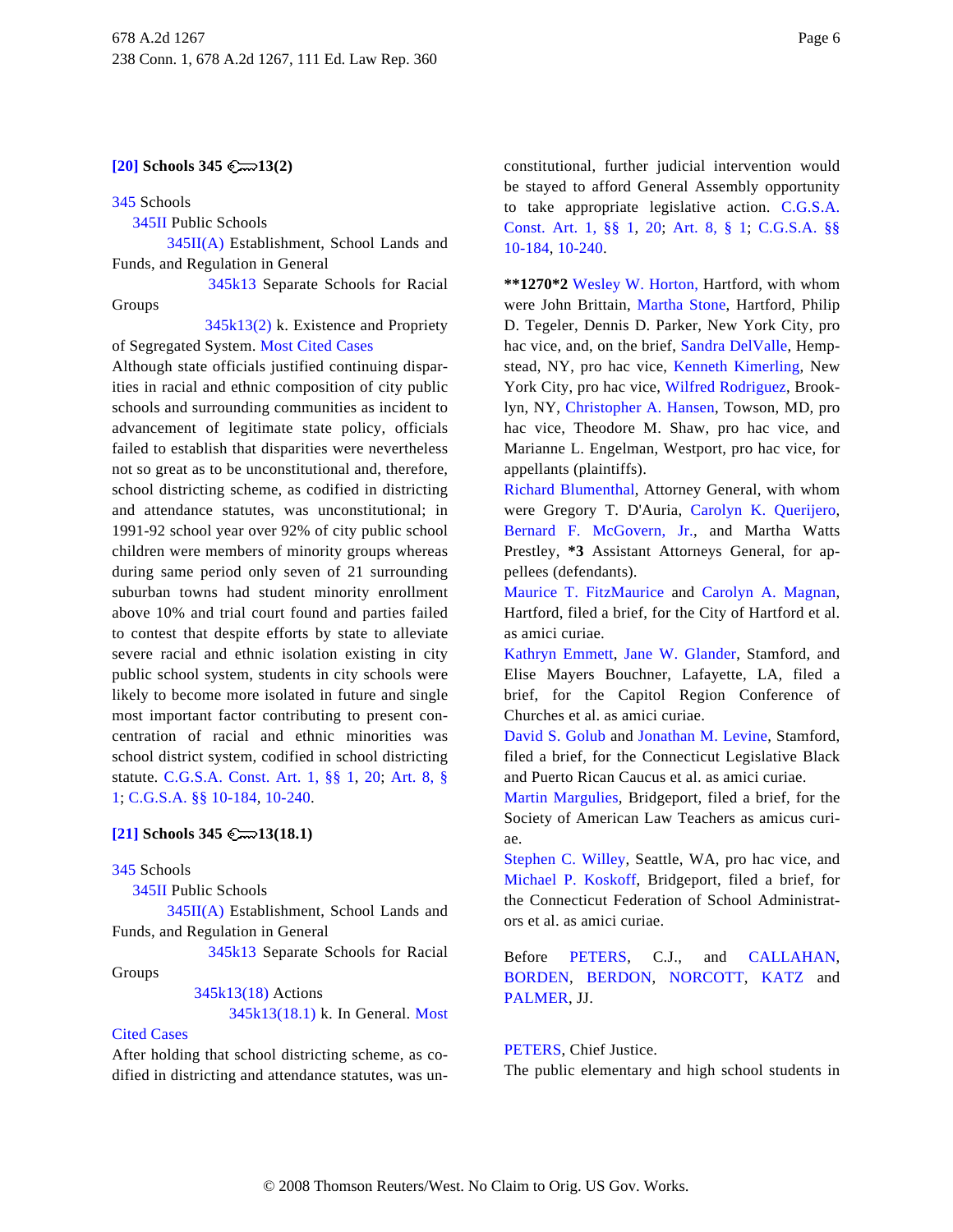<span id="page-6-3"></span>Hartford suffer daily from the devastating effects that racial and ethnic isolation, as well as poverty, have had on their education. Federal constitutional law provides no remedy for their plight. The principal issue in this appeal is whether, under the unique provisions of our state constitution, the state, which already plays an active role in managing public schools, must take further measures to relieve the severe handicaps that burden these children's education. The issue is as controversial as the stakes are high. We hold today that the needy schoolchildren of Hartford have waited long enough. The constitutional imperatives contained in article eighth,  $\S 1$ ,  $\overline{FN1}$  $\overline{FN1}$  $\overline{FN1}$  and article first,  $\S \ S 1$  and 20, FN2 of our **\*4** state constitution entitle**\*\*1271** the plaintiffs to relief. At the same time, the constitutional imperative of separation of powers persuades us to afford the legislature, with the assistance of the executive branch, the opportunity, in the first instance, to fashion the remedy that will most appropriately respond to the constitutional violations that we have identified. The judgment of the trial court must, accordingly, be reversed.

> <span id="page-6-4"></span><span id="page-6-2"></span><span id="page-6-1"></span><span id="page-6-0"></span>[FN1.](#page-6-1) The constitution of Connecticut, article eighth, § 1, provides: "There shall always be free public elementary and secondary schools in the state. The general assembly shall implement this principle by appropriate legislation."

> FN2. The constitution of Connecticut, article first, § 1, provides: "All men when they form a social compact, are equal in rights; and no man or set of men are entitled to exclusive public emoluments or privileges from the community."

The constitution of Connecticut, article first, § 20, as amended by articles five and twenty-one of the amendments, provides: "No person shall be denied the equal protection of the law nor be subjected to segregation or discrimination in the exercise or enjoyment of his or her civil or political rights because of religion, race, color, ancestry, national origin, sex or physical or mental disability."

I

# THE HISTORY AND FACTUAL BACKGROUND OF THIS LITIGATION

In their action seeking a declaratory judgment and injunctive relief, the eighteen plaintiffs  $\frac{FN3}{FN3}$  $\frac{FN3}{FN3}$  $\frac{FN3}{FN3}$  filed a four count complaint in which they claimed that the defendants  $\frac{FN4}{FN4}$  $\frac{FN4}{FN4}$  $\frac{FN4}{FN4}$  had a constitutional obligation, under article **\*5** eighth, § 1, and article first, §§ 1 and 20, to remedy alleged educational inequities in the Hartford public schools. The trial court denied the defendants' motions to strike the complaint and for summary judgment. After an evidentiary hearing, the court concluded, however, that the plaintiffs had failed to prove that "state action exists under the facts and circumstances of this case," and rendered judgment in favor of the defendants.

> [FN3.](#page-6-3) The eighteen plaintiffs are: Milo Sheff, an African-American child residing in Hartford; Wildalize Bermudez, a Latino child residing in Hartford; Pedro Bermudez, a Latino child residing in Hartford; Eva Bermudez, a Latino child residing in Hartford; Oskar M. Melendez, a Latino child residing in Glastonbury; Waleska Melendez, a Latino child residing in Glastonbury; Martin Hamilton, an African-American child residing in Hartford; Janelle Hughley, an African-American child residing in Hartford; Neiima Best, an African-American child residing in Hartford; Lisa Laboy, a Latino child residing in Hartford; David William Harrington, a white child residing in Hartford; Michael Joseph Harrington, a white child residing in Hartford; Rachel Leach, a white child residing in West Hartford; Joseph Leach, a white child residing in West Hartford;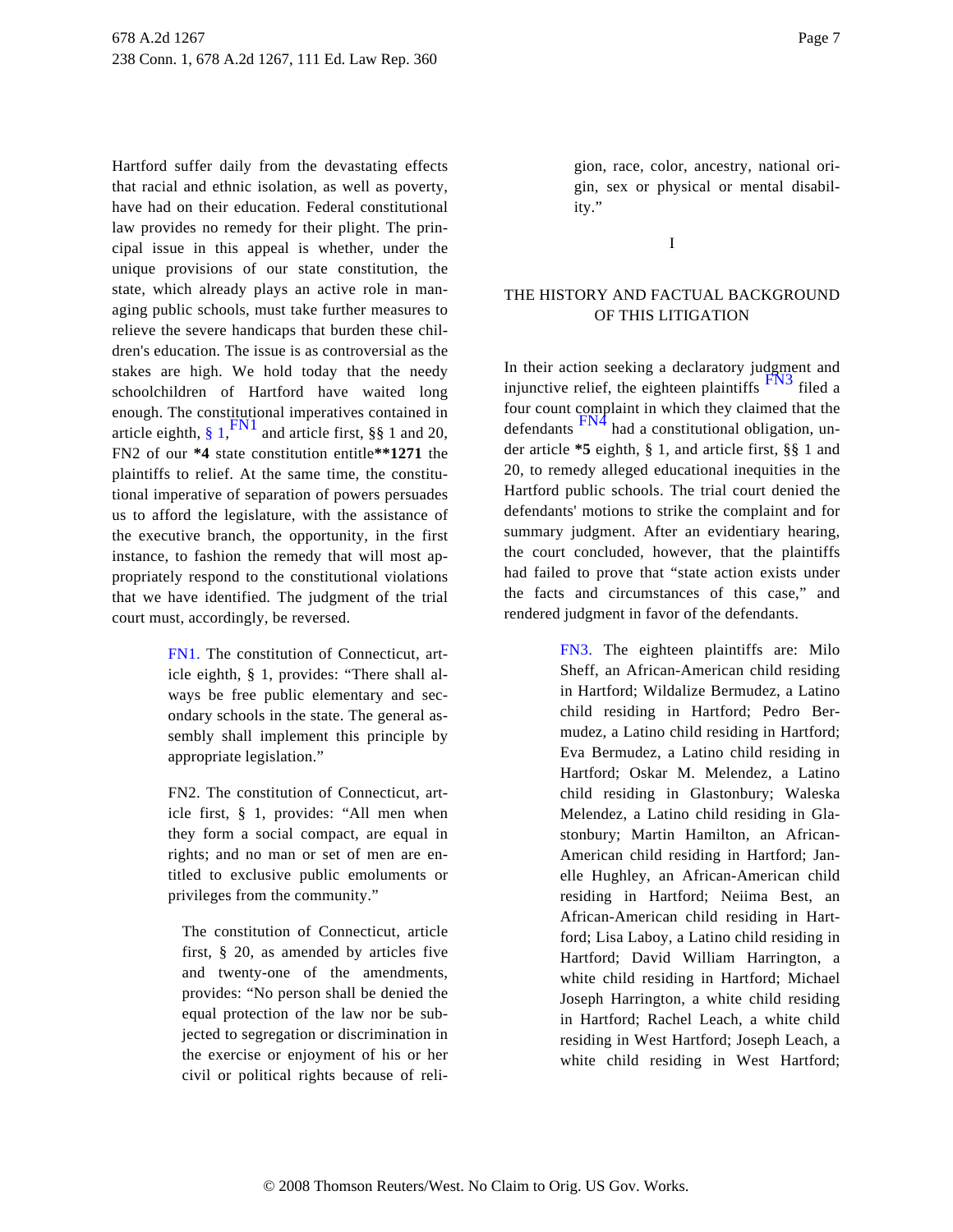Erica Connolly, a white child residing in Hartford; Tasha Connolly, a white child residing in Hartford; Michael Perez, a Latino child residing in Hartford; and Dawn Perez, a Latino child residing in Hartford.

<span id="page-7-0"></span>[FN4.](#page-6-4) The defendants are: William O'Neill or his successor as the governor of the state of Connecticut; the state board of education of the state of Connecticut; Abraham Glassman, A. Walter Esdaile, Warren J. Foley, Rita Hendel, John Mannix and Julia Rankin or their successor members of the state board of education; Gerald N. Tirozzi or his successor as the commissioner of education for the state of Connecticut; Francis L. Borges or his successor as the treasurer of the state of Connecticut; and J. Edward Caldwell or his successor as the comptroller of the state of Connecticut.

<span id="page-7-3"></span><span id="page-7-2"></span>The plaintiffs expressly disavowed at trial any claim that their constitutional rights had been violated by any acts or omissions on the part of the city of Hartford or its board of education, or on the part of the twenty-one surrounding suburban towns or their boards of education.

A

<span id="page-7-1"></span>The plaintiffs' revised four count complaint alleges that students in the Hartford public schools are burdened by severe educational disadvantages arising out of their racial and ethnic isolation and their socioeconomic deprivation. Seeking declaratory and injunctive relief, each count of their complaint is grounded on the proposition that the defendants have failed to fulfill their state constitutional responsibility to remedy these severe educational disadvantages. Count one alleges that the defendants bear responsibility for the de facto racial and ethnic segregation between Hartford and the surrounding suburban public school districts and

thus have deprived the plaintiffs of an equal opportunity to a free public education as required by article first, §§ 1 and 20, and article eighth, § 1. Count two alleges that the defendants have perpetuated the racial and ethnic segregation that exists between Hartford and the surrounding suburban public school districts, and thus have discriminated against the plaintiffs and have failed to provide them with an equal opportunity to a free public education as required by article first, §§ 1 and **\*6** 20, and article eighth, § 1. Count three alleges that the defendants have failed to provide the plaintiffs with an equal opportunity to a free public education as required by article first, §§ 1 and 20, and article eighth, § 1, because the defendants have maintained in Hartford a public school district that, by comparison with surrounding suburban public school districts: (1) is severely**\*\*1272** educationally disadvantaged; (2) fails to provide equal educational opportunities for Hartford schoolchildren; and (3) fails to provide a minimally adequate education for Hartford schoolchildren. Count four alleges that the defendants have failed to provide the plaintiffs with a substantially equal educational opportunity as required by

Connecticut law, including [General Statutes](http://www.westlaw.com/Find/Default.wl?rs=dfa1.0&vr=2.0&DB=1000264&DocName=CTSTS10-4A&FindType=L) § [10-4a](http://www.westlaw.com/Find/Default.wl?rs=dfa1.0&vr=2.0&DB=1000264&DocName=CTSTS10-4A&FindType=L), [FN5](#page-7-1) in violation of the plaintiffs' rights to due process under article first,  $\S$ § 8 and [10](http://www.westlaw.com/Find/Default.wl?rs=dfa1.0&vr=2.0&DB=1000264&DocName=CTCNART1S10&FindType=L).

> [FN5.](#page-7-2) [General Statutes § 10-](http://www.westlaw.com/Find/Default.wl?rs=dfa1.0&vr=2.0&DB=1000264&DocName=CTSTS10-4A&FindType=L)4a provides: "Educational interests of state identified. For purposes of sections 10-4, 10-4b and 10-220, the educational interests of the state shall include, but not be limited to, the concern of the state (1) that each child shall have for the period prescribed in the general statutes equal opportunity to receive a suitable program of educational experiences; (2) that each school district shall finance at a reasonable level at least equal to the minimum expenditure requirement pursuant to the provisions of section 10-262j an educational program designed to achieve this end; and (3) that the mandates in the general statutes pertaining to education within the jurisdiction of the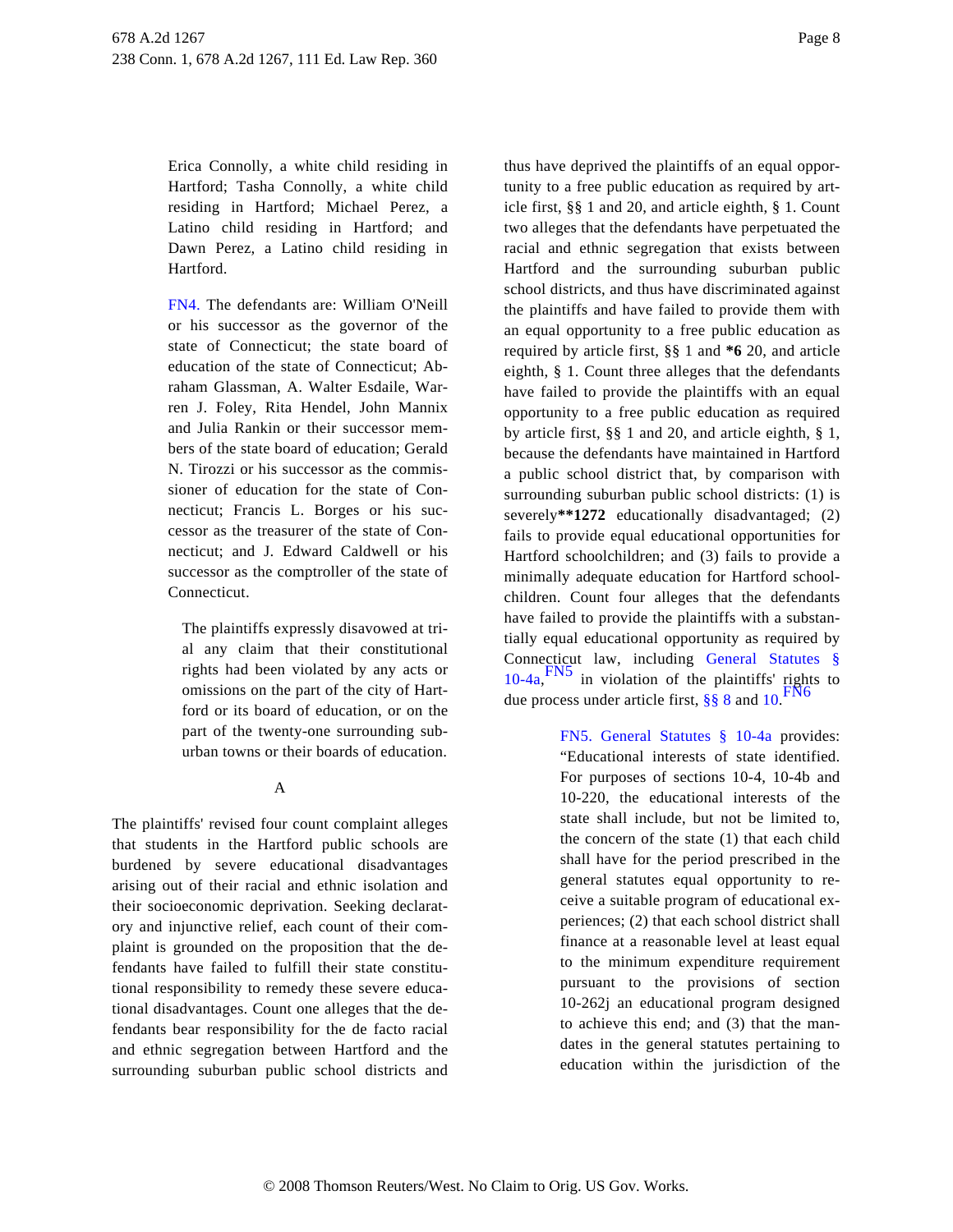State Board of Education be implemented."

<span id="page-8-0"></span>[FN6.](#page-7-3) The constitution of Connecticut, article first,  $\S$  8, as amended by article seventeen of the amendments, provides in relevant part: "No person shall be compelled to give evidence against himself, nor be deprived of life, liberty or property without due process of law...."

<span id="page-8-2"></span>The constitution of Connecticut, article first, [§ 10](http://www.westlaw.com/Find/Default.wl?rs=dfa1.0&vr=2.0&DB=1000264&DocName=CTCNART1S10&FindType=L), provides: "All courts shall be open, and every person, for an injury done to him in his person, property or reputation, shall have remedy by due course of law, and right and justice administered without sale, denial or delay."

<span id="page-8-1"></span>The defendants not only denied the underlying factual and legal premises of the plaintiffs' complaint, but also raised seven special defenses. These defenses alleged that the defendants were not liable because of: (1) sovereign immunity; (2) stare decisis; (3) separation of powers; (4) the lack of a justiciable controversy; (5) **\*7** the plaintiffs' failure to join necessary parties, including the city of Hartford; (6) the absence of state action; and (7) the unavailability of court-ordered remedies.

<span id="page-8-3"></span>The trial court initially denied the defendants' motions to strike and for summary judgment that were premised on these special defenses. After an evidentiary hearing, however, the court ruled in favor of the defendants on their sixth special defense. Relying heavily on principles drawn from federal constitutional law, the court determined that the plaintiffs could not prevail without establishing that state action was the "direct and sufficient cause of the conditions" alleged in their complaint, and concluded that they had failed to prove such causation. Finding no such state action, the court rendered judgment for the defendants without addressing the merits of the constitutional claims asserted by the plaintiffs.

B

Because of the importance of the novel and controversial questions of constitutional law raised in this litigation, pursuant to Practice Book § 4023 and General Statutes  $\S$  51-199(c), we transferred to this court the plaintiffs' appeal from the judgment of the trial court. Noting that the plaintiffs' complaint had been pending since 1989, we held a special hearing, shortly after the appeal had been filed, to order supplementation of the trial record. We directed the parties to prepare a joint stipulation of all relevant undisputed facts and to assist the trial court in making findings of fact on matters upon which the parties could not agree. $\frac{FN7}{FN7}$  $\frac{FN7}{FN7}$  $\frac{FN7}{FN7}$  Our resolution of this appeal has proceeded on the basis of this supplemented,**\*8** record which the parties and the court promptly prepared in accordance with our order.

> [FN7.](#page-8-2) We express herewith our sincere appreciation to all counsel for the diligence and the expedition with which they responded to this court's request. Their professionalism is to be commended.

We also express herewith our sincere appreciation to the trial court for the diligence and the expedition with which that court responded to this court's request.

The stipulation of the parties and the trial court's findings establish the following relevant facts. Statewide, in the 1991-92 school year, children from minority groups constituted 25.7 percent of the public school population. In the Hartford public school system in that same period, 92.4 percent of the students were members of minority groups, including,**\*\*1273** predominantly, students who were either African-American or Latino. [FN8](#page-9-0) Fourteen of Hartford's twenty-five elementary schools had a white student enrollment of less than 2 percent. The Hartford public school system currently enrolls the highest percentage of minority students in the state. In the future, if current conditions continue, the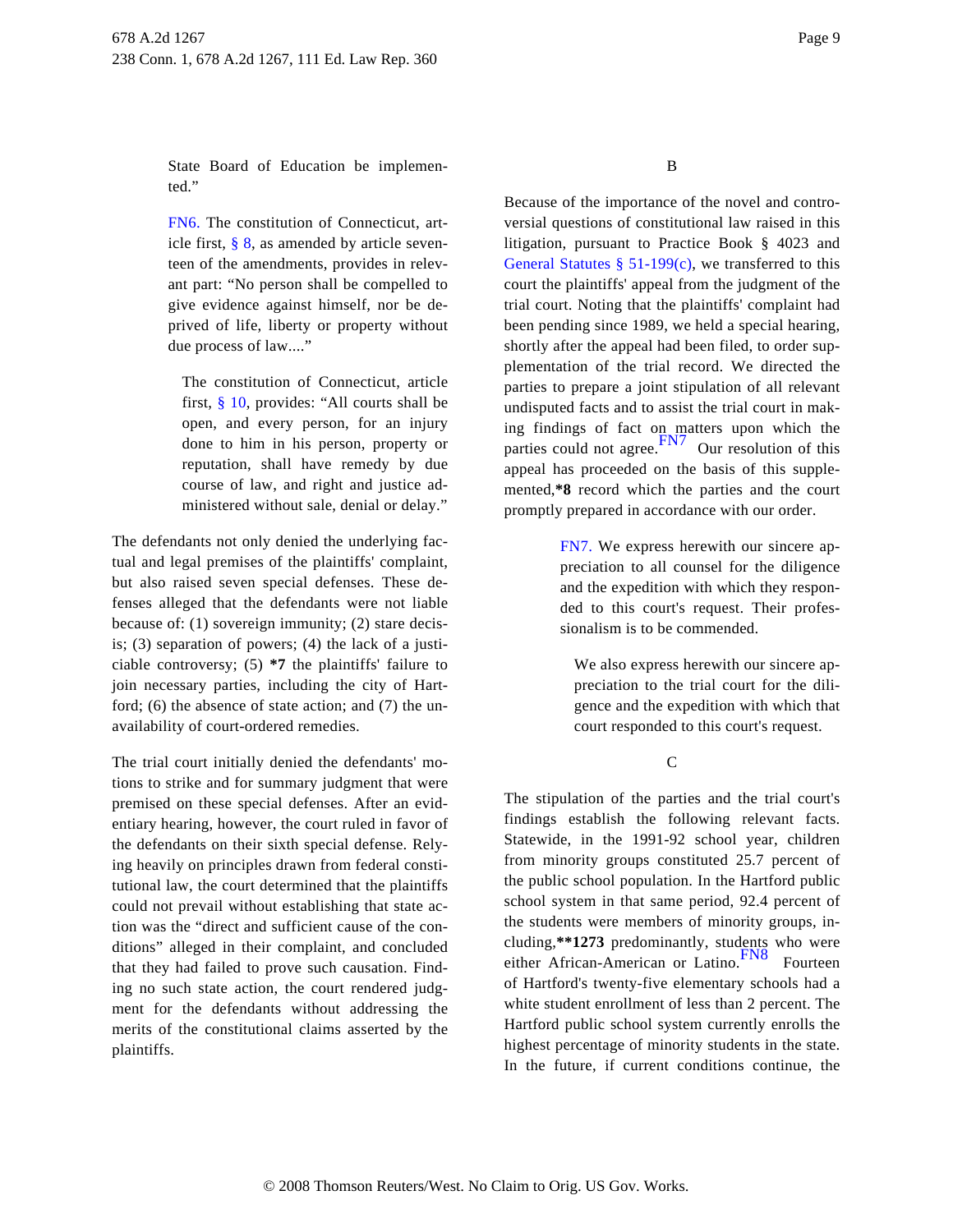<span id="page-9-4"></span><span id="page-9-3"></span><span id="page-9-1"></span>percentage of minority students in the Hartford public school system is likely to increase rather than decrease. Since 1980, the percentage of African-Americans in the Hartford student population has decreased, while the percentage of Latinos has increased. Although enrollment of African-American students in the twenty-one surrounding suburban towns has increased by more than 60 percent from 1980 to 1992, only seven of these school districts had a minority student enrollment in excess of 10 percent in 1992. Because of the negative consequences of racial and ethnic isolation, a more integrated public school system would likely be beneficial to all schoolchildren.

> <span id="page-9-0"></span>[FN8.](#page-8-3) We use the terms "African-American" and "Latino" because they are the terms that the parties used in their relevant stipulations of fact.

<span id="page-9-2"></span>A majority of the children who constitute the public school population in Hartford come from homes that are economically disadvantaged, that are headed by a single parent and in which a language other than English is spoken. The percentage of Hartford schoolchildren **\*9** at the elementary level who return to the same school that they attended the previous year is the lowest such percentage in the state. Such socioeconomic factors impair a child's orientation toward and skill in learning and adversely affect a child's performance on standardized tests. The gap in the socioeconomic status between Hartford schoolchildren and schoolchildren from the surrounding twenty-one suburban towns has been increasing. The performance of Hartford schoolchildren on standardized tests falls significantly below that of schoolchildren from the twentyone surrounding suburban towns.

Directly or indirectly, the state has always controlled public elementary and secondary education in Connecticut. The legislature directs many aspects of local school programs, including courses of study and curricula, standardized testing, bilingual education, graduation requirements and school attendance. Since 1941, as a result of a state statute; see [General Statutes § 10-2](http://www.westlaw.com/Find/Default.wl?rs=dfa1.0&vr=2.0&DB=1000264&DocName=CTSTS10-240&FindType=L)40; the public school district boundaries in Hartford have been coterminous with the boundaries of the city of Hartford. Since at least 1909, as a result of another state statute; see General Statutes  $\S$  10-184; [FN10](#page-9-2) schoolchildren **\*10** have been assigned to the public school district in which they reside.

> [FN9.](#page-9-3) [General Statutes § 10-24](http://www.westlaw.com/Find/Default.wl?rs=dfa1.0&vr=2.0&DB=1000264&DocName=CTSTS10-240&FindType=L)0 provides: "Control of schools. Each town shall through its board of education maintain the control of all the public schools within its limits and for this purpose shall be a school district and shall have all the powers and duties of school districts, except so far as such powers and duties are inconsistent with the provisions of this chapter."

> [FN10.](#page-9-4) [General Statutes § 10-184](http://www.westlaw.com/Find/Default.wl?rs=dfa1.0&vr=2.0&DB=1000264&DocName=CTSTS10-184&FindType=L) provides: "Duties of parents. All parents and those who have the care of children shall bring them up in some lawful and honest employment and instruct them or cause them to be instructed in reading, writing, spelling, English grammar, geography, arithmetic and United States history and in citizenship, including a study of the town, state and federal governments. Each parent or other person having control of a child seven years of age and over and under sixteen years of age shall cause such child to attend a public day school regularly during the hours and terms the public school in the district wherein such child resides is in session, or while the school is in session in which provision for the instruction of such child is made according to law, unless the parent or person having control of such child is able to show that the child is elsewhere receiving equivalent instruction in the studies taught in the public schools."

The legislature provides substantial support to communities throughout the state to finance public school operations. State financial aid is distributed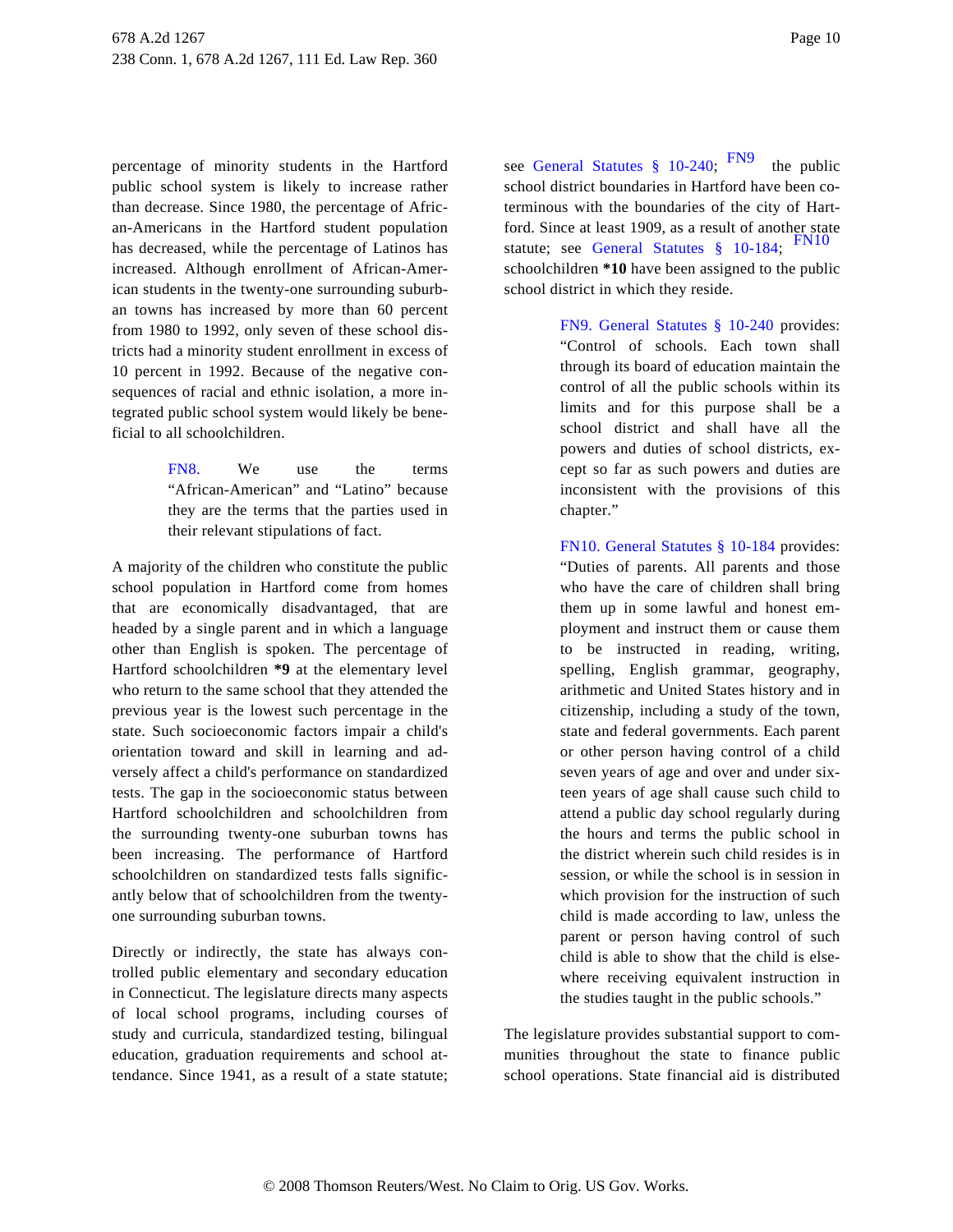so that the neediest school districts receive the most aid. Accordingly, in the 1990-91 and 1991-92 school years, overall per pupil state expenditures in Hartford exceeded the average amount spent per pupil in the twenty-one surrounding suburban towns. The state reimburses Hartford for its school renovation projects at a rate that is considerably higher than the reimbursement rate for the twentyone surrounding suburban towns.

<span id="page-10-2"></span><span id="page-10-1"></span>**\*\*1274** The state has not intentionally segregated racial and ethnic minorities in the Hartford public school system. Except for a brief period in 1868, no students in Connecticut have intentionally been assigned to a public school or to a public school district on the basis of race or ethnicity.[FN11](#page-10-0) There has never been any other manifestation of de jure segregation either at the state or the local level. In addition to various civil rights initiatives undertaken by the legislature from 1905 to 1961 to combat racial discrimination, the state board of education was reorganized, during the 1980s, to concentrate on the needs of urban schoolchildren and to promote diversity in the public schools. Since 1970, the state has supported and encouraged voluntary plans for increasing interdistrict diversity.

> <span id="page-10-0"></span>[FN11.](#page-10-1) In 1868, Hartford enacted a town ordinance that assigned African-American students to a specially designated public school. In response to the town ordinance, the General Assembly enacted legislation that provided for open enrollment in all of the state's public schools without regard to race. Public Acts, May Sess., 1868, c. CVIII; see [General Statutes § 10-15c](http://www.westlaw.com/Find/Default.wl?rs=dfa1.0&vr=2.0&DB=1000264&DocName=CTSTS10-15C&FindType=L).

<span id="page-10-4"></span><span id="page-10-3"></span>The state has nonetheless played a significant role in the present concentration of racial and ethnic minorities in the Hartford public school system. Although **\*11** intended to improve the quality of education and not racially or ethnically motivated, the districting statute that the legislature enacted in 1909, now codified at [§ 10-240](http://www.westlaw.com/Find/Default.wl?rs=dfa1.0&vr=2.0&DB=1000264&DocName=CTSTS10-240&FindType=L), [FN12](#page-10-2) is the *single most important factor* contributing to the present concentration of racial and ethnic minorities in the Hartford public school system. The districting statute and the resultant school district boundaries have remained virtually unchanged since 1909. The districting statute is of critical importance because it establishes town boundaries as the dividing line between all school districts in the state.

#### [FN12.](#page-10-3) See footnote 9.

Nonetheless, according to the findings of the trial court, poverty, and not race or ethnicity, is the principal causal factor in the lower educational achievement of Hartford students. The court also found that the Hartford public school system provides its students with a minimally adequate education under article first, §§ 1 and 20, and article eighth, § 1, because, regardless of the comparative levels of achievement between Hartford students and students from the twenty-one suburban towns, the education provided to Hartford students gives them a chance to lead successful lives. It further found that the Hartford public school system provides its students with an equal educational opportunity because they receive resources, educational programs and curricula similar to those received by students in other communities in the state. It then found that school district lines would have to be redrawn in order to remedy effectively the severe racial, ethnic and socioeconomic isolation that exists in the Hartford public school system. In addition to these findings addressed to the plaintiffs' specific legal claims, the court also found that any form of mandatory intervention would have to rely on coercive measures that would not assure educationally desirable outcomes.

#### **\*12** D

The plaintiffs' appeal challenges the validity of many of the trial court's findings of fact and all of its conclusions of law. [FN13](#page-11-1) The defendants ask us to affirm the judgment of the trial court, by reversing its conclusion that the plaintiffs' complaint is justiciable or by upholding its conclusion that the complaint is barred by an absence of the requisite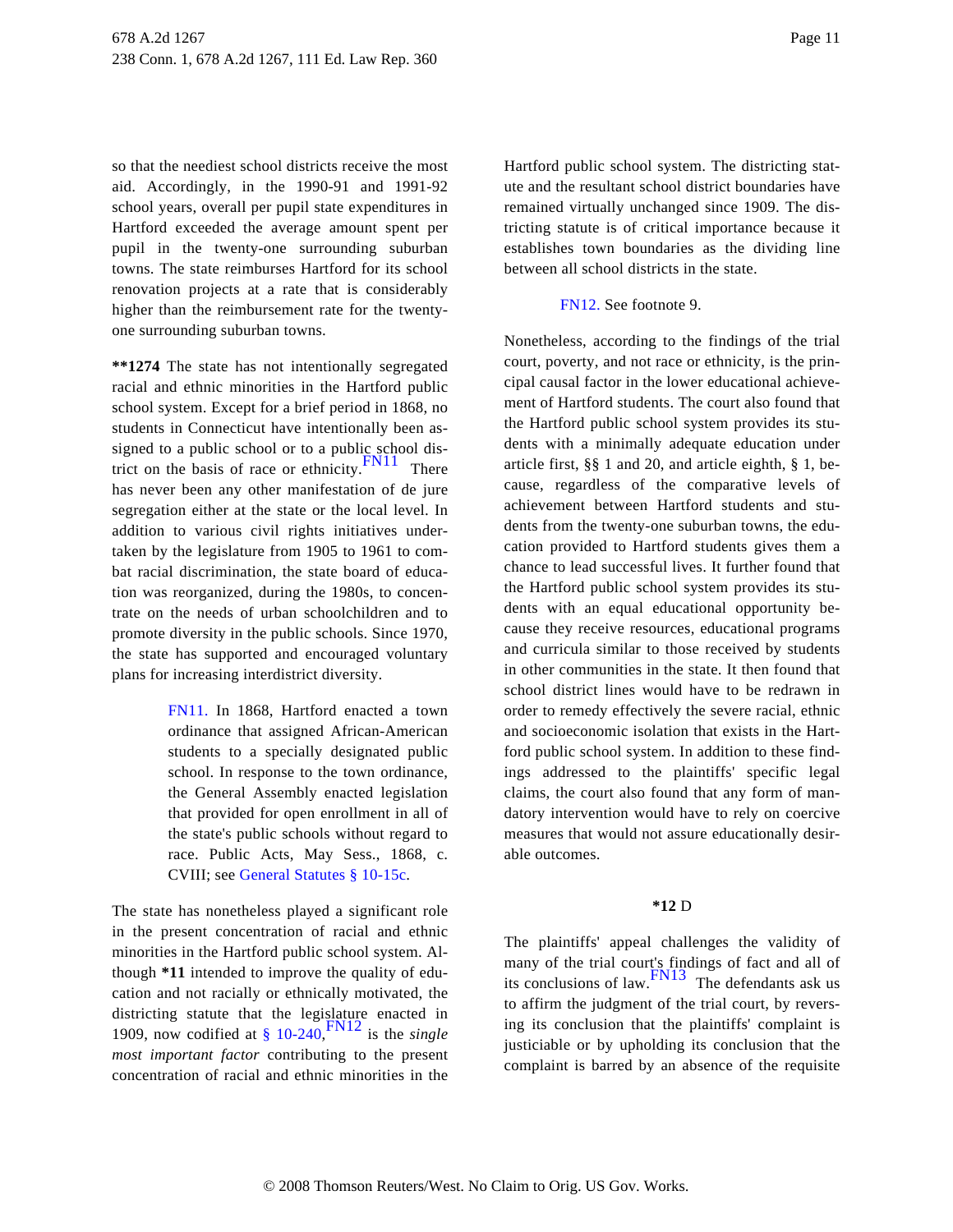state action. If we reject these affirmative defenses, the defendants argue that the plaintiffs have failed to establish their claims of law in light of the findings of the trial court. We are unpersuaded by the defendants' affirmative defenses and, on the merits, we reverse the judgment of the trial court.

> <span id="page-11-1"></span><span id="page-11-0"></span>[FN13.](#page-10-4) The plaintiffs have failed to brief and thus have abandoned the fourth count of their complaint that alleges that the defendants have failed to provide the plaintiffs with a substantially equal educational opportunity in violation of article first, [§§ 8](http://www.westlaw.com/Find/Default.wl?rs=dfa1.0&vr=2.0&DB=1000264&DocName=CTCNART1S8&FindType=L) and [10](http://www.westlaw.com/Find/Default.wl?rs=dfa1.0&vr=2.0&DB=1000264&DocName=CTCNART1S10&FindType=L). See *[In re Bruce R.](http://www.westlaw.com/Find/Default.wl?rs=dfa1.0&vr=2.0&DB=162&FindType=Y&SerialNum=1995147596),* [234](http://www.westlaw.com/Find/Default.wl?rs=dfa1.0&vr=2.0&DB=162&FindType=Y&SerialNum=1995147596) [Conn. 194, 215-16, 662 A.2d 107 \(199](http://www.westlaw.com/Find/Default.wl?rs=dfa1.0&vr=2.0&DB=162&FindType=Y&SerialNum=1995147596)5); *[State v. Mejia](http://www.westlaw.com/Find/Default.wl?rs=dfa1.0&vr=2.0&DB=162&FindType=Y&SerialNum=1995114008),* [233 Conn. 215, 223 n. 13](http://www.westlaw.com/Find/Default.wl?rs=dfa1.0&vr=2.0&DB=162&FindType=Y&SerialNum=1995114008), [658 A.2d 571 \(1995\)](http://www.westlaw.com/Find/Default.wl?rs=dfa1.0&vr=2.0&DB=162&FindType=Y&SerialNum=1995114008).

## II

#### THE AFFIRMATIVE DEFENSES

<span id="page-11-3"></span>The defendants renew two affirmative<br>defenses\*\*1275 that they raised at trial.<sup>[FN14](#page-11-2)</sup> They argue that the text of article eighth, § 1, deprives the trial court of jurisdiction to consider whether the plaintiffs are entitled to relief by way of an order to the legislature to provide a remedy for their impaired educational opportunities. They also argue that, even if the trial court had jurisdiction, the plaintiffs cannot recover because they have not alleged that their educational impairment results from intentional state misconduct. We are not persuaded by either of these affirmative defenses.

> <span id="page-11-2"></span>[FN14.](#page-11-3) The defendants have failed to pursue their defenses based on sovereign immunity, stare decisis and the plaintiffs' failure to join necessary parties. We thus deem these claims abandoned and decline to address them.

#### **\*13** A

The defendants maintain that the trial court should

have dismissed the plaintiffs' complaint because the plaintiffs' claims are nonjusticiable. Granting the plaintiffs the relief they seek would, according to the defendants, require this court to respond to a political question that our constitution has expressly and exclusively entrusted to the legislature. We disagree.

[\[1\]](#page-0-2)[\[2\]](#page-1-0)[\[3\]](#page-1-1) Existing precedents describe the uneasy line that distinguishes between cases that are justiciable and cases that are not. Because of the doctrine of separation of powers, courts do not have jurisdiction to decide cases that involve matters that textually have been reserved to the legislature, such as the implementation of a constitutional spending cap; *[Nielsen v. State](http://www.westlaw.com/Find/Default.wl?rs=dfa1.0&vr=2.0&DB=162&FindType=Y&SerialNum=1996045969),* [236 Conn. 1, 9-10, 670 A.2d](http://www.westlaw.com/Find/Default.wl?rs=dfa1.0&vr=2.0&DB=162&FindType=Y&SerialNum=1996045969) [1288 \(1996](http://www.westlaw.com/Find/Default.wl?rs=dfa1.0&vr=2.0&DB=162&FindType=Y&SerialNum=1996045969)); or the appointment of additional judges. *[Pellegrino v. O'Neill](http://www.westlaw.com/Find/Default.wl?rs=dfa1.0&vr=2.0&DB=162&FindType=Y&SerialNum=1984134613),* [193 Conn. 670, 683](http://www.westlaw.com/Find/Default.wl?rs=dfa1.0&vr=2.0&DB=162&FindType=Y&SerialNum=1984134613), [480 A.2d 476](http://www.westlaw.com/Find/Default.wl?rs=dfa1.0&vr=2.0&DB=162&FindType=Y&SerialNum=1984134613),cert. denied, [469 U.S. 875, 105 S.Ct.](http://www.westlaw.com/Find/Default.wl?rs=dfa1.0&vr=2.0&DB=708&FindType=Y&SerialNum=1984240050) [236, 83 L.Ed.2d 176 \(198](http://www.westlaw.com/Find/Default.wl?rs=dfa1.0&vr=2.0&DB=708&FindType=Y&SerialNum=1984240050)4); see also *[Nielsen v.](http://www.westlaw.com/Find/Default.wl?rs=dfa1.0&vr=2.0&DB=162&FindType=Y&SerialNum=1995038766) [Kezer,](http://www.westlaw.com/Find/Default.wl?rs=dfa1.0&vr=2.0&DB=162&FindType=Y&SerialNum=1995038766)* [232 Conn. 65, 74, 652 A.2d 1013 \(1995](http://www.westlaw.com/Find/Default.wl?rs=dfa1.0&vr=2.0&DB=162&FindType=Y&SerialNum=1995038766)). In the absence of such a textual reservation, however, it is the role and the duty of the judiciary to determine whether the legislature has fulfilled its affirmative obligations within constitutional principles. *[Marbury v. Madison](http://www.westlaw.com/Find/Default.wl?rs=dfa1.0&vr=2.0&DB=780&FindType=Y&ReferencePositionType=S&SerialNum=1801123932&ReferencePosition=177),* [5 U.S. \(1 Cranch\) 137, 177, 2](http://www.westlaw.com/Find/Default.wl?rs=dfa1.0&vr=2.0&DB=780&FindType=Y&ReferencePositionType=S&SerialNum=1801123932&ReferencePosition=177) [L.Ed. 60 \(1803](http://www.westlaw.com/Find/Default.wl?rs=dfa1.0&vr=2.0&DB=780&FindType=Y&ReferencePositionType=S&SerialNum=1801123932&ReferencePosition=177)); *[Pratt v. Allen](http://www.westlaw.com/Find/Default.wl?rs=dfa1.0&vr=2.0&DB=273&FindType=Y&ReferencePositionType=S&SerialNum=1839000545&ReferencePosition=132),* [13 Conn. 119, 132](http://www.westlaw.com/Find/Default.wl?rs=dfa1.0&vr=2.0&DB=273&FindType=Y&ReferencePositionType=S&SerialNum=1839000545&ReferencePosition=132) [\(1839\);](http://www.westlaw.com/Find/Default.wl?rs=dfa1.0&vr=2.0&DB=273&FindType=Y&ReferencePositionType=S&SerialNum=1839000545&ReferencePosition=132) see *[Caldor, Inc. v. Thornton,](http://www.westlaw.com/Find/Default.wl?rs=dfa1.0&vr=2.0&DB=162&FindType=Y&SerialNum=1983141642)* 191 Conn. [336, 344, 464 A.2d 785 \(1983](http://www.westlaw.com/Find/Default.wl?rs=dfa1.0&vr=2.0&DB=162&FindType=Y&SerialNum=1983141642)); aff'd, [472 U.S. 703,](http://www.westlaw.com/Find/Default.wl?rs=dfa1.0&vr=2.0&DB=708&FindType=Y&SerialNum=1985132436) [105 S.Ct. 2914, 86 L.Ed.2d 557 \(1985](http://www.westlaw.com/Find/Default.wl?rs=dfa1.0&vr=2.0&DB=708&FindType=Y&SerialNum=1985132436)); *[Horton v.](http://www.westlaw.com/Find/Default.wl?rs=dfa1.0&vr=2.0&DB=162&FindType=Y&SerialNum=1977120164) [Meskill,](http://www.westlaw.com/Find/Default.wl?rs=dfa1.0&vr=2.0&DB=162&FindType=Y&SerialNum=1977120164)* [172 Conn. 615, 625, 649-50, 376 A.2d 359](http://www.westlaw.com/Find/Default.wl?rs=dfa1.0&vr=2.0&DB=162&FindType=Y&SerialNum=1977120164) [\(1977\)\(](http://www.westlaw.com/Find/Default.wl?rs=dfa1.0&vr=2.0&DB=162&FindType=Y&SerialNum=1977120164)*Horton I* ); *[Preveslin v. Derby & Ansonia](http://www.westlaw.com/Find/Default.wl?rs=dfa1.0&vr=2.0&DB=161&FindType=Y&SerialNum=1930116012) [Developing Co.](http://www.westlaw.com/Find/Default.wl?rs=dfa1.0&vr=2.0&DB=161&FindType=Y&SerialNum=1930116012),* [112 Conn. 129, 145, 151 A. 5](http://www.westlaw.com/Find/Default.wl?rs=dfa1.0&vr=2.0&DB=161&FindType=Y&SerialNum=1930116012)18 [\(1930\).](http://www.westlaw.com/Find/Default.wl?rs=dfa1.0&vr=2.0&DB=161&FindType=Y&SerialNum=1930116012) "Deciding whether a matter has in any measure been committed by the Constitution to another branch of government, or whether the action of that branch exceeds whatever authority has been committed, is itself a delicate exercise in constitutional interpretation, and is a responsibility of this Court as ultimate interpreter**\*14** of the Constitution." *[Baker v. Carr](http://www.westlaw.com/Find/Default.wl?rs=dfa1.0&vr=2.0&DB=708&FindType=Y&ReferencePositionType=S&SerialNum=1962127595&ReferencePosition=706),* [369 U.S. 186, 211, 82 S.Ct](http://www.westlaw.com/Find/Default.wl?rs=dfa1.0&vr=2.0&DB=708&FindType=Y&ReferencePositionType=S&SerialNum=1962127595&ReferencePosition=706). [691, 706, 7 L.Ed.2d 663 \(1962](http://www.westlaw.com/Find/Default.wl?rs=dfa1.0&vr=2.0&DB=708&FindType=Y&ReferencePositionType=S&SerialNum=1962127595&ReferencePosition=706)); see *[Massameno v.](http://www.westlaw.com/Find/Default.wl?rs=dfa1.0&vr=2.0&DB=162&FindType=Y&SerialNum=1995158536) [Statewide Grievance Committe](http://www.westlaw.com/Find/Default.wl?rs=dfa1.0&vr=2.0&DB=162&FindType=Y&SerialNum=1995158536)e,* [234 Conn. 53](http://www.westlaw.com/Find/Default.wl?rs=dfa1.0&vr=2.0&DB=162&FindType=Y&SerialNum=1995158536)9, [552, 663 A.2d 317 \(1995](http://www.westlaw.com/Find/Default.wl?rs=dfa1.0&vr=2.0&DB=162&FindType=Y&SerialNum=1995158536)); *[Nielsen v. Kezer,](http://www.westlaw.com/Find/Default.wl?rs=dfa1.0&vr=2.0&DB=162&FindType=Y&SerialNum=1995038766)* supra, [at 74-75, 652 A.2d 1013](http://www.westlaw.com/Find/Default.wl?rs=dfa1.0&vr=2.0&DB=162&FindType=Y&SerialNum=1995038766); see also L. Henkin, "Is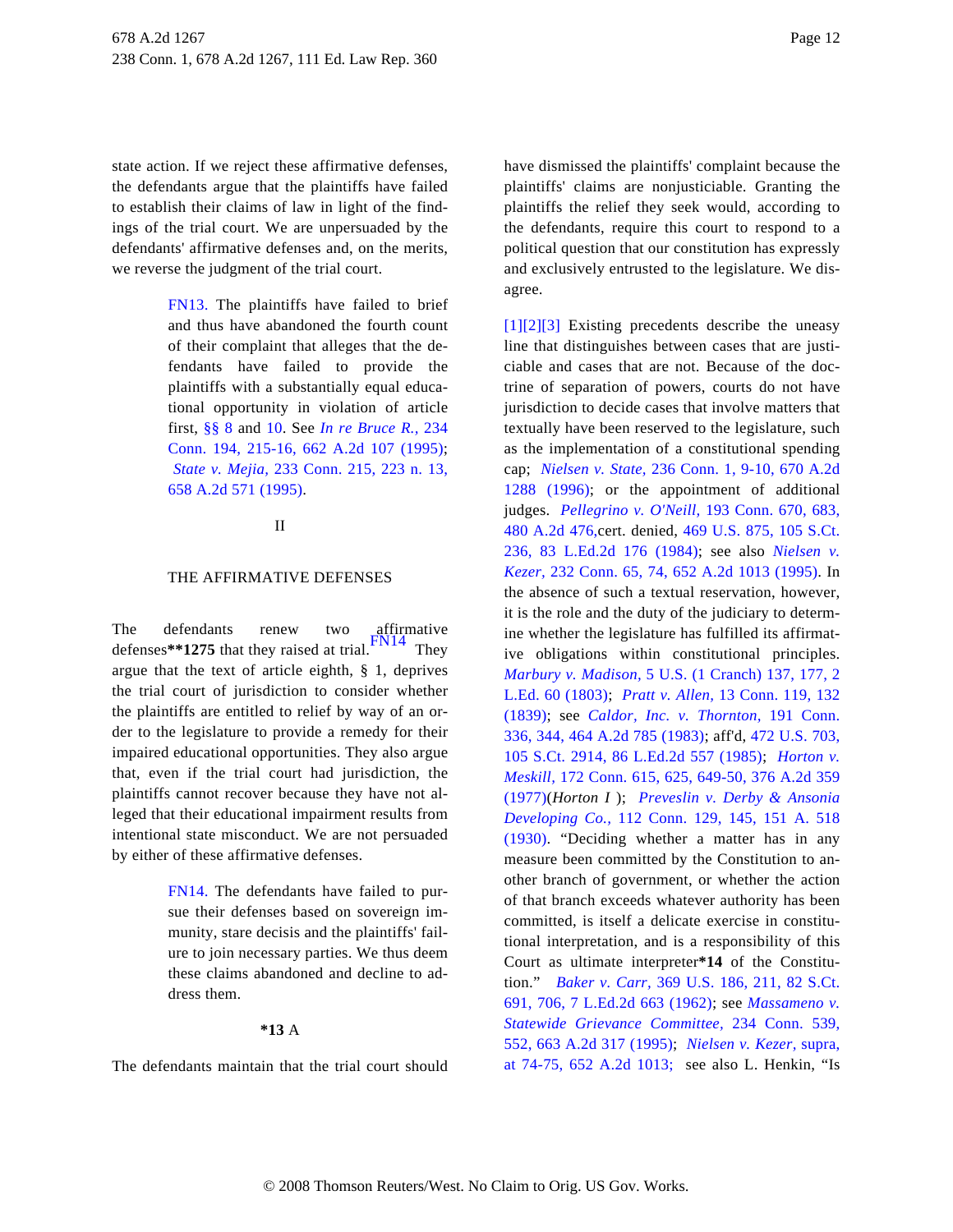There a 'Political Question' [Doctrine?,"85 Yale](http://www.westlaw.com/Find/Default.wl?rs=dfa1.0&vr=2.0&DB=1292&FindType=Y&ReferencePositionType=S&SerialNum=0332812290&ReferencePosition=599) [L.J. 597, 599-600 \(1976](http://www.westlaw.com/Find/Default.wl?rs=dfa1.0&vr=2.0&DB=1292&FindType=Y&ReferencePositionType=S&SerialNum=0332812290&ReferencePosition=599)); M. Redish, "Judicial Review and the 'Political Question,' ["79 Nw](http://www.westlaw.com/Find/Default.wl?rs=dfa1.0&vr=2.0&DB=1214&FindType=Y&ReferencePositionType=S&SerialNum=0102729964&ReferencePosition=1051). [U.L.Rev. 1031, 1051-60 \(1984-1985\)](http://www.westlaw.com/Find/Default.wl?rs=dfa1.0&vr=2.0&DB=1214&FindType=Y&ReferencePositionType=S&SerialNum=0102729964&ReferencePosition=1051).

<span id="page-12-4"></span><span id="page-12-1"></span><span id="page-12-0"></span>[\[4\]](#page-1-2) In the context of judicial enforcement of the right to a substantially equal educational opportunity arising under article eighth, § 1, and article first, §§ 1 and 20, justiciability is not a matter of first impression for this court. In *[Horton](http://www.westlaw.com/Find/Default.wl?rs=dfa1.0&vr=2.0&DB=162&FindType=Y&SerialNum=1977120164) I,* [supra, 17](http://www.westlaw.com/Find/Default.wl?rs=dfa1.0&vr=2.0&DB=162&FindType=Y&SerialNum=1977120164)2 [Conn. 615, 376 A.2d 35](http://www.westlaw.com/Find/Default.wl?rs=dfa1.0&vr=2.0&DB=162&FindType=Y&SerialNum=1977120164)9, and *[Horton v. Meskill](http://www.westlaw.com/Find/Default.wl?rs=dfa1.0&vr=2.0&DB=162&FindType=Y&SerialNum=1985102767),* [195 Conn. 24, 486 A.2d 1099 \(19](http://www.westlaw.com/Find/Default.wl?rs=dfa1.0&vr=2.0&DB=162&FindType=Y&SerialNum=1985102767)85)(*Horton III* ), FN15 we reviewed, in plenary fashion,  $\frac{FN16}{FN16}$  $\frac{FN16}{FN16}$  $\frac{FN16}{FN16}$  the actions taken by the legislature to fulfill its constitutional obligation to public elementary and secondary schoolchildren. Judicial authority to render these decisions was expressly**\*\*1276** reaffirmed in *[Nielsen v. State](http://www.westlaw.com/Find/Default.wl?rs=dfa1.0&vr=2.0&DB=162&FindType=Y&SerialNum=1996045969),* [supra, 236 Conn. at 9-10, 670 A.2d](http://www.westlaw.com/Find/Default.wl?rs=dfa1.0&vr=2.0&DB=162&FindType=Y&SerialNum=1996045969) [1288,](http://www.westlaw.com/Find/Default.wl?rs=dfa1.0&vr=2.0&DB=162&FindType=Y&SerialNum=1996045969) and in *[Pellegrino v. O'Neill](http://www.westlaw.com/Find/Default.wl?rs=dfa1.0&vr=2.0&DB=162&FindType=Y&SerialNum=1984134613),* [supra, 193 Conn.](http://www.westlaw.com/Find/Default.wl?rs=dfa1.0&vr=2.0&DB=162&FindType=Y&SerialNum=1984134613) [at 683, 480 A.2d 476](http://www.westlaw.com/Find/Default.wl?rs=dfa1.0&vr=2.0&DB=162&FindType=Y&SerialNum=1984134613).

> <span id="page-12-7"></span><span id="page-12-6"></span><span id="page-12-2"></span>[FN15.](#page-12-4) In *[Horton v. Meski](http://www.westlaw.com/Find/Default.wl?rs=dfa1.0&vr=2.0&DB=162&FindType=Y&SerialNum=1982123329)ll,* [187 Conn](http://www.westlaw.com/Find/Default.wl?rs=dfa1.0&vr=2.0&DB=162&FindType=Y&SerialNum=1982123329). [187, 445 A.2d 579 \(1982](http://www.westlaw.com/Find/Default.wl?rs=dfa1.0&vr=2.0&DB=162&FindType=Y&SerialNum=1982123329))(*Horton II* ), we addressed the ability of municipalities to intervene in the litigation arising out of our decision in *Horton I.*

> <span id="page-12-3"></span>[FN16.](#page-12-4) The defendants in *Horton I* originally asserted defenses based on justiciability, sovereign immunity and standing. The trial court ruled against the defendants on the issues of justiciability and standing, but did not address the issue of sovereign immunity. *[Horton v. Meskill](http://www.westlaw.com/Find/Default.wl?rs=dfa1.0&vr=2.0&DB=162&FindType=Y&SerialNum=1974103387),* [31 Conn.Sup](http://www.westlaw.com/Find/Default.wl?rs=dfa1.0&vr=2.0&DB=162&FindType=Y&SerialNum=1974103387). [377, 389, 332 A.2d 113 \(1974\)](http://www.westlaw.com/Find/Default.wl?rs=dfa1.0&vr=2.0&DB=162&FindType=Y&SerialNum=1974103387). In their appeal to this court, the defendants in *Horton I* did not challenge the trial court's ruling.

<span id="page-12-5"></span>The defendants in this case have not challenged the standing of the plaintiffs to bring this action.

The defendants do not challenge the continued validity of *Horton I* and *Horton III,* but argue that their claim of nonjusticiability differs. That argument is unavailing. The plaintiff schoolchildren in

the present case invoke the same constitutional provisions to challenge the constitutionality of state action that the plaintiff schoolchildren **\*15** invoked in *Horton I* and *Horton III.* The text of article eighth, § 1, has not changed. Furthermore, although prudential cautions may shed light on the proper definition of constitutional rights and remedies; see *[Fonfara v. Reapportionment Commission,](http://www.westlaw.com/Find/Default.wl?rs=dfa1.0&vr=2.0&DB=162&FindType=Y&SerialNum=1992098211)* 222 [Conn. 166, 184-85, 610 A.2d 153 \(1992](http://www.westlaw.com/Find/Default.wl?rs=dfa1.0&vr=2.0&DB=162&FindType=Y&SerialNum=1992098211)); such cautions do not deprive a court of jurisdiction.

[\[5\]](#page-1-3) In light of these precedents, we are persuaded that the phrase "appropriate legislation" in article eighth, § 1, does not deprive the courts of the au-thority to determine what is "appropriate." [FN17](#page-12-5) Just as the legislature has a constitutional duty to fulfill its affirmative obligation to the children who attend the state's public elementary and secondary schools, so the judiciary has a constitutional duty to review whether the legislature has fulfilled its ob-<br>ligation. [FN18](#page-13-1) Considerations of justiciability must be balanced against the principle that every presumption is to be indulged in favor of subject matter jurisdiction. See, e.g., **\*16***[Federal Deposit Ins](http://www.westlaw.com/Find/Default.wl?rs=dfa1.0&vr=2.0&DB=162&FindType=Y&SerialNum=1995109158). [Corp. v. Hillcrest Associates](http://www.westlaw.com/Find/Default.wl?rs=dfa1.0&vr=2.0&DB=162&FindType=Y&SerialNum=1995109158),* [233 Conn. 153, 163](http://www.westlaw.com/Find/Default.wl?rs=dfa1.0&vr=2.0&DB=162&FindType=Y&SerialNum=1995109158), [659 A.2d 138 1995\)](http://www.westlaw.com/Find/Default.wl?rs=dfa1.0&vr=2.0&DB=162&FindType=Y&SerialNum=1995109158); *[Simms v. Warden](http://www.westlaw.com/Find/Default.wl?rs=dfa1.0&vr=2.0&DB=162&FindType=Y&SerialNum=1994168442),* [230 Conn.](http://www.westlaw.com/Find/Default.wl?rs=dfa1.0&vr=2.0&DB=162&FindType=Y&SerialNum=1994168442) [608, 614, 646 A.2d 126 \(1994](http://www.westlaw.com/Find/Default.wl?rs=dfa1.0&vr=2.0&DB=162&FindType=Y&SerialNum=1994168442)); *[State v. Metz,](http://www.westlaw.com/Find/Default.wl?rs=dfa1.0&vr=2.0&DB=162&FindType=Y&SerialNum=1994163846)* 230 [Conn. 400, 410, 645 A.2d 965 \(19](http://www.westlaw.com/Find/Default.wl?rs=dfa1.0&vr=2.0&DB=162&FindType=Y&SerialNum=1994163846)94); *[Tolly v.](http://www.westlaw.com/Find/Default.wl?rs=dfa1.0&vr=2.0&DB=162&FindType=Y&SerialNum=1993065276) [Dept. of Human Resources](http://www.westlaw.com/Find/Default.wl?rs=dfa1.0&vr=2.0&DB=162&FindType=Y&SerialNum=1993065276),* [225 Conn. 13, 29, 621](http://www.westlaw.com/Find/Default.wl?rs=dfa1.0&vr=2.0&DB=162&FindType=Y&SerialNum=1993065276) [A.2d 719 \(1993](http://www.westlaw.com/Find/Default.wl?rs=dfa1.0&vr=2.0&DB=162&FindType=Y&SerialNum=1993065276)); see also *[United States Dept. o](http://www.westlaw.com/Find/Default.wl?rs=dfa1.0&vr=2.0&DB=708&FindType=Y&ReferencePositionType=S&SerialNum=1992065817&ReferencePosition=1426)f [Commerce v. Montan](http://www.westlaw.com/Find/Default.wl?rs=dfa1.0&vr=2.0&DB=708&FindType=Y&ReferencePositionType=S&SerialNum=1992065817&ReferencePosition=1426)a,* [503 U.S. 442, 459, 1](http://www.westlaw.com/Find/Default.wl?rs=dfa1.0&vr=2.0&DB=708&FindType=Y&ReferencePositionType=S&SerialNum=1992065817&ReferencePosition=1426)12 [S.Ct. 1415, 1426, 118 L.Ed.2d 87 \(199](http://www.westlaw.com/Find/Default.wl?rs=dfa1.0&vr=2.0&DB=708&FindType=Y&ReferencePositionType=S&SerialNum=1992065817&ReferencePosition=1426)2). In this case, our precedents compel the conclusion that the balance must be struck in favor of the justiciability of the plaintiffs' complaint.

> [FN17.](#page-12-6) *[Simmons v. Budds](http://www.westlaw.com/Find/Default.wl?rs=dfa1.0&vr=2.0&DB=162&FindType=Y&SerialNum=1973103222),* [165 Conn. 507,](http://www.westlaw.com/Find/Default.wl?rs=dfa1.0&vr=2.0&DB=162&FindType=Y&SerialNum=1973103222) [338 A.2d 479 \(197](http://www.westlaw.com/Find/Default.wl?rs=dfa1.0&vr=2.0&DB=162&FindType=Y&SerialNum=1973103222)3), cert. denied, [416](http://www.westlaw.com/Find/Default.wl?rs=dfa1.0&vr=2.0&DB=708&FindType=Y&SerialNum=1974241094) [U.S. 940, 94 S.Ct. 1943, 40 L.Ed.2d 2](http://www.westlaw.com/Find/Default.wl?rs=dfa1.0&vr=2.0&DB=708&FindType=Y&SerialNum=1974241094)91 [\(1974\),](http://www.westlaw.com/Find/Default.wl?rs=dfa1.0&vr=2.0&DB=708&FindType=Y&SerialNum=1974241094) on which the defendants rely, is not to the contrary. Although, in that case, we rejected a claim that the defendants, various University of Connecticut officials, had violated the constitutional mandate of article eighth, § 2, that the university "shall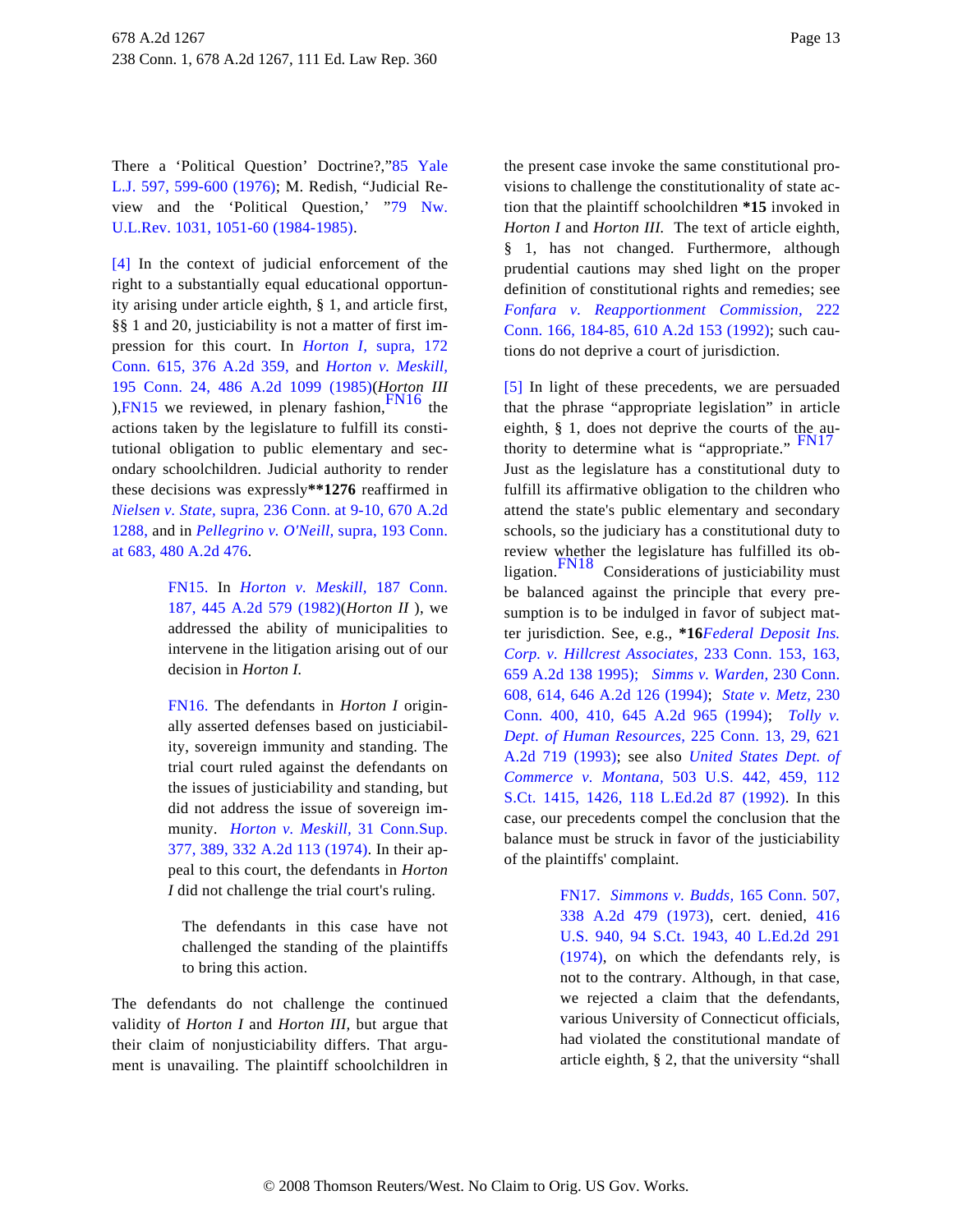be dedicated to excellence in higher education," we did so on the merits. We did not hold that the claim was nonjusticiable.

<span id="page-13-5"></span><span id="page-13-2"></span><span id="page-13-1"></span>[FN18.](#page-12-7) Courts in other jurisdictions overwhelmingly have reached the same conclusion. See, e.g., *[Rose v. Council for Bette](http://www.westlaw.com/Find/Default.wl?rs=dfa1.0&vr=2.0&DB=713&FindType=Y&ReferencePositionType=S&SerialNum=1989086076&ReferencePosition=209)r [Education, Inc](http://www.westlaw.com/Find/Default.wl?rs=dfa1.0&vr=2.0&DB=713&FindType=Y&ReferencePositionType=S&SerialNum=1989086076&ReferencePosition=209).,* [790 S.W.2d 186,](http://www.westlaw.com/Find/Default.wl?rs=dfa1.0&vr=2.0&DB=713&FindType=Y&ReferencePositionType=S&SerialNum=1989086076&ReferencePosition=209) 209 [\(Ky.1989\);](http://www.westlaw.com/Find/Default.wl?rs=dfa1.0&vr=2.0&DB=713&FindType=Y&ReferencePositionType=S&SerialNum=1989086076&ReferencePosition=209) *[McDuffy v. Secretary of Exec](http://www.westlaw.com/Find/Default.wl?rs=dfa1.0&vr=2.0&DB=578&FindType=Y&SerialNum=1993126175)[utive Office of Education](http://www.westlaw.com/Find/Default.wl?rs=dfa1.0&vr=2.0&DB=578&FindType=Y&SerialNum=1993126175),* [415 Mass. 545](http://www.westlaw.com/Find/Default.wl?rs=dfa1.0&vr=2.0&DB=578&FindType=Y&SerialNum=1993126175), [610-11, 615 N.E.2d 516 \(1993](http://www.westlaw.com/Find/Default.wl?rs=dfa1.0&vr=2.0&DB=578&FindType=Y&SerialNum=1993126175)); *[Robinson](http://www.westlaw.com/Find/Default.wl?rs=dfa1.0&vr=2.0&DB=162&FindType=Y&SerialNum=1975103743) [v. Cahill](http://www.westlaw.com/Find/Default.wl?rs=dfa1.0&vr=2.0&DB=162&FindType=Y&SerialNum=1975103743),* [69 N.J. 133, 145-47, 351 A.](http://www.westlaw.com/Find/Default.wl?rs=dfa1.0&vr=2.0&DB=162&FindType=Y&SerialNum=1975103743)2d [713,](http://www.westlaw.com/Find/Default.wl?rs=dfa1.0&vr=2.0&DB=162&FindType=Y&SerialNum=1975103743)cert. denied sub nom. *[Klein v. Robin](http://www.westlaw.com/Find/Default.wl?rs=dfa1.0&vr=2.0&DB=708&FindType=Y&SerialNum=1975208746)[son,](http://www.westlaw.com/Find/Default.wl?rs=dfa1.0&vr=2.0&DB=708&FindType=Y&SerialNum=1975208746)* [423 U.S. 913, 96 S.Ct. 2](http://www.westlaw.com/Find/Default.wl?rs=dfa1.0&vr=2.0&DB=708&FindType=Y&SerialNum=1975208746)17, 46 [L.Ed.2d 141 \(1975](http://www.westlaw.com/Find/Default.wl?rs=dfa1.0&vr=2.0&DB=708&FindType=Y&SerialNum=1975208746)); *[Board of Education](http://www.westlaw.com/Find/Default.wl?rs=dfa1.0&vr=2.0&DB=602&FindType=Y&SerialNum=1982138502) [v. Nyquist](http://www.westlaw.com/Find/Default.wl?rs=dfa1.0&vr=2.0&DB=602&FindType=Y&SerialNum=1982138502),* [57 N.Y.2d 27, 39, 439 N.E.2](http://www.westlaw.com/Find/Default.wl?rs=dfa1.0&vr=2.0&DB=602&FindType=Y&SerialNum=1982138502)d [359, 453 N.Y.S.2d 643 \(1982](http://www.westlaw.com/Find/Default.wl?rs=dfa1.0&vr=2.0&DB=602&FindType=Y&SerialNum=1982138502)), appeal dismissed, [459 U.S. 1139, 103 S.Ct. 775, 7](http://www.westlaw.com/Find/Default.wl?rs=dfa1.0&vr=2.0&DB=708&FindType=Y&SerialNum=1983203012)4 [L.Ed.2d 986 \(1983](http://www.westlaw.com/Find/Default.wl?rs=dfa1.0&vr=2.0&DB=708&FindType=Y&SerialNum=1983203012)); *[Board of Education](http://www.westlaw.com/Find/Default.wl?rs=dfa1.0&vr=2.0&DB=578&FindType=Y&SerialNum=1979121067) [v. Walter](http://www.westlaw.com/Find/Default.wl?rs=dfa1.0&vr=2.0&DB=578&FindType=Y&SerialNum=1979121067),* [58 Ohio St.2d 368, 383-86, 390](http://www.westlaw.com/Find/Default.wl?rs=dfa1.0&vr=2.0&DB=578&FindType=Y&SerialNum=1979121067) [N.E.2d 813 \(1979](http://www.westlaw.com/Find/Default.wl?rs=dfa1.0&vr=2.0&DB=578&FindType=Y&SerialNum=1979121067)), cert. denied, [444 U.S.](http://www.westlaw.com/Find/Default.wl?rs=dfa1.0&vr=2.0&DB=708&FindType=Y&SerialNum=1980238257) [1015, 100 S.Ct. 665, 62 L.Ed.2](http://www.westlaw.com/Find/Default.wl?rs=dfa1.0&vr=2.0&DB=708&FindType=Y&SerialNum=1980238257)d 644 [\(1980\);](http://www.westlaw.com/Find/Default.wl?rs=dfa1.0&vr=2.0&DB=708&FindType=Y&SerialNum=1980238257) *[Washakie County School Distric](http://www.westlaw.com/Find/Default.wl?rs=dfa1.0&vr=2.0&DB=661&FindType=Y&ReferencePositionType=S&SerialNum=1980104035&ReferencePosition=317)t [No. 1 v. Herschle](http://www.westlaw.com/Find/Default.wl?rs=dfa1.0&vr=2.0&DB=661&FindType=Y&ReferencePositionType=S&SerialNum=1980104035&ReferencePosition=317)r,* [606 P.2d 310, 317-18](http://www.westlaw.com/Find/Default.wl?rs=dfa1.0&vr=2.0&DB=661&FindType=Y&ReferencePositionType=S&SerialNum=1980104035&ReferencePosition=317) [\(Wyo.\)](http://www.westlaw.com/Find/Default.wl?rs=dfa1.0&vr=2.0&DB=661&FindType=Y&ReferencePositionType=S&SerialNum=1980104035&ReferencePosition=317), cert. denied sub nom. *[Hot Springs](http://www.westlaw.com/Find/Default.wl?rs=dfa1.0&vr=2.0&DB=708&FindType=Y&SerialNum=1980224050) [County School District No. 1 v. Washak](http://www.westlaw.com/Find/Default.wl?rs=dfa1.0&vr=2.0&DB=708&FindType=Y&SerialNum=1980224050)ie [County School District No.](http://www.westlaw.com/Find/Default.wl?rs=dfa1.0&vr=2.0&DB=708&FindType=Y&SerialNum=1980224050) 1,* [449 U.S](http://www.westlaw.com/Find/Default.wl?rs=dfa1.0&vr=2.0&DB=708&FindType=Y&SerialNum=1980224050). [824, 101 S.Ct. 86, 66 L.Ed.2d 28 \(1980\)](http://www.westlaw.com/Find/Default.wl?rs=dfa1.0&vr=2.0&DB=708&FindType=Y&SerialNum=1980224050).

## B

<span id="page-13-4"></span><span id="page-13-3"></span><span id="page-13-0"></span>[\[6\]](#page-1-4) The defendants maintain that even if the plaintiffs' claims are justiciable, the plaintiffs are not entitled to judicial relief because the educational disparities of which they complain do not result from the requisite state action. The plaintiffs claim that the state bears responsibility to correct the constitutional violations alleged in their complaint because of the state's failure to "take corrective measures to [e]nsure that its Hartford public schoolchildren receive an equal educational opportunity." [FN19](#page-13-2) That failure is actionable, according to the plaintiffs, because of the state's knowledge of the racial and ethnic isolation in the Hartford schools, combined with the state's extensive involvement in the operations of Connecticut's public schools and the impact of state statutes mandating school attendance within statutorily defined school districts. **\*\*1277**[General Statutes §§](http://www.westlaw.com/Find/Default.wl?rs=dfa1.0&vr=2.0&DB=1000264&DocName=CTSTS10-184&FindType=L) 1[0-184](http://www.westlaw.com/Find/Default.wl?rs=dfa1.0&vr=2.0&DB=1000264&DocName=CTSTS10-240&FindType=L) and [10-24](#page-13-3)0.FN20 The defendants maintain, to the contrary, that the state's constitutional duty to provide for the elementary and secondary education of Connecticut schoolchildren is triggered only by state action that is alleged to be intentional state misconduct. The trial court relied on the absence of such intentional state **\*17** action in denying relief to the plaintiffs. We disagree with the trial court's decision.

> [FN19.](#page-13-4) The plaintiffs also claim that the trial court improperly failed to find that the state actively contributed to the allegedly unconstitutional conditions that exist in the Hartford public school system. We find no merit to this claim.

[FN20.](#page-13-5) See footnotes 9 and 10.

The defendants' argument, derived largely from principles of federal constitutional law, founders on the fact that article eighth, § 1, and article first, §§ 1 and 20, impose on the legislature an *affirmative* constitutional obligation to provide schoolchildren throughout the state with a substantially equal educational opportunity. *[Horton I](http://www.westlaw.com/Find/Default.wl?rs=dfa1.0&vr=2.0&DB=162&FindType=Y&SerialNum=1977120164),* [supra, 172 Conn. at](http://www.westlaw.com/Find/Default.wl?rs=dfa1.0&vr=2.0&DB=162&FindType=Y&SerialNum=1977120164) [648-49, 376 A.2d 35](http://www.westlaw.com/Find/Default.wl?rs=dfa1.0&vr=2.0&DB=162&FindType=Y&SerialNum=1977120164)9. It follows that, if the legislature fails, for whatever reason, to take action to remedy substantial inequalities in the educational opportunities that such children are being afforded, its actions and its omissions constitute state action.

The affirmative constitutional obligation that we recognized in *Horton I* and *Horton III,* and reaffirmed recently in *[Moore v. Gani](http://www.westlaw.com/Find/Default.wl?rs=dfa1.0&vr=2.0&DB=162&FindType=Y&SerialNum=1995132705)m,* [233 Conn. 5](http://www.westlaw.com/Find/Default.wl?rs=dfa1.0&vr=2.0&DB=162&FindType=Y&SerialNum=1995132705)57, [595-96, 660 A.2d 742 \(1995](http://www.westlaw.com/Find/Default.wl?rs=dfa1.0&vr=2.0&DB=162&FindType=Y&SerialNum=1995132705)), was not premised on a showing that the legislature had played an active role in *creating* the inequalities that the constitution requires it to redress. In *Horton I,* we determined that the state's educational financing scheme was unconstitutional even though it was facially nondiscriminatory and even though the disparities resulting therefrom had not been created intentionally by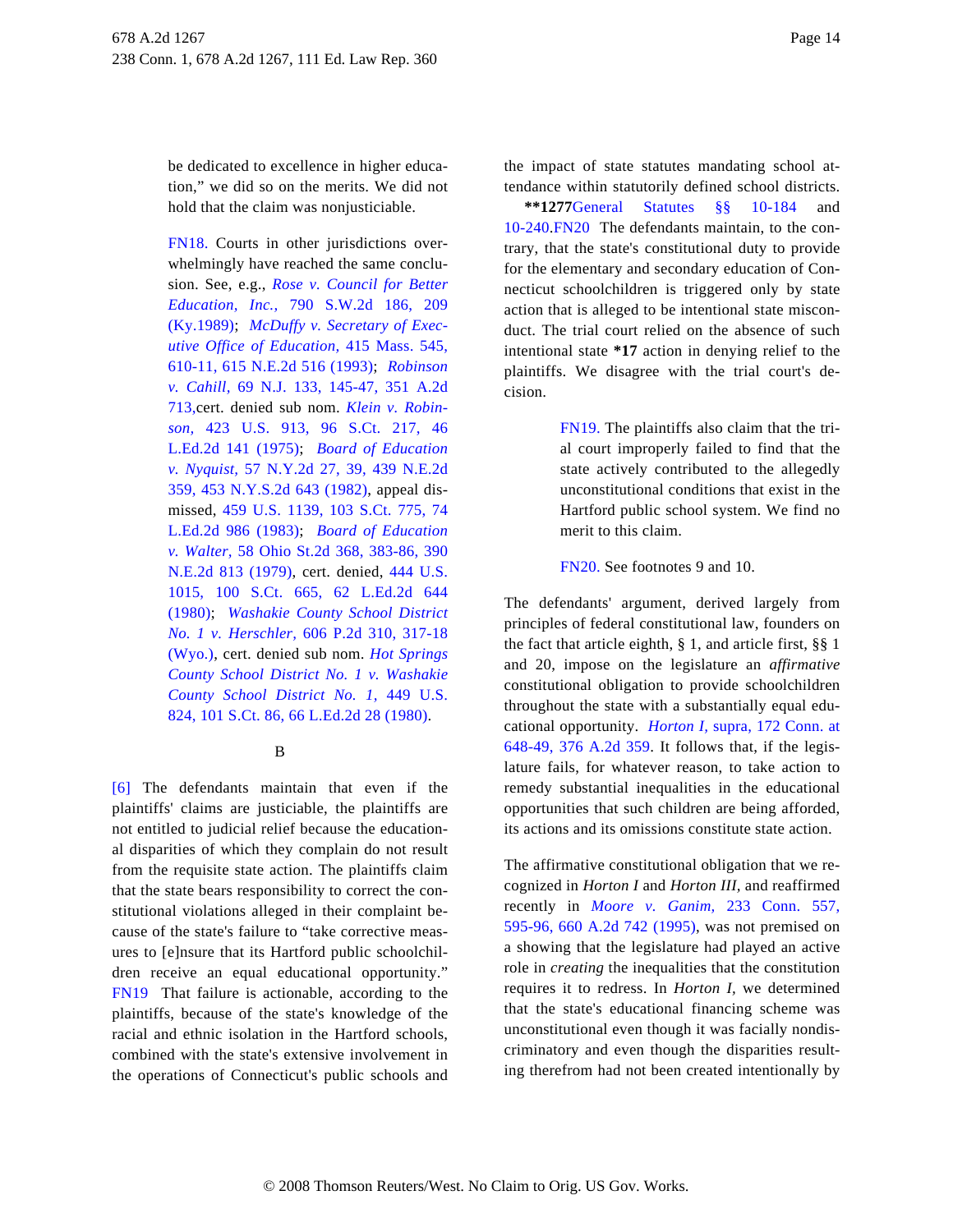<span id="page-14-8"></span><span id="page-14-0"></span>the legislature. These constitutionally unacceptable disparities developed, instead, "from the circumstance that over the years there [had] arisen a great disparity in the ability of local communities to finance local education," and from the legislature's failure to consider "the financial capability of [each] municipality...." *[Horton I,](http://www.westlaw.com/Find/Default.wl?rs=dfa1.0&vr=2.0&DB=162&FindType=Y&SerialNum=1977120164)* [supra, 172 Conn.](http://www.westlaw.com/Find/Default.wl?rs=dfa1.0&vr=2.0&DB=162&FindType=Y&SerialNum=1977120164) [at 648, 376 A.2d 3](http://www.westlaw.com/Find/Default.wl?rs=dfa1.0&vr=2.0&DB=162&FindType=Y&SerialNum=1977120164)59. In declaring this statutory scheme unconstitutional in *Horton I,* and in requiring further remedial action in *[Horton III](http://www.westlaw.com/Find/Default.wl?rs=dfa1.0&vr=2.0&DB=162&FindType=Y&SerialNum=1985102767),* [supra, 195](http://www.westlaw.com/Find/Default.wl?rs=dfa1.0&vr=2.0&DB=162&FindType=Y&SerialNum=1985102767) [Conn. at 38, 43-44, 486 A.2d 1099](http://www.westlaw.com/Find/Default.wl?rs=dfa1.0&vr=2.0&DB=162&FindType=Y&SerialNum=1985102767), we necessarily determined that the state's failure adequately to address school funding inequalities constituted the state action that is the constitutional prerequisite for affording judicial relief.

<span id="page-14-7"></span><span id="page-14-6"></span><span id="page-14-5"></span><span id="page-14-4"></span>**\*18** The claims now before us likewise implicate the legislature's affirmative constitutional obligation to provide a substantially equal educational opportunity to all of the state's schoolchildren. The plaintiffs document the existence of an extensive statutory system developed in response to the legislature's plenary authority over state public elementary and secondary schools. $\frac{FN21}{}\$  $\frac{FN21}{}\$  $\frac{FN21}{}\$ As a general matter, the plaintiffs challenge the failure of the legislature to address continuing unconstitutional inequities resulting, de facto, from that scheme. In addition, and more specifically, they point to two statutes that directly impact on their claims of constitutional deprivation. State law sets the borders of school districts to coincide with town boundaries; General Statutes  $\S$  10-240; [FN22](#page-14-1) and requires all children to attend public school within the **\*\*1278** district in which they reside. [General Statutes](http://www.westlaw.com/Find/Default.wl?rs=dfa1.0&vr=2.0&DB=1000264&DocName=CTSTS10-184&FindType=L) § [10-184](http://www.westlaw.com/Find/Default.wl?rs=dfa1.0&vr=2.0&DB=1000264&DocName=CTSTS10-184&FindType=L). [FN23](#page-14-2) The trial court expressly found that the enforcement of these statutes constitutes the "single most important factor" creating the present racial and \*19 ethnic imbalance in the Hartford public school system.  $FN24$  The failure adequately to address the racial and ethnic disparities that exist among the state's public school districts is not different in kind from the legislature's failure adequately to address the "great disparity in the ability of local communities to finance local education" that made the statutory scheme at issue in *[Horton I](http://www.westlaw.com/Find/Default.wl?rs=dfa1.0&vr=2.0&DB=162&FindType=Y&SerialNum=1977120164),*

[supra, 172 Conn. at 648, 376 A.2d 359](http://www.westlaw.com/Find/Default.wl?rs=dfa1.0&vr=2.0&DB=162&FindType=Y&SerialNum=1977120164), unconstitutional in its application.

[FN21.](#page-14-4) In fulfillment of its constitutional mandate to provide for the education of the state's youth, the legislature has developed a detailed and comprehensive educational system. For example, the state identifies the educational interests that must be implemented by the local school boards; [Gen](http://www.westlaw.com/Find/Default.wl?rs=dfa1.0&vr=2.0&DB=1000264&DocName=CTSTS10-4A&FindType=L)[eral Statutes §§ 10-4](http://www.westlaw.com/Find/Default.wl?rs=dfa1.0&vr=2.0&DB=1000264&DocName=CTSTS10-4A&FindType=L)a and [10-4b](http://www.westlaw.com/Find/Default.wl?rs=dfa1.0&vr=2.0&DB=1000264&DocName=CTSTS10-4B&FindType=L); sets the minimum length of the school year; [Gener](http://www.westlaw.com/Find/Default.wl?rs=dfa1.0&vr=2.0&DB=1000264&DocName=CTSTS10-15&FindType=L)[al Statutes § 10](http://www.westlaw.com/Find/Default.wl?rs=dfa1.0&vr=2.0&DB=1000264&DocName=CTSTS10-15&FindType=L)-15; sets the minimum length of the school day; [General Statutes](http://www.westlaw.com/Find/Default.wl?rs=dfa1.0&vr=2.0&DB=1000264&DocName=CTSTS10-16&FindType=L) [§ 10-1](http://www.westlaw.com/Find/Default.wl?rs=dfa1.0&vr=2.0&DB=1000264&DocName=CTSTS10-16&FindType=L)6; generally prescribes particular courses of study; [General Statutes §](http://www.westlaw.com/Find/Default.wl?rs=dfa1.0&vr=2.0&DB=1000264&DocName=CTSTS10-16B&FindType=L)§ [10-16b](http://www.westlaw.com/Find/Default.wl?rs=dfa1.0&vr=2.0&DB=1000264&DocName=CTSTS10-16B&FindType=L), [10-18](http://www.westlaw.com/Find/Default.wl?rs=dfa1.0&vr=2.0&DB=1000264&DocName=CTSTS10-18&FindType=L) and [10-19](http://www.westlaw.com/Find/Default.wl?rs=dfa1.0&vr=2.0&DB=1000264&DocName=CTSTS10-19&FindType=L); requires bilingual education under some circumstances; [General Statutes § 10-17](http://www.westlaw.com/Find/Default.wl?rs=dfa1.0&vr=2.0&DB=1000264&DocName=CTSTS10-17A&FindType=L)a; regulates special education programs; [General Statutes](http://www.westlaw.com/Find/Default.wl?rs=dfa1.0&vr=2.0&DB=1000264&DocName=CTSTS10-76B&FindType=L) [§§ 10-76](http://www.westlaw.com/Find/Default.wl?rs=dfa1.0&vr=2.0&DB=1000264&DocName=CTSTS10-76B&FindType=L)b and [10-76d](http://www.westlaw.com/Find/Default.wl?rs=dfa1.0&vr=2.0&DB=1000264&DocName=CTSTS10-76D&FindType=L); regulates teacher certification; [General Statutes § 10-145](http://www.westlaw.com/Find/Default.wl?rs=dfa1.0&vr=2.0&DB=1000264&DocName=CTSTS10-145B&FindType=L)b; requires attendance in the school district in which a student resides; [General Statutes §](http://www.westlaw.com/Find/Default.wl?rs=dfa1.0&vr=2.0&DB=1000264&DocName=CTSTS10-184&FindType=L) [10-184](http://www.westlaw.com/Find/Default.wl?rs=dfa1.0&vr=2.0&DB=1000264&DocName=CTSTS10-184&FindType=L); prescribes requirements for high school graduation; [General Statutes](http://www.westlaw.com/Find/Default.wl?rs=dfa1.0&vr=2.0&DB=1000264&DocName=CTSTS10-221A&FindType=L) § [10-221a;](http://www.westlaw.com/Find/Default.wl?rs=dfa1.0&vr=2.0&DB=1000264&DocName=CTSTS10-221A&FindType=L) and regulates the suspension and expulsion of students. [General Statutes §§](http://www.westlaw.com/Find/Default.wl?rs=dfa1.0&vr=2.0&DB=1000264&DocName=CTSTS10-233C&FindType=L) [10-233c](http://www.westlaw.com/Find/Default.wl?rs=dfa1.0&vr=2.0&DB=1000264&DocName=CTSTS10-233C&FindType=L) and [10-233d](http://www.westlaw.com/Find/Default.wl?rs=dfa1.0&vr=2.0&DB=1000264&DocName=CTSTS10-233D&FindType=L). Although the legislature has delegated the day-to-day functioning of the state's public elementary and secondary schools to towns; [General Stat](http://www.westlaw.com/Find/Default.wl?rs=dfa1.0&vr=2.0&DB=1000264&DocName=CTSTS10-220&FindType=L)[utes §§ 10-22](http://www.westlaw.com/Find/Default.wl?rs=dfa1.0&vr=2.0&DB=1000264&DocName=CTSTS10-220&FindType=L)0 (defining duties of boards of education), 10-240 (providing town control of public schools within town boundaries) and 10-241 (defining powers of school districts); the legislature retains and exercises broad statutory authority in discharging its responsibility to meet the demands of the Connecticut constitution.

<span id="page-14-1"></span>[FN22.](#page-14-5) See footnote 9.

<span id="page-14-2"></span>[FN23.](#page-14-6) See footnote 10.

<span id="page-14-3"></span>[FN24.](#page-14-7) The significance of this finding is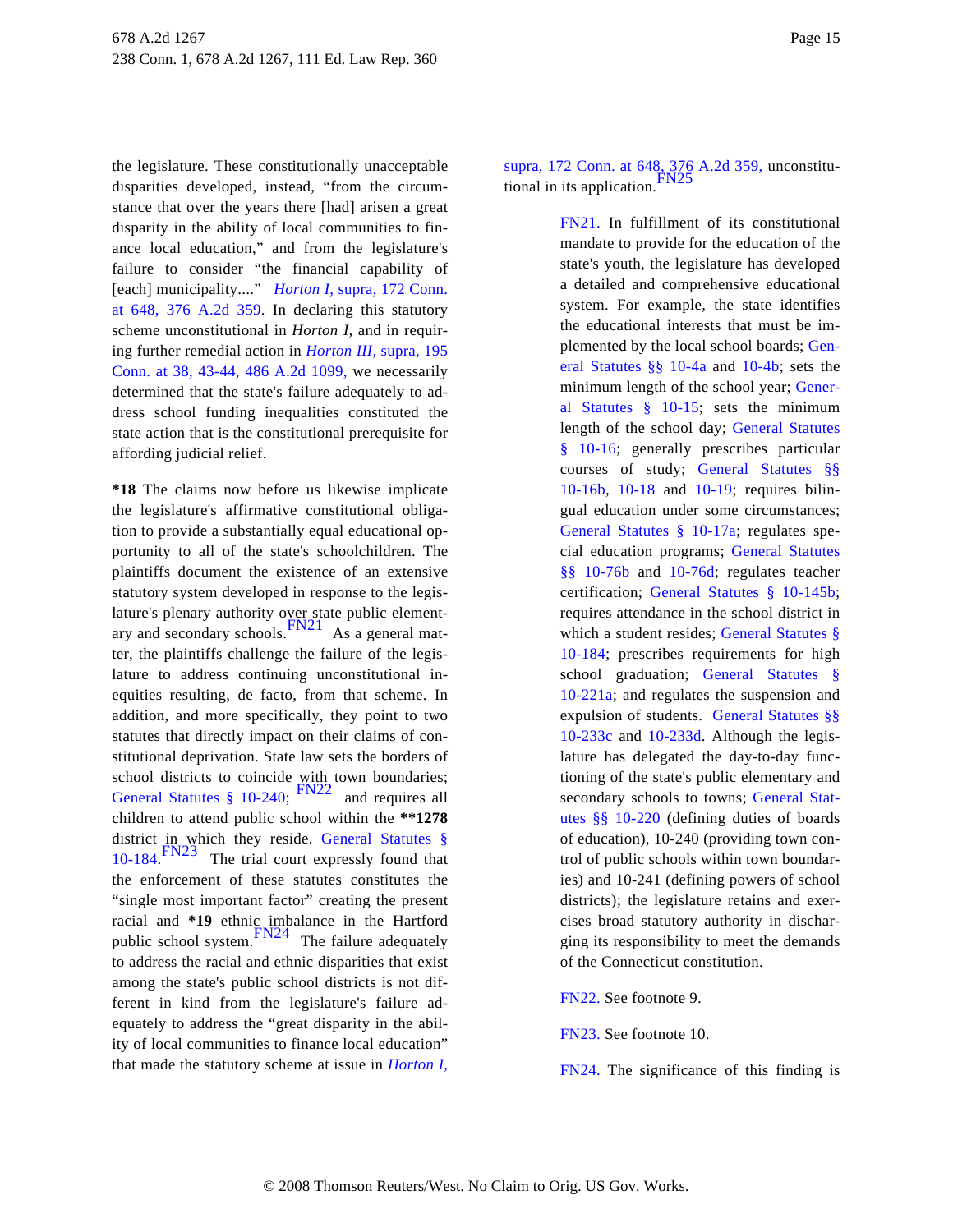not diminished by the trial court's finding that "social and demographic forces generated by the collective exercise of personal geographic preferences over which the state had no control" had contributed to the imbalance. Multiple factors may have significant impacts on the creation or perpetuation of a condition.

<span id="page-15-0"></span>[FN25.](#page-14-8) Courts in other jurisdictions have reached the same conclusion without directly addressing the state action question. Faced with state constitutional provisions that set forth an affirmative obligation to provide public education, these courts have determined that legislative inaction with respect to the constitutional obligation may give rise to liability. "The General Assembly must not only establish the system [of common schools], but it must monitor it on a continuing basis so that it will always be maintained in a constitutional manner." *[Rose v. Council for Better Edu](http://www.westlaw.com/Find/Default.wl?rs=dfa1.0&vr=2.0&DB=713&FindType=Y&ReferencePositionType=S&SerialNum=1989086076&ReferencePosition=211)[cation, In](http://www.westlaw.com/Find/Default.wl?rs=dfa1.0&vr=2.0&DB=713&FindType=Y&ReferencePositionType=S&SerialNum=1989086076&ReferencePosition=211)c.,* [790 S.W.2d 186](http://www.westlaw.com/Find/Default.wl?rs=dfa1.0&vr=2.0&DB=713&FindType=Y&ReferencePositionType=S&SerialNum=1989086076&ReferencePosition=211), 211 [\(Ky.1989\);](http://www.westlaw.com/Find/Default.wl?rs=dfa1.0&vr=2.0&DB=713&FindType=Y&ReferencePositionType=S&SerialNum=1989086076&ReferencePosition=211) see, e.g., *[McDuffy v. Secretary](http://www.westlaw.com/Find/Default.wl?rs=dfa1.0&vr=2.0&DB=578&FindType=Y&SerialNum=1993126175) [of Executive Office of Education,](http://www.westlaw.com/Find/Default.wl?rs=dfa1.0&vr=2.0&DB=578&FindType=Y&SerialNum=1993126175)* 415 [Mass. 545, 606, 615 N.E.2d 516 \(1](http://www.westlaw.com/Find/Default.wl?rs=dfa1.0&vr=2.0&DB=578&FindType=Y&SerialNum=1993126175)993) ("[T]he Commonwealth has a duty to provide an education for *all* its children, rich and poor, in every city and town.... While it is clearly within the power of the Commonwealth to delegate some of the implementation of the duty to local governments, such power does not include a right to abdicate the obligation imposed ... by the Constitution. [Emphasis in original.]"); *[Seattle School District No. 1](http://www.westlaw.com/Find/Default.wl?rs=dfa1.0&vr=2.0&DB=661&FindType=Y&SerialNum=1978130912) v. [State,](http://www.westlaw.com/Find/Default.wl?rs=dfa1.0&vr=2.0&DB=661&FindType=Y&SerialNum=1978130912)* [90 Wash.2d 476, 523, 585 P.2d](http://www.westlaw.com/Find/Default.wl?rs=dfa1.0&vr=2.0&DB=661&FindType=Y&SerialNum=1978130912) 71 [\(1978\)](http://www.westlaw.com/Find/Default.wl?rs=dfa1.0&vr=2.0&DB=661&FindType=Y&SerialNum=1978130912) ("[T]he fact that the Legislature possesses an ultimate obligation to act is not to say that it may act or not act as it chooses. The duty to act as well as the duty to do so within the parameters of [the constitution] is constitutionally required.").

The defendants maintain, however, that the logic of this inference is undermined by certain other precedents of this court. The defendants rely particularly on *[Savage v. Aronson](http://www.westlaw.com/Find/Default.wl?rs=dfa1.0&vr=2.0&DB=162&FindType=Y&SerialNum=1990052258),* [214 Conn. 256, 57](http://www.westlaw.com/Find/Default.wl?rs=dfa1.0&vr=2.0&DB=162&FindType=Y&SerialNum=1990052258)1 [A.2d 696 \(1990](http://www.westlaw.com/Find/Default.wl?rs=dfa1.0&vr=2.0&DB=162&FindType=Y&SerialNum=1990052258)), in which we concluded that the state's failure to provide emergency housing to recipients of federal welfare benefits did not constitute state action. Although we recognized that the absence of emergency housing might **\*20** have a deleterious impact on the opportunity of children to attend school, we held that this secondary effect was not a sufficient basis for imposing constitutional liability upon the state. See [id., at 286-87, 571](http://www.westlaw.com/Find/Default.wl?rs=dfa1.0&vr=2.0&DB=162&FindType=Y&SerialNum=1990052258) [A.2d 696](http://www.westlaw.com/Find/Default.wl?rs=dfa1.0&vr=2.0&DB=162&FindType=Y&SerialNum=1990052258). *Savage,* however, sheds no light on the state action requirement in this case because, as we explained in *Savage;* see [id., at 284-86, 571 A.2d](http://www.westlaw.com/Find/Default.wl?rs=dfa1.0&vr=2.0&DB=162&FindType=Y&SerialNum=1990052258) [696;](http://www.westlaw.com/Find/Default.wl?rs=dfa1.0&vr=2.0&DB=162&FindType=Y&SerialNum=1990052258) the state has no affirmative constitutional obligation to provide emergency housing, while it does have an affirmative constitutional obligation with respect to public elementary and secondary education.

The defendants also invoke two cases in which this court declined to find state action because the pertinent actors were *private parties* rather than the *state itself.* In *[Lockwood v. Killian](http://www.westlaw.com/Find/Default.wl?rs=dfa1.0&vr=2.0&DB=162&FindType=Y&SerialNum=1977120009),* [172 Conn. 496,](http://www.westlaw.com/Find/Default.wl?rs=dfa1.0&vr=2.0&DB=162&FindType=Y&SerialNum=1977120009) [504-505, 375 A.2d 998 \(1977](http://www.westlaw.com/Find/Default.wl?rs=dfa1.0&vr=2.0&DB=162&FindType=Y&SerialNum=1977120009)), we concluded that private discrimination by the testator of a scholarship fund who had restricted its beneficiaries on the basis of religion did not constitute state action. In *[Cologne v. Westfarms Associate](http://www.westlaw.com/Find/Default.wl?rs=dfa1.0&vr=2.0&DB=162&FindType=Y&SerialNum=1984103470)s,* [192 Conn. 4](http://www.westlaw.com/Find/Default.wl?rs=dfa1.0&vr=2.0&DB=162&FindType=Y&SerialNum=1984103470)8, [64-66, 469 A.2d 1201 \(198](http://www.westlaw.com/Find/Default.wl?rs=dfa1.0&vr=2.0&DB=162&FindType=Y&SerialNum=1984103470)4), we concluded that the governmental regulation and public use of a private shopping mall did not transform the mall owners' refusal to allow political speech within the mall into state action. Although this aspect of the state action doctrine arguably is related to the question before us; see *[Lebron v. National R.R. Passen](http://www.westlaw.com/Find/Default.wl?rs=dfa1.0&vr=2.0&DB=708&FindType=Y&ReferencePositionType=S&SerialNum=1995051868&ReferencePosition=964)[ger Corp.](http://www.westlaw.com/Find/Default.wl?rs=dfa1.0&vr=2.0&DB=708&FindType=Y&ReferencePositionType=S&SerialNum=1995051868&ReferencePosition=964),* [513 U.S. 374, ---- - ----, 115 S.Ct. 96](http://www.westlaw.com/Find/Default.wl?rs=dfa1.0&vr=2.0&DB=708&FindType=Y&ReferencePositionType=S&SerialNum=1995051868&ReferencePosition=964)1, [964-65, 130 L.Ed.2d 902 \(1995](http://www.westlaw.com/Find/Default.wl?rs=dfa1.0&vr=2.0&DB=708&FindType=Y&ReferencePositionType=S&SerialNum=1995051868&ReferencePosition=964)); it cannot be controlling in a case in which action or inaction by the state is directly implicated.

In addition to these state cases, the defendants urge us to follow federal precedents that concededly re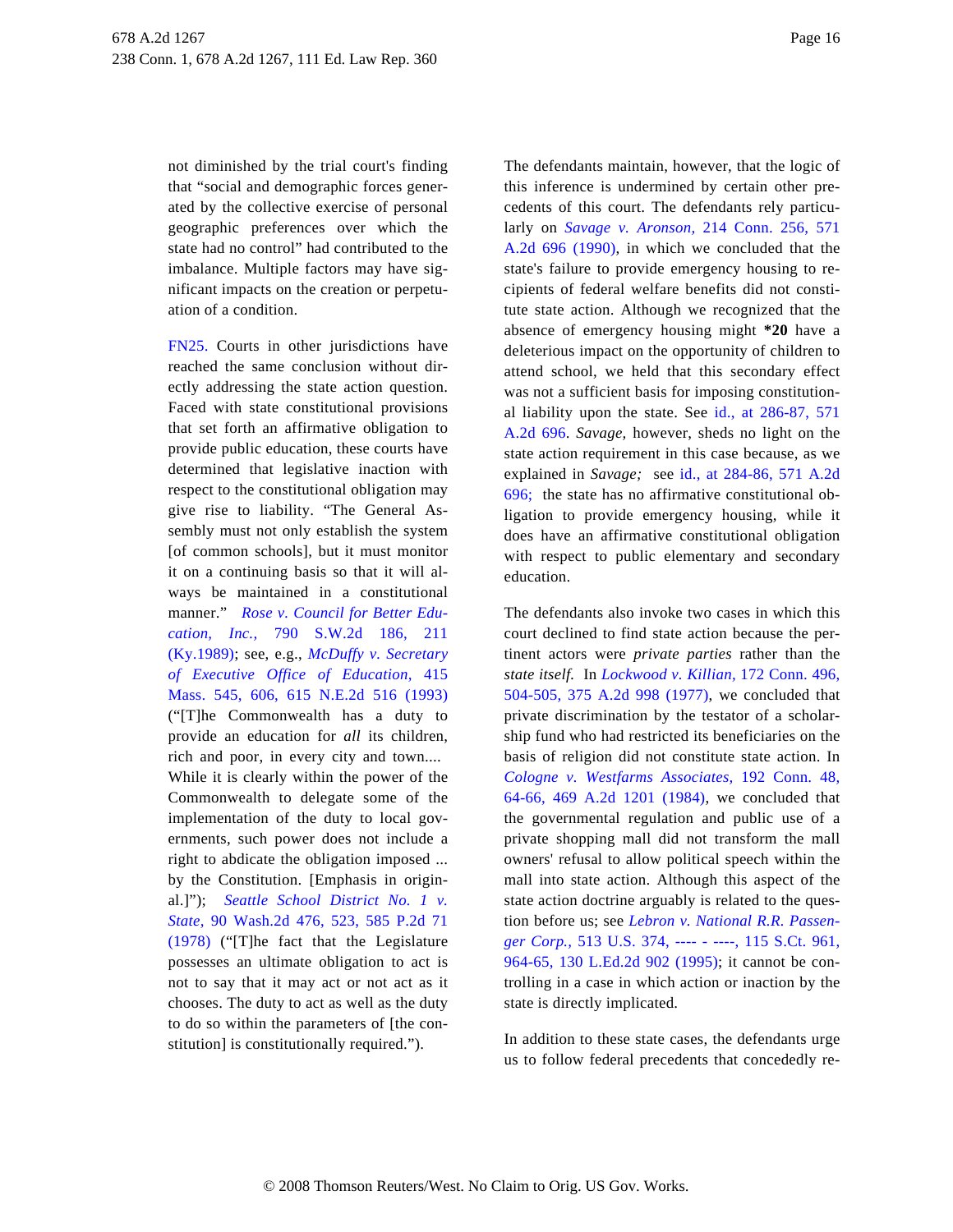quire, as a matter of federal constitutional law, that claimants seeking judicial relief for educational disparities pursuant to the equal protection clause of the fourteenth amendment to the United States constitution must prove intentional governmental**\*\*1279** discrimination against a suspect class. See, e.g., *[Freeman v. Pitt](http://www.westlaw.com/Find/Default.wl?rs=dfa1.0&vr=2.0&DB=708&FindType=Y&ReferencePositionType=S&SerialNum=1992065816&ReferencePosition=1447)s,* [503 U.S](http://www.westlaw.com/Find/Default.wl?rs=dfa1.0&vr=2.0&DB=708&FindType=Y&ReferencePositionType=S&SerialNum=1992065816&ReferencePosition=1447). [467, 494, 112 S.Ct. 1430, 1447, 118 L.Ed.2d 1](http://www.westlaw.com/Find/Default.wl?rs=dfa1.0&vr=2.0&DB=708&FindType=Y&ReferencePositionType=S&SerialNum=1992065816&ReferencePosition=1447)08 [\(1992\)](http://www.westlaw.com/Find/Default.wl?rs=dfa1.0&vr=2.0&DB=708&FindType=Y&ReferencePositionType=S&SerialNum=1992065816&ReferencePosition=1447) ("[o]nce **\*21** the racial imbalance due to the de jure violation has been remedied, the school district is under no duty to remedy imbalance that is caused by demographic factors"); *[Pasadena City](http://www.westlaw.com/Find/Default.wl?rs=dfa1.0&vr=2.0&DB=708&FindType=Y&ReferencePositionType=S&SerialNum=1976142434&ReferencePosition=2703) [Board of Education v. Spangler](http://www.westlaw.com/Find/Default.wl?rs=dfa1.0&vr=2.0&DB=708&FindType=Y&ReferencePositionType=S&SerialNum=1976142434&ReferencePosition=2703),* [427 U.S. 424, 434,](http://www.westlaw.com/Find/Default.wl?rs=dfa1.0&vr=2.0&DB=708&FindType=Y&ReferencePositionType=S&SerialNum=1976142434&ReferencePosition=2703) [96 S.Ct. 2697, 2703-04, 49 L.Ed.2d 599 \(1](http://www.westlaw.com/Find/Default.wl?rs=dfa1.0&vr=2.0&DB=708&FindType=Y&ReferencePositionType=S&SerialNum=1976142434&ReferencePosition=2703)976) (United States constitution is not violated in absence of segregative efforts by state); *[Milliken v.](http://www.westlaw.com/Find/Default.wl?rs=dfa1.0&vr=2.0&DB=708&FindType=Y&ReferencePositionType=S&SerialNum=1974127253&ReferencePosition=3128) [Bradley,](http://www.westlaw.com/Find/Default.wl?rs=dfa1.0&vr=2.0&DB=708&FindType=Y&ReferencePositionType=S&SerialNum=1974127253&ReferencePosition=3128)* [418 U.S. 717, 746-47, 747 n. 22, 94 S.C](http://www.westlaw.com/Find/Default.wl?rs=dfa1.0&vr=2.0&DB=708&FindType=Y&ReferencePositionType=S&SerialNum=1974127253&ReferencePosition=3128)t. [3112, 3128 n. 22, 41 L.Ed.2d 1069 \(197](http://www.westlaw.com/Find/Default.wl?rs=dfa1.0&vr=2.0&DB=708&FindType=Y&ReferencePositionType=S&SerialNum=1974127253&ReferencePosition=3128)4) ("[t]he suggestion ... that schools which have a majority of [African-American] students are not 'desegregated' ... however neutrally the district lines have been drawn and administered, finds no support in our prior cases"); cf. *[Arlington Heights](http://www.westlaw.com/Find/Default.wl?rs=dfa1.0&vr=2.0&DB=708&FindType=Y&ReferencePositionType=S&SerialNum=1977118707&ReferencePosition=562) [v. Metropolitan Housing Development Corp.,](http://www.westlaw.com/Find/Default.wl?rs=dfa1.0&vr=2.0&DB=708&FindType=Y&ReferencePositionType=S&SerialNum=1977118707&ReferencePosition=562)* 429 [U.S. 252, 264-65, 97 S.Ct. 555, 562-63, 50 L.Ed.2d](http://www.westlaw.com/Find/Default.wl?rs=dfa1.0&vr=2.0&DB=708&FindType=Y&ReferencePositionType=S&SerialNum=1977118707&ReferencePosition=562) [450 \(1977](http://www.westlaw.com/Find/Default.wl?rs=dfa1.0&vr=2.0&DB=708&FindType=Y&ReferencePositionType=S&SerialNum=1977118707&ReferencePosition=562)); *[Washington v. Davis](http://www.westlaw.com/Find/Default.wl?rs=dfa1.0&vr=2.0&DB=708&FindType=Y&ReferencePositionType=S&SerialNum=1976142392&ReferencePosition=2048),* [426 U.S. 229](http://www.westlaw.com/Find/Default.wl?rs=dfa1.0&vr=2.0&DB=708&FindType=Y&ReferencePositionType=S&SerialNum=1976142392&ReferencePosition=2048), [242, 96 S.Ct. 2040, 2048-49, 48 L.Ed.2](http://www.westlaw.com/Find/Default.wl?rs=dfa1.0&vr=2.0&DB=708&FindType=Y&ReferencePositionType=S&SerialNum=1976142392&ReferencePosition=2048)d 597 [\(1976\).](http://www.westlaw.com/Find/Default.wl?rs=dfa1.0&vr=2.0&DB=708&FindType=Y&ReferencePositionType=S&SerialNum=1976142392&ReferencePosition=2048) According to the defendants, because the plaintiffs raise claims of unconstitutional disparities in educational opportunities on the basis of severe racial and ethnic imbalances among school districts, the plaintiffs, too, must prove intentional state ac-tion.<sup>[FN26](#page-16-0)</sup>

> <span id="page-16-1"></span><span id="page-16-0"></span>[FN26.](#page-16-1) The federal precedents are unclear as to whether they require a showing of discriminatory intent to prove state action, or whether state action and discriminatory intent are independent requirements for proving a violation of the federal equal protection clause.

For two reasons, we are not persuaded that we should adopt these precedents as a matter of state constitutional law. First and foremost, the federal

cases start from the premise that there is no right to education under the United States constitution. *[San](http://www.westlaw.com/Find/Default.wl?rs=dfa1.0&vr=2.0&DB=708&FindType=Y&ReferencePositionType=S&SerialNum=1973126364&ReferencePosition=1297) [Antonio Independent School District v. Rodriguez](http://www.westlaw.com/Find/Default.wl?rs=dfa1.0&vr=2.0&DB=708&FindType=Y&ReferencePositionType=S&SerialNum=1973126364&ReferencePosition=1297),* [411 U.S. 1, 35, 93 S.Ct. 1278, 1297-98, 36 L.Ed.2d](http://www.westlaw.com/Find/Default.wl?rs=dfa1.0&vr=2.0&DB=708&FindType=Y&ReferencePositionType=S&SerialNum=1973126364&ReferencePosition=1297) [16 \(1973](http://www.westlaw.com/Find/Default.wl?rs=dfa1.0&vr=2.0&DB=708&FindType=Y&ReferencePositionType=S&SerialNum=1973126364&ReferencePosition=1297)). Our Connecticut constitution, by contrast, contains a fundamental right to education and a corresponding affirmative state obligation to implement and maintain that right. See *[Moore v. Gan](http://www.westlaw.com/Find/Default.wl?rs=dfa1.0&vr=2.0&DB=162&FindType=Y&SerialNum=1995132705)[im,](http://www.westlaw.com/Find/Default.wl?rs=dfa1.0&vr=2.0&DB=162&FindType=Y&SerialNum=1995132705)* [supra, 233 Conn. at 595-96, 660 A.2d](http://www.westlaw.com/Find/Default.wl?rs=dfa1.0&vr=2.0&DB=162&FindType=Y&SerialNum=1995132705) 742; **\*22***[Broadley v. Board of Education](http://www.westlaw.com/Find/Default.wl?rs=dfa1.0&vr=2.0&DB=162&FindType=Y&SerialNum=1994077716),* [229 Conn. 1](http://www.westlaw.com/Find/Default.wl?rs=dfa1.0&vr=2.0&DB=162&FindType=Y&SerialNum=1994077716), [6, 639 A.2d 502 \(19](http://www.westlaw.com/Find/Default.wl?rs=dfa1.0&vr=2.0&DB=162&FindType=Y&SerialNum=1994077716)94); *[Horton I](http://www.westlaw.com/Find/Default.wl?rs=dfa1.0&vr=2.0&DB=162&FindType=Y&SerialNum=1977120164),* [supra, 17](http://www.westlaw.com/Find/Default.wl?rs=dfa1.0&vr=2.0&DB=162&FindType=Y&SerialNum=1977120164)2 [Conn. at 645, 376 A.2d 3](http://www.westlaw.com/Find/Default.wl?rs=dfa1.0&vr=2.0&DB=162&FindType=Y&SerialNum=1977120164)59. Second, the federal cases are guided by principles of federalism as "a foremost consideration in interpreting any of the pertinent constitutional provisions under which [a court] examines state action." (Internal quotation marks omitted.) *[San Antonio Independent Schoo](http://www.westlaw.com/Find/Default.wl?rs=dfa1.0&vr=2.0&DB=708&FindType=Y&ReferencePositionType=S&SerialNum=1973126364&ReferencePosition=1302)l [District v. Rodrigue](http://www.westlaw.com/Find/Default.wl?rs=dfa1.0&vr=2.0&DB=708&FindType=Y&ReferencePositionType=S&SerialNum=1973126364&ReferencePosition=1302)z,* [supra, at 44, 93 S.Ct. at](http://www.westlaw.com/Find/Default.wl?rs=dfa1.0&vr=2.0&DB=708&FindType=Y&ReferencePositionType=S&SerialNum=1973126364&ReferencePosition=1302) 1302; see generally L. Tribe, American Constitutional Law (2d Ed.1988) § 18-2, p. 1691. As the United States Supreme Court noted, "it would be difficult to imagine a case having a greater potential impact on our federal system than the one now before us, in which we are urged to abrogate systems of financing public education presently in existence in virtually every State." *[San Antonio Independent](http://www.westlaw.com/Find/Default.wl?rs=dfa1.0&vr=2.0&DB=708&FindType=Y&ReferencePositionType=S&SerialNum=1973126364&ReferencePosition=1302) [School District v. Rodriguez](http://www.westlaw.com/Find/Default.wl?rs=dfa1.0&vr=2.0&DB=708&FindType=Y&ReferencePositionType=S&SerialNum=1973126364&ReferencePosition=1302),* [supra, at 44, 93 S.Ct](http://www.westlaw.com/Find/Default.wl?rs=dfa1.0&vr=2.0&DB=708&FindType=Y&ReferencePositionType=S&SerialNum=1973126364&ReferencePosition=1302). [at 1302](http://www.westlaw.com/Find/Default.wl?rs=dfa1.0&vr=2.0&DB=708&FindType=Y&ReferencePositionType=S&SerialNum=1973126364&ReferencePosition=1302). Principles of federalism, however, do not restrict *our* constitutional authority to enforce the constitutional mandates contained in article eighth, § 1, and article first, §§ 1 and 20.

Federal constitutional law, furthermore, has not invariably required intentional state action as a requisite foundation for constitutional remedies. In cases involving the fundamental right to vote, the United States Supreme Court has held state action to be implicated by the legislature's failure to take the proper steps to implement its affirmative constitutional duty. See *[Reynolds v. Sims](http://www.westlaw.com/Find/Default.wl?rs=dfa1.0&vr=2.0&DB=708&FindType=Y&ReferencePositionType=S&SerialNum=1964124843&ReferencePosition=1381),* [377 U.S. 533](http://www.westlaw.com/Find/Default.wl?rs=dfa1.0&vr=2.0&DB=708&FindType=Y&ReferencePositionType=S&SerialNum=1964124843&ReferencePosition=1381), [561-63, 568, 84 S.Ct. 1362, 1381-82, 12 L.Ed](http://www.westlaw.com/Find/Default.wl?rs=dfa1.0&vr=2.0&DB=708&FindType=Y&ReferencePositionType=S&SerialNum=1964124843&ReferencePosition=1381).2d [506 \(1964](http://www.westlaw.com/Find/Default.wl?rs=dfa1.0&vr=2.0&DB=708&FindType=Y&ReferencePositionType=S&SerialNum=1964124843&ReferencePosition=1381)); see also *[Board of Estimate v. Morris](http://www.westlaw.com/Find/Default.wl?rs=dfa1.0&vr=2.0&DB=708&FindType=Y&ReferencePositionType=S&SerialNum=1989042740&ReferencePosition=1437),* [489 U.S. 688, 692-93, 109 S.Ct. 1433, 1437](http://www.westlaw.com/Find/Default.wl?rs=dfa1.0&vr=2.0&DB=708&FindType=Y&ReferencePositionType=S&SerialNum=1989042740&ReferencePosition=1437)-38, [103 L.Ed.2d 717 \(1989](http://www.westlaw.com/Find/Default.wl?rs=dfa1.0&vr=2.0&DB=708&FindType=Y&ReferencePositionType=S&SerialNum=1989042740&ReferencePosition=1437)); *[Tashjian v. Republican](http://www.westlaw.com/Find/Default.wl?rs=dfa1.0&vr=2.0&DB=708&FindType=Y&ReferencePositionType=S&SerialNum=1986160455&ReferencePosition=555) [Party of Connecticut](http://www.westlaw.com/Find/Default.wl?rs=dfa1.0&vr=2.0&DB=708&FindType=Y&ReferencePositionType=S&SerialNum=1986160455&ReferencePosition=555),* 479 U.S. 208, 227, 107 S.Ct.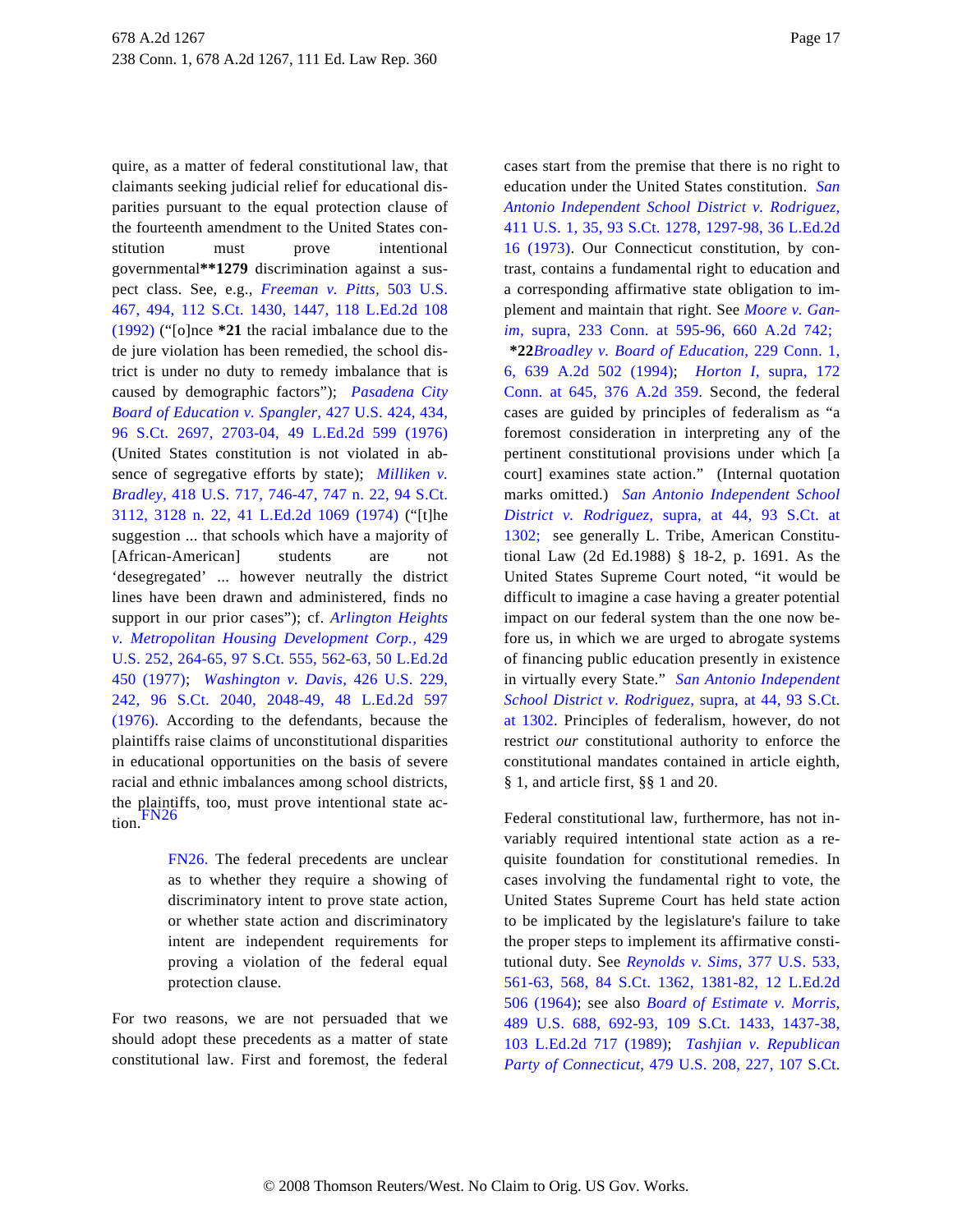<span id="page-17-1"></span>[544, 555-56, 93 L.Ed.2d 514 \(19](http://www.westlaw.com/Find/Default.wl?rs=dfa1.0&vr=2.0&DB=708&FindType=Y&ReferencePositionType=S&SerialNum=1986160455&ReferencePosition=555)86); *[Abate v](http://www.westlaw.com/Find/Default.wl?rs=dfa1.0&vr=2.0&DB=708&FindType=Y&ReferencePositionType=S&SerialNum=1971127099&ReferencePosition=1906). [Mundt,](http://www.westlaw.com/Find/Default.wl?rs=dfa1.0&vr=2.0&DB=708&FindType=Y&ReferencePositionType=S&SerialNum=1971127099&ReferencePosition=1906)* [403 U.S. 182, 185-86, 91 S.Ct.](http://www.westlaw.com/Find/Default.wl?rs=dfa1.0&vr=2.0&DB=708&FindType=Y&ReferencePositionType=S&SerialNum=1971127099&ReferencePosition=1906) 1904, [1906-07, 29 L.Ed.2d 399 \(1971\)](http://www.westlaw.com/Find/Default.wl?rs=dfa1.0&vr=2.0&DB=708&FindType=Y&ReferencePositionType=S&SerialNum=1971127099&ReferencePosition=1906); *[Moore v. Ogilvie](http://www.westlaw.com/Find/Default.wl?rs=dfa1.0&vr=2.0&DB=708&FindType=Y&ReferencePositionType=S&SerialNum=1969132981&ReferencePosition=1495),* [394 U.S. 814, 818, 89 S.Ct. 1493, 1495-9](http://www.westlaw.com/Find/Default.wl?rs=dfa1.0&vr=2.0&DB=708&FindType=Y&ReferencePositionType=S&SerialNum=1969132981&ReferencePosition=1495)6, 23 [L.Ed.2d 1 \(1969](http://www.westlaw.com/Find/Default.wl?rs=dfa1.0&vr=2.0&DB=708&FindType=Y&ReferencePositionType=S&SerialNum=1969132981&ReferencePosition=1495)); *[United States v. Classic,](http://www.westlaw.com/Find/Default.wl?rs=dfa1.0&vr=2.0&DB=708&FindType=Y&ReferencePositionType=S&SerialNum=1941125394&ReferencePosition=1039)* 313 [U.S. 299, 318-19, 61 S.Ct. 1031, 1039, 85 L.](http://www.westlaw.com/Find/Default.wl?rs=dfa1.0&vr=2.0&DB=708&FindType=Y&ReferencePositionType=S&SerialNum=1941125394&ReferencePosition=1039)Ed. [1368 \(1941\)](http://www.westlaw.com/Find/Default.wl?rs=dfa1.0&vr=2.0&DB=708&FindType=Y&ReferencePositionType=S&SerialNum=1941125394&ReferencePosition=1039). [FN27](#page-17-0) We can **\*\*1280** perceive no **\*23** principled distinction between judicial intervention to require legislative action to protect the fundamental right to vote and judicial intervention to require legislative action to protect the fundamental right to a substantially equal educational opportunity.

> <span id="page-17-3"></span><span id="page-17-2"></span><span id="page-17-0"></span>[FN27.](#page-17-1) The United States Supreme Court has never retreated from its holding in *Reynolds.* See *[Shaw v. Ren](http://www.westlaw.com/Find/Default.wl?rs=dfa1.0&vr=2.0&DB=708&FindType=Y&ReferencePositionType=S&SerialNum=1993130653&ReferencePosition=2822)o,* [509 U.S](http://www.westlaw.com/Find/Default.wl?rs=dfa1.0&vr=2.0&DB=708&FindType=Y&ReferencePositionType=S&SerialNum=1993130653&ReferencePosition=2822). [630, 639-40, 113 S.Ct. 2816, 2822-23, 125](http://www.westlaw.com/Find/Default.wl?rs=dfa1.0&vr=2.0&DB=708&FindType=Y&ReferencePositionType=S&SerialNum=1993130653&ReferencePosition=2822) [L.Ed.2d 511 \(1993](http://www.westlaw.com/Find/Default.wl?rs=dfa1.0&vr=2.0&DB=708&FindType=Y&ReferencePositionType=S&SerialNum=1993130653&ReferencePosition=2822)) (citing *Reynolds* affirmatively); *[Burson v. Freeman,](http://www.westlaw.com/Find/Default.wl?rs=dfa1.0&vr=2.0&DB=708&FindType=Y&ReferencePositionType=S&SerialNum=1992095635&ReferencePosition=1851)* 504 U.S. [191, 199, 112 S.Ct. 1846, 1851-52,](http://www.westlaw.com/Find/Default.wl?rs=dfa1.0&vr=2.0&DB=708&FindType=Y&ReferencePositionType=S&SerialNum=1992095635&ReferencePosition=1851) 119 [L.Ed.2d 5 \(1992](http://www.westlaw.com/Find/Default.wl?rs=dfa1.0&vr=2.0&DB=708&FindType=Y&ReferencePositionType=S&SerialNum=1992095635&ReferencePosition=1851)) (same); *[Board of Estim](http://www.westlaw.com/Find/Default.wl?rs=dfa1.0&vr=2.0&DB=708&FindType=Y&ReferencePositionType=S&SerialNum=1989042740&ReferencePosition=1437)[ate v. Morris](http://www.westlaw.com/Find/Default.wl?rs=dfa1.0&vr=2.0&DB=708&FindType=Y&ReferencePositionType=S&SerialNum=1989042740&ReferencePosition=1437),* [supra, 489 U.S. at 692-9](http://www.westlaw.com/Find/Default.wl?rs=dfa1.0&vr=2.0&DB=708&FindType=Y&ReferencePositionType=S&SerialNum=1989042740&ReferencePosition=1437)4, [109 S.Ct. at 1437-3](http://www.westlaw.com/Find/Default.wl?rs=dfa1.0&vr=2.0&DB=708&FindType=Y&ReferencePositionType=S&SerialNum=1989042740&ReferencePosition=1437)9 (extending principle set forth in *Reynolds* to elections of members of board of estimate). The court recently has addressed two other evils that violate the fourteenth amendment to the United States constitution and threaten the right to vote: the dilution of the voting potential of minorities; see *[Mobile v. Bolden](http://www.westlaw.com/Find/Default.wl?rs=dfa1.0&vr=2.0&DB=708&FindType=Y&ReferencePositionType=S&SerialNum=1980111419&ReferencePosition=1499),* [446 U.S. 55, 66, 100 S.Ct. 1490, 1499, 6](http://www.westlaw.com/Find/Default.wl?rs=dfa1.0&vr=2.0&DB=708&FindType=Y&ReferencePositionType=S&SerialNum=1980111419&ReferencePosition=1499)4 [L.Ed.2d 47 \(1980](http://www.westlaw.com/Find/Default.wl?rs=dfa1.0&vr=2.0&DB=708&FindType=Y&ReferencePositionType=S&SerialNum=1980111419&ReferencePosition=1499)); and the separation of voters into districts by race. See *[Miller v.](http://www.westlaw.com/Find/Default.wl?rs=dfa1.0&vr=2.0&DB=708&FindType=Y&ReferencePositionType=S&SerialNum=1995137594&ReferencePosition=2483) [Johnson,](http://www.westlaw.com/Find/Default.wl?rs=dfa1.0&vr=2.0&DB=708&FindType=Y&ReferencePositionType=S&SerialNum=1995137594&ReferencePosition=2483)* [515 U.S. 900, ----, 115](http://www.westlaw.com/Find/Default.wl?rs=dfa1.0&vr=2.0&DB=708&FindType=Y&ReferencePositionType=S&SerialNum=1995137594&ReferencePosition=2483) S.Ct. [2475, 2483, 132 L.Ed.2d 762](http://www.westlaw.com/Find/Default.wl?rs=dfa1.0&vr=2.0&DB=708&FindType=Y&ReferencePositionType=S&SerialNum=1995137594&ReferencePosition=2483) (1995); *[Shaw v. Reno](http://www.westlaw.com/Find/Default.wl?rs=dfa1.0&vr=2.0&DB=708&FindType=Y&ReferencePositionType=S&SerialNum=1993130653&ReferencePosition=2823),* [supra at 641-42, 113 S.Ct](http://www.westlaw.com/Find/Default.wl?rs=dfa1.0&vr=2.0&DB=708&FindType=Y&ReferencePositionType=S&SerialNum=1993130653&ReferencePosition=2823). [at 2823-24](http://www.westlaw.com/Find/Default.wl?rs=dfa1.0&vr=2.0&DB=708&FindType=Y&ReferencePositionType=S&SerialNum=1993130653&ReferencePosition=2823). In these cases, the court has required a showing of some form of intent in order to establish a constitutional claim. See *[Shaw v. Reno](http://www.westlaw.com/Find/Default.wl?rs=dfa1.0&vr=2.0&DB=708&FindType=Y&ReferencePositionType=S&SerialNum=1993130653&ReferencePosition=2825),* [supra at 644-45, 64](http://www.westlaw.com/Find/Default.wl?rs=dfa1.0&vr=2.0&DB=708&FindType=Y&ReferencePositionType=S&SerialNum=1993130653&ReferencePosition=2825)9, [113 S.Ct. at 2825-26, 2827-](http://www.westlaw.com/Find/Default.wl?rs=dfa1.0&vr=2.0&DB=708&FindType=Y&ReferencePositionType=S&SerialNum=1993130653&ReferencePosition=2825)28 (requiring proof that classification was motivated by racial purpose, although showing can be inferential if district lines are

"unexplainable on grounds other than race"); *[Mobile v. Bolden](http://www.westlaw.com/Find/Default.wl?rs=dfa1.0&vr=2.0&DB=708&FindType=Y&ReferencePositionType=S&SerialNum=1980111419&ReferencePosition=1499),* [supra at 67-68](http://www.westlaw.com/Find/Default.wl?rs=dfa1.0&vr=2.0&DB=708&FindType=Y&ReferencePositionType=S&SerialNum=1980111419&ReferencePosition=1499), [100 S.Ct. at 1499-1500](http://www.westlaw.com/Find/Default.wl?rs=dfa1.0&vr=2.0&DB=708&FindType=Y&ReferencePositionType=S&SerialNum=1980111419&ReferencePosition=1499) (requiring intent to discriminate).

In summary, under our law, which imposes an affirmative constitutional obligation on the legislature to provide a substantially equal educational opportunity for all public schoolchildren, the state action doctrine is not a defense to the plaintiffs' claims of constitutional deprivation. The state had ample notice of ongoing trends toward racial and ethnic isolation in its public schools, and indeed undertook a number of laudable remedial efforts  $\frac{FN28}{FN28}$  $\frac{FN28}{FN28}$  $\frac{FN28}{FN28}$  that unfortunately have not achieved their desired end. The fact that the legislature did not affirmatively create or intend to create the conditions that have led to the racial and ethnic isolation in the Hartford public school system does not, in and of itself, **\*24** relieve the defendants of their affirmative obligation to provide the plaintiffs with a more effective remedy for their constitutional grievances.

> [FN28.](#page-17-3) See [General Statutes § 10-226](http://www.westlaw.com/Find/Default.wl?rs=dfa1.0&vr=2.0&DB=1000264&DocName=CTSTS10-226A&FindType=L)a et seq. (requiring public schools within districts to be racially balanced); [General](http://www.westlaw.com/Find/Default.wl?rs=dfa1.0&vr=2.0&DB=1000264&DocName=CTSTS10-264A&FindType=L) [Statutes § 10-264a](http://www.westlaw.com/Find/Default.wl?rs=dfa1.0&vr=2.0&DB=1000264&DocName=CTSTS10-264A&FindType=L) et seq. (promoting educational diversity through voluntary development and implementation of interdistrict educational programs). In addition, the state has provided financial support and technical assistance to voluntary interdistrict transfer programs, has provided technical assistance to intradistrict magnet schools and has authorized special bond funding for the construction and renovation of interdistrict magnet schools.

#### III

# THE PLAINTIFFS' CONSTITUTIONAL CLAIMS

We turn now to the merits of the plaintiffs' claims. No statute, no common law precedent, no federal constitutional principle provides this state's school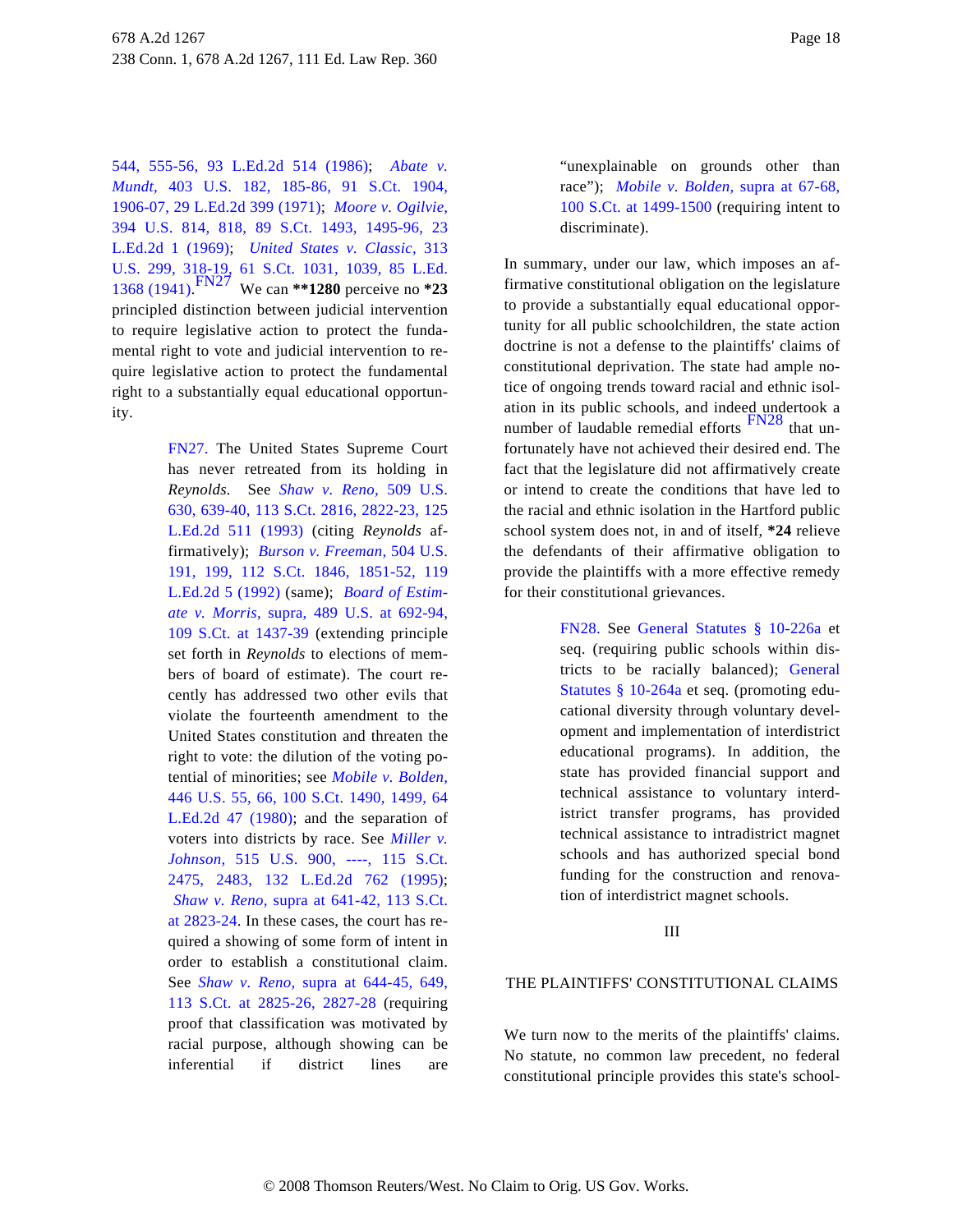<span id="page-18-1"></span>children with a right to a public education that is not burdened by de facto racial and ethnic segregation. The plaintiffs make no such claim. The issue that they raise is whether they have stated a case for relief under our state constitution, which was amended in 1965 to provide both a right to a free public elementary and secondary education; [Conn.](http://www.westlaw.com/Find/Default.wl?rs=dfa1.0&vr=2.0&DB=1000264&DocName=CTCNART8S1&FindType=L) [Const., art. VIII, § 1](http://www.westlaw.com/Find/Default.wl?rs=dfa1.0&vr=2.0&DB=1000264&DocName=CTCNART8S1&FindType=L); and a right to protection from segregation. [Conn. Const., art. I, §](http://www.westlaw.com/Find/Default.wl?rs=dfa1.0&vr=2.0&DB=1000264&DocName=CTCNART1S20&FindType=L) 20. This issue raises questions that are difficult; the answers that we give are controversial. We are, however, persuaded that a fair reading of the text and the history of these amendments demonstrates a deep and abiding constitutional commitment to a public school system that, in fact and in law, provides Connecticut schoolchildren with a substantially equal educational opportunity. A significant component of that substantially equal educational opportunity is access to a public school education that is not substantially impaired by racial and ethnic isolation.

Our analysis of this issue has three parts. First, what are the constituent elements of the affirmative constitutional mandate to provide all public schoolchildren with a substantially equal educational opportunity in the context of alleged racial, ethnic and socioeconomic disparities? Second, does the plaintiffs' complaint encompass these elements? Third, have the plaintiffs proven their claim?

#### **\*25** A

<span id="page-18-0"></span>[\[7\]](#page-2-0)[\[8\]](#page-2-1) Since *Horton I,* it is common ground that the state has an affirmative constitutional obligation to provide all public schoolchildren with a substantially equal educational**\*\*1281** opportunity. *[Hor](http://www.westlaw.com/Find/Default.wl?rs=dfa1.0&vr=2.0&DB=162&FindType=Y&SerialNum=1977120164)[ton I](http://www.westlaw.com/Find/Default.wl?rs=dfa1.0&vr=2.0&DB=162&FindType=Y&SerialNum=1977120164),* [supra, 172 Conn. at 648-49, 376 A.2d 35](http://www.westlaw.com/Find/Default.wl?rs=dfa1.0&vr=2.0&DB=162&FindType=Y&SerialNum=1977120164)9; see also *[Benjamin v. Bail](http://www.westlaw.com/Find/Default.wl?rs=dfa1.0&vr=2.0&DB=162&FindType=Y&SerialNum=1995154646)ey,* [234 Conn. 4](http://www.westlaw.com/Find/Default.wl?rs=dfa1.0&vr=2.0&DB=162&FindType=Y&SerialNum=1995154646)55, [461-62, 662 A.2d 1226 \(1995\)](http://www.westlaw.com/Find/Default.wl?rs=dfa1.0&vr=2.0&DB=162&FindType=Y&SerialNum=1995154646); *[New Haven v. State](http://www.westlaw.com/Find/Default.wl?rs=dfa1.0&vr=2.0&DB=162&FindType=Y&SerialNum=1994065520) [Board of Education](http://www.westlaw.com/Find/Default.wl?rs=dfa1.0&vr=2.0&DB=162&FindType=Y&SerialNum=1994065520),* [228 Conn. 699, 707-708, 63](http://www.westlaw.com/Find/Default.wl?rs=dfa1.0&vr=2.0&DB=162&FindType=Y&SerialNum=1994065520)8 [A.2d 589 \(1994](http://www.westlaw.com/Find/Default.wl?rs=dfa1.0&vr=2.0&DB=162&FindType=Y&SerialNum=1994065520)); *[Horton III](http://www.westlaw.com/Find/Default.wl?rs=dfa1.0&vr=2.0&DB=162&FindType=Y&SerialNum=1985102767),* [supra, 195 Conn. a](http://www.westlaw.com/Find/Default.wl?rs=dfa1.0&vr=2.0&DB=162&FindType=Y&SerialNum=1985102767)t [34-35, 486 A.2d 109](http://www.westlaw.com/Find/Default.wl?rs=dfa1.0&vr=2.0&DB=162&FindType=Y&SerialNum=1985102767)9. Any infringement of that right must be strictly scrutinized. *[Horton I](http://www.westlaw.com/Find/Default.wl?rs=dfa1.0&vr=2.0&DB=162&FindType=Y&SerialNum=1977120164),* [supra,](http://www.westlaw.com/Find/Default.wl?rs=dfa1.0&vr=2.0&DB=162&FindType=Y&SerialNum=1977120164) [at 646, 376 A.2d 359](http://www.westlaw.com/Find/Default.wl?rs=dfa1.0&vr=2.0&DB=162&FindType=Y&SerialNum=1977120164).

[\[9\]](#page-2-2) The issue presented by this case is whether the state has fully satisfied its affirmative constitutional obligation to provide a substantially equal educational opportunity if the state demonstrates that it has substantially equalized school funding and resources. The defendants urge us to adopt such a limited construction of our constitution. The plaintiffs, to the contrary, urge us to adopt a broader formulation. They argue that the combination of "racial segregation, the concentration of poor children in the schools, and disparities in educational resources ... deprive [Hartford schoolchildren] of substantially equal educational opportunities." We agree with the plaintiffs in part. We need not decide, in this case, the extent to which substantial socioeconomic disparities or disparities in educational resources would themselves be sufficient to require the state to intervene in order to equalize educational opportunities. For the purposes of the present litigation, we decide only that the scope of the constitutional obligation expressly imposed on the state by article eighth,  $\S$  1, is informed by the constitutional prohibition against segregation contained in article first,  $\S$  20. Reading these constitutional provisions conjointly, we conclude that the existence of extreme racial and ethnic isolation in the public school system deprives schoolchildren of a substantially equal educational**\*26** opportunity and requires the state to take further remedial measures.

Two factors persuade us that it is appropriate to undertake a conjoint reading of these provisions of our state constitution. One is the special nature of the affirmative constitutional right embodied in article eighth,  $\S$  1. The other is the explicit prohibition of segregation contained in article first, [§ 20](http://www.westlaw.com/Find/Default.wl?rs=dfa1.0&vr=2.0&DB=1000264&DocName=CTCNART1S20&FindType=L).

The affirmative constitutional obligation of the state to provide a substantially equal educational opportunity, which is embodied in article eighth, [§](http://www.westlaw.com/Find/Default.wl?rs=dfa1.0&vr=2.0&DB=1000264&DocName=CTCNART8S1&FindType=L) [1](http://www.westlaw.com/Find/Default.wl?rs=dfa1.0&vr=2.0&DB=1000264&DocName=CTCNART8S1&FindType=L), differs in kind from most constitutional obligations. Organic documents only rarely contain provisions that explicitly require the state to act rather than to refrain from acting. See *[Moore v. Ganim](http://www.westlaw.com/Find/Default.wl?rs=dfa1.0&vr=2.0&DB=162&FindType=Y&SerialNum=1995132705),* [supra, 233 Conn. 557, 660 A.2d 7](http://www.westlaw.com/Find/Default.wl?rs=dfa1.0&vr=2.0&DB=162&FindType=Y&SerialNum=1995132705)42. As we ob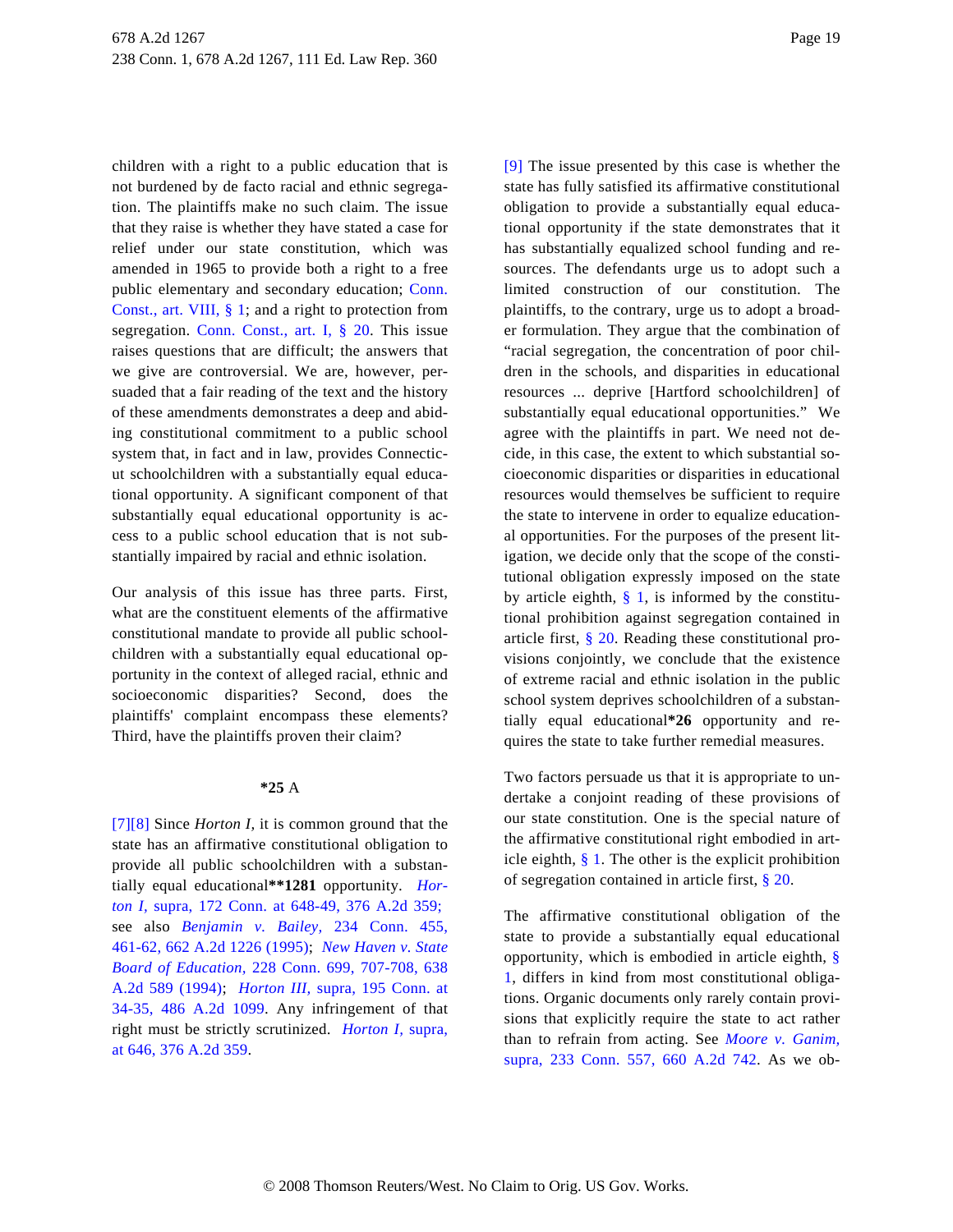served, however, in *[Horton I](http://www.westlaw.com/Find/Default.wl?rs=dfa1.0&vr=2.0&DB=162&FindType=Y&SerialNum=1977120164),* [supra, 172 Conn. a](http://www.westlaw.com/Find/Default.wl?rs=dfa1.0&vr=2.0&DB=162&FindType=Y&SerialNum=1977120164)t [645, 376 A.2d 359](http://www.westlaw.com/Find/Default.wl?rs=dfa1.0&vr=2.0&DB=162&FindType=Y&SerialNum=1977120164),"educational equalization cases are 'in significant aspects sui generis' and not subject to analysis by accepted conventional tests or the application of mechanical standards. The wealth discrimination found among school districts differs materially from the usual equal protection case where a fairly defined indigent class suffers discrimination to its peculiar disadvantage. The discrimination is relative rather than absolute." See also *[Horton III](http://www.westlaw.com/Find/Default.wl?rs=dfa1.0&vr=2.0&DB=162&FindType=Y&SerialNum=1985102767),* [supra, 195 Conn. at 35, 486 A.2](http://www.westlaw.com/Find/Default.wl?rs=dfa1.0&vr=2.0&DB=162&FindType=Y&SerialNum=1985102767)d [1099.](http://www.westlaw.com/Find/Default.wl?rs=dfa1.0&vr=2.0&DB=162&FindType=Y&SerialNum=1985102767) Nothing in the description of the relevant legal landscape in any of our cases suggests that the constitutional right that we articulated in *Horton I* was limited to school financing.

<span id="page-19-2"></span>For Connecticut schoolchildren, the scope of the state's constitutional obligation to provide a substantially equal educational opportunity is informed and amplified by the highly unusual [FN29](#page-19-1) provision in article **\*27** first, [§ 20](http://www.westlaw.com/Find/Default.wl?rs=dfa1.0&vr=2.0&DB=1000264&DocName=CTCNART1S20&FindType=L), **\*\*1282** that prohibits segregation not only indirectly, by forbidding discrimination, but directly, by the use of the term "segregation." The section provides in relevant part: "No person shall be denied the equal protection of the law *nor be subjected to segregation* or discrimination ... because of ... race [or] ... ancestry...." (Emphasis added.)

> <span id="page-19-1"></span>[FN29.](#page-19-2) The only other constitutions that explicitly prohibit segregation are those of Hawaii and New Jersey.

The constitution of Hawaii, article first, § 9, provides: "No citizen shall be denied enlistment in any military organization of this State nor be segregated therein because of race, religious principles or ancestry." No court has undertaken to interpret this provision.

<span id="page-19-0"></span>The constitution of New Jersey, article first, paragraph 5, provides: "No person shall be denied the enjoyment of any civil or military right, nor be discriminated against in the exercise of any civil

or military right, nor be segregated in the militia or in the public schools, because of religious principles, race, color, ancestry or national origin." No court has confronted the issue of whether this provision *requires* the state to prevent de facto segregation within its public school system. The Supreme Court of New Jersey has held that the state commissioner of education and local boards of education have broad statutory authority, especially in light of the constitutional provision against segregation in schools, to *prevent* the implementation of local decisions that would increase racial imbalance. See, e.g., *[Jenkins v. Township o](http://www.westlaw.com/Find/Default.wl?rs=dfa1.0&vr=2.0&DB=162&FindType=Y&SerialNum=1971101461)f [Morris School Distri](http://www.westlaw.com/Find/Default.wl?rs=dfa1.0&vr=2.0&DB=162&FindType=Y&SerialNum=1971101461)ct,* [58 N.J. 4](http://www.westlaw.com/Find/Default.wl?rs=dfa1.0&vr=2.0&DB=162&FindType=Y&SerialNum=1971101461)83, [506-508, 279 A.2d 619 \(1971](http://www.westlaw.com/Find/Default.wl?rs=dfa1.0&vr=2.0&DB=162&FindType=Y&SerialNum=1971101461)) (holding that commissioner may prevent withdrawal of town's children from particular high school and enrollment in different high school if that change would result in increase in racial imbalance in those schools); *[Booker v. Board of Education](http://www.westlaw.com/Find/Default.wl?rs=dfa1.0&vr=2.0&DB=162&FindType=Y&SerialNum=1965107906),* [45 N.J. 161, 178, 212 A.2d 1 \(1](http://www.westlaw.com/Find/Default.wl?rs=dfa1.0&vr=2.0&DB=162&FindType=Y&SerialNum=1965107906)965) (holding that commissioner, in reviewing local desegregation plan, must determine if plan takes sufficient and proper steps toward desegregation); *[Morean v](http://www.westlaw.com/Find/Default.wl?rs=dfa1.0&vr=2.0&DB=162&FindType=Y&SerialNum=1964107574). [Board of Education,](http://www.westlaw.com/Find/Default.wl?rs=dfa1.0&vr=2.0&DB=162&FindType=Y&SerialNum=1964107574)* 42 N.J. 237, [242-44, 200 A.2d 97 \(1964](http://www.westlaw.com/Find/Default.wl?rs=dfa1.0&vr=2.0&DB=162&FindType=Y&SerialNum=1964107574)) (supporting decision of town board of education to allocate children among different schools in manner designed to prevent exacerbation of racial imbalance after board decided to close one junior high school).

[\[10\]](#page-2-3)[\[11\]](#page-2-4) The express inclusion of the term "segregation" in article first, [§ 20](http://www.westlaw.com/Find/Default.wl?rs=dfa1.0&vr=2.0&DB=1000264&DocName=CTCNART1S20&FindType=L), has independent constitutional significance. The addition of this term to the text of our equal protection clause distinguishes this case from others in which we have found a substantial equivalence between our equal protection clause and that contained in the United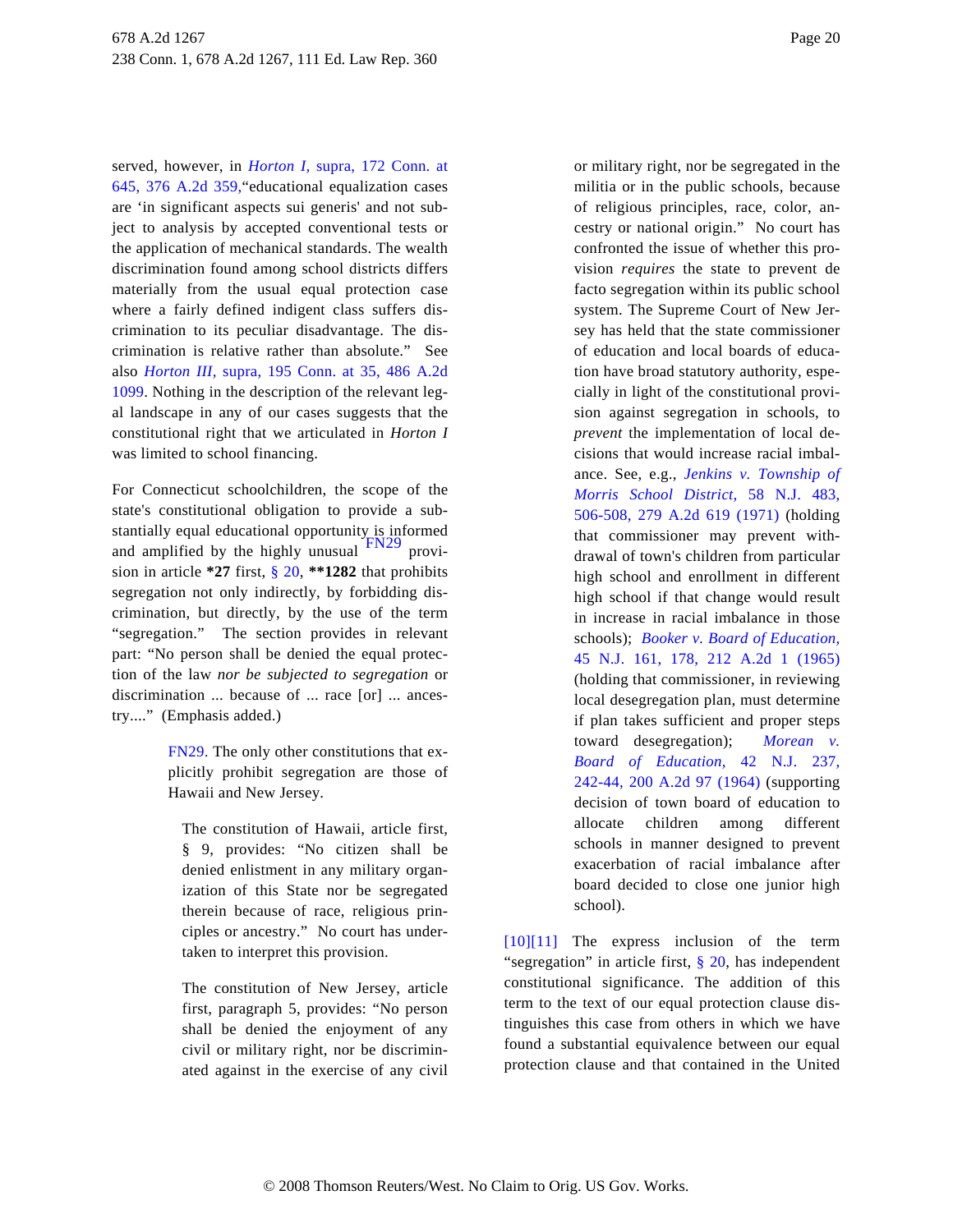<span id="page-20-3"></span><span id="page-20-2"></span>States constitution.[FN30](#page-20-1) *[Broadley v. Board o](http://www.westlaw.com/Find/Default.wl?rs=dfa1.0&vr=2.0&DB=162&FindType=Y&SerialNum=1994077716)f [Education,](http://www.westlaw.com/Find/Default.wl?rs=dfa1.0&vr=2.0&DB=162&FindType=Y&SerialNum=1994077716)* [supra, 229 Conn. at 8 n. 15, 639 A](http://www.westlaw.com/Find/Default.wl?rs=dfa1.0&vr=2.0&DB=162&FindType=Y&SerialNum=1994077716).2d [502;](http://www.westlaw.com/Find/Default.wl?rs=dfa1.0&vr=2.0&DB=162&FindType=Y&SerialNum=1994077716) *[Franklin v. Berger](http://www.westlaw.com/Find/Default.wl?rs=dfa1.0&vr=2.0&DB=162&FindType=Y&SerialNum=1989092604),* [211 Conn. 591, 594 n. 5](http://www.westlaw.com/Find/Default.wl?rs=dfa1.0&vr=2.0&DB=162&FindType=Y&SerialNum=1989092604), [560 A.2d 444 \(1989](http://www.westlaw.com/Find/Default.wl?rs=dfa1.0&vr=2.0&DB=162&FindType=Y&SerialNum=1989092604)); **[\\*28](http://www.westlaw.com/Find/Default.wl?rs=dfa1.0&vr=2.0&DB=162&FindType=Y&SerialNum=1982120128)***[Keogh v. Bridgeport](http://www.westlaw.com/Find/Default.wl?rs=dfa1.0&vr=2.0&DB=162&FindType=Y&SerialNum=1982120128),* [187 Conn. 53, 66, 444 A.2d 225 \(19](http://www.westlaw.com/Find/Default.wl?rs=dfa1.0&vr=2.0&DB=162&FindType=Y&SerialNum=1982120128)82). Fundamental principles of constitutional interpretation require that "[e]ffect must be given to every part of and each word in our constitution...." *[Cahill v.](http://www.westlaw.com/Find/Default.wl?rs=dfa1.0&vr=2.0&DB=162&FindType=Y&SerialNum=1954112067) [Leopold,](http://www.westlaw.com/Find/Default.wl?rs=dfa1.0&vr=2.0&DB=162&FindType=Y&SerialNum=1954112067)* [141 Conn. 1, 21, 103 A.2d 818 \(19](http://www.westlaw.com/Find/Default.wl?rs=dfa1.0&vr=2.0&DB=162&FindType=Y&SerialNum=1954112067)54); *[State v. Gether](http://www.westlaw.com/Find/Default.wl?rs=dfa1.0&vr=2.0&DB=162&FindType=Y&SerialNum=1985144385)s,* [197 Conn. 369, 386, 497 A.](http://www.westlaw.com/Find/Default.wl?rs=dfa1.0&vr=2.0&DB=162&FindType=Y&SerialNum=1985144385)2d [408 \(1985](http://www.westlaw.com/Find/Default.wl?rs=dfa1.0&vr=2.0&DB=162&FindType=Y&SerialNum=1985144385)); *[Stolberg v. Caldwell](http://www.westlaw.com/Find/Default.wl?rs=dfa1.0&vr=2.0&DB=162&FindType=Y&SerialNum=1978141184),* [175 Conn. 586](http://www.westlaw.com/Find/Default.wl?rs=dfa1.0&vr=2.0&DB=162&FindType=Y&SerialNum=1978141184), [597-98, 402 A.2d 763 \(1978](http://www.westlaw.com/Find/Default.wl?rs=dfa1.0&vr=2.0&DB=162&FindType=Y&SerialNum=1978141184)), appeal dismissed sub nom. *[Stolberg v. Davidson](http://www.westlaw.com/Find/Default.wl?rs=dfa1.0&vr=2.0&DB=708&FindType=Y&SerialNum=1981243259),* [454 U.S. 958, 102 S.Ct.](http://www.westlaw.com/Find/Default.wl?rs=dfa1.0&vr=2.0&DB=708&FindType=Y&SerialNum=1981243259) [496, 70 L.Ed.2d 374 \(19](http://www.westlaw.com/Find/Default.wl?rs=dfa1.0&vr=2.0&DB=708&FindType=Y&SerialNum=1981243259)81). In other cases, we have held that, insofar as article first,  $\S$  20, differs textually from its federal counterpart, its judicial construction must reflect such a textual distinction. See *[AFSCME, Council 4, Local 681, AFL-CIO](http://www.westlaw.com/Find/Default.wl?rs=dfa1.0&vr=2.0&DB=162&FindType=Y&SerialNum=1995147602) v. [West Haven](http://www.westlaw.com/Find/Default.wl?rs=dfa1.0&vr=2.0&DB=162&FindType=Y&SerialNum=1995147602),* [234 Conn. 217, 221 n. 6, 661 A](http://www.westlaw.com/Find/Default.wl?rs=dfa1.0&vr=2.0&DB=162&FindType=Y&SerialNum=1995147602).2d [587 \(1995](http://www.westlaw.com/Find/Default.wl?rs=dfa1.0&vr=2.0&DB=162&FindType=Y&SerialNum=1995147602)) (per curiam); *[Daly v. DelPonte,](http://www.westlaw.com/Find/Default.wl?rs=dfa1.0&vr=2.0&DB=162&FindType=Y&SerialNum=1993097380)* 225 [Conn. 499, 513, 624 A.2d 876 \(1993\)](http://www.westlaw.com/Find/Default.wl?rs=dfa1.0&vr=2.0&DB=162&FindType=Y&SerialNum=1993097380).

> <span id="page-20-6"></span><span id="page-20-1"></span>[FN30.](#page-20-2) The fourteenth amendment to the United States constitution provides in relevant part: "No State shall ... deny to any person within its jurisdiction the equal protection of the laws."

<span id="page-20-5"></span><span id="page-20-0"></span>[\[12\]](#page-2-5) The issue before us, therefore, is what specific meaning to attach to the protection against segregation contained in article first,  $\S$  20, in a case in which that protection is invoked as part of the plaintiff school-children's fundamental affirmative right to a substantially equal educational opportunity under article eighth, [§ 1](http://www.westlaw.com/Find/Default.wl?rs=dfa1.0&vr=2.0&DB=1000264&DocName=CTCNART8S1&FindType=L). In concrete terms, this issue devolves into the question of whether the state has a constitutional duty to remedy the educational impairment that results from segregation in the Hartford public schools, even though the conditions of segregation that contribute to such impairment neither were caused nor are perpetuated by invidious intentional conduct on the part of the state.

<span id="page-20-4"></span>Linguistically, the term "segregation" in article first,  $\frac{8}{9}$  20, which denotes "separation,"  $\frac{F[N31]}{1}$  is neutral about segregative**\*29** intent. The section prohibits segregation that occurs "*because of* religion, race, color, ancestry, national origin, sex or physical or [mental disabilit](http://www.westlaw.com/Find/Default.wl?rs=dfa1.0&vr=2.0&CMD=ML&DocName=Ic94ca545475411db9765f9243f53508a&FindType=UM)y"; (emphasis added); without specifying the manner in which such a causal relationship must be established.

> [FN31.](#page-20-4) "Segregation" refers to the "act or process of separation"; Black's Law Dictionary (6th Ed.1990); or to "the separation or isolation of a race, class, or ethnic group by ... divided educational facilities, or by other discriminatory means...." Webster's Third New International Dictionary (1961); see Merriam-Webster's Collegiate Dictionary (10th Ed.1993).

Whatever this language may portend in other contexts, we are persuaded that, in the context of public education, in which the state has an affirmative obligation to monitor and to equalize educational opportunity, the state's awareness of existing and increasing severe racial and ethnic isolation imposes upon the state the responsibility to remedy "segregation ... because of race [or] ...**\*\*1283** an-cestry...." [FN32](#page-20-5) We therefore hold **\*30** that, textually, article eighth,  $\S$  1, as informed by article first, [§ 20](http://www.westlaw.com/Find/Default.wl?rs=dfa1.0&vr=2.0&DB=1000264&DocName=CTCNART1S20&FindType=L), requires the legislature to take affirmative responsibility to remedy segregation in our public schools, regardless of whether that segregation has occurred de jure or de facto.

> [FN32.](#page-20-6) Neither *[Broadley v. Board of Edu](http://www.westlaw.com/Find/Default.wl?rs=dfa1.0&vr=2.0&DB=162&FindType=Y&SerialNum=1994077716)[cation,](http://www.westlaw.com/Find/Default.wl?rs=dfa1.0&vr=2.0&DB=162&FindType=Y&SerialNum=1994077716)* [supra, 229 Conn. 1, 639 A.2d 50](http://www.westlaw.com/Find/Default.wl?rs=dfa1.0&vr=2.0&DB=162&FindType=Y&SerialNum=1994077716)2, nor *[Savage v. Aronson](http://www.westlaw.com/Find/Default.wl?rs=dfa1.0&vr=2.0&DB=162&FindType=Y&SerialNum=1990052258),* [supra, 214 Conn](http://www.westlaw.com/Find/Default.wl?rs=dfa1.0&vr=2.0&DB=162&FindType=Y&SerialNum=1990052258). [256, 571 A.2d 696](http://www.westlaw.com/Find/Default.wl?rs=dfa1.0&vr=2.0&DB=162&FindType=Y&SerialNum=1990052258), is inconsistent with our constitutional analysis in this case. Neither case dealt with the particular combination of constitutional provisions on which the present plaintiffs rely.

In *Broadley,* we concluded that the state's special education statutes; [Gener](http://www.westlaw.com/Find/Default.wl?rs=dfa1.0&vr=2.0&DB=1000264&DocName=CTSTS10-76A&FindType=L)[al Statutes § 10-76](http://www.westlaw.com/Find/Default.wl?rs=dfa1.0&vr=2.0&DB=1000264&DocName=CTSTS10-76A&FindType=L)a et seq.; had not established a constitutional right to an individualized educational program for gifted children. We held that "when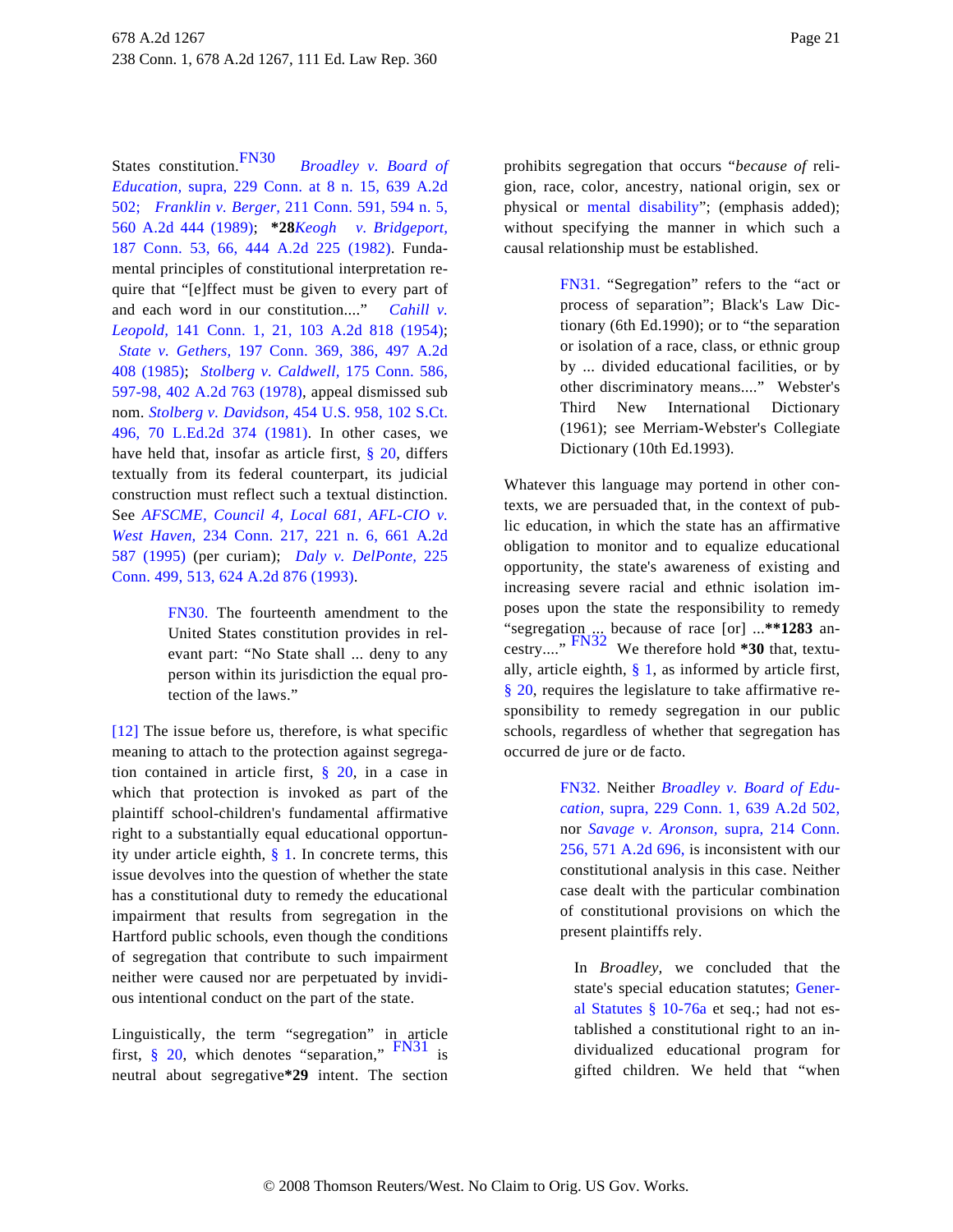neither the legislature nor the framers of our constitution have vested in gifted children any right to an individualized education program, we cannot conclude that the plaintiff's right to a free public education under article eighth, § 1, of the Connecticut constitution includes a right to a special education program." *[Broadley v. Board of Education,](http://www.westlaw.com/Find/Default.wl?rs=dfa1.0&vr=2.0&DB=162&FindType=Y&SerialNum=1994077716)* supra, [229 Conn. at 8, 639 A.2d](http://www.westlaw.com/Find/Default.wl?rs=dfa1.0&vr=2.0&DB=162&FindType=Y&SerialNum=1994077716) 502. Gifted children are not expressly recognized as a cognizable constitutional class within article first, [§ 20](http://www.westlaw.com/Find/Default.wl?rs=dfa1.0&vr=2.0&DB=1000264&DocName=CTCNART1S20&FindType=L).

In *[Savage v. Aronson](http://www.westlaw.com/Find/Default.wl?rs=dfa1.0&vr=2.0&DB=162&FindType=Y&SerialNum=1990052258),* [supra, 214 Conn](http://www.westlaw.com/Find/Default.wl?rs=dfa1.0&vr=2.0&DB=162&FindType=Y&SerialNum=1990052258). [at 287, 571 A.2d 696](http://www.westlaw.com/Find/Default.wl?rs=dfa1.0&vr=2.0&DB=162&FindType=Y&SerialNum=1990052258), we concluded that the constitutional right to a substantially equal educational opportunity does not include "any [guarantee] that children are entitled to receive their education at any particular school or that the state must provide [emergency] housing accommodations for them and their families close to the schools they are presently attending." In the absence of a claim of racial or ethnic isolation, the housing disparities that underlay this claim are not expressly encompassed by article first, [§ 20](http://www.westlaw.com/Find/Default.wl?rs=dfa1.0&vr=2.0&DB=1000264&DocName=CTCNART1S20&FindType=L).

<span id="page-21-2"></span><span id="page-21-1"></span><span id="page-21-0"></span>The only decision of our sister states to which the parties draw our attention neither supports nor weakens our analysis. In *[Detroit Branch, N.A.A.C.P.](http://www.westlaw.com/Find/Default.wl?rs=dfa1.0&vr=2.0&DB=595&FindType=Y&SerialNum=1989018095) v. [Dearborn,](http://www.westlaw.com/Find/Default.wl?rs=dfa1.0&vr=2.0&DB=595&FindType=Y&SerialNum=1989018095)* [173 Mich.App. 602, 615-16](http://www.westlaw.com/Find/Default.wl?rs=dfa1.0&vr=2.0&DB=595&FindType=Y&SerialNum=1989018095), [434 N.W.2d 444 \(1988](http://www.westlaw.com/Find/Default.wl?rs=dfa1.0&vr=2.0&DB=595&FindType=Y&SerialNum=1989018095)), appeal denied, [433 Mich. 906, 447 N.W.2d 751 \(1989](http://www.westlaw.com/Find/Default.wl?rs=dfa1.0&vr=2.0&DB=595&FindType=Y&SerialNum=1989166739)), the Michigan Court of Appeals determined that the plaintiffs need not show a discriminatory intent or purpose in order to prove a violation of the prohibition against racial discrimination embodied in that state's constitution. In *Dearborn,* the Michigan court interpreted an equal protection provision that, without containing an express antisegregation clause, imposed an affirmative obligation on the state to prevent discrimina-

The history of the promulgation of article eighth, § 1, and article first,  $\S$  20, supports our conclusion that these constitutional provisions include protection from de facto segregation, at least in public schools. That history includes not only the contemporaneous addition, in 1965, of these two provisions to our constitution, but also the strong commitment to ending discrimination and segregation that is evident in the remarks of the delegates to the 1965 constitutional convention.

tion.

First, it is undisputed that the duty to provide a public education contained in article eighth, § 1, and the prohibition against segregation contained in article first, [§ 20](http://www.westlaw.com/Find/Default.wl?rs=dfa1.0&vr=2.0&DB=1000264&DocName=CTCNART1S20&FindType=L), were proposed to and adopted by the voters of this state in response to the constitutional convention of 1965. When the convention delegates debated the desirability of both amendments to our state constitution, they recognized and endorsed the landmark decision in *[Brown v. Board of Education](http://www.westlaw.com/Find/Default.wl?rs=dfa1.0&vr=2.0&DB=708&FindType=Y&ReferencePositionType=S&SerialNum=1954121869&ReferencePosition=692),* [347 U.S. 483, 495, 74 S.Ct. 686, 692, 98 L.Ed. 873](http://www.westlaw.com/Find/Default.wl?rs=dfa1.0&vr=2.0&DB=708&FindType=Y&ReferencePositionType=S&SerialNum=1954121869&ReferencePosition=692) [\(1954\),](http://www.westlaw.com/Find/Default.wl?rs=dfa1.0&vr=2.0&DB=708&FindType=Y&ReferencePositionType=S&SerialNum=1954121869&ReferencePosition=692) declaring the unconstitutionality of "separate but equal" public school education. See 2 Proceedings of the Connecticut Constitutional Convention of  $1965$ , p. 691, remarks of Chase G. Woodhouse. $\frac{\Gamma^{13}33}{\Gamma^{11}31}$  The primary motivation for the addition of article eighth, § 1, to the constitution in 1965 appears to have been the realization that Connecticut **\*31** was the only state in the nation that did not provide any express right to public elementary and secondary education in its constitution. See 3 Proceedings, supra, pp. 1039-40, remarks of Simon J. Bernstein.[FN34](#page-22-0) **\*\*1284** The delegates' expectation that the proposed amendments to the constitution would secure interrelated constitutional rights was underscored by Bernstein's remark that article first,  $\S 20$ , was intended to be applied in the context of the "rights of freedom in education." 2 Proceedings, supra, p. 694.

[FN33.](#page-21-1) Woodhouse stated: "[W]e have to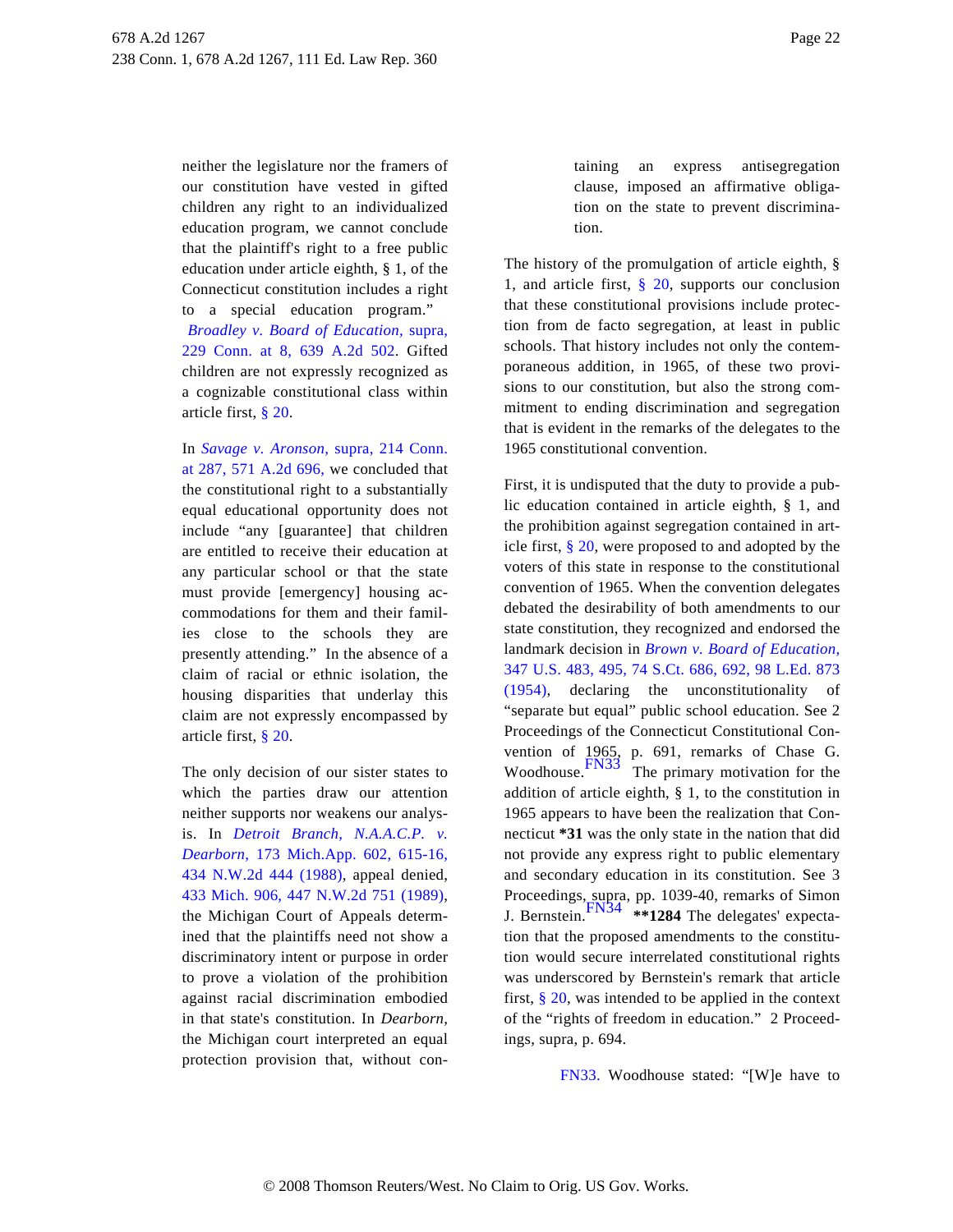<span id="page-22-3"></span>realize that today the philosophy of segregation is something that is in the minds of all of us. It would be regrettable if it should be in any way suggested that this Constitution did not unequivocally oppose the philosophy and the practice of segregation." 2 Proceedings, supra, p. 691.

<span id="page-22-5"></span><span id="page-22-4"></span><span id="page-22-1"></span><span id="page-22-0"></span>[FN34.](#page-21-2) In support of the amendment, Bernstein stated: "In July I submitted a resolution No. 109 which pertained to the subject of education, actually it was the only resolution I did introduce and the statement of purpose of that resolution of mine was that our system of free public education have a tradition acceptance on a par with our bill of rights and it should have the same Constitutional sanctity. It was because our Constitution had no reference to our school system that I submitted my resolution and of course others were aware of the same omission in our Constitution and other similar resolutions were submitted. I became aware of this in the decade of the fifties when I served on a board of education.... [W]e have [had] good public schools so that this again is not anything revolutionary, it is something which we have, it is which is [in] practically all Constitutions in the States of our nation and Connecticut with its great tradition certainly ought to honor this principle." 3 Proceedings, supra, p. 1039.

<span id="page-22-2"></span>Second, it is significant that the debate over the amendment of article first, [§ 20](http://www.westlaw.com/Find/Default.wl?rs=dfa1.0&vr=2.0&DB=1000264&DocName=CTCNART1S20&FindType=L), manifested the intention of the convention delegates to extend broad protection to all persons from all forms of racial and ethnic discrimination and segregation. The debate over the express inclusion of the term "segregation" focused not on whether including such a term might reach too far, but rather on whether it might invite too narrow a construction of the prohibition against discrimination. It was for this reason that the rules committee felt that lan-

guage regarding segregation was unnecessary. 2 Proceedings, supra, p. 692, remarks of Chief Justice Raymond E. Baldwin. The convention delegates' decision nonetheless to retain the term "segregation" [FN35](#page-22-1) was **\*32** premised on the acknowledged importance of unequivocal opposition to all that is encompassed by this invidious philosophy and practice. See 2 Proceedings, supra, pp. 690-92, remarks of Chase G. Woodhouse and James J. Kennelly. $\frac{FN36}{}$  $\frac{FN36}{}$  $\frac{FN36}{}$  In effect, the convention delegates inserted into article first, [§ 20](http://www.westlaw.com/Find/Default.wl?rs=dfa1.0&vr=2.0&DB=1000264&DocName=CTCNART1S20&FindType=L), constitutional language that was intended to prohibit not only discrimination, but also segregation on the basis of race or ethnicity. FN3

> [FN35.](#page-22-3) The provision when introduced on the convention floor stated: "No person shall be denied the equal protection of the law, nor the enjoyment of his civil or political rights, nor be discriminated against in the exercise thereof because of religion, race, color, ancestry or national origin." Rules Committee Substitute for Constitutional Convention Resolution No. 168, File No. 7.

The amendments proposed by Woodhouse and others during the proceedings of the constitutional convention changed the provision to state, as it does today: "No person shall be denied the equal protection of the law nor be subjected to segregation or discrimination in the exercise of and the enjoyment of his civil or political rights...." 2 Proceedings, supra, p. 690.

[FN36.](#page-22-4) Woodhouse stated: "It would seem that this language as offered in the amendment is sufficiently general so that it would not be interpreted as an exclusion or limit [on] rights. I think we all realize that rights of individuals in this country have developed and have changed from time to time, and we certainly would not want to have in our Constitution any language that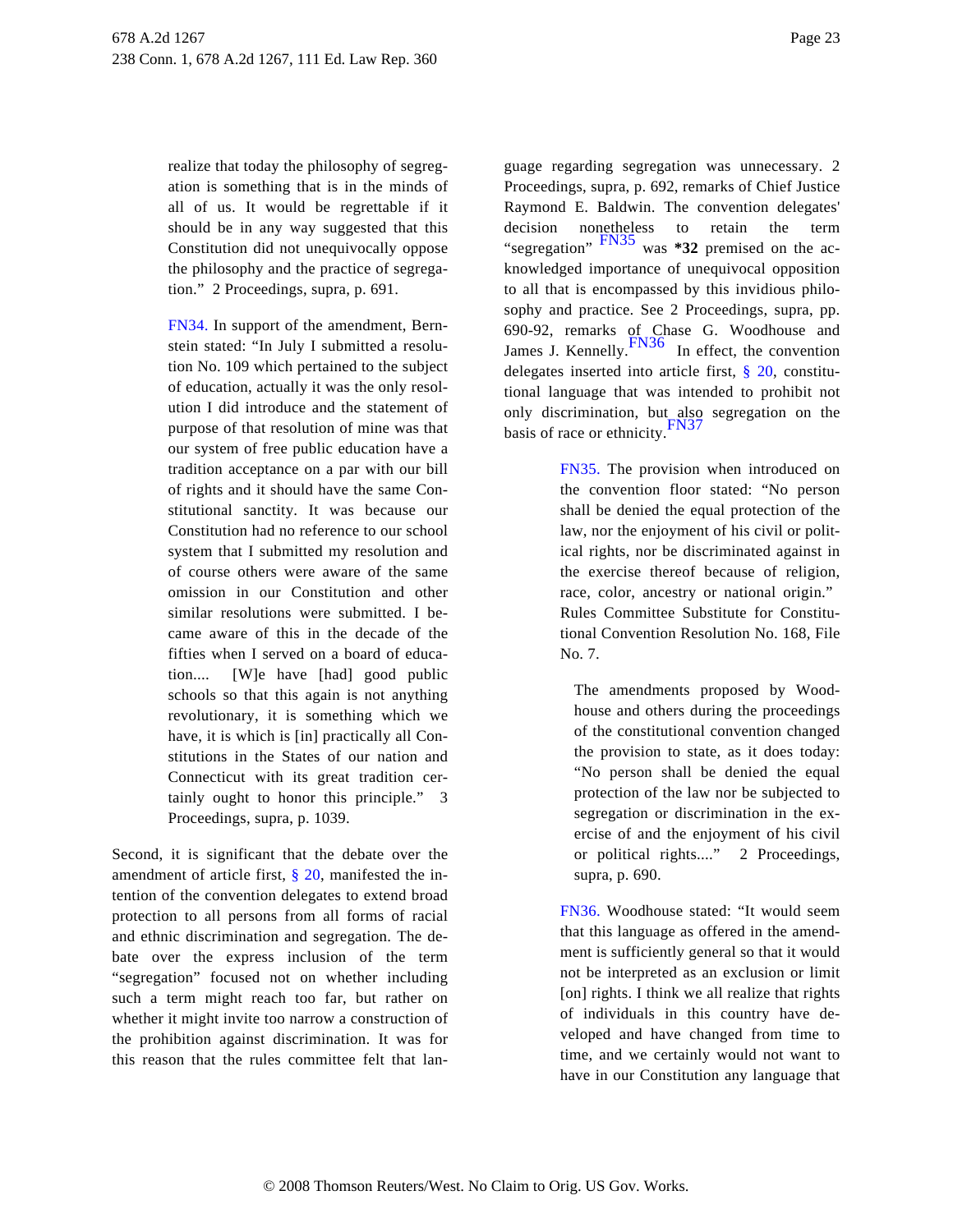would in the future perhaps limit new rights. On the other hand we have to realize that today the philosophy of segregation is something that is in the minds of all of us. It would be regrettable if it should be in any way suggested that this Constitution did not unequivocally oppose the philosophy and the practice of segregation." 2 Proceedings, supra, p. 691. These sentiments were echoed by Kennelly, who stated: "It is further a broad statement of principle that is all inclusive and would provide a complete umbrella for the total protection against discrimination and ... segregation, which is sound symbolic language." 2 Proceedings, supra, p. 692.

Mary B. Griswold remarked on the same issue that "it was very important to have the word segregation in our new amended bill of rights" and Meade H. Alcorn remarked that "the amendment offered this morning is a worthy addition to" the provision. 2 Proceedings, supra, pp. 693-94.

<span id="page-23-1"></span>[FN37.](#page-22-5) We note that at the time of the constitutional convention of 1965, it was jurisprudentially unclear whether the principles enunciated in *[Brown v. Board of Educ](http://www.westlaw.com/Find/Default.wl?rs=dfa1.0&vr=2.0&DB=708&FindType=Y&SerialNum=1954121869)a[tion,](http://www.westlaw.com/Find/Default.wl?rs=dfa1.0&vr=2.0&DB=708&FindType=Y&SerialNum=1954121869)* [supra, 347 U.S. 483, 74 S.Ct.](http://www.westlaw.com/Find/Default.wl?rs=dfa1.0&vr=2.0&DB=708&FindType=Y&SerialNum=1954121869) 686, would be limited to de jure segregation in the public schools. See *[Booker v. Board of](http://www.westlaw.com/Find/Default.wl?rs=dfa1.0&vr=2.0&DB=162&FindType=Y&SerialNum=1965107906) [Education,](http://www.westlaw.com/Find/Default.wl?rs=dfa1.0&vr=2.0&DB=162&FindType=Y&SerialNum=1965107906)* [45 N.J. 161, 168-70, 212 A.2](http://www.westlaw.com/Find/Default.wl?rs=dfa1.0&vr=2.0&DB=162&FindType=Y&SerialNum=1965107906)d [1 \(1965](http://www.westlaw.com/Find/Default.wl?rs=dfa1.0&vr=2.0&DB=162&FindType=Y&SerialNum=1965107906)); see also *[Jenkins v. Township o](http://www.westlaw.com/Find/Default.wl?rs=dfa1.0&vr=2.0&DB=162&FindType=Y&SerialNum=1971101461)f [Morris School Distr](http://www.westlaw.com/Find/Default.wl?rs=dfa1.0&vr=2.0&DB=162&FindType=Y&SerialNum=1971101461)ict,* [58 N.J. 4](http://www.westlaw.com/Find/Default.wl?rs=dfa1.0&vr=2.0&DB=162&FindType=Y&SerialNum=1971101461)83, [497-98, 279 A.2d 619 \(197](http://www.westlaw.com/Find/Default.wl?rs=dfa1.0&vr=2.0&DB=162&FindType=Y&SerialNum=1971101461)1) (comparing lower federal court cases decided between 1966 and 1971 with United States Supreme Court cases decided in 1971).

<span id="page-23-0"></span>Finally, the convention delegates' manifest intent that article first,  $\S$  20, by prohibiting segregation, should provide**\*33** "total protection against discrimination"; 2 Proceedings, supra, p. 692, remarks of James J. Kennelly; supports our conclusion that they intended to encompass de facto segregation in the circumstances presented by the present case. If significant racial and ethnic isolation continues to occur within the public schools, for which the legislature has an affirmative constitutional obligation to provide a substantially equal educational opportunity, no special showing of an invidious segregative intent is required.

**\*\*1285** It would be illogical not to prohibit all such segregation in light of the legislature's otherwise comprehensive assumption of responsibility for the education of Connecticut schoolchildren. The legislature has created the current school districts, has required students to attend school and has determined which students will attend a particular school district. [General Statutes §§ 10-1](http://www.westlaw.com/Find/Default.wl?rs=dfa1.0&vr=2.0&DB=1000264&DocName=CTSTS10-184&FindType=L)84 and [10-240](http://www.westlaw.com/Find/Default.wl?rs=dfa1.0&vr=2.0&DB=1000264&DocName=CTSTS10-240&FindType=L). The state cannot now avoid its responsibilities by invoking constitutional restraints articulated for different purposes under different constitutional provisions.

Sound principles of public policy support our conclusion that the legislature's affirmative constitutional responsibility for the education of all public schoolchildren encompasses responsibility for segregation to which the legislature has contributed, even unintentionally. The parties agree, as the trial court expressly found, that racial and ethnic segregation is harmful, and that integration would likely have positive benefits for all children and for society as a whole. Further, as the trial court also expressly found, the racial and ethnic isolation of children in the Hartford schools is likely to worsen in the future.

[\[13\]](#page-3-0) Racial and ethnic segregation has a pervasive and invidious impact on schools, whether the segregation **\*34** results from intentional conduct or from unorchestrated demographic factors. "[S]chools are an important socializing institution, imparting those shared values through which social order and stability are maintained." *[Plyler v. Doe](http://www.westlaw.com/Find/Default.wl?rs=dfa1.0&vr=2.0&DB=708&FindType=Y&ReferencePositionType=S&SerialNum=1982126797&ReferencePosition=2397),* [457 U.S. 202, 222 n. 20, 102 S.Ct. 2382, 2397](http://www.westlaw.com/Find/Default.wl?rs=dfa1.0&vr=2.0&DB=708&FindType=Y&ReferencePositionType=S&SerialNum=1982126797&ReferencePosition=2397) n. [20, 72 L.Ed.2d 786 \(1982](http://www.westlaw.com/Find/Default.wl?rs=dfa1.0&vr=2.0&DB=708&FindType=Y&ReferencePositionType=S&SerialNum=1982126797&ReferencePosition=2397)). Schools bear central responsibility for "inculcating [the] fundamental val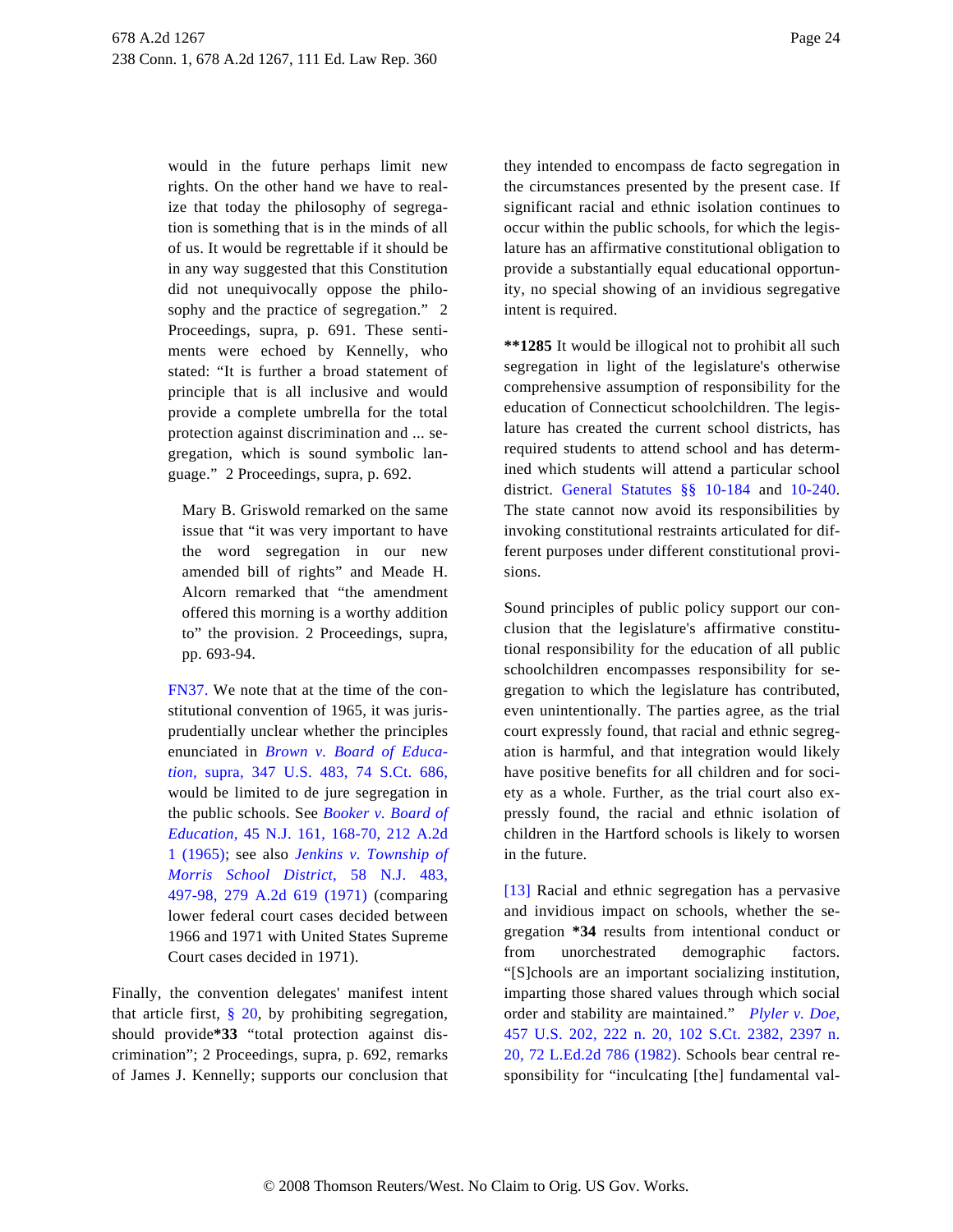<span id="page-24-4"></span>ues necessary to the maintenance of a democratic political system...." *[Ambach v. Norwick,](http://www.westlaw.com/Find/Default.wl?rs=dfa1.0&vr=2.0&DB=708&FindType=Y&ReferencePositionType=S&SerialNum=1979135091&ReferencePosition=1595)* 441 U.S. [68, 77, 99 S.Ct. 1589, 1595, 60 L.Ed.2d 49 \(1979](http://www.westlaw.com/Find/Default.wl?rs=dfa1.0&vr=2.0&DB=708&FindType=Y&ReferencePositionType=S&SerialNum=1979135091&ReferencePosition=1595)). When children attend racially and ethnically isolated schools, these "shared values" are jeopardized: "If children of different races and economic and social groups have no opportunity to know each other and to live together in school, they cannot be expected to gain the understanding and mutual respect necessary for the cohesion of our society." (Internal quotation marks omitted.) *[Jenkins v](http://www.westlaw.com/Find/Default.wl?rs=dfa1.0&vr=2.0&DB=162&FindType=Y&SerialNum=1971101461). [Township of Morris School Distri](http://www.westlaw.com/Find/Default.wl?rs=dfa1.0&vr=2.0&DB=162&FindType=Y&SerialNum=1971101461)ct,* [58 N.J. 483](http://www.westlaw.com/Find/Default.wl?rs=dfa1.0&vr=2.0&DB=162&FindType=Y&SerialNum=1971101461), [498, 279 A.2d 619 \(1971](http://www.westlaw.com/Find/Default.wl?rs=dfa1.0&vr=2.0&DB=162&FindType=Y&SerialNum=1971101461)). "[T]he elimination of racial isolation in the schools promotes the attainment of equal educational opportunity and is beneficial to all students, both black and white." *[Lee v.](http://www.westlaw.com/Find/Default.wl?rs=dfa1.0&vr=2.0&DB=345&FindType=Y&ReferencePositionType=S&SerialNum=1970115043&ReferencePosition=714) [Nyquist,](http://www.westlaw.com/Find/Default.wl?rs=dfa1.0&vr=2.0&DB=345&FindType=Y&ReferencePositionType=S&SerialNum=1970115043&ReferencePosition=714)* [318 F.Supp. 710, 714 \(W.D.N.Y.19](http://www.westlaw.com/Find/Default.wl?rs=dfa1.0&vr=2.0&DB=345&FindType=Y&ReferencePositionType=S&SerialNum=1970115043&ReferencePosition=714)70), aff'd without opinion, [402 U.S. 935, 91 S.Ct. 1618](http://www.westlaw.com/Find/Default.wl?rs=dfa1.0&vr=2.0&DB=708&DocName=91SCT1618&FindType=Y), [29 L.Ed.2d 105 \(1971](http://www.westlaw.com/Find/Default.wl?rs=dfa1.0&vr=2.0&DB=708&DocName=91SCT1618&FindType=Y)). Our state constitution, as amended in 1965, imposes on the state an affirmative obligation to respond to such segregation.

## B

<span id="page-24-5"></span><span id="page-24-1"></span>Having concluded that the provisions of article eighth,  $\S$  1, as informed by article first,  $\S$  20, permit a state constitutional challenge to substantial disparities in educational opportunities resulting from racially and ethnically segregated public schools, we turn now to an examination of the plaintiffs' pleadings to determine whether they fairly can be read to encompass such a challenge. Because the remedies sought by the plaintiffs in their complaint are not differentially tied to the various**\*35** substantive claims that they have alleged, the plaintiffs can succeed if any of their claims falls within the constitutional right as we have defined it. We are persuaded that the plaintiffs' pleadings cross this threshold.

<span id="page-24-3"></span><span id="page-24-2"></span><span id="page-24-0"></span>[\[14\]](#page-3-1) In the first count of their complaint, the plaintiffs relied on article first, §§ 1 and 20, and article eighth, § 1, for what they have characterized as a per se claim that they have suffered from uncon-stitutional segregation. [FN38](#page-24-1) In the second count,

the plaintiffs alleged that disparities in the racial and ethnic composition of Hartford public schools as compared with schools in the surrounding school districts violated their constitutional rights under the same constitutional provisions.**\*\*1286** [FN39](#page-24-2)] These two counts can reasonably be construed to state a constitutional claim of school segregation as we have defined it. Both counts allege a deprivation of the plaintiffs' right to a substantially equal educational opportunity expressly predicated upon the severe racial and ethnic isolation that exists in the Hartford public school system. The constitutional implications raised by these allegations were fully argued before the trial court, and were fully briefed by the parties before this court. Under **\*36** these circumstances, we conclude that the plaintiffs' pleadings, with respect to counts one and two, state a claim for the deprivation of a substantially equal educational opportunity. We would be remiss in the exercise of our constitutional obligation to provide "remedy by due course of law ... without ... delay"; Conn. Const., art. I,  $\S$  10; if we were to deprive the plaintiffs of a remedy solely because, as a pleading matter, their claims were stated in two counts rather<br>than combined in one.

> [FN38.](#page-24-3) The first count of the plaintiffs' complaint claims: "Separate educational systems for minority and non-minority students are inherently unequal.

"Because of the de facto racial and ethnic segregation between Hartford and the suburban districts, the defendants have failed to provide the plaintiffs with an equal opportunity to a free public education as required by [a]rticle [f]irst, §§ 1 and 20, and [a]rticle [e]ighth, § 1, of the Connecticut [c]onstitution, to the grave injury of the plaintiffs."

[FN39.](#page-24-4) The second count of the plaintiffs' complaint claims: "Separate educational systems for minority and non-minority students in fact provide to all students, and have provided to plaintiffs, unequal educa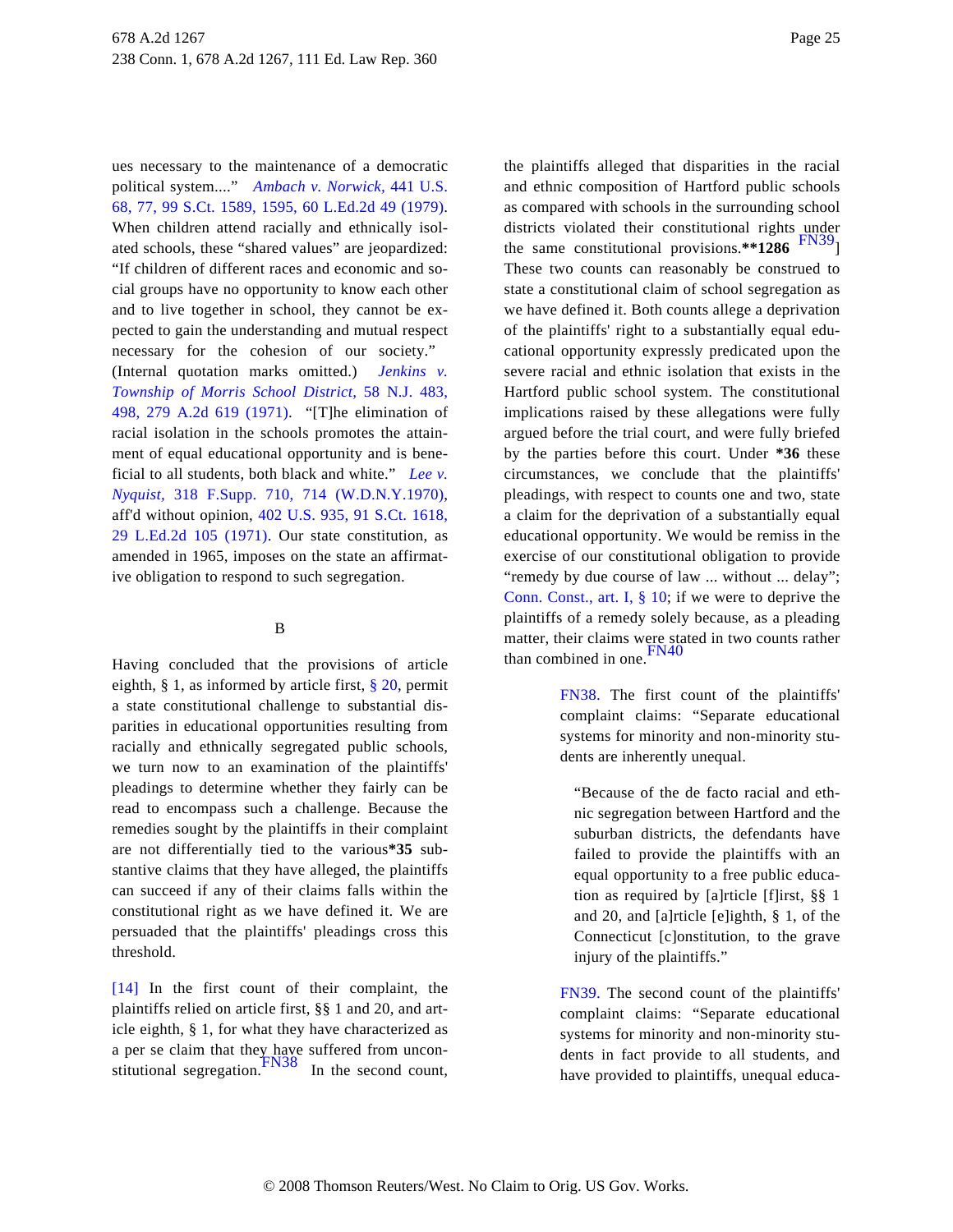<span id="page-25-3"></span>tional opportunities.

<span id="page-25-2"></span>"Because of the racial and ethnic segregation that exists between Hartford and the suburban districts, perpetuated by the defendants and resulting in serious harm to the plaintiffs, the defendants have discriminated against the plaintiffs and have failed to provide them with an equal opportunity to a free public education as required by [a]rticle [f]irst, §§ 1 and 20, and [a]rticle [e]ighth, § 1[,] of the Connecticut [c]onstitution."

<span id="page-25-1"></span>[FN40.](#page-24-5) Contrary to the suggestion of the dissent, this is not a case in which further briefing was required. Unlike the cases on which the dissent relies, the constitutional provisions that are crucial to our holding have been at center stage in this case since its inception. It cannot come as a surprise to anyone that this litigation is grounded on the interrelationship between article first, §§ 1 and 20, and article eighth, § 1.

<span id="page-25-0"></span>[\[15\]](#page-3-2) In the third count of the plaintiffs' complaint, they invoked article first, §§ 1 and 20, and article eighth, § 1, for a different purpose. They alleged that the defendants have failed to provide schoolchildren in the Hartford public school system with the educational resources necessary to obtain a minimally adequate education. As pleaded in their complaint and as argued before the trial court, this claim was not expressly predicated upon the severe racial and ethnic isolation that exists in the Hartford public school system. Moreover, at oral argument, the plaintiffs conceded that they had never claimed, either at trial or in their appellate brief, that the opportunity to participate in a racially and ethnically diverse education is a constitutionally required component of a minimally adequate education. Accordingly, we conclude that the third count of the plaintiffs' complaint does not implicate the constitutional right to a substantially equal educational opportunity as defined in part III A. Because, however, the plaintiffs' remedial claims do not depend upon the validity of the third **\*37** count of their complaint, we need not reach the merits of this claim.<sup>[FN41](#page-25-2)</sup>

> [FN41.](#page-25-3) The plaintiffs have abandoned the claim contained in the fourth and last count of their complaint. See footnote 13.

Significantly, the plaintiffs have never claimed, either at trial or in this court, that the state has deprived them of a substantially equal educational opportunity by reason of the funding that the state provides to supplement the Hartford property tax. Specifically, the plaintiffs have never argued that the funding provided by the state does not sufficiently balance any deficiency in the funding provided through the local property tax. See *[Horton I](http://www.westlaw.com/Find/Default.wl?rs=dfa1.0&vr=2.0&DB=162&FindType=Y&SerialNum=1977120164),* [supra, 172 Conn.](http://www.westlaw.com/Find/Default.wl?rs=dfa1.0&vr=2.0&DB=162&FindType=Y&SerialNum=1977120164) [at 633, 376 A.2d 35](http://www.westlaw.com/Find/Default.wl?rs=dfa1.0&vr=2.0&DB=162&FindType=Y&SerialNum=1977120164)9. The parties stipulated that the state formula for distributing state aid to local school districts "provide[s] the most state aid to the neediest school districts."

C

The final issue before us is whether, in light of the findings of the trial court, some of which the plaintiffs deem erroneous, the plaintiffs have proven a violation of their fundamental right, under the state constitution, to a substantially equal educational opportunity that is free from substantial racial and ethnic isolation. We conclude that they have done so.

"[I]n Connecticut the right to education is so basic and fundamental that any infringement of that right must be strictly scrutinized." *[Horton I](http://www.westlaw.com/Find/Default.wl?rs=dfa1.0&vr=2.0&DB=162&FindType=Y&SerialNum=1977120164),* [supra, 172](http://www.westlaw.com/Find/Default.wl?rs=dfa1.0&vr=2.0&DB=162&FindType=Y&SerialNum=1977120164) [Conn. at 646, 376 A.2d 35](http://www.westlaw.com/Find/Default.wl?rs=dfa1.0&vr=2.0&DB=162&FindType=Y&SerialNum=1977120164)9; *[Horton III](http://www.westlaw.com/Find/Default.wl?rs=dfa1.0&vr=2.0&DB=162&FindType=Y&SerialNum=1985102767),* [supra,](http://www.westlaw.com/Find/Default.wl?rs=dfa1.0&vr=2.0&DB=162&FindType=Y&SerialNum=1985102767) [195 Conn. at 35, 486 A.2d 109](http://www.westlaw.com/Find/Default.wl?rs=dfa1.0&vr=2.0&DB=162&FindType=Y&SerialNum=1985102767)9. Proper evaluation of **\*\*1287** the plaintiffs' claims is best pursued in accordance with the methodology that we adopted and applied in *Horton III,* supra, at 38-39, [486 A.2d](http://www.westlaw.com/Find/Default.wl?rs=dfa1.0&vr=2.0&DB=162&FindType=Y&SerialNum=1985102767) [1099.](http://www.westlaw.com/Find/Default.wl?rs=dfa1.0&vr=2.0&DB=162&FindType=Y&SerialNum=1985102767) This methodology requires us to balance the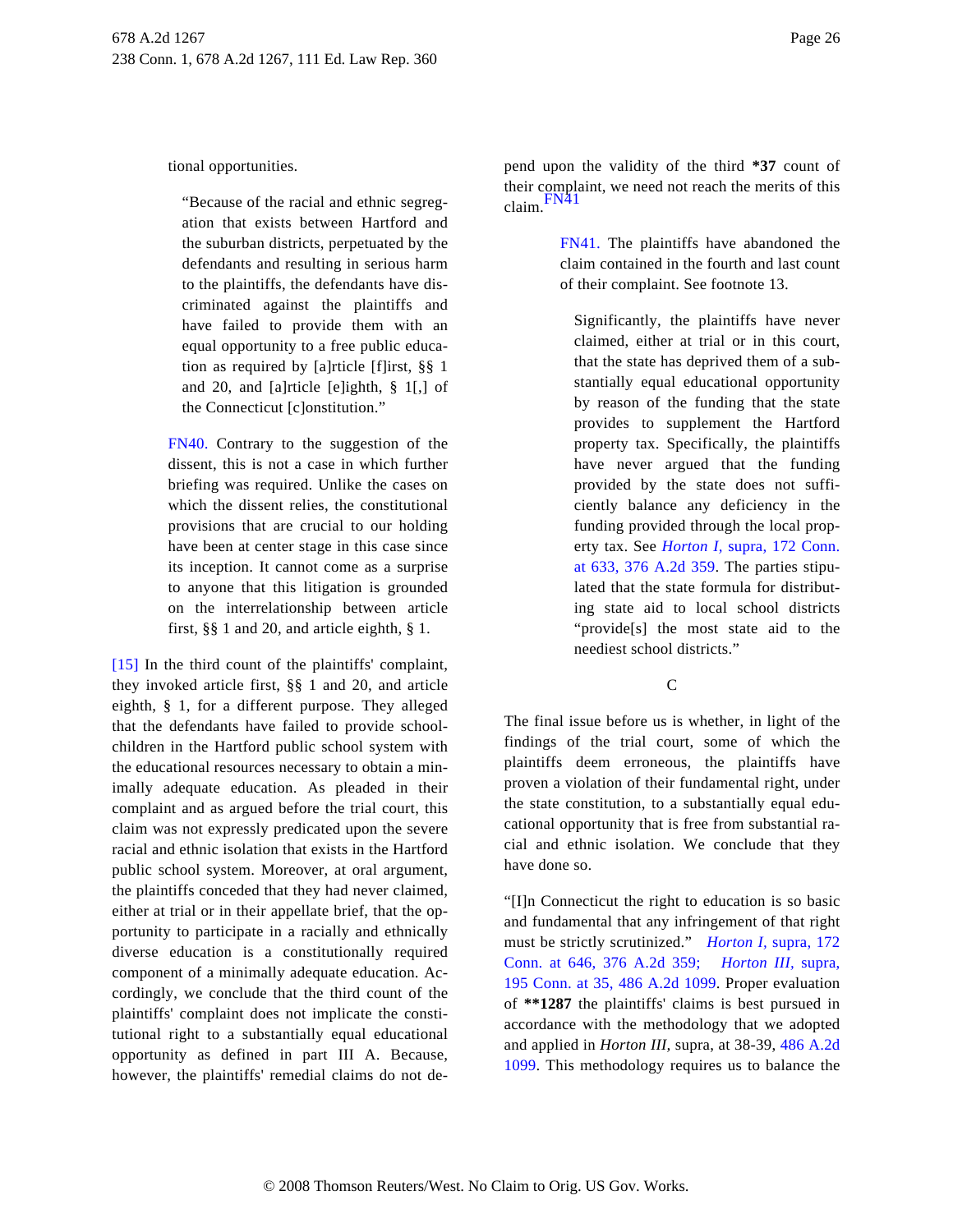legislature's affirmative constitutional obligation to provide all of the state's schoolchildren with a substantially equal educational opportunity against the legislature's recognized significant discretion in matters of public elementary and secondary education.

<span id="page-26-3"></span><span id="page-26-2"></span><span id="page-26-0"></span>[\[16\]](#page-3-3) The analysis that we adopted in *Horton III* to scrutinize legislation that allegedly infringes upon the fundamental right to education requires a threestep process: **\*38** "First, the plaintiffs must make a prima facie showing that the disparities ... are more than de minimis in that the disparities continue to jeopardize the plaintiffs' fundamental right to education. If they make that showing, the burden then shifts to the state to justify these disparities as incident to the advancement of a legitimate state policy. If the state's justification is acceptable, the state must further demonstrate that the continuing disparities are nevertheless not so great as to be unconstitutional." [Id., at 3](http://www.westlaw.com/Find/Default.wl?rs=dfa1.0&vr=2.0&FindType=Y&SerialNum=1985102767)[8, 486 A.2d 109](http://www.westlaw.com/Find/Default.wl?rs=dfa1.0&vr=2.0&DB=162&FindType=Y&SerialNum=1985102767)9; see also [id., at 45, 45 n. 25, 486 A.2d 10](http://www.westlaw.com/Find/Default.wl?rs=dfa1.0&vr=2.0&DB=162&FindType=Y&SerialNum=1985102767)99. Applying the parties' stipulated facts and the trial court's factual findings to this analytical framework, we are persuaded that the current school assignment scheme, principally embodied in [§§ 10-18](http://www.westlaw.com/Find/Default.wl?rs=dfa1.0&vr=2.0&DB=1000264&DocName=CTSTS10-184&FindType=L)4 and [10-240](http://www.westlaw.com/Find/Default.wl?rs=dfa1.0&vr=2.0&DB=1000264&DocName=CTSTS10-240&FindType=L), violates the plaintiffs' fundamental right to a substantially equal educational opportunity.

<span id="page-26-4"></span><span id="page-26-1"></span>[\[17\]](#page-4-0) The plaintiffs have shown, and the defendants do not contest, that the disparities in the racial and ethnic composition of public schools in Hartford and the surrounding communities are more than de minimis. While children from minority groups constituted 25.7 percent of the statewide public school population in the 1991-92 school year, 92.4 percent of the children in the Hartford public school system were members of minority groups, including, predominantly, students who were either African-American or Latino. The percentage of minority students enrolled in Hartford's public schools has since increased. In the 1994-95 school year, 94.5 percent of the children in the Hartford public school system were members of minority groups.  $F_N$ <sup>HN42</sup> Moreover, the Hartford public school system currently enrolls the highest percentage of minority students in the state, and this percentage**\*39** is likely to become even higher in the future, if current conditions continue. These disparities jeopardize the plaintiffs' fundamental right to education.

> [FN42.](#page-26-4) We take judicial notice; see *[Joe's](http://www.westlaw.com/Find/Default.wl?rs=dfa1.0&vr=2.0&DB=162&FindType=Y&SerialNum=1996111505) [Pizza, Inc. v. Aetna Life & Casualty Co.](http://www.westlaw.com/Find/Default.wl?rs=dfa1.0&vr=2.0&DB=162&FindType=Y&SerialNum=1996111505),* [236 Conn. 863, 873 n. 14, 675 A.2d 4](http://www.westlaw.com/Find/Default.wl?rs=dfa1.0&vr=2.0&DB=162&FindType=Y&SerialNum=1996111505)41 [\(1996\);](http://www.westlaw.com/Find/Default.wl?rs=dfa1.0&vr=2.0&DB=162&FindType=Y&SerialNum=1996111505) *[Stamford Hospital v. Vega,](http://www.westlaw.com/Find/Default.wl?rs=dfa1.0&vr=2.0&DB=162&FindType=Y&SerialNum=1996099021)* 236 [Conn. 646, 655 n. 8, 674 A.2d 821 \(1996](http://www.westlaw.com/Find/Default.wl?rs=dfa1.0&vr=2.0&DB=162&FindType=Y&SerialNum=1996099021)); of the statistics compiled by the Hartford board of education pursuant to [General](http://www.westlaw.com/Find/Default.wl?rs=dfa1.0&vr=2.0&DB=1000264&DocName=CTSTS10-220&FindType=L) [Statutes § 10-220\(c](http://www.westlaw.com/Find/Default.wl?rs=dfa1.0&vr=2.0&DB=1000264&DocName=CTSTS10-220&FindType=L)). Hartford School District Strategic School District Profile (1994-1995).

[\[18\]](#page-4-1) The defendants stress that the trial court also made extensive findings about the significant role that adverse socioeconomic conditions play in the difficulties encountered by Hartford schoolchildren. Although the findings of the trial court are supported by credible evidence, they do not undermine the plaintiffs' claim. It is well established, under prevailing principles governing the law of equal protection, that poverty is not a suspect classification. *[Moscone v. Manson](http://www.westlaw.com/Find/Default.wl?rs=dfa1.0&vr=2.0&DB=162&FindType=Y&SerialNum=1981132883),* [185 Conn. 124, 130, 440 A.2d](http://www.westlaw.com/Find/Default.wl?rs=dfa1.0&vr=2.0&DB=162&FindType=Y&SerialNum=1981132883) [848 \(1981](http://www.westlaw.com/Find/Default.wl?rs=dfa1.0&vr=2.0&DB=162&FindType=Y&SerialNum=1981132883)); see *[Harris v. McRae](http://www.westlaw.com/Find/Default.wl?rs=dfa1.0&vr=2.0&DB=708&FindType=Y&ReferencePositionType=S&SerialNum=1980116807&ReferencePosition=2691),* [448 U.S. 297](http://www.westlaw.com/Find/Default.wl?rs=dfa1.0&vr=2.0&DB=708&FindType=Y&ReferencePositionType=S&SerialNum=1980116807&ReferencePosition=2691), [323, 100 S.Ct. 2671, 2691, 65 L.Ed.2d 784 \(1980](http://www.westlaw.com/Find/Default.wl?rs=dfa1.0&vr=2.0&DB=708&FindType=Y&ReferencePositionType=S&SerialNum=1980116807&ReferencePosition=2691)). The plaintiffs have not brought an equal protection claim challenging these principles.

The trial court's findings simply demonstrate that Hartford's schoolchildren labor under a dual burden: their poverty *and* their racial and ethnic isolation. These findings regarding the causal relationship between the poverty suffered by Hartford schoolchildren and their poor academic performance cannot be read in isolation. They do not diminish the significance of the stipulations and undisputed findings that the Hartford public school system suffers from severe and increasing racial and ethnic isolation, that such isolation is harmful to students of all races, and that the districting statute codified at  $\S$  10-240 is the single most important factor contributing to the concentration of racial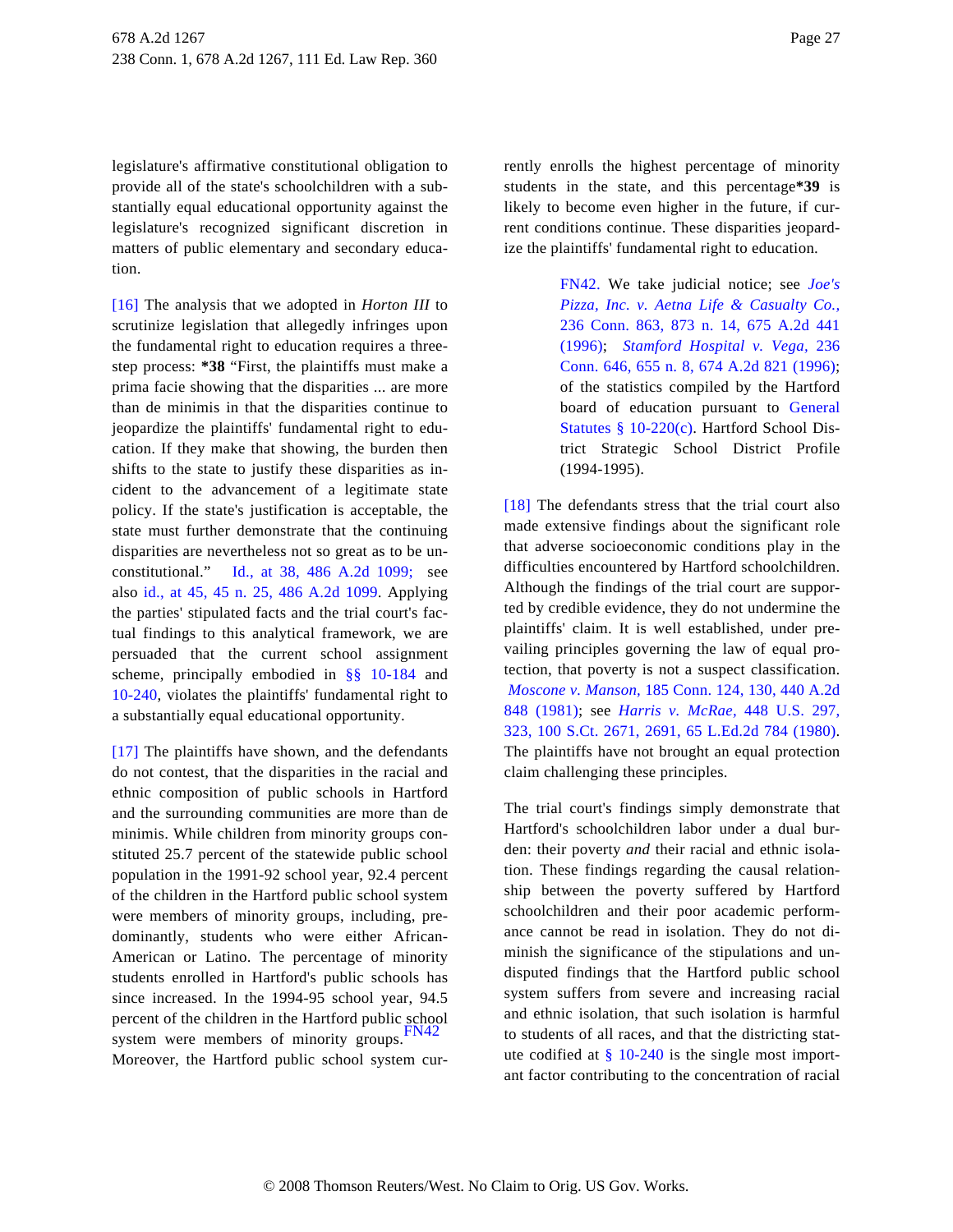and ethnic minorities in the Hartford public school system. The fact that, as pleaded, the plaintiffs' complaint does not **\*\*1288** provide them a constitutional remedy for one of their afflictions, namely, their poverty, is not a ground for depriving them of a remedy for the other.

The uncontested evidence of the severe racial and ethnic isolation of Hartford's schoolchildren demonstrates**\*40** that the state has failed to fulfill its affirmative constitutional obligation to provide all of the state's schoolchildren with a substantially equal educational opportunity. Much like the substantially unequal access to fiscal resources that we found constitutionally unacceptable in *Horton I,* the disparity in access to an unsegregated educational environment in this case arises out of state action and inaction that, prima facie, violates the plaintiffs' constitutional rights, although that segregation has occurred de facto rather than de jure. Thus, because the plaintiffs have made the requisite prima facie showing that their fundamental right to a substantially equal educational opportunity has been jeopardized, the burden of justification shifts to the state.

<span id="page-27-1"></span><span id="page-27-0"></span>[\[19\]](#page-4-2) We next consider whether the defendants have met their burden of demonstrating that the disparities in the plaintiffs' educational opportunities are "incident to the advancement of a legitimate state policy." *[Horton III](http://www.westlaw.com/Find/Default.wl?rs=dfa1.0&vr=2.0&DB=162&FindType=Y&SerialNum=1985102767),* [supra, 195 Conn. at 38, 48](http://www.westlaw.com/Find/Default.wl?rs=dfa1.0&vr=2.0&DB=162&FindType=Y&SerialNum=1985102767)6 [A.2d 1099](http://www.westlaw.com/Find/Default.wl?rs=dfa1.0&vr=2.0&DB=162&FindType=Y&SerialNum=1985102767). The defendants emphasize the uncontested fact that, although the state has created and maintained the public elementary and secondary school system, including the districting and the attendance statutes; [General Statutes §§ 10-18](http://www.westlaw.com/Find/Default.wl?rs=dfa1.0&vr=2.0&DB=1000264&DocName=CTSTS10-184&FindType=L)4 and [10-240](http://www.westlaw.com/Find/Default.wl?rs=dfa1.0&vr=2.0&DB=1000264&DocName=CTSTS10-240&FindType=L); the state bears no de jure responsibility for the racial and ethnic isolation that the plaintiffs have encountered.

The statutes enacted by the legislature and the educational strategies adopted by the state demonstrate that the state has acted to further policies that are both legitimate and facially neutral with respect to racial and ethnic isolation. The General Assembly has enacted no legislation that was intended to cause either de jure or de facto segregation. It enacted the districting statute, not to impose or to foster racial or ethnic isolation, but to improve educational quality for all Connecticut schoolchildren by increasing state involvement in all aspects of public elementary and secondary education. **\*41** Moreover, the districting scheme presently furthers the legitimate nonracial interests of permitting considerable local control and accountability in educational matters. Furthermore, in recognition of its moral obligation to address the adverse consequences of racial and ethnic discrimination, the state reorganized the board of education, during the 1980s, to concentrate on the needs of urban schoolchildren and to promote diversity in the public schools. Under [§ 10-226a](http://www.westlaw.com/Find/Default.wl?rs=dfa1.0&vr=2.0&DB=1000264&DocName=CTSTS10-226A&FindType=L) et seq., which the legislature enacted to remedy racial imbalances *within* public school districts, all schools within a district must maintain, within specified tolerances, a student population that reflects the student population in the district as a whole. In addition, the state has supported and encouraged voluntary plans for increasing interdistrict diversity. It has provided financial support to interdistrict magnet programs and has enacted legislation to promote *voluntary* interdistrict solutions to racial and ethnic isolation. See [General Statutes § 10-264](http://www.westlaw.com/Find/Default.wl?rs=dfa1.0&vr=2.0&DB=1000264&DocName=CTSTS10-264A&FindType=L)a et seq. In all these respects, the state has furthered agendas that are legitimate. Accordingly, the defendants have sustained their initial burden of justifying the legitimacy of the state's actions.

[\[20\]](#page-5-0) In light of the defendants' affirmative showing, we now consider the third part of the *Horton III* test. Once the state's justification for its official actions has been shown to be acceptable, "the state must further demonstrate that the continuing disparities are nevertheless not so great as to be unconstitutional." *[Horton III](http://www.westlaw.com/Find/Default.wl?rs=dfa1.0&vr=2.0&DB=162&FindType=Y&SerialNum=1985102767),* [supra, 195 Conn. at 38, 486](http://www.westlaw.com/Find/Default.wl?rs=dfa1.0&vr=2.0&DB=162&FindType=Y&SerialNum=1985102767) [A.2d 1099](http://www.westlaw.com/Find/Default.wl?rs=dfa1.0&vr=2.0&DB=162&FindType=Y&SerialNum=1985102767). In the context of the present claims, the state must demonstrate that, in light of its recognized discretion in matters of public elementary and secondary education, and taking into account the measures that it has taken to remedy racial and ethnic disparities in the public schools, the disparities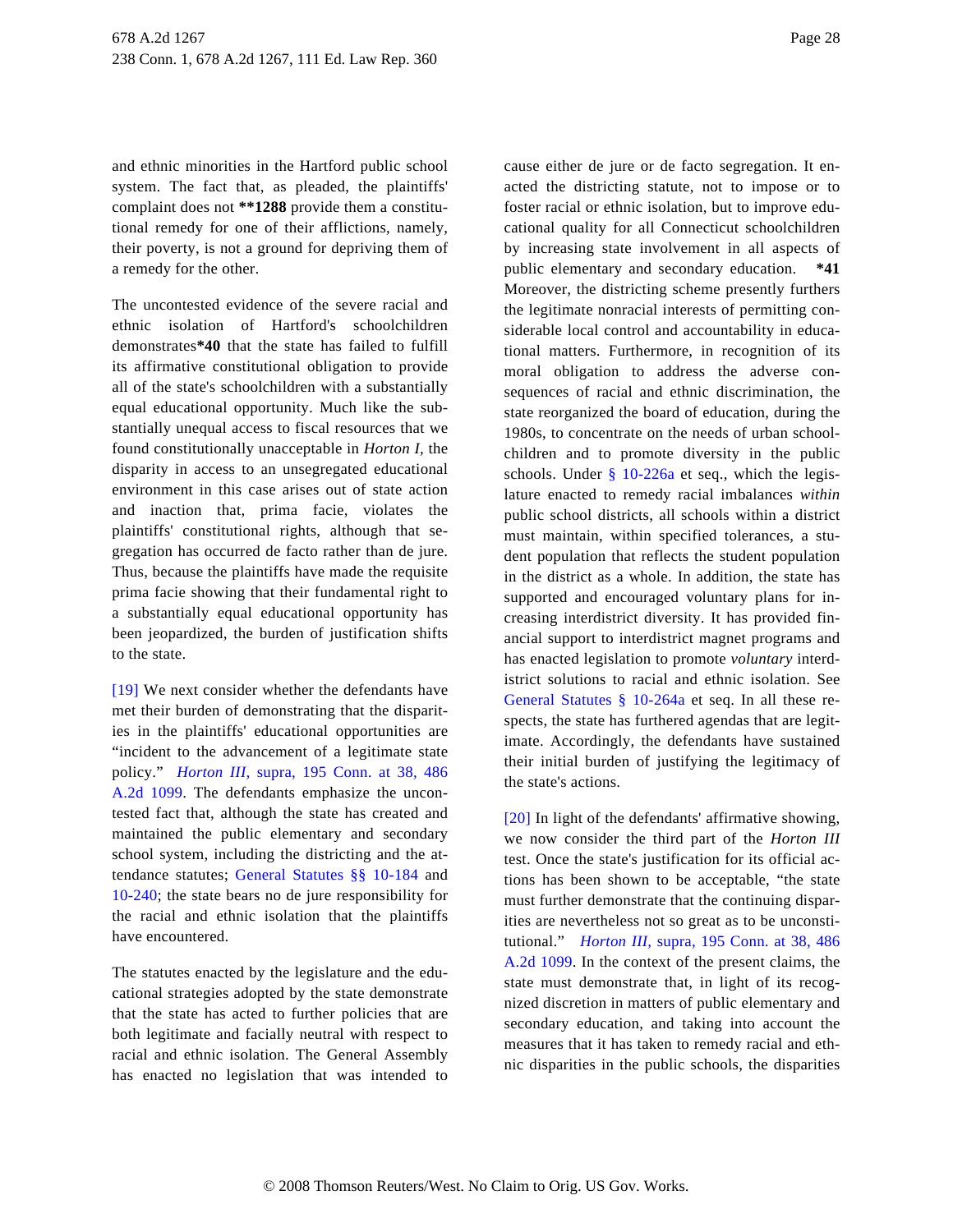are not so significant as to rise to the level of a constitutional deprivation. In our assessment of whether the state has **\*42** met its burden, we again emphasize that, much like the substantially unequal fiscal resources that we found constitutionally unacceptable in *Horton I* and *Horton III,* the disparity in access to an unsegregated**\*\*1289** educational environment in this case arises out of discrimination that is de facto rather than de jure.

We conclude that the defendants have failed to satisfy their difficult burden. Despite the initiatives undertaken by the defendants to alleviate the severe racial and ethnic disparities among school districts, and despite the fact that the defendants did not intend to create or maintain these disparities, the disparities that continue to burden the education of the plaintiffs infringe upon their fundamental state constitutional right to a substantially equal educational opportunity.

<span id="page-28-1"></span><span id="page-28-0"></span>Our conclusion finds uncontested factual support in the stipulations of the parties, which provide dramatic documentation of the wide disparities in the racial and ethnic composition of the student populations in the public schools in Hartford and those in the twenty-one surrounding communities. Although we have discussed these statistics previously in this opinion, they bear repeating. The percentage of minorities who attend Hartford public schools is significantly higher than the percentage of minorities who attend schools in the surrounding school districts. In the 1991-92 school year, over 92 percent of the students in the Hartford public school system were members of minority groups. In stark contrast, in that same period, only seven of the twenty-one surrounding suburban towns had a student minority enrollment above 10 percent. We rely also on the findings made by the trial court, which have not been contested by any of the parties, that despite efforts by the state to alleviate the severe racial and ethnic isolation that exists in the Hartford public school system, "[s]tudents in the Hartford schools are racially isolated *and are likely to become more isolated in the* **\*43** *future* " [FN43](#page-28-0) and

that "*[t]he single most important factor that contribute[s] to the present concentration of racial and ethnic minorities in Hartford [is] the town-school district system* [codified at [§ 10-240](http://www.westlaw.com/Find/Default.wl?rs=dfa1.0&vr=2.0&DB=1000264&DocName=CTSTS10-240&FindType=L)] which has existed since 1909, when the legislature consolidated most of the school districts in the state so that thereafter town boundaries became the dividing lines between all school districts in the state." (Emphasis added.) This record compels the conclusion that the present state regulation of public elementary and secondary education "emasculate[s] the goal of substantial equality." (Internal quotation marks omitted.) *[Horton III](http://www.westlaw.com/Find/Default.wl?rs=dfa1.0&vr=2.0&DB=162&FindType=Y&SerialNum=1985102767),* [supra, 195 Conn](http://www.westlaw.com/Find/Default.wl?rs=dfa1.0&vr=2.0&DB=162&FindType=Y&SerialNum=1985102767). [at 38, 486 A.2d 109](http://www.westlaw.com/Find/Default.wl?rs=dfa1.0&vr=2.0&DB=162&FindType=Y&SerialNum=1985102767)9. We conclude, therefore, that the school districting scheme, as codified at [§§](http://www.westlaw.com/Find/Default.wl?rs=dfa1.0&vr=2.0&DB=1000264&DocName=CTSTS10-184&FindType=L) [10-184](http://www.westlaw.com/Find/Default.wl?rs=dfa1.0&vr=2.0&DB=1000264&DocName=CTSTS10-184&FindType=L) and [10-240](http://www.westlaw.com/Find/Default.wl?rs=dfa1.0&vr=2.0&DB=1000264&DocName=CTSTS10-240&FindType=L) and as enforced with regard to these plaintiffs, is unconstitutional.

> [FN43.](#page-28-1) This finding has proven to be accurate. As we have noted previously, in the 1994-95 school year, the percentage of minority students enrolled in the Hartford public school system increased to nearly 95 percent.

It is crucial for a democratic society to provide all of its schoolchildren with fair access to an unsegregated education. As the United States Supreme Court has eloquently observed, a sound education "is the very foundation of good citizenship. Today it is a principal instrument in awakening the child to cultural values, in preparing him for later professional training, and in helping him to adjust normally to his environment. In these days, it is doubtful that any child may reasonably be expected to succeed in life if he is denied the opportunity of an education. Such an opportunity, where the state has undertaken to provide it, is a right which must be made available to all on equal terms." *[Brown v.](http://www.westlaw.com/Find/Default.wl?rs=dfa1.0&vr=2.0&DB=708&FindType=Y&ReferencePositionType=S&SerialNum=1954121869&ReferencePosition=691) [Board of Educatio](http://www.westlaw.com/Find/Default.wl?rs=dfa1.0&vr=2.0&DB=708&FindType=Y&ReferencePositionType=S&SerialNum=1954121869&ReferencePosition=691)n,* [supra, 347 U.S. at 493,](http://www.westlaw.com/Find/Default.wl?rs=dfa1.0&vr=2.0&DB=708&FindType=Y&ReferencePositionType=S&SerialNum=1954121869&ReferencePosition=691) 74 [S.Ct. at 691](http://www.westlaw.com/Find/Default.wl?rs=dfa1.0&vr=2.0&DB=708&FindType=Y&ReferencePositionType=S&SerialNum=1954121869&ReferencePosition=691). "The American people have always regarded education and [the] acquisition of knowledge as matters of supreme importance.... We have recognized the public schools as a most vital civic institution for the preservation of a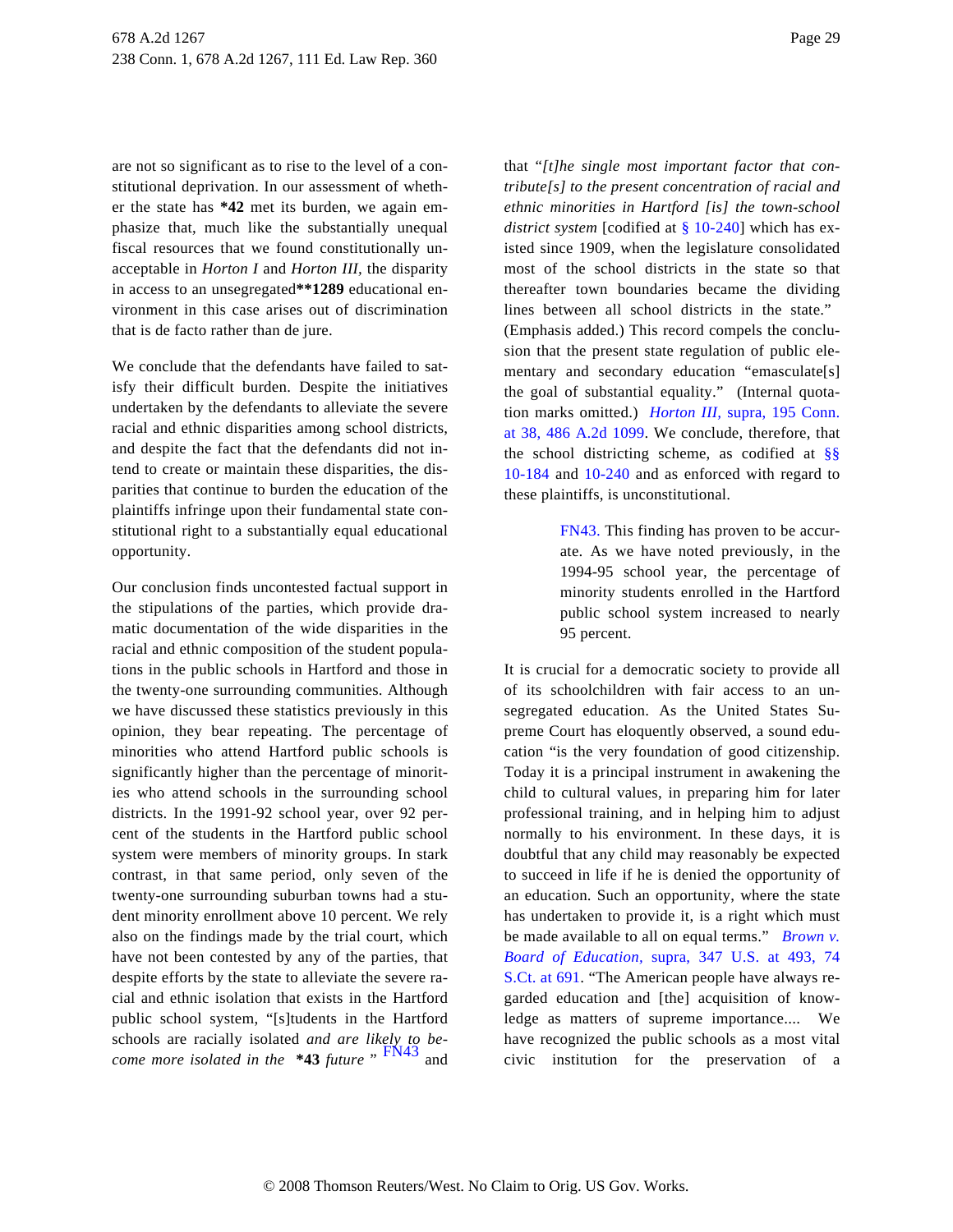**\*44** system of government ... and as the primary vehicle for transmitting the values on which our society rests.... And these historic perceptions of the public schools as inculcating fundamental values necessary to the maintenance of a democratic political system have been confirmed by the observations of social scientists.... [E]ducation provides the basic tools by which individuals might lead economically productive lives to the benefit of us all. In sum, education has a fundamental role in maintaining the fabric of our society. We cannot ignore the significant social costs borne by our Nation when select groups are denied the **\*\*1290** means to absorb the values and skills upon which our social order rests." (Citations omitted; internal quotation marks omitted.) *[Plyler v. Doe](http://www.westlaw.com/Find/Default.wl?rs=dfa1.0&vr=2.0&DB=708&FindType=Y&ReferencePositionType=S&SerialNum=1982126797&ReferencePosition=2397),* [supra, 457 U.S. a](http://www.westlaw.com/Find/Default.wl?rs=dfa1.0&vr=2.0&DB=708&FindType=Y&ReferencePositionType=S&SerialNum=1982126797&ReferencePosition=2397)t [221, 102 S.Ct. at 2397](http://www.westlaw.com/Find/Default.wl?rs=dfa1.0&vr=2.0&DB=708&FindType=Y&ReferencePositionType=S&SerialNum=1982126797&ReferencePosition=2397).

Although the constitutional basis for the plaintiffs' claims is the deprivation that they themselves are suffering, that deprivation potentially has an impact on "the entire state and its economy-not only on its social and cultural fabric, but on its material wellbeing, on its jobs, industry, and business. Economists and business leaders say that our state's economic well-being is dependent on more skilled workers, technically proficient workers, literate and well-educated citizens. And they point to the urban poor as an integral part of our future economic strength.... So it is not just that their future depends on the State, the state's future depends on them." *[Abbott v. Burke](http://www.westlaw.com/Find/Default.wl?rs=dfa1.0&vr=2.0&DB=162&FindType=Y&SerialNum=1990088478),* [119 N.J. 287, 392, 575 A.2d 35](http://www.westlaw.com/Find/Default.wl?rs=dfa1.0&vr=2.0&DB=162&FindType=Y&SerialNum=1990088478)9 [\(1990\).](http://www.westlaw.com/Find/Default.wl?rs=dfa1.0&vr=2.0&DB=162&FindType=Y&SerialNum=1990088478) Finding a way to cross the racial and ethnic divide has never been more important than it is today.

## IV

## REMEDIES

<span id="page-29-0"></span>[\[21\]](#page-5-1) Our decision to reverse the judgment of the trial court, and to direct that judgment be rendered on behalf of the plaintiffs on the merits of their constitutional **\*45** claims in the first and second counts of their complaint, requires us to consider what relief may properly be afforded to the plaintiffs. We recognize that the fashioning of appropriate declaratory or injunctive relief requires careful consideration in order to weigh the benefits and costs of various remedial measures.

In their appeal to this court, the plaintiffs have not focused their attention on the remedial consequences of a substantive decision in their behalf. Their prayer for relief asks us to reverse the judgment of the trial court and to remand the case with direction to render a declaratory judgment and "for further equitable relief not inconsistent with [our] decision." The defendants urge this court not to assume direct control of the educational system in Connecticut and to eschew "acting as a superlegislature and glorified [b]oard of [e]ducation."

Because the parties have not had the opportunity to present evidence directed to the remedial consequences that follow from our decision on the merits of the plaintiffs' complaint, we could remand this case to the trial court for further proceedings to address remedies. Alternatively, if no further evidentiary inquiries would be required, we could invite further briefing in this court and attempt to resolve the issues ourselves.

We have decided not to follow either of these avenues but to employ the methodology used in *Horton I.* In that case, the trial court, after having found for the plaintiffs, limited its judgment by granting only declaratory relief but retained jurisdiction to grant consequential relief, if needed, at some future time. *[Horton I](http://www.westlaw.com/Find/Default.wl?rs=dfa1.0&vr=2.0&DB=162&FindType=Y&SerialNum=1977120164),* [supra, 172 Conn. at 650, 376 A.2d](http://www.westlaw.com/Find/Default.wl?rs=dfa1.0&vr=2.0&DB=162&FindType=Y&SerialNum=1977120164) [359](http://www.westlaw.com/Find/Default.wl?rs=dfa1.0&vr=2.0&DB=162&FindType=Y&SerialNum=1977120164). In light of the complexities of developing a legislative program that would respond to the constitutional deprivation that the plaintiffs had established, we concluded, in *Horton I,* that further judicial intervention should be stayed "to afford the **\*46** General Assembly an opportunity to take appropriate legislative action." [Id., at 65](http://www.westlaw.com/Find/Default.wl?rs=dfa1.0&vr=2.0&FindType=Y&SerialNum=1977120164)[3, 376 A.2d 35](http://www.westlaw.com/Find/Default.wl?rs=dfa1.0&vr=2.0&DB=162&FindType=Y&SerialNum=1977120164)9. Prudence and sensitivity to the constitutional authority of coordinate branches of government counsel the same caution in this case.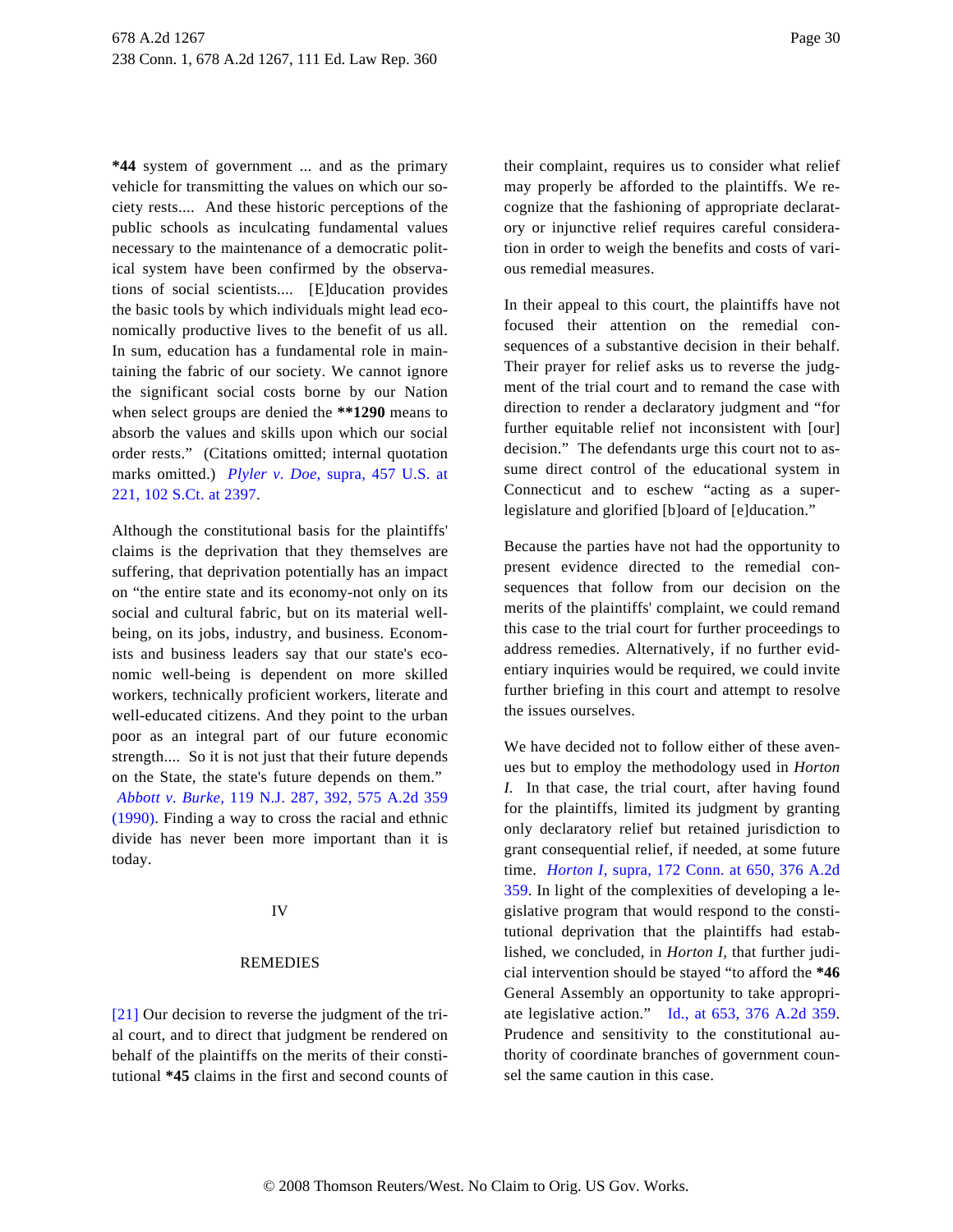In staying our hand, we do not wish to be misunderstood about the urgency of finding an appropriate remedy for the plight of Hartford's public schoolchildren. Every passing day denies these children their constitutional right to a substantially equal educational opportunity. Every passing day shortchanges these children in their ability to learn to contribute to their own well-being and to that of this state and nation. We direct the legislature and the executive branch to put the search for appropriate remedial measures at the top of their respective agendas. We are confident that with energy and good will, appropriate remedies can be found and implemented in time to make a difference before another generation of children suffers the consequences of a segregated public school education.

<span id="page-30-2"></span><span id="page-30-1"></span><span id="page-30-0"></span>The defendants counsel us, however, to stay our hand entirely. They claim that no **\*\*1291** judicial mandate can properly take into account the daunting, if not intractable, difficulties of crafting a remedial solution to the problem of de facto racial and ethnic segregation in the public schools of Hartford. When a similar question was raised about judicial authority to mandate the reform of state electoral systems, the claim was given short shrift by the United States Supreme Court. The court stated, in *[Reynolds v. Sims](http://www.westlaw.com/Find/Default.wl?rs=dfa1.0&vr=2.0&DB=708&FindType=Y&ReferencePositionType=S&SerialNum=1964124843&ReferencePosition=1384),* [supra, 377 U.S. at 566](http://www.westlaw.com/Find/Default.wl?rs=dfa1.0&vr=2.0&DB=708&FindType=Y&ReferencePositionType=S&SerialNum=1964124843&ReferencePosition=1384), [84 S.Ct. at 1384](http://www.westlaw.com/Find/Default.wl?rs=dfa1.0&vr=2.0&DB=708&FindType=Y&ReferencePositionType=S&SerialNum=1964124843&ReferencePosition=1384): "We are told that the matter of apportioning representation in a state legislature is a complex and many-faceted one. We are advised that States can rationally consider factors other than population in apportioning legislative representation. We are admonished not to restrict the power of the States to impose differing views as to political philosophy on their citizens. We are cautioned about the dangers of entering into political thickets and **\*47** mathematical quagmires. *Our answer is this: a denial of constitutionally protected rights demands judicial protection; our oath and our office require no less of us.*" (Emphasis added.) Our oath, our office and the constitutional rights of the schoolchildren of Hartford, require no less of us in this case.

The judgment is reversed and the case is remanded with direction to render a declaratory judgment for the plaintiffs; the Superior Court is directed to retain jurisdiction in accordance with this opinion.

In this opinion [BERDON](http://www.westlaw.com/Find/Default.wl?rs=dfa1.0&vr=2.0&DB=PROFILER-WLD&DocName=0263549401&FindType=h), [NORCOTT](http://www.westlaw.com/Find/Default.wl?rs=dfa1.0&vr=2.0&DB=PROFILER-WLD&DocName=0118247201&FindType=h) and [KATZ](http://www.westlaw.com/Find/Default.wl?rs=dfa1.0&vr=2.0&DB=PROFILER-WLD&DocName=0106186701&FindType=h), JJ., concurred.

BERDON, Associate Justice, concurring.

I join the Chief Justice in her well reasoned majority opinion that concludes that the racial and ethnic segregation that exists in our public school system deprives schoolchildren of their state constitutional right to a "substantially equal educational opportun-ity." [FN1](#page-30-0) More specifically, I agree "that, textually, **\*48** article eighth, § 1, [of the Connecticut constitution] as informed by article first, § 20, requires the legislature to take affirmative responsibility to remedy segregation in our public schools, regardless of whether that segregation has occurred de jure or de facto." I write separately because, in my view **\*\*1292** and as the record reflects, a racially and ethnically segregated educational environment also deprives schoolchildren of an adequate education as required by the state constitution.  $F_{1}^{1}$ 

> [FN1.](#page-30-1) I also agree that this case is justiciable and one which requires judicial intervention to assure that the state constitutional rights of schoolchildren are protected. In this case, as in *[Nielsen v. State,](http://www.westlaw.com/Find/Default.wl?rs=dfa1.0&vr=2.0&DB=162&FindType=Y&SerialNum=1996045969)* 236 [Conn. 1, 13-14, 670 A.2d 1288 \(1](http://www.westlaw.com/Find/Default.wl?rs=dfa1.0&vr=2.0&DB=162&FindType=Y&SerialNum=1996045969)996) (*Berdon, J.,* concurring), and *[Horton v](http://www.westlaw.com/Find/Default.wl?rs=dfa1.0&vr=2.0&DB=162&FindType=Y&SerialNum=1977120164). [Meskill,](http://www.westlaw.com/Find/Default.wl?rs=dfa1.0&vr=2.0&DB=162&FindType=Y&SerialNum=1977120164)* [172 Conn. 615, 650-51, 376 A.2d](http://www.westlaw.com/Find/Default.wl?rs=dfa1.0&vr=2.0&DB=162&FindType=Y&SerialNum=1977120164) [359 \(1977\)](http://www.westlaw.com/Find/Default.wl?rs=dfa1.0&vr=2.0&DB=162&FindType=Y&SerialNum=1977120164), "the constitution directs the legislature to act in order to implement the respective constitutional provisions." *[Nielsen v. State](http://www.westlaw.com/Find/Default.wl?rs=dfa1.0&vr=2.0&DB=162&FindType=Y&SerialNum=1996045969),* [supra, at 13-14, 670 A.2d](http://www.westlaw.com/Find/Default.wl?rs=dfa1.0&vr=2.0&DB=162&FindType=Y&SerialNum=1996045969) [1288.](http://www.westlaw.com/Find/Default.wl?rs=dfa1.0&vr=2.0&DB=162&FindType=Y&SerialNum=1996045969) As this court recognized in *Horton,* we have jurisdiction to compel the legislature to act in those situations in which it fails to carry out its constitutional mandate. "We have a constitutional obligation to keep the doors of this court open in order to enforce our laws.... We cannot excuse the legislature's default by merely la-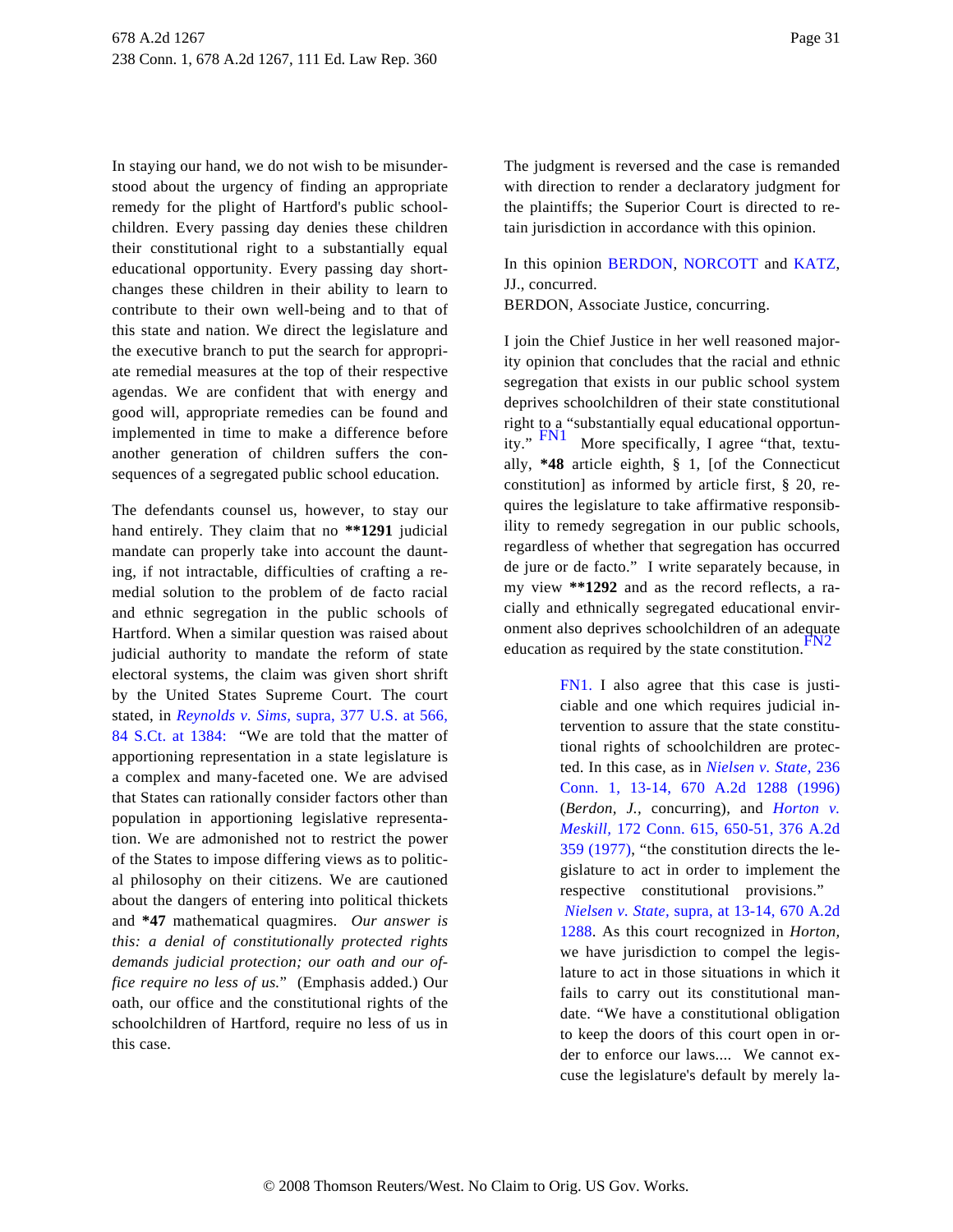beling it a political question and thereby rendering the issue nonjusticiable. Nor is it appropriate for us to conclude that the only remedy available to the people is at the polling booth by 'kicking the rascals out.' Our democracy depends in part on the willingness of the courts to enforce uniformly our constitutional law. We cannot be selective and choose to enforce some provisions, while turning our backs on others. Indeed, as Chief Justice Peters wrote in dissent, '[w]hatever the reasons may be, legislative inaction does not, to my mind, relieve this court of its independent duty to vindicate the constitutional rights of those who appear before us.' *[Pellegrino v](http://www.westlaw.com/Find/Default.wl?rs=dfa1.0&vr=2.0&DB=162&FindType=Y&SerialNum=1984134613). [O'Neill,](http://www.westlaw.com/Find/Default.wl?rs=dfa1.0&vr=2.0&DB=162&FindType=Y&SerialNum=1984134613)* [193 Conn. 670, 695, 480 A](http://www.westlaw.com/Find/Default.wl?rs=dfa1.0&vr=2.0&DB=162&FindType=Y&SerialNum=1984134613).2d [476,](http://www.westlaw.com/Find/Default.wl?rs=dfa1.0&vr=2.0&DB=162&FindType=Y&SerialNum=1984134613)cert. denied, [469 U.S. 875, 105 S.C](http://www.westlaw.com/Find/Default.wl?rs=dfa1.0&vr=2.0&DB=708&FindType=Y&SerialNum=1984240050)t. [236, 83 L.Ed.2d 176 \(1984](http://www.westlaw.com/Find/Default.wl?rs=dfa1.0&vr=2.0&DB=708&FindType=Y&SerialNum=1984240050))." *[Nielsen v.](http://www.westlaw.com/Find/Default.wl?rs=dfa1.0&vr=2.0&DB=162&FindType=Y&SerialNum=1996045969) [State,](http://www.westlaw.com/Find/Default.wl?rs=dfa1.0&vr=2.0&DB=162&FindType=Y&SerialNum=1996045969)* [supra, at 16, 670 A.2d 1288](http://www.westlaw.com/Find/Default.wl?rs=dfa1.0&vr=2.0&DB=162&FindType=Y&SerialNum=1996045969) (*Berdon, J.,* concurring).

<span id="page-31-0"></span>Furthermore, I agree that the state's failure to act and to remedy the inequalities and inadequacies of public education constitutes state action. *[Horton v](http://www.westlaw.com/Find/Default.wl?rs=dfa1.0&vr=2.0&DB=162&FindType=Y&SerialNum=1977120164). [Meskill,](http://www.westlaw.com/Find/Default.wl?rs=dfa1.0&vr=2.0&DB=162&FindType=Y&SerialNum=1977120164)* [supra, 172 Conn. at 648-49, 376](http://www.westlaw.com/Find/Default.wl?rs=dfa1.0&vr=2.0&DB=162&FindType=Y&SerialNum=1977120164) [A.2d 359](http://www.westlaw.com/Find/Default.wl?rs=dfa1.0&vr=2.0&DB=162&FindType=Y&SerialNum=1977120164); see *[Moore v. Ganim,](http://www.westlaw.com/Find/Default.wl?rs=dfa1.0&vr=2.0&DB=162&FindType=Y&SerialNum=1995132705)* 233 [Conn. 557, 595-96, 660 A.2d 742](http://www.westlaw.com/Find/Default.wl?rs=dfa1.0&vr=2.0&DB=162&FindType=Y&SerialNum=1995132705) (1995). The state did not deliberately establish a segregated school system. The state, however, chose to discharge its constitutional obligation of providing public education by establishing school districts according to town boundaries; [General Statutes § 10-2](http://www.westlaw.com/Find/Default.wl?rs=dfa1.0&vr=2.0&DB=1000264&DocName=CTSTS10-240&FindType=L)40; and by requiring schoolchildren to attend the public schools located within the district wherein they reside. [General Statutes §](http://www.westlaw.com/Find/Default.wl?rs=dfa1.0&vr=2.0&DB=1000264&DocName=CTSTS10-184&FindType=L) [10-184](http://www.westlaw.com/Find/Default.wl?rs=dfa1.0&vr=2.0&DB=1000264&DocName=CTSTS10-184&FindType=L). Moreover, the state is aware that such a statutory scheme is producing segregated school systems. Indeed, the trial court found that "[t]he single most important factor that contributed to the present concentration of racial and ethnic minorities in Hartford was the townschool district system which has existed since 1909...." Even in the face of federalism, legislative inaction amounts to state action. *[Reynolds v. Sims](http://www.westlaw.com/Find/Default.wl?rs=dfa1.0&vr=2.0&DB=708&FindType=Y&ReferencePositionType=S&SerialNum=1964124843&ReferencePosition=1386),* [377 U.S.](http://www.westlaw.com/Find/Default.wl?rs=dfa1.0&vr=2.0&DB=708&FindType=Y&ReferencePositionType=S&SerialNum=1964124843&ReferencePosition=1386) [533, 570, 84 S.Ct. 1362, 138](http://www.westlaw.com/Find/Default.wl?rs=dfa1.0&vr=2.0&DB=708&FindType=Y&ReferencePositionType=S&SerialNum=1964124843&ReferencePosition=1386)6, 12 [L.Ed.2d 506](http://www.westlaw.com/Find/Default.wl?rs=dfa1.0&vr=2.0&DB=708&FindType=Y&ReferencePositionType=S&SerialNum=1964124843&ReferencePosition=1386),reh. denied, [379 U.S. 870](http://www.westlaw.com/Find/Default.wl?rs=dfa1.0&vr=2.0&DB=708&FindType=Y&SerialNum=1964201854), [85 S.Ct. 12, 13 L.Ed.2d 76](http://www.westlaw.com/Find/Default.wl?rs=dfa1.0&vr=2.0&DB=708&FindType=Y&SerialNum=1964201854) (1964) ("[l]egislative inaction coupled with the unavailability of any political or judicial remedy, had resulted, with the passage of years, in the perpetuated scheme becoming little more than an irrational anachronism").

[FN2.](#page-30-2) It is correct that at oral argument, as the Chief Justice notes, the plaintiffs acknowledged that their argument before the trial court did not focus on the claim that racial and ethnic segregation deprives schoolchildren of a constitutionally mandated adequate education. Paragraph three of the third count of the complaint, however, expressly alleges: "[T]he State of Connecticut, by tolerating school districts sharply separated along racial, ethnic, and economic lines, has deprived the plaintiffs and other Hartford children of their rights to an equal educational opportunity, *and to a minimally adequate education.*" (Emphasis added.) Further, in that portion of the third count of the complaint captioned "Legal Claims," the plaintiffs claim that the Hartford school district maintained by the state "fails to provide a majority of Hartford schoolchildren with *a minimally adequate education*...." (Emphasis added.)

Although the trial court found that the schoolchildren are receiving a minimally adequate education, I would conclude, on the basis of the entire record in this case, that that conclusion was clearly erroneous. The trial court specifically found, and as I hereinafter set forth in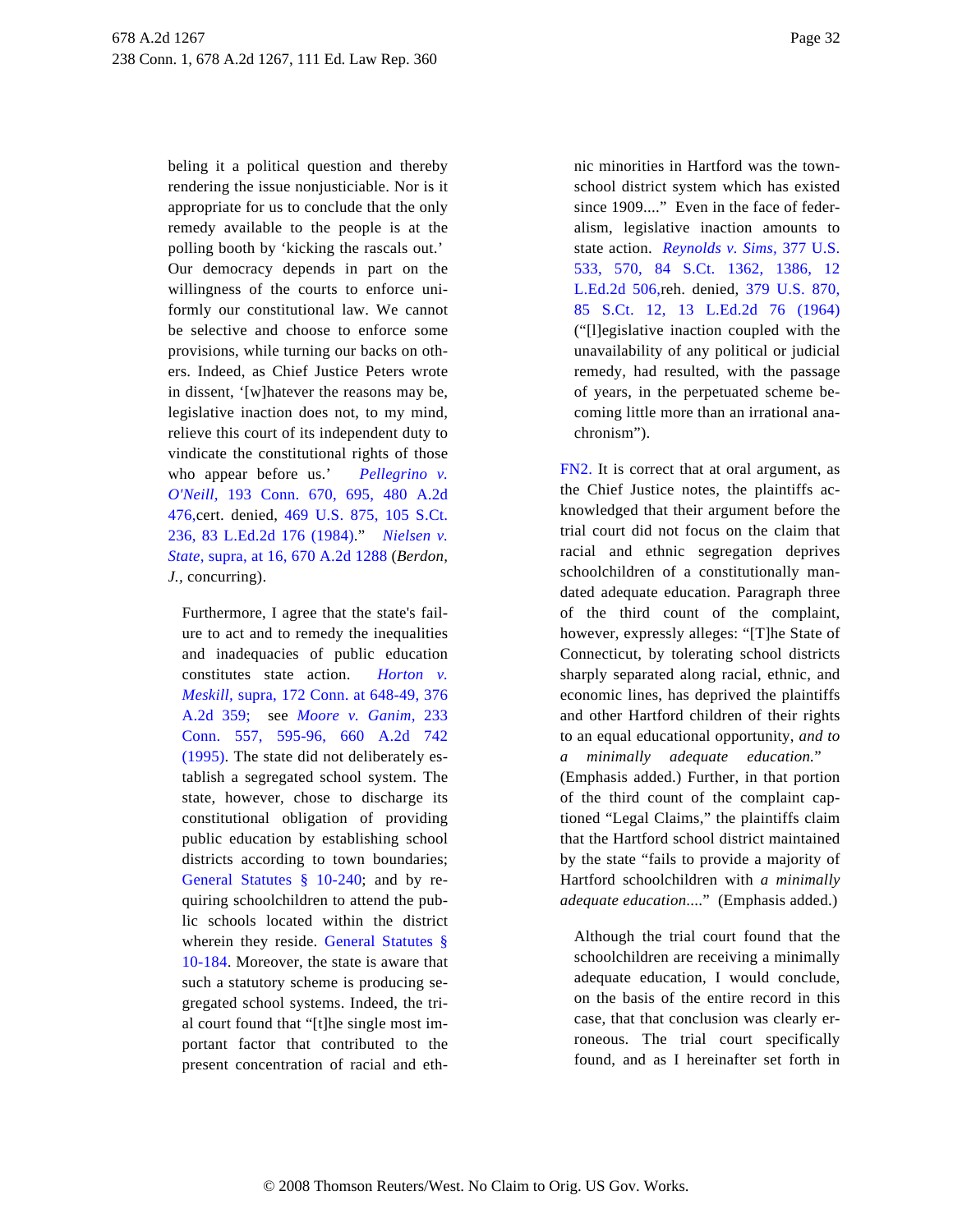this concurrence: "Education in its fullest sense for both white and minority school children involves interracial and multiethnic exposure to each other and interaction between them, because racial and ethnic isolation has negative effects on both groups." Furthermore, any finding that the children of Hartford are receiving an adequate academic education is belied by their test scores. But equally important, as I have indicated in this concurrence, education is more than what can be measured by mastery test results in reading, writing and arithmetic.

Whether viewed as a separate constitutional ground for requiring the state to remedy the present segregated educational system or as the product of the current segregation that deprives Hartford's schoolchildren of an equal educational opportunity, the impact of racial and ethnic segregation on the quality of education is an important factor to consider in deciding this case.

<span id="page-32-1"></span><span id="page-32-0"></span>**\*49** In *[Brown v. Board of Education](http://www.westlaw.com/Find/Default.wl?rs=dfa1.0&vr=2.0&DB=708&FindType=Y&ReferencePositionType=S&SerialNum=1954121869&ReferencePosition=691),* [347 U.S. 483,](http://www.westlaw.com/Find/Default.wl?rs=dfa1.0&vr=2.0&DB=708&FindType=Y&ReferencePositionType=S&SerialNum=1954121869&ReferencePosition=691) [493, 74 S.Ct. 686, 691, 98 L.Ed. 873 \(19](http://www.westlaw.com/Find/Default.wl?rs=dfa1.0&vr=2.0&DB=708&FindType=Y&ReferencePositionType=S&SerialNum=1954121869&ReferencePosition=691)54), the Supreme Court of the United States noted that "education is perhaps the most important function of state and local governments.... It is the very foundation of good citizenship. Today it is a principal instrument in awakening the child to cultural values, in preparing him [or her] for later professional training, and in helping him [or her] to adjust normally to his [or her] environment. In these days, it is doubtful that any child may reasonably be expected to succeed in life if he [or she] is denied [an equal educational opportunity]." Twenty-three years later, Justice Bogdanski, in his concurrence in *[Horton v. Meski](http://www.westlaw.com/Find/Default.wl?rs=dfa1.0&vr=2.0&DB=162&FindType=Y&SerialNum=1977120164)ll,* [172 Conn. 615, 654-55,](http://www.westlaw.com/Find/Default.wl?rs=dfa1.0&vr=2.0&DB=162&FindType=Y&SerialNum=1977120164) 376 [A.2d 359 \(1977](http://www.westlaw.com/Find/Default.wl?rs=dfa1.0&vr=2.0&DB=162&FindType=Y&SerialNum=1977120164)), reaffirmed that thought: "[T]he right of our children to an education is a matter of right not only because our state constitution declares it as such, but because education is the very essence and foundation of a civilized culture: it is the cohesive element that binds the fabric of society together. In a real sense, it is as necessary to a civilized society as food and shelter are to an individual. It is our fundamental legacy to the youth of our state to enable them to acquire knowledge and pos-

sess the ability to reason: for it is the ability to reason that separates [men and women] from all other

forms of life."

**\*50** Unlike the federal constitution, the constitution of Connecticut, article eighth, § 1, provides that *education is a fundamental right* of every child regardless of his or her race or ethnicity. Id., at 648-49, [376 A.2d 359](http://www.westlaw.com/Find/Default.wl?rs=dfa1.0&vr=2.0&DB=162&FindType=Y&SerialNum=1977120164) ("in Connecticut, elementary and secondary education is a fundamental right, [and] pupils in the public schools are entitled to the equal enjoyment of that right"). Accordingly, it logically follows that the education guaranteed in the state constitution must be, at the very least, within the context of its contemporary meaning, an adequate education. Even Justice Loiselle, in his dissent in *[Horton v. Meski](http://www.westlaw.com/Find/Default.wl?rs=dfa1.0&vr=2.0&DB=162&FindType=Y&SerialNum=1977120164)ll,* [supra, 172 Conn.](http://www.westlaw.com/Find/Default.wl?rs=dfa1.0&vr=2.0&DB=162&FindType=Y&SerialNum=1977120164) at [658-59, 376 A.2d 359](http://www.westlaw.com/Find/Default.wl?rs=dfa1.0&vr=2.0&DB=162&FindType=Y&SerialNum=1977120164), conceded that the provision of an adequate education was constitutionally required and, in discussing the need to interpret that requirement in a reasonable manner, stated "[a] town may not herd children in an open field to hear lectures by illiterates." Indeed, long before the *formal* incorporation of this right into our present constitution, this court recognized the state's "duty to provide for the *proper* education of the young." (Emphasis added.) **\*\*1293***[State ex rel. Huntington](http://www.westlaw.com/Find/Default.wl?rs=dfa1.0&vr=2.0&DB=161&FindType=Y&SerialNum=1909018608) [v. Huntington Town School Committee,](http://www.westlaw.com/Find/Default.wl?rs=dfa1.0&vr=2.0&DB=161&FindType=Y&SerialNum=1909018608)* 82 Conn. [563, 566, 74 A. 882 \(1909](http://www.westlaw.com/Find/Default.wl?rs=dfa1.0&vr=2.0&DB=161&FindType=Y&SerialNum=1909018608)); see also *[Bissell v. Dav](http://www.westlaw.com/Find/Default.wl?rs=dfa1.0&vr=2.0&DB=161&FindType=Y&SerialNum=1894013997)[ison,](http://www.westlaw.com/Find/Default.wl?rs=dfa1.0&vr=2.0&DB=161&FindType=Y&SerialNum=1894013997)* [65 Conn. 183, 191, 32 A. 348 \(1894\)](http://www.westlaw.com/Find/Default.wl?rs=dfa1.0&vr=2.0&DB=161&FindType=Y&SerialNum=1894013997). [FN3](#page-32-0)

> [FN3.](#page-32-1) "It is a duty not imposed by constitutional provision, but has always been assumed by the State; not only because the education of youth is a matter of great public utility, but also and chiefly because it is one of great public necessity for the protection and welfare of the State itself. In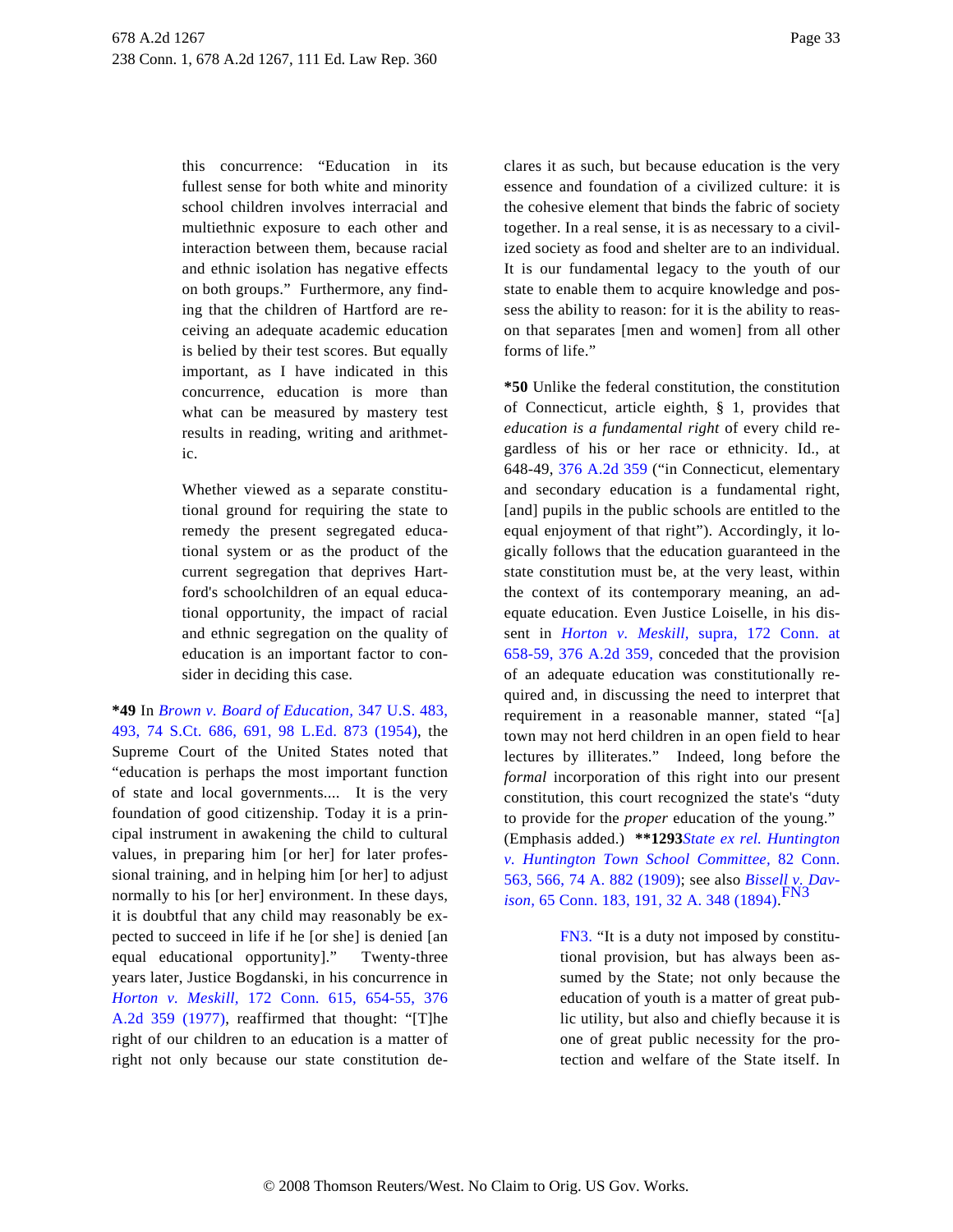the performance of this duty, the State maintains and supports at great expense, and with an ever watchful solicitude, public schools throughout its territory, and secures to its youth the privilege of attendance therein." *[Bissell v. Davison,](http://www.westlaw.com/Find/Default.wl?rs=dfa1.0&vr=2.0&DB=161&FindType=Y&SerialNum=1894013997)* supra, [65 Conn. at 191, 32 A. 348](http://www.westlaw.com/Find/Default.wl?rs=dfa1.0&vr=2.0&DB=161&FindType=Y&SerialNum=1894013997).

The state has established the boundaries of school districts coextensively with town lines, thereby placing in certain school districts, such as Hartford, overwhelming percentages of minority students. Indeed, the trial court found that "[s]tudents in the Hartford schools are racially isolated and are likely to become more isolated in the future." In the 1987-88 academic year, 90.5 percent**\*51** of Hartford's schoolchildren were of minority races or ethnicities. Yet, Hartford, like many of Connecticut's urban centers, is encircled by school districts whose student populations include only a small percentage<br>of minority children.<sup>[FN4](#page-33-0)</sup> The trial court's forecast that racial and ethnic isolation would increase has unfortunately proven to be accurate. Figures recently released for the 1994-95 academic year, reveal that 93.4 percent of Hartford's students are from minority racial or ethnic groups.

> <span id="page-33-3"></span><span id="page-33-2"></span><span id="page-33-0"></span>[FN4.](#page-33-2) As stipulated, statistics compiled for the 1987-88 academic year reveal that, with the exception of Bloomfield and Windsor, in which 69 percent and 30 percent of their student bodies respectively were minority, Hartford's neighboring school districts educated a nominal number of minority students: 3.8 percent of Avon's student population was minority; 7.7 percent of Farmington's student population was minority; 5.4 percent of Glastonbury's student population was minority; 6.4 percent of Newington's student population was minority; 3.3 percent of Wethersfield's student population was minority; and 15.7 percent of West Hartford's student population was minority.

<span id="page-33-1"></span>[FN5.](#page-33-3) With respect to the more current stat-

istics for the 1994-95 academic year, I, like the majority, take judicial notice of the "Strategic School District Profile," designed by the Connecticut state department of education for the Hartford public schools.

This segregation can have a devastating impact on a minority student's education. The United States Supreme Court recognized that segregation "generates a feeling of inferiority [within the students] as to their status in the community that may affect their hearts and minds in a way unlikely ever to be undone.... Segregation of white and [African-American] children in public schools has a detrimental effect upon [the African-American] children. The impact is greater when it has the sanction of the law; for the policy of separating the races is usually interpreted as denoting the inferiority of the [African-American]. A sense of inferiority affects the motivation of a child to learn. Segregation with the sanction of law, therefore, has a tendency to [retard] the educational and mental development of **\*52** [African-American] children and to deprive them of some of the benefits they would receive in a racial[ly] integrated school system." (Internal quotation marks omitted.) *[Brown v. Board](http://www.westlaw.com/Find/Default.wl?rs=dfa1.0&vr=2.0&DB=708&FindType=Y&ReferencePositionType=S&SerialNum=1954121869&ReferencePosition=691) [of Education](http://www.westlaw.com/Find/Default.wl?rs=dfa1.0&vr=2.0&DB=708&FindType=Y&ReferencePositionType=S&SerialNum=1954121869&ReferencePosition=691),* [supra, 347 U.S. at 494, 74 S.Ct.](http://www.westlaw.com/Find/Default.wl?rs=dfa1.0&vr=2.0&DB=708&FindType=Y&ReferencePositionType=S&SerialNum=1954121869&ReferencePosition=691) at [691](http://www.westlaw.com/Find/Default.wl?rs=dfa1.0&vr=2.0&DB=708&FindType=Y&ReferencePositionType=S&SerialNum=1954121869&ReferencePosition=691).

In order to provide an adequate or "proper" education, our children must be educated in a nonsegregated environment. The trial court found, "[e]ducation in its fullest sense for both white and minority school children involves interracial and multiethnic exposure to each other and interaction between them, because racial and ethnic isolation [have] negative effects on both groups." Indeed, a study commissioned by the state department of education in 1989, concluded that "desegregation has had some positive effect on the reading skills of black youngsters.... [T]here is some evidence that desegregation may help to break what can be thought of as a generational cycle of segregation and racial isolation." J. Schofield, "Review of Re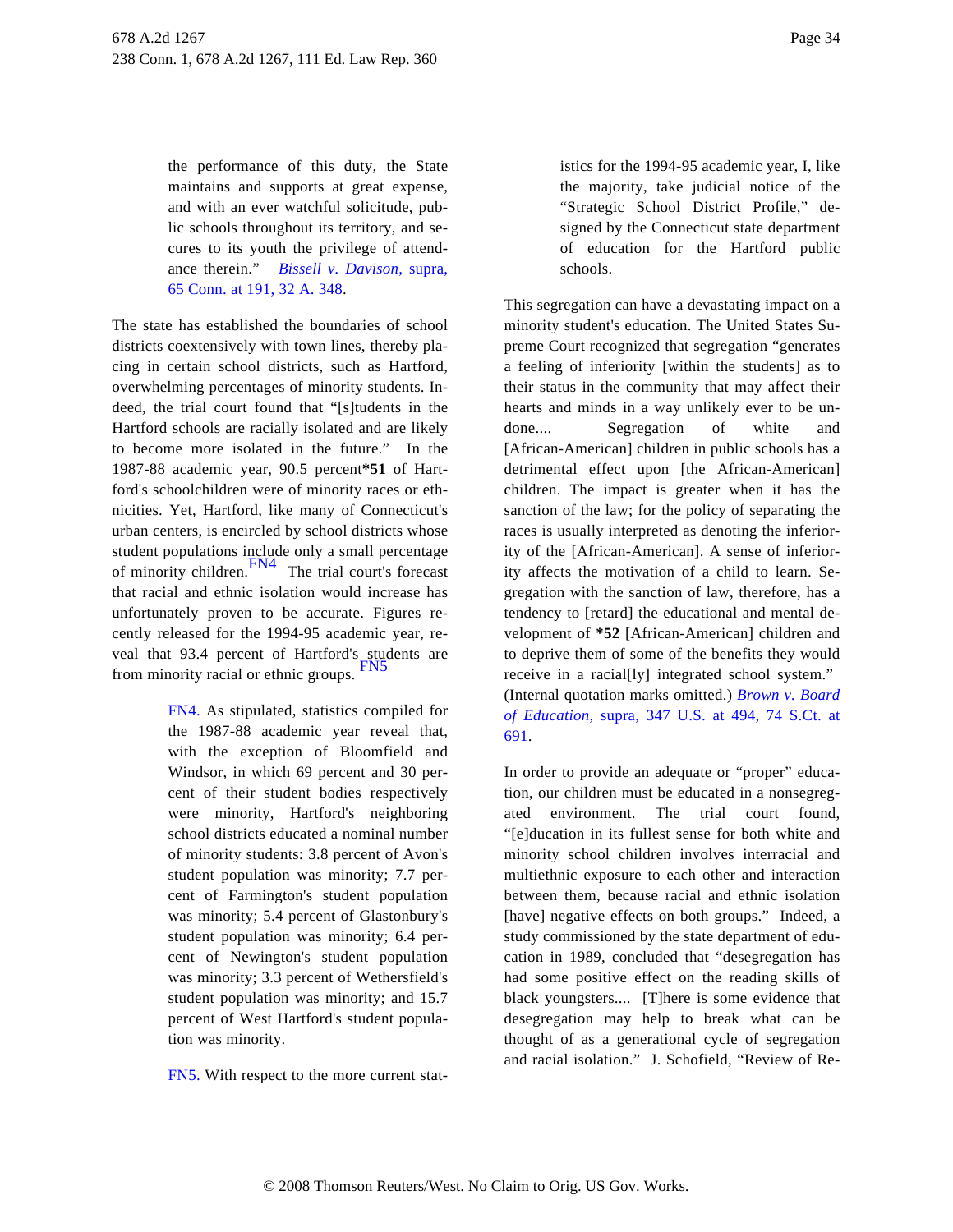search on School Desegregation's Impact on Elementary and Secondary School Students," Commissioned by the Connecticut Department of Education (1989) p. 35. The study further concluded that "there are indications that desegregated schooling can provide students with valuable behavioral experience which prepares them to function in a pluralistic society.... [T]here is some evidence that school desegregation may have long-**\*\*1294** term positive consequences on adult social relationships, housing patterns, and the like." Id., p. 36.

<span id="page-34-1"></span><span id="page-34-0"></span>The poor academic achievement of Hartford's students is insightful into the devastating effects of racial isolation on the students' education. For example, in 1991-92, 94 percent of the sixth graders in Hartford's public schools failed to meet the state's goal for mathematics; 80 percent failed to achieve the state's goal for reading; and 97 percent failed to obtain the state's goal for writing. Equally disturbing is the knowledge that, **\*53** in that same year, 62 percent of Hartford's sixth graders failed to achieve even the state's remedial standards for reading.

<span id="page-34-3"></span>Scholastic achievement scores, are but one effect of segregation on education. Children of every race and ethnic background suffer when an educational system is administered on a segregated basis. Education entails not only the teaching of reading, writing and arithmetic, but today, in our multicultural world, it also includes the development of social understanding and racial tolerance. If the mission of education is to prepare our children to survive and succeed in today's world, then they must be taught how to live together as one people. Anything less will surely result in a segregated society with one racial and ethnic community pitted against another. Instead of fostering social division, we must build an integrated society, commencing with educating our children in a nonsegregated environment.

<span id="page-34-2"></span>Accordingly, I conclude that, in addition to the state's failure to provide Hartford schoolchildren with a "substantially equal educational opportunity," these children are also being deprived of an

adequate education because of their racial and ethnic isolation. It matters little with respect to the quality of the education that the segregation was unintentional. The fact that segregation exists as a result of the school districting statute requires the state to take remedial action to eliminate the constitutional violation of not providing these schoolchil-dren with an adequate education.<sup>[FN6](#page-34-0)</sup>

## [FN6.](#page-34-1) See footnote 1.

Time is precious, especially when confronted with a constitutional violation that impacts the lives of our children and the future of our society. Every day that goes by is one more day that the schoolchildren who reside in Hartford and other urban centers in Connecticut are deprived of an adequate education. The plaintiff **\*54** Milo Sheff was ten years old and in fourth grade when this litigation commenced more than seven years ago. We cannot recover what has been lost for him and others, but for those children who are presently enrolled in our public schools and for those who will enter in the future, we must eliminate the current segregation that exists.

I agree, however, with the Chief Justice that the executive and legislative branches of the state government should be given an opportunity  $F_{N7}$  to remedy what is now **\*55** a **\*\*1295** terrible wrong. *[Nielsen v. State](http://www.westlaw.com/Find/Default.wl?rs=dfa1.0&vr=2.0&DB=162&FindType=Y&SerialNum=1996045969),* [236 Conn. 1, 17, 670 A.2d 128](http://www.westlaw.com/Find/Default.wl?rs=dfa1.0&vr=2.0&DB=162&FindType=Y&SerialNum=1996045969)8 [\(1996\)](http://www.westlaw.com/Find/Default.wl?rs=dfa1.0&vr=2.0&DB=162&FindType=Y&SerialNum=1996045969) (*Berdon, J.,* concurring). Nevertheless, in the words of United States Supreme Court Chief Justice Warren, the state must act "with all deliberate speed." *[Brown v. Board of Education,](http://www.westlaw.com/Find/Default.wl?rs=dfa1.0&vr=2.0&DB=708&FindType=Y&ReferencePositionType=S&SerialNum=1955122456&ReferencePosition=756)* 349 [U.S. 294, 301, 75 S.Ct. 753, 756-57, 99 L.Ed. 1083](http://www.westlaw.com/Find/Default.wl?rs=dfa1.0&vr=2.0&DB=708&FindType=Y&ReferencePositionType=S&SerialNum=1955122456&ReferencePosition=756) [\(1955\).](http://www.westlaw.com/Find/Default.wl?rs=dfa1.0&vr=2.0&DB=708&FindType=Y&ReferencePositionType=S&SerialNum=1955122456&ReferencePosition=756)

> [FN7.](#page-34-3) The following findings of the trial court make it clear that the decision of the court today was foreshadowed:

"On January 6, 1993, the eleventh day of the trial, Governor [Lowell P.] Weicker [Jr.] in his message to the legislature ... noted the positive aspects of Connectic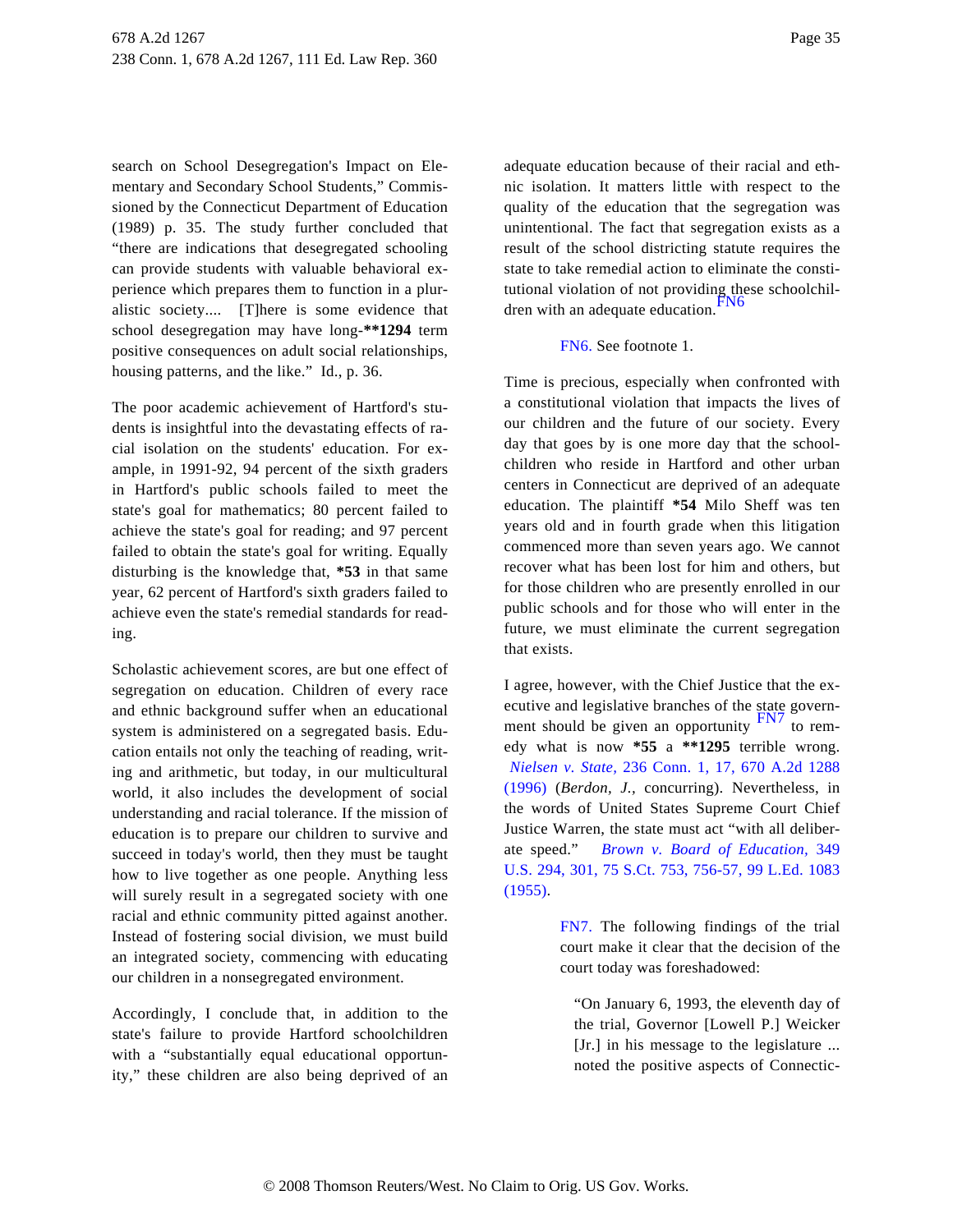ut's educational system, such as the fact that the state had the highest teacher salaries and the best teacher-student ratio in the nation as well as one of the highest rankings among the states in per pupil spending.

"He also acknowledged that the racial and economic isolation in the state's school system was 'indisputable' and whether it had come about 'through the chance of historical boundaries or economic forces beyond the control of the state or whether it came about through private decisions or in spite of the best educational efforts of the state, what matters is that it is here and must be dealt with.' ...

<span id="page-35-1"></span><span id="page-35-0"></span>"He then proceeded to outline legislative proposals for six educational regions, the development by each region of a five year plan proposed by local and regional representative groups to reduce racial isolation, and 'to provide all students with a quality, integrated learning experience,' and emphasized the fact that '[l]ocal decisions and local involvement will guide the process.'...

"On June 28, 1993, [No. 93-263 of the 1993 Public Acts] (now codified as [Gen](http://www.westlaw.com/Find/Default.wl?rs=dfa1.0&vr=2.0&DB=1000264&DocName=CTSTS10-264A&FindType=L)[eral Statutes §§ 10-264a](http://www.westlaw.com/Find/Default.wl?rs=dfa1.0&vr=2.0&DB=1000264&DocName=CTSTS10-264A&FindType=L) to [10-264b](http://www.westlaw.com/Find/Default.wl?rs=dfa1.0&vr=2.0&DB=1000264&DocName=CTSTS10-264B&FindType=L)) entitled 'An Act Improving Educational Quality and Diversity' was signed by the governor. The Act provided a timetable beginning on January 15, 1994, for the convening of local and regional 'forums' for the purpose of developing regional 'education and community improvement plans' which were to be voted on by each of eleven regions in the state.

"Thereafter, the plaintiffs, at the direction of the trial court, amended the complaint to state that Governor Weicker, 'in response to this law suit ... called on the legislature to address "[t]he racial and economic isolation in Connecticut's school system," and the related educational inequities in Connecticut's schools.'

"Paragraph 66b [of the plaintiffs' complaint] stated that '[a]s in the past, the legislature failed to act effectively in response to the Governor's call for school desegregation initiatives [and instead], a voluntary desegregation planning bill was passed, P.A. 93-263, which contains no racial or poverty concentration goals, no guaranteed funding, no provisions for educational enhancements for city schools, and no mandates for local compliance.'"

I join in the majority opinion. [FN8](#page-35-0)

[FN8.](#page-35-1) I would not, however, reach the conclusion, which the Chief Justice does in the majority opinion, that poverty under our state constitution is not a suspect classification entitled to heightened judicial review. Although a reference to the state constitution was made in *[Moscone v. Man](http://www.westlaw.com/Find/Default.wl?rs=dfa1.0&vr=2.0&DB=162&FindType=Y&SerialNum=1981132883)[son,](http://www.westlaw.com/Find/Default.wl?rs=dfa1.0&vr=2.0&DB=162&FindType=Y&SerialNum=1981132883)* [185 Conn. 124, 130, 440 A.2d](http://www.westlaw.com/Find/Default.wl?rs=dfa1.0&vr=2.0&DB=162&FindType=Y&SerialNum=1981132883) 848 [\(1981\),](http://www.westlaw.com/Find/Default.wl?rs=dfa1.0&vr=2.0&DB=162&FindType=Y&SerialNum=1981132883) wherein this court recognized that federal law did not provide heightened review concerning classifications predicated on poverty, no independent analysis was undertaken with respect to the state constitution. Because, as the majority recognizes, Hartford schoolchildren labor under a dual burden of *both* poverty and racial and ethnic segregation, the question of whether poverty constitutes a suspect classification under the state constitution need not be reached.

[BORDEN,](http://www.westlaw.com/Find/Default.wl?rs=dfa1.0&vr=2.0&DB=PROFILER-WLD&DocName=0263762101&FindType=h) Associate Justice, with whom [CALLA-](http://www.westlaw.com/Find/Default.wl?rs=dfa1.0&vr=2.0&DB=PROFILER-WLD&DocName=0233669401&FindType=h)[HAN](http://www.westlaw.com/Find/Default.wl?rs=dfa1.0&vr=2.0&DB=PROFILER-WLD&DocName=0233669401&FindType=h) and [PALMER](http://www.westlaw.com/Find/Default.wl?rs=dfa1.0&vr=2.0&DB=PROFILER-WLD&DocName=0121362501&FindType=h), JJ., join, dissenting.

The majority has reached a result driven conclusion based on a theory of constitutional liability that was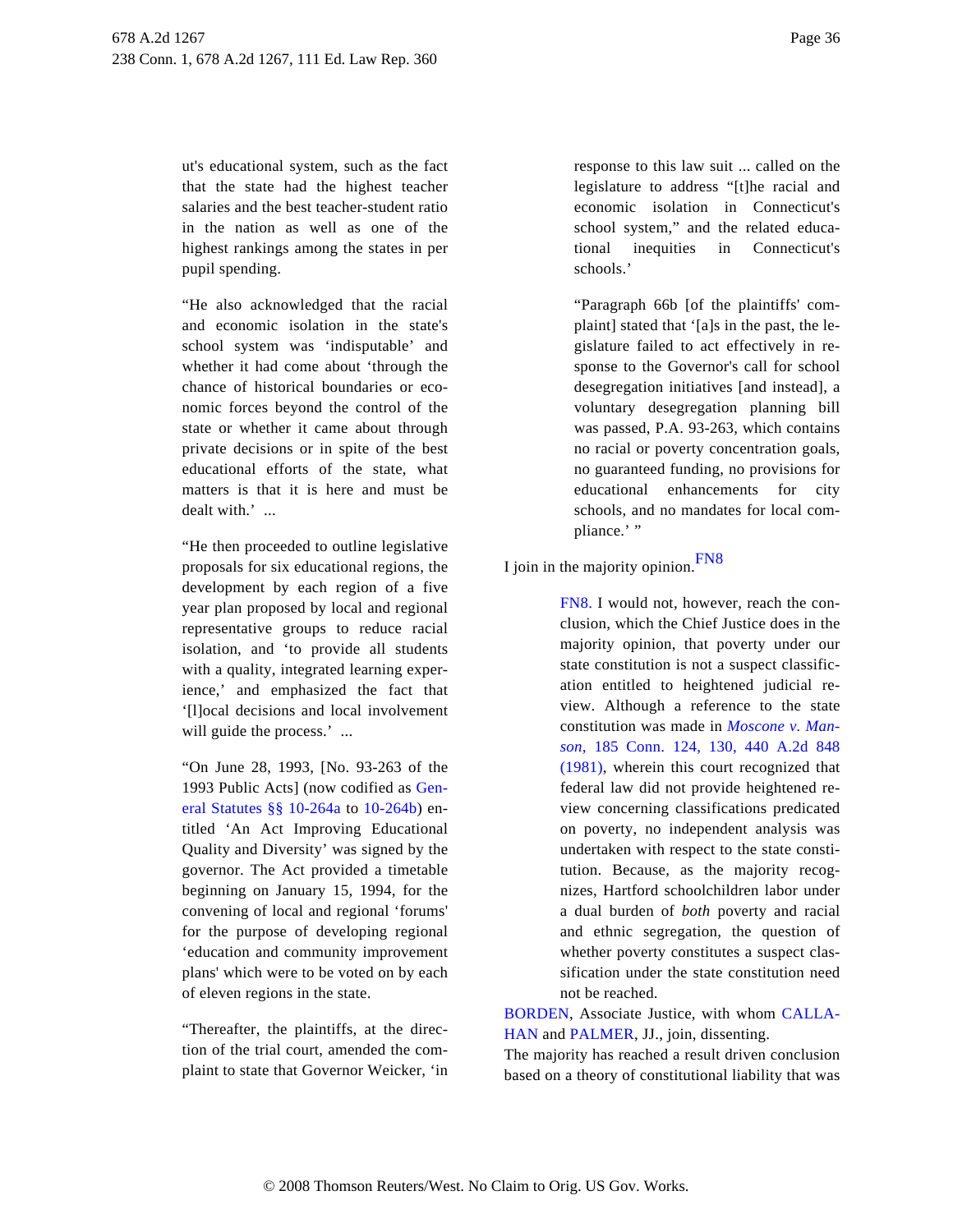never presented to the trial court or to this court, is ungrounded in the text and history of Connecticut's constitutional provisions regarding the rights to public education and equal protection of the laws and is wholly at odds with the factual record in this case. The majority's conclusion, moreover, is contrary to the teaching of *[Horton v. Meskill,](http://www.westlaw.com/Find/Default.wl?rs=dfa1.0&vr=2.0&DB=162&FindType=Y&SerialNum=1977120164)* 172 [Conn. 615, 376 A.2d 359 \(197](http://www.westlaw.com/Find/Default.wl?rs=dfa1.0&vr=2.0&DB=162&FindType=Y&SerialNum=1977120164)7)(*Horton I* ), this court's principal precedent interpreting those provisions. In its zeal to reach a result that, it envisions, will eliminate racial and ethnic concentration in the public school districts of this state, the majority has "[renounced] this Court's historical commitment to a conception of the judiciary as a source of impersonal and reasoned judgments **\*56** ...." (Internal quotation marks omitted.) *[Payne v. Tennessee,](http://www.westlaw.com/Find/Default.wl?rs=dfa1.0&vr=2.0&DB=708&FindType=Y&ReferencePositionType=S&SerialNum=1991116033&ReferencePosition=2619)* 501 [U.S. 808, 844, 111 S.Ct. 2597, 2619, 115 L.Ed.2](http://www.westlaw.com/Find/Default.wl?rs=dfa1.0&vr=2.0&DB=708&FindType=Y&ReferencePositionType=S&SerialNum=1991116033&ReferencePosition=2619)d [720 \(1991](http://www.westlaw.com/Find/Default.wl?rs=dfa1.0&vr=2.0&DB=708&FindType=Y&ReferencePositionType=S&SerialNum=1991116033&ReferencePosition=2619)) (Marshall and Blackmun, Js., dissenting). In essence, "[p]ower, not reason, is the new currency of this Court's [state constitutional] de-cisionmaking." Id. I therefore dissent.<sup>[FN1](#page-36-0)</sup>

> <span id="page-36-1"></span><span id="page-36-0"></span>[FN1.](#page-36-1) I recognize the seriousness of these criticisms of the majority opinion, and it pains me to express them. I do so only because, in my view, the adjudicative process by which the majority's decision has been reached is so seriously flawed, because the opinion departs so radically from how this case was tried in the trial court and was briefed and argued on appeal, and because the resulting analysis so completely disregards the previously established principles governing the issues in the case, that I can come to no other conclusions.

More specifically, in reaching a result that is unprecedented in American jurisprudence the majority has created a constitutional theory of equal educational opportunity that: (1) in the long history of this case, has never been presented to the trial court or to this court, and is, therefore, a theory to which the defendants have never had an opportunity to respond; (2) misapplies our precedent on the meaning of an equal educational opportunity as expressed in *Horton I,* and is contrary to the voluminous factual findings of the trial court; (3) distorts the meaning of the term "segregation" in our state constitution; and (4) misrepresents the record regarding the question of a remedy for the constitutional violation that the majority has found.

In addition, the majority sends to the legislature and the executive branch a mandate to fashion a remedy for de facto racial and ethnic concentration in our public schools, a task that those branches of government will inevitably find to be extraordinarily difficult or perhaps even impossible, because the majority articulates no principle upon which to **\*\*1296** structure such a remedy. The necessary implication of the majority's reasoning is that virtually every school district in the state is now either **\*57** unconstitutional or constitutionally suspect. Without explicitly saying so, the majority has effectively struck down, not just for the greater Hartford area but for the entire state, the municipality based school system that has been in effect in this state since 1909.

It is significant, moreover, that the majority does not respond to the major substantive flaws in its analysis that this dissent identifies. Nor does it take issue with what I identify as the necessary implications of its decision.

### I

#### INTRODUCTION

Before analyzing the majority's reasoning and the constitutional claims that the plaintiffs did present in this case, I state the extent of my agreement with the majority. First, I agree that the case is justiciable, and that there is state action. Moreover, and most importantly, I agree with the majority on the desirability-as a matter of public and educational policy-of eliminating from our public schools the type of racial and ethnic concentration demonstrated by this record.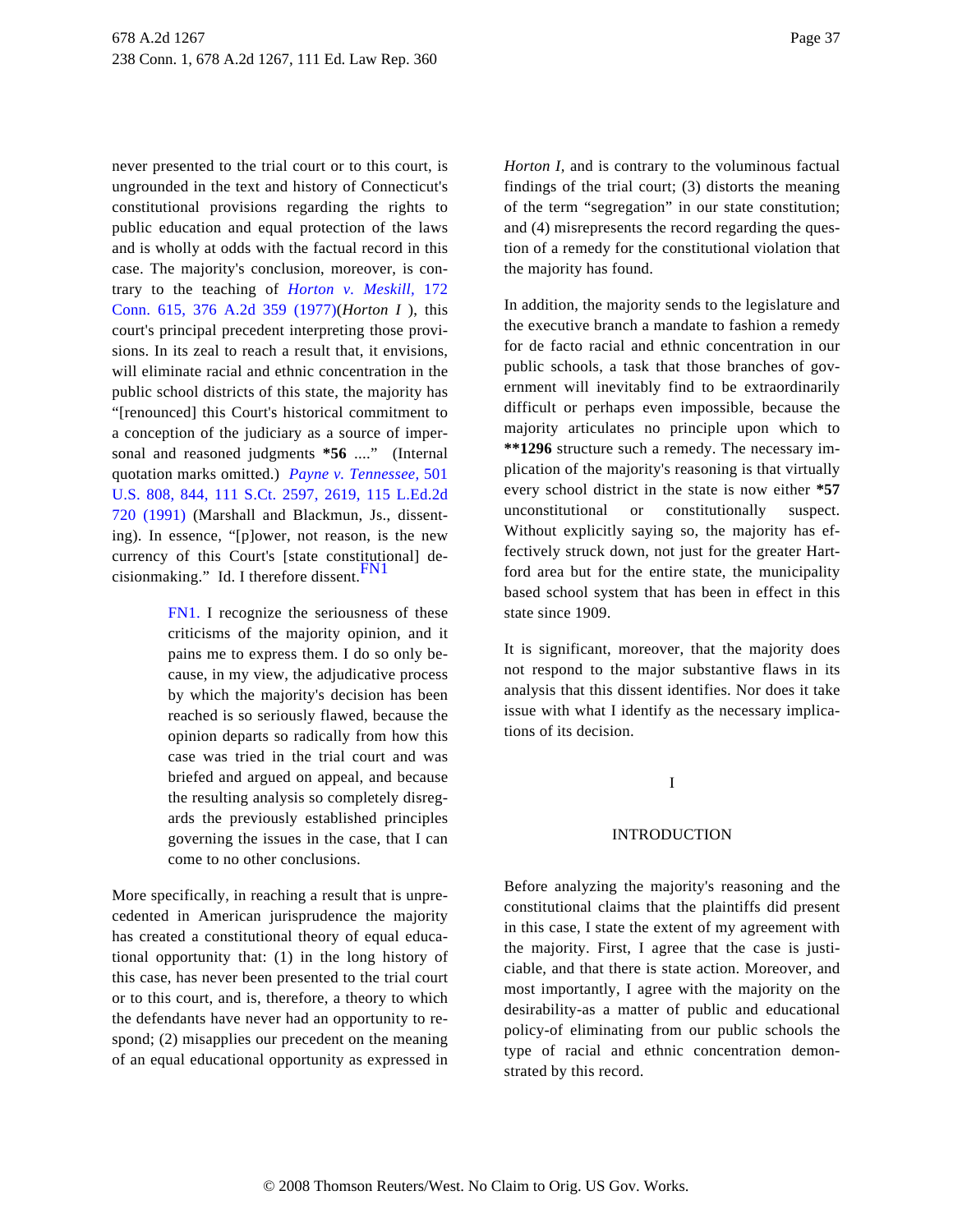I also agree that racial and ethnic isolation in our public schools is harmful-both to those races and ethnic groups that are so isolated and to the other races and ethnic groups from whom they are isolated. I also agree with the majority's statement, based upon the trial court's finding, that the racial and ethnic isolation of Hartford's schoolchildren is likely to worsen in the future. I agree, furthermore, that racial and ethnic integration of our public schools would be beneficial for all children and society in general. These points of agreement rest on the notions that, as the majority recognizes, schools are important socializing institutions that bear a central responsibility for imparting our shared democratic values to our children, and that **\*58** the opportunity for children of different races, ethnic backgrounds, economic levels and social groups to get to know each other in school is important if they are to understand and respect each other. Finally, I agree with the majority that the health of the economy of our state requires an educated workforce, which includes "the urban poor as an integral part of our future economic strength." *[Ab](http://www.westlaw.com/Find/Default.wl?rs=dfa1.0&vr=2.0&DB=162&FindType=Y&SerialNum=1990088478)[bott v. Burk](http://www.westlaw.com/Find/Default.wl?rs=dfa1.0&vr=2.0&DB=162&FindType=Y&SerialNum=1990088478)e,* [119 N.J. 287, 392, 575 A.2d](http://www.westlaw.com/Find/Default.wl?rs=dfa1.0&vr=2.0&DB=162&FindType=Y&SerialNum=1990088478) 359 [\(1990\).](http://www.westlaw.com/Find/Default.wl?rs=dfa1.0&vr=2.0&DB=162&FindType=Y&SerialNum=1990088478) Thus, I agree with the majority on the importance in our state-indeed, in our nation-of finding a way to cross the racial divide.  $\frac{FN2}{FN}$  $\frac{FN2}{FN}$  $\frac{FN2}{FN}$ 

> <span id="page-37-1"></span><span id="page-37-0"></span>[FN2.](#page-37-1) The trial court specifically found that education "in its fullest sense" for all schoolchildren involves interracial and multiethnic exposure to each other and interaction between them, because racial and ethnic isolation has negative effects on both groups. Our state constitution, however, guarantees students a substantially equal educational opportunity; *[Hor](http://www.westlaw.com/Find/Default.wl?rs=dfa1.0&vr=2.0&DB=162&FindType=Y&SerialNum=1977120164)[ton](http://www.westlaw.com/Find/Default.wl?rs=dfa1.0&vr=2.0&DB=162&FindType=Y&SerialNum=1977120164) I,* [supra, 172 Conn. 615, 376 A.2d](http://www.westlaw.com/Find/Default.wl?rs=dfa1.0&vr=2.0&DB=162&FindType=Y&SerialNum=1977120164) 359; not education "in its fullest sense," and neither the plaintiffs nor the majority claim otherwise. Moreover, as the trial court found and as the defendants note in their brief in this court, "the state has had and continues to have as a long-standing goal the reduction of racial and ethnic con

centrations of students, and has implemented ... numerous programs and initiatives ... precisely to encourage this result. The defendants have always believed that all of our citizens benefit from integrated schools in an integrated society." This longstanding state commitment to, and effort to achieve, the racial and ethnic integration of our schools is demonstrated by a host of statutory, funding and administrative programs and policies, and is not disputed by the plaintiffs or the majority.

The trial court specifically found, for instance, that Connecticut is one of only three states that has voluntarily adopted legislation designed to promote integration of the schools, and is one of only seven states that expend funds on programs to integrate the schools without a court order. In 1969, the state enacted No. 773 of the 1969 Public Acts entitled "An Act Concerning Racial Imbalance in the Public Schools," now codified at [General Statutes § 10-2](http://www.westlaw.com/Find/Default.wl?rs=dfa1.0&vr=2.0&DB=1000264&DocName=CTSTS10-226A&FindType=L)26a et seq., which requires school districts to maintain student populations that reflect the racial makeup of the student population in the district. The state department of education has consistently and vigorously enforced this legislation.

On an interdistrict basis, the state has, for more than twenty-five years, helped to fund Project Concern, one of the nation's first voluntary interdistrict programs designed to promote the integration of the schools. In addition, the state supplies technical assistance and funds for constructing interdistrict magnet schools, and has established the Interdistrict Cooperative Grant Program, which encourages the interdistrict placement of students. [General Statutes](http://www.westlaw.com/Find/Default.wl?rs=dfa1.0&vr=2.0&DB=1000264&DocName=CTSTS10-74D&FindType=L) § [10-74d](http://www.westlaw.com/Find/Default.wl?rs=dfa1.0&vr=2.0&DB=1000264&DocName=CTSTS10-74D&FindType=L). In 1993, the state enacted No.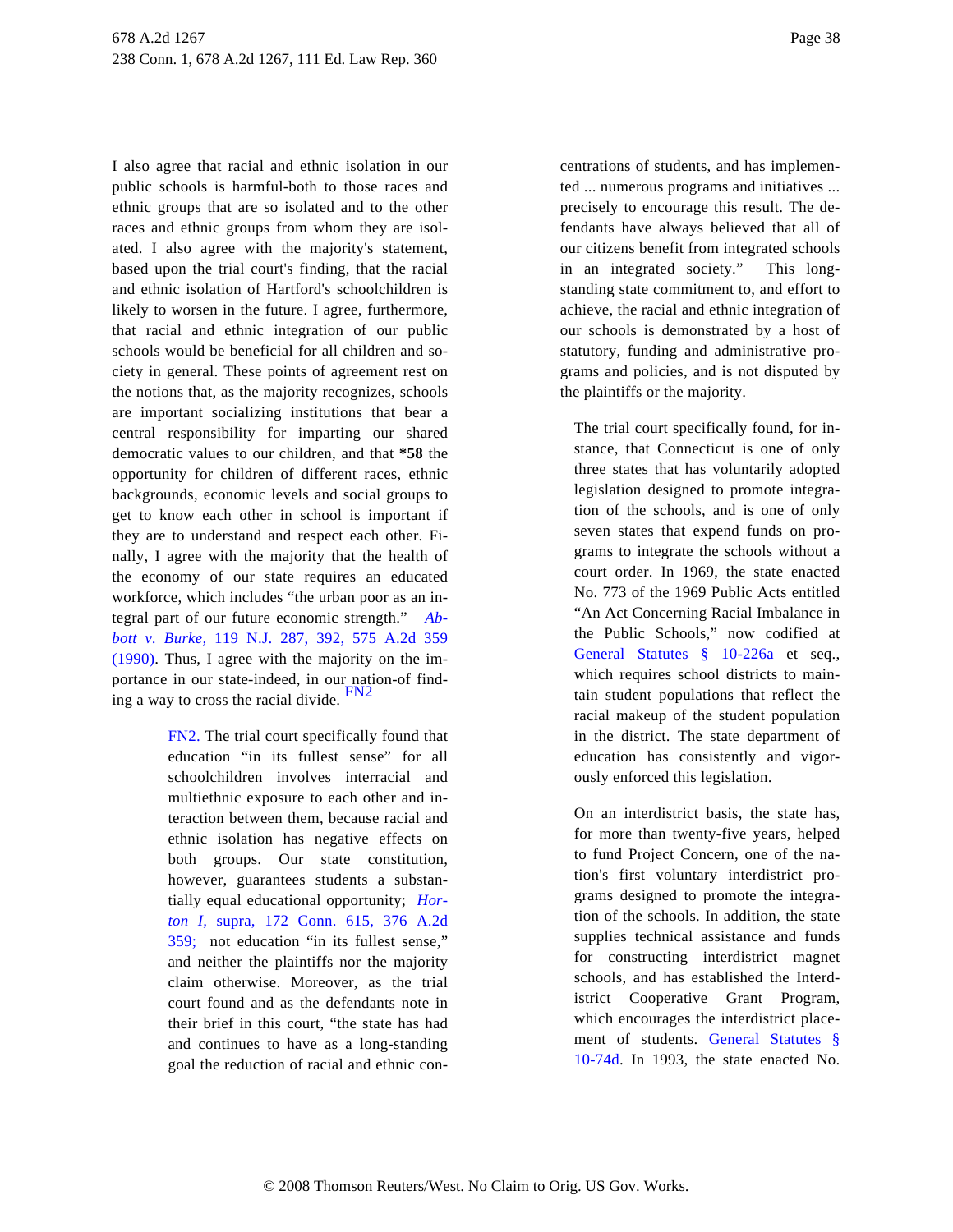93-263 of the 1993 Public Acts entitled "An Act Improving Educational Quality and Diversity," now codified at [General](http://www.westlaw.com/Find/Default.wl?rs=dfa1.0&vr=2.0&DB=1000264&DocName=CTSTS10-264A&FindType=L) [Statutes § 10-264a](http://www.westlaw.com/Find/Default.wl?rs=dfa1.0&vr=2.0&DB=1000264&DocName=CTSTS10-264A&FindType=L) et seq. This act establishes regional advisory boards to plan for increased interdistrict diversity and provides grants to fund such plans.

Furthermore, since 1979, the state's educational funding formula has been weighted in favor of districts with high concentrations of poor students, and since 1989 the formula has provided additional funds for remedial educational programs. The purpose and effect of the formula is to provide the most state aid to the neediest school districts. Indeed, in the 1991-92 school year, the state provided \$4915 per pupil in educational aid to Hartford, representing more than two and one-half times the average per pupil aid provided to the twenty-one suburban towns with which the Hartford school district is compared in this case. In addition, the state provides funds, calculated according to the financial need of the recipient school districts, for school construction, student transportation and special education.

Moreover, the department of education has established a Priority School District Program, which targets the eight largest cities in the state, including Hartford, for improvement of student achievement and enhancement of educational opportunities. In 1992, the department established an Office of Urban and Priority School Districts, the purpose of which is " 'to concentrate the resources of the department on the problems of the cities, and more specifically to improve the achievement of students in the three largest urban districts,' " including Hartford.

I do not, by recounting these state policies and programs, suggest that the state is doing everything possible to solve the terribly difficult problem of racial and ethnic concentration in our public schools. There undoubtedly is more that can and should be done. I recount these steps only to underscore that the goal of achieving integrated schools is shared by the state, which neither the plaintiffs nor the majority dispute.

**\*\*1297 \*59** The majority, however, has transformed a laudable educational philosophy into a constitutional mandate. That philosophy is that racially and ethnically integrated schools are socially and educationally preferable to racially and ethnically concentrated schools, because they confer certain significant social benefits on their students that such concentrated schools cannot, and they avoid certain significant social burdens that such concentrated schools are likely to impose. That belief, however, is utterly without basis as a constitutional claim of deprivation of an equal educational opportunity. Neither the record in this case, the text or history of the Connecticut constitution, nor our case law supports such a claim. A similar example of judicial overreaching **\*60** comes to mind. Ninety-one years ago the United States Supreme Court, in *[Lochner v. New York](http://www.westlaw.com/Find/Default.wl?rs=dfa1.0&vr=2.0&DB=708&FindType=Y&SerialNum=1905100369),* [198 U.S. 45, 25 S.Ct. 539, 49](http://www.westlaw.com/Find/Default.wl?rs=dfa1.0&vr=2.0&DB=708&FindType=Y&SerialNum=1905100369) [L.Ed. 937 \(1905](http://www.westlaw.com/Find/Default.wl?rs=dfa1.0&vr=2.0&DB=708&FindType=Y&SerialNum=1905100369)), declared unconstitutional, as violative of the liberty of contract perceived to be implicit in the due process clause of the fourteenth amendment to the United States constitution, New York's labor law imposing a daily limit of ten hours of work in the bakery industry. Justice Holmes dissented, stating that "[t]he Fourteenth Amendment does not enact Mr. Herbert Spencer's Social Statics," and that "a constitution is not intended to embody a particular economic theory, whether of paternalism and the organic relation of the citizen to the State or of laissez faire." [Id., at 75, 25 S.Ct. at](http://www.westlaw.com/Find/Default.wl?rs=dfa1.0&vr=2.0&DB=708&FindType=Y&ReferencePositionType=S&SerialNum=1905100369&ReferencePosition=546) [546, 547](http://www.westlaw.com/Find/Default.wl?rs=dfa1.0&vr=2.0&DB=708&FindType=Y&ReferencePositionType=S&SerialNum=1905100369&ReferencePosition=546). This decision ushered into our constitutional jurisprudence what came to be known as the "*Lochner* era," during which the Supreme Court un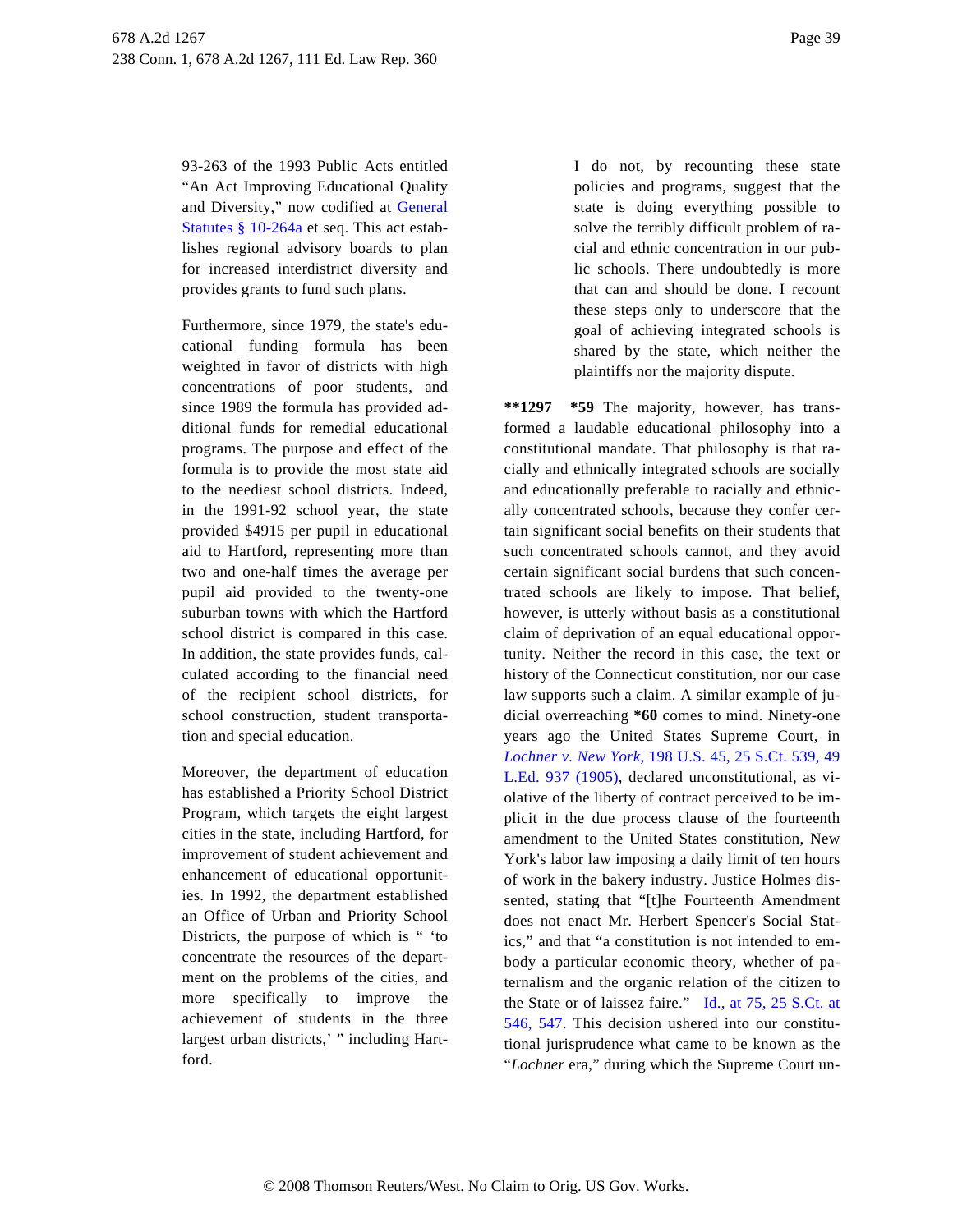<span id="page-39-0"></span>dertook to strike down legislation that did not comport with the particular economic theories held by a majority of the justices. See *[Dolan v. Tigard,](http://www.westlaw.com/Find/Default.wl?rs=dfa1.0&vr=2.0&DB=708&FindType=Y&ReferencePositionType=S&SerialNum=1994135540&ReferencePosition=2329)* 512 [U.S. 374, ----, 114 S.Ct. 2309, 2329, 129 L.Ed.](http://www.westlaw.com/Find/Default.wl?rs=dfa1.0&vr=2.0&DB=708&FindType=Y&ReferencePositionType=S&SerialNum=1994135540&ReferencePosition=2329)2d [304 \(1994\)](http://www.westlaw.com/Find/Default.wl?rs=dfa1.0&vr=2.0&DB=708&FindType=Y&ReferencePositionType=S&SerialNum=1994135540&ReferencePosition=2329) (Stevens, J., dissenting) (identifying the "superlegislative power the Court exercised during the *Lochner* era"); 2 R. Rotunda & J. Nowak, Treatise on Constitutional Law (2d Ed.1992) § 15.4, pp. 403-404 ("independent review of legislation during [*Lochner*] era resulted in unprincipled control of social and economic legislation"); L. Tribe, American Constitutional Law (2d Ed.1988) § 8-2.

The majority opinion in this case does much the same. Just as the justices of the United States Supreme Court "*Lochner*ized" the federal due process clause by reading laissez faire economic theory into it, the majority of this court has "*Lochner*ized" our education and equal protection clauses by reading into them an educational theory that mandates racially and ethnically integrated schools. There is no more basis today in our constitution for judicial intervention to impose such a mandatory**\*61** educational theory than there was in the *Lochner* era for the judiciary to impose laissez faire economics.

<span id="page-39-1"></span>**\*\*1298** Thus, the majority has used this court's power to interpret the constitution in order to mandate a vast and unprecedented social experiment, using the state's schools and schoolchildren as test data, and thereby to construct what the majority perceives to be the necessary bridge over the racial divide. [FN3](#page-39-0) The majority has done so, however, without the bricks and mortar necessary to that construction-the facts, and sound constitutional principles. Indeed, had the factual findings by the trial court been those unsuccessfully sought by the plaintiffs, this case would have been very different on **\*62** appeal. For example, had the trial court found, as the plaintiffs claimed, that racial and ethnic concentration, rather than poverty, results in different educational outcomes and achievements, and that the measurements of those outcomes and achievements are valid for interdistrict purposes, the plaintiffs' constitutional claim of a deprivation of an equal educational opportunity, as they presented it, would have been powerful and might have legitimately prevailed.

> [FN3.](#page-39-1) I am puzzled by the majority's facile and unexplained reference to the "racial *and ethnic* divide." (Emphasis added.) I am certainly aware of the history of racial discrimination in this nation, although it must be said that, in this state, such discrimination has never been state sponsored or maintained, and that our state has a long tradition of legal hostility to private racial discrimination. I am also aware of the current, and past, pattern of difficulties between whites and blacks; no one who lives, works, reads and watches television could be unaware of that pattern in the nation at large and in this state as well. This pattern of difficulties is what I understand the term "racial divide" to mean.

I am unaware, however, of an "ethnic divide," at least in our state, that is analogous or similar to the racial divide between whites and blacks. I am unaware of any similar history of ethnic discrimination in this state-private or public-or of any pattern of difficulties between any particular ethnic groups. The majority assumes, apparently, although it does not appear in this record, that there is such a pattern, amounting to a divide, between Hispanics and-what? other ethnic groups? "whites" of other ethnic groups? African-Americans? Asian-Americans?

It is true that, historically, various ethnic groups have, at various times, either sought to assimilate themselves into our state's culture, or to add to that culture in a different way, namely, by eschewing assimilation and maintaining their ethnic language and customs, or by a combination of both. I have not thought,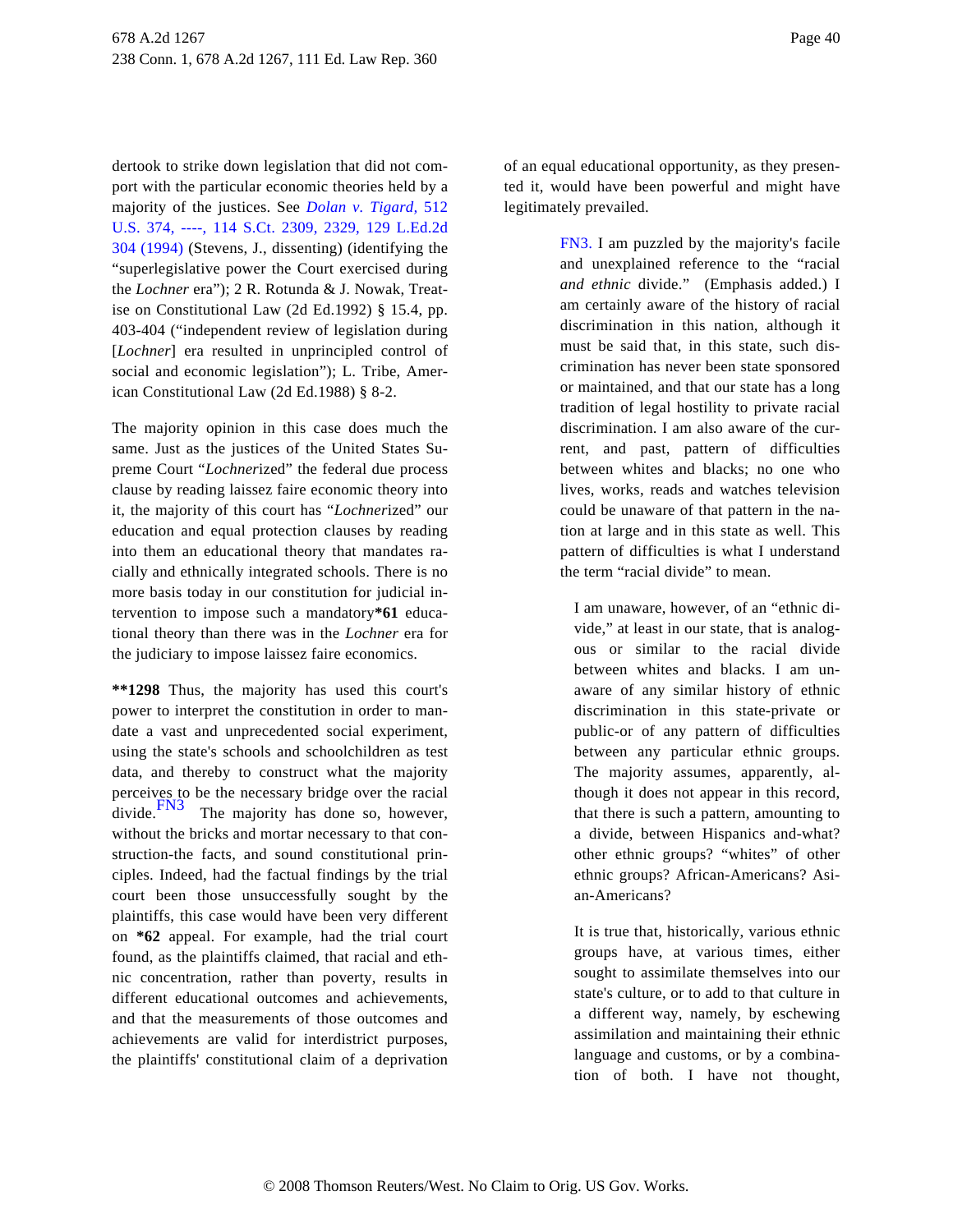however, that this process constituted an "ethnic divide" that required a constitutional cure.

<span id="page-40-0"></span>Thus, the majority apparently is aware of a social phenomenon that escapes both this record and me. The reference to "ethnic divide" may sound politically correct-although I doubt even that, in today's climate that celebrates cultural diversity rather than ethnic assimilationbut its meaning is a mystery to me.

<span id="page-40-3"></span>As this record overwhelmingly demonstrates, however, the trial court found the facts, not in accordance with the plaintiffs' version of the evidence on that claim, but in accordance with the defendants' version of the evidence. The trial court found that it is poverty, not racial or ethnic concentration, that accounts for the differences in educational outcomes and achievements between the children of the Hartford schools and those of the surrounding districts. The trial court also found, contrary to the plaintiffs' factual claims but in accordance with the defendants' factual claims, that the measurements regarding those differences, although valid for certain intradistrict purposes, are not valid for measuring educational differences between different school districts.

<span id="page-40-2"></span><span id="page-40-1"></span>Thus, there are no facts in the record to support what the majority asserts, in an opinion long on rhetoric and short on reasoning, are the "devastating effects that racial and ethnic isolation ... have had on [the plaintiffs'] education." Indeed, the facts found by the trial court contradict that assertion. $\frac{FN4}{TN4}$  $\frac{FN4}{TN4}$  $\frac{FN4}{TN4}$  Under the facts found by the trial court, all of the adverse effects on the education**\*63** of the plaintiffs result, not from their racial or ethnic isolation-either in whole or in part-but from their poverty. The majority, nonetheless, compensates for these factual shortcomings and for the trial court's factual findings that are squarely contrary to the result the majority seeks to achieve, by ignoring those discomforting facts, and constructing a hitherto unknown constitutional **\*\*1299** theory-hitherto unknown in the long history of this litigation, and hitherto unknown in our even longer state constitutional history-that disregards all facts but those that are undisputed.

> [FN4.](#page-40-1) Similarly, equally bereft of factual support in this record, and equally contradicted by the factual findings of the trial court, are the majority's references to "the severe handicaps that burden these children's education" as a result of their racial and ethnic isolation; "the educational impairment that results from segregation in the Hartford public schools"; and the "pervasive and invidious impact on schools" resulting from that isolation.

Thus, the majority opinion is, like the characters in Pirandello's play, a result in search of a [ratio](#page-40-2)nale.FN5 This case was litigated in the trial court for six years. The trial court heard evidence for eleven weeks. After a remand by this court to the trial court for the purpose of supplementing the factual record, the parties stipulated to 256 facts that are undisputed. Moreover, pursuant to our remand, the parties presented to the trial court for resolution a total of 676 disputed issues of fact-551 by the plaintiffs and 125 by the defendants. With respect to these disputed issues of fact, the parties had presented extensive and conflicting evidence during the eleven weeks of trial. As a result, the trial court made 161 factual findings, in addition to the 256 stipulated facts. Those 417 factual findings constitute the factual basis for the constitutional claims advanced by the plaintiffs in the trial court and renewed on appeal.

> [FN5.](#page-40-3) L. Pirandello, Six Characters in Search of an Author (1922).

Those findings, however, particularly the 161 facts found by the trial court that had been disputed, are critically and fundamentally adverse to the plaintiffs' constitutional claims, as those claims were presented both to the trial court and to this court. Precisely because of that critical and funda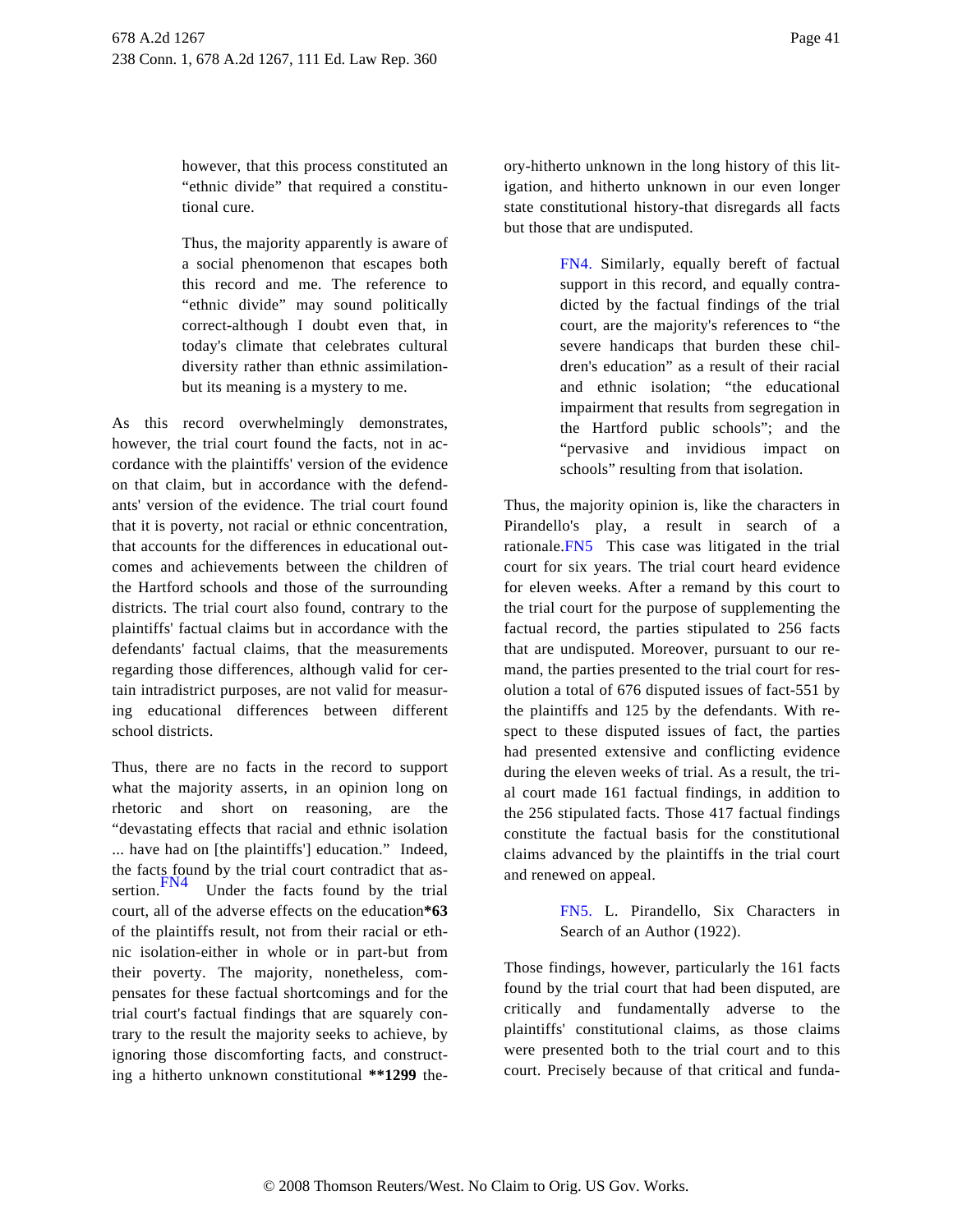mental factual adversity, however, the majority has, in an exercise of judicial **\*64** revisionism, recast the plaintiffs' constitutional claims so that the trial court's critical factual findings have become irrelevant. Moreover, the assertion of the majority to the contrary notwithstanding, it cannot be tenably maintained that the constitutional theory created by the majority was ever presented to the trial court or to this court. The defendants, therefore, have never had the opportunity to respond to that theory.

<span id="page-41-1"></span>There is no question, therefore, that everyone involved in this case shares the same goal: the elimination of racial and ethnic isolation in the public schools of this state. $F<sup>NG</sup>$  Every desirable or wise policy, even every noble goal, however, is not necessarily embodied in the constitution. The debate, therefore, is over whether that goal is constitutionally mandated under the facts of this case. The majority, by an act of judicial will, without fidelity to the facts of the case or the claims of the parties, has imposed a constitutional mandate and has usurped a policy function that legitimately belongs to the legislature.

> <span id="page-41-2"></span><span id="page-41-0"></span>[FN6.](#page-41-1) Although this case involves only the school districts of the greater Hartford area, no one can pretend that the constitutional violation found by the majority does not also directly apply to the school districts of the greater New Haven and Bridgeport areas, and perhaps other urban school districts as well. Furthermore, although the majority does not address them, the necessary implications of the majority opinion must also apply to *every* school district in the state, as I discuss later in this dissent.

## II

## THE PLAINTIFFS' CLAIMS AS DISCLOSED BY THE RECORD IN THIS CASE

<span id="page-41-3"></span>The majority opinion $\frac{FN7}{FN7}$  $\frac{FN7}{FN7}$  $\frac{FN7}{FN7}$  conceals the constitution-

al claims presented by the plaintiffs and responded to by **\*65** the defendants in the trial court, and on appeal in this court. In addition, the majority has cobbled together, from disparate parts of the plaintiffs' claims, a constitutional theory that is wholly without support in the text, history and purpose of the constitutional provisions at issue in this case, or in the facts as found by the trial court. In order to appreciate these criticisms of the majority opinion, it is necessary to summarize the plaintiffs' claims regarding a deprivation of an equal educational opportunity, as disclosed by this record rather **\*\*1300** than as expounded by the majority, and then to compare the majority's analysis to the record. Only then is it possible to subject the facts found by the trial court and the constitutional provisions at issue to a reasoned and dispassionate analysis.

> [FN7.](#page-41-3) Because I agree with the majority that the plaintiffs' claims are justiciable and that there is state action, I do not address part II of the majority opinion. My discussion, therefore, is confined to part III of the majority opinion, which addresses the merits of the constitutional claim of a deprivation of equal educational opportunity, and part IV, which addresses the issue of a remedy for the deprivation that the majority finds.

The plaintiffs presented three constitutional claims to the trial court: (1) the plaintiffs have been denied their constitutional right to an equal educational opportunity by virtue of their racial and ethnic concentration, and by the concentration of poverty in the Hartford school district, *coupled with certain disparities in educational resources and outcomes as compared to the suburban districts;* (2) the racial and ethnic concentration of the plaintiffs in the Hartford school district constitutes a per se violation of the education and equal protection clauses of the constitution, based solely on the undisputed demographic facts of that concentration; and (3) the inadequacy of certain educational resources in the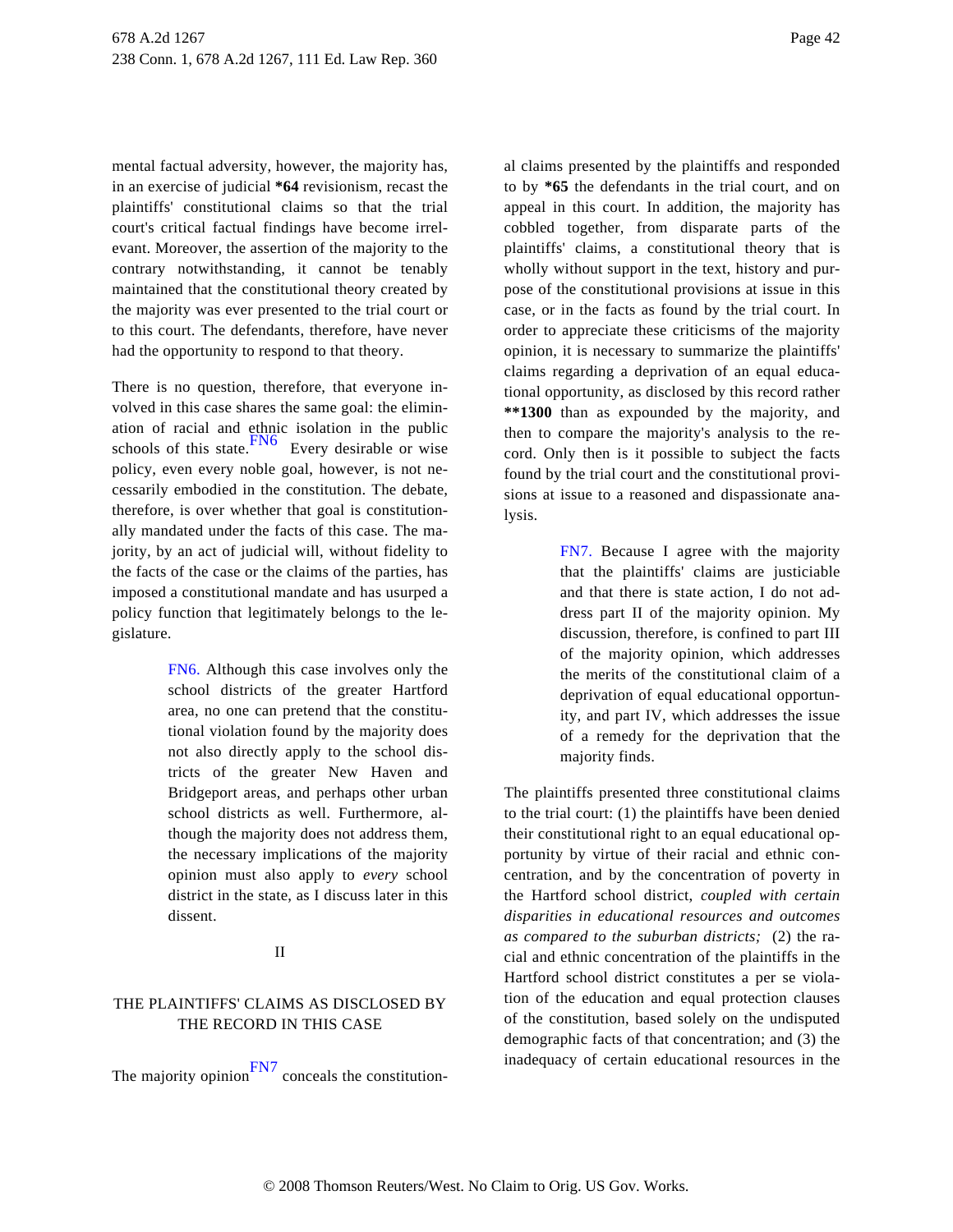<span id="page-42-1"></span>Hartford school system constitute a denial to the plaintiffs of their constitutional right to a minimally adequate education.<sup>[FN8](#page-42-0)</sup>

> <span id="page-42-3"></span><span id="page-42-0"></span>[FN8.](#page-42-1) For ease of reference throughout this opinion, the claims are listed in the order in which they were presented in the plaintiffs' appeal to this court, which is not the same as the order in which they appeared in the complaint. Substantively, however, there is no difference between the two sets of claims.

<span id="page-42-2"></span>It is the plaintiffs' first claim-that of a deprivation of an equal educational opportunity-that concerns us **\*66** here, because that is the claim that the majority sustains on the basis of the undisputed demographic facts. It is indisputable, however, that the plaintiffs' claim of a deprivation of an equal educational opportunity was based, not solely on the demographic facts of racial and ethnic isolation and concentration of poverty, but on those facts *coupled with* other facts claimed by the plaintiffs to demonstrate disparities, in terms of educational resources and outcomes, between the Hartford and suburban districts. The plaintiffs' claim of the deprivation of an equal educational opportunity was premised on a factual showing that, *because of-in a cause and effect sense-their racial and ethnic isolation, the concentration of poverty in which they live, and the disparities between the educational resources available in the Hartford schools and those available in the suburban schools, the quality of their education, as measured by educational outcomes, is significantly less than that of their suburban neighbors.* Put another way, the plaintiffs undertook to persuade the trial court that, as a factual matter, all three of these factors-racial and ethnic isolation, concentration of poverty, and disparities in educational resources-*have caused* the quality of their education, as measured by the standards articulated by this court in *Horton I,* to be inferior to that of the surrounding suburban districts.

Thus, it was critical to the plaintiffs' equal educational opportunity claim that they prove the follow-

ing facts: (1) they are racially and ethnically concentrated-an undisputed fact; (2) they suffer from the effects of a concentration of poverty-also undisputed; (3) the educational resources of the Hartford district are less than those of the surrounding districts [FN9](#page-42-2) -a disputed fact; **\*67** and (4) the combination of the first three cause lesser educational outcomes in Hartford when compared to the suburban districts-also a disputed fact. One cannot read this record-both the trial court record and the appellate record-any other way.

> [FN9.](#page-42-3) It is difficult for me to square the plaintiffs' claim that the Hartford school district suffers from a deprivation of educational resources, relative to those of the surrounding districts, with the plaintiffs' simultaneous and consistent insistence that this is not a school funding case, as was *Horton I.* Because resources are directly tied to funding, it is obvious to me that, at least to the extent that their constitutional claim rests on a disparity in resources, it comes squarely within the rubric of *Horton I* and, therefore, would also be subject to the same requirements of proof as are required under that rubric, namely, that the quality of education is diminished because of the diminished resources made available. See *[Horton I](http://www.westlaw.com/Find/Default.wl?rs=dfa1.0&vr=2.0&DB=162&FindType=Y&SerialNum=1977120164),* [supra, 172 Conn.](http://www.westlaw.com/Find/Default.wl?rs=dfa1.0&vr=2.0&DB=162&FindType=Y&SerialNum=1977120164) at [637-38, 376 A.2d 35](http://www.westlaw.com/Find/Default.wl?rs=dfa1.0&vr=2.0&DB=162&FindType=Y&SerialNum=1977120164)9. Nonetheless, I am satisfied that my difficulty is resolved because the trial court found as a matter of fact that the disparities in educational resources claimed by the plaintiffs do not exist, and that finding is supported by the evidence.

Thus, at a minimum, proof of lesser educational outcomes as a result of racial and ethnic isolation was essential to the plaintiffs' **\*\*1301** case, because their constitutional theory of deprivation of an equal educational opportunity is based on the provisions of article first, § 20, of the state constitution, regarding race and ethnicity. In other words,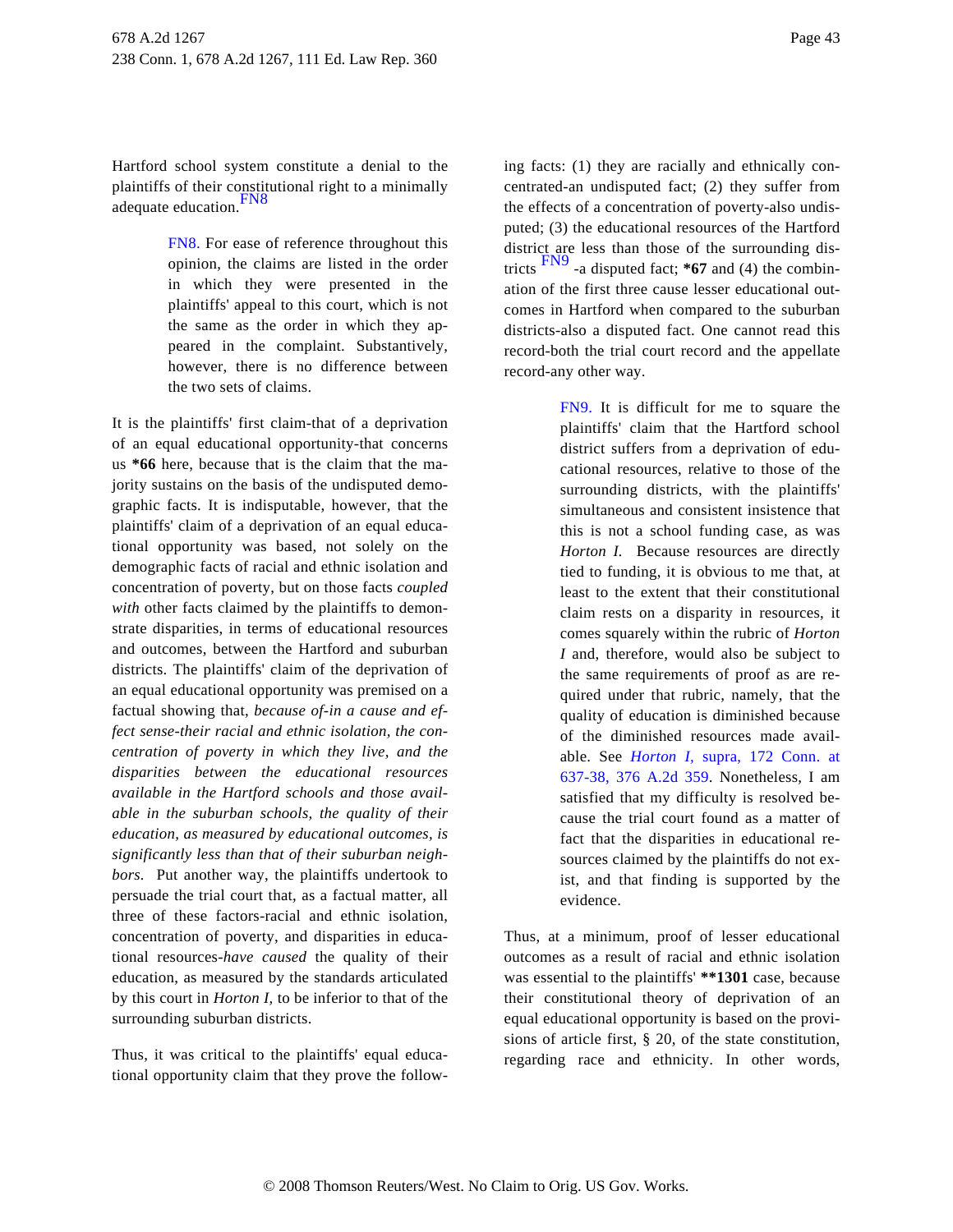<span id="page-43-2"></span><span id="page-43-1"></span>without either race or ethnicity, or both, as a causative factor in lesser educational outcomes, the plaintiffs' case under article first, § 20, would fall, because those are the two protected categories under that article that the plaintiffs invoke as the basis of their constitutional theory.  $\frac{FN10}{TN10}$  $\frac{FN10}{TN10}$  $\frac{FN10}{TN10}$  Thus, it was essential for the plaintiffs to establish in the trial court that their racial and ethnic isolation, either alone or in combination with the concentration of poverty, caused diminished educational outcomes relative to those of the surrounding communities.

> <span id="page-43-0"></span>[FN10.](#page-43-1) The plaintiffs have never claimed, either in the trial court or this court, that economic status-their concentration of poverty-alone entitles them to relief in this case.

<span id="page-43-5"></span>It is also clear that the plaintiffs, the defendants and the trial court considered these issues as questions of fact to be established by evidence-both documentary and by way of experts' opinions-and not questions of **\*68** law. It is equally clear that these *are* questions of fact and not of law. Moreover, the plaintiffs, the defendants and the trial court all understood that the plaintiffs were required to prove the existence of a diminished educational opportunity caused by the plaintiffs' racial and ethnic isolation, in addition to the more generalized benefits of an integrated educational system and burdens imposed by a racially and ethnically isolated system.

<span id="page-43-7"></span><span id="page-43-6"></span><span id="page-43-4"></span><span id="page-43-3"></span>In other words, the plaintiffs never claimed that the general social benefits of racial and ethnic integration and the burdens of racial and ethnic concentration were sufficient to establish the factual foundation of their equal educational opportunity claim. The plaintiffs, the defendants and the trial court all understood that the plaintiffs were required, in order to come within the reasoning of *Horton I,* to establish the specific facts of diminished educational outcomes, relative to the suburban districts, as a result of their racial and ethnic and concentration. To corroborate this summary of the plaintiffs' claims, I now turn to a discussion of the factual background of this appeal.<sup>[FN11](#page-43-2)</sup>

[FN11.](#page-43-3) I regret that my discussion of the trial court record is as lengthy and detailed as it is. It is because, however, the majority has so dramatically altered the nature of the claims presented to the trial court and to this court, and in doing so has so plainly ignored the voluminous trial court proceedings to the contrary, that the length and detail is necessary.

A

# The Plaintiffs' Claims as Presented to the Trial Court

The plaintiffs had presented their claims in a tri-partite structure. [FN12](#page-43-4) Before presenting their evidence, the plaintiffs**\*69** made an opening oral argument to the court explaining their claims and relating those claims to the specific counts of their complaint. The plaintiffs specifically drew a sharp distinction between the first and second counts of their **\*\*1302** complaint. As they explained their case to the trial court, the first count depended solely on the legal claim that the term "segregation" in article first, § 20, of the state constitution encompassed de facto as well as de jure segregation, and that no evidence or facts regarding the effects of that segregation was necessary to prove the allegations of that count.  $\frac{FN13}{TN13}$  $\frac{FN13}{TN13}$  $\frac{FN13}{TN13}$  They explained that the second count was, **\*70** unlike the first count, based on a combination of facts: racial isolation; concentration of poverty; and inadequate educational resources; all combining to cause a quality of education inferior to that of the surrounding suburban districts.[FN14](#page-45-0)

> [FN12.](#page-43-5) The plaintiffs had brought this action in May, 1989. After the defendants had unsuccessfully challenged by motion certain aspects of the plaintiffs' claims, the case was tried for approximately eleven weeks in late 1992 and early 1993. Thereafter, in November, 1994, the plaintiffs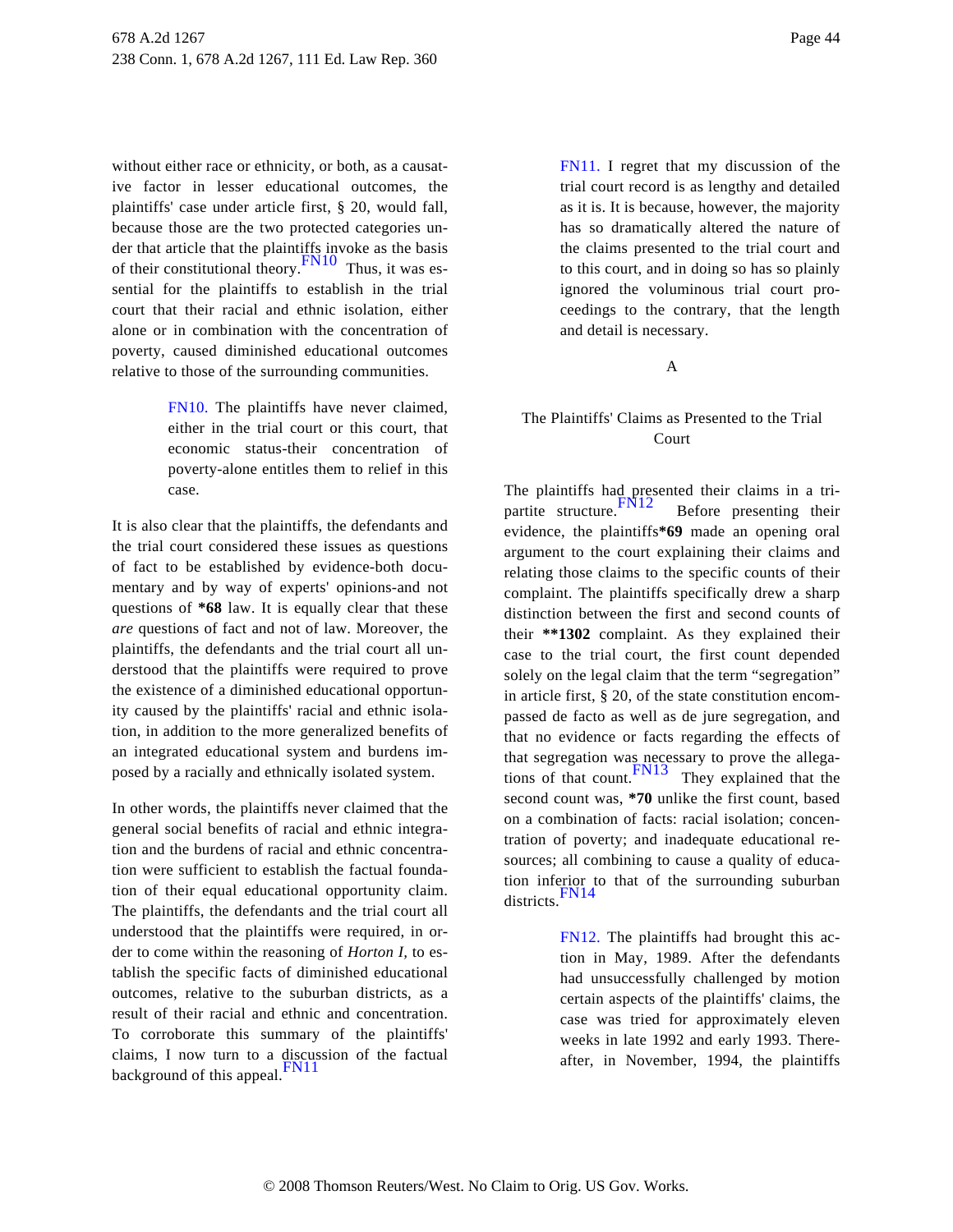filed their revised complaint, upon which the case was to be decided by the trial court.

In April, 1995, the trial court issued its memorandum of decision, the gravamen of which was that the plaintiffs had not established the requisite state action as the cause of the conditions of which they complained. Accordingly, the court rendered judgment for the defendants. The plaintiffs promptly appealed. Before any briefs were filed in this court, we held a special session in order to ensure that the record would contain all the factual findings necessary to a full consideration and determination of the appeal. Thereafter, on May 11, 1995, we remanded the case to the trial court for supplemental findings of fact, based on the understandings that (1) there were considerable areas of factual agreement between the parties, and (2) there were also considerable areas of factual disagreement that had been litigated during the eleven weeks of trial. Thus, we ordered that: (1) to the extent that the parties agreed on certain facts, they present those facts by way of stipulation to the trial court for its approval; (2) to the extent that they disagreed on facts, each side present to the trial court a proposed finding of facts that it claimed to have proven; and (3) the trial court issue its finding of facts to resolve the disputed facts as disclosed by the parties' proposed findings of fact. As indicated later in this dissent, the parties and the trial court complied with our remand.

<span id="page-44-0"></span>[FN13.](#page-43-6) The plaintiffs stated: "Article First, Section 20, which was adopted in 1965 ... expressly prohibits both segregation as well as discrimination. And notice the Constitution does not say 'de jure segregation.' It says 'segregation.' This is a de facto segregation case ... and de facto segregation is a form of segregation...."

"The complaint ... has four counts. The first count basically says that de facto segregation is inherently unequal. And this draws on *[Brown v. Board of Education](http://www.westlaw.com/Find/Default.wl?rs=dfa1.0&vr=2.0&DB=708&FindType=Y&SerialNum=1954121869),* [\[347 U.S. 483, 74 S.Ct. 686, 98 L.](http://www.westlaw.com/Find/Default.wl?rs=dfa1.0&vr=2.0&DB=708&FindType=Y&SerialNum=1954121869)Ed. [873 \(1954](http://www.westlaw.com/Find/Default.wl?rs=dfa1.0&vr=2.0&DB=708&FindType=Y&SerialNum=1954121869)) ], that separate but equal is inherently unequal.

"Now ... we tend to forget, when we're just thinking about this first count, that slavery, even in Connecticut, was not completely abolished until the end of the Civil War. And I'm saying Connecticut, not the South. In Connecticut it was legal until that time. So, to perpetuate-and for the state to say there's nothing wrong with a virtually all minority school system simply perpetuates this badge of inferiority, and it does so in two ways.

"First of all, poor minorities have no opportunity to interact with the white population. And the other side is, the white population has no opportunity to interact with them, and so it just means more racial stereotypes and economic stereotypes on both sides.

"More fundamentally ... because the Equal Protection Clause expressly prohibits segregation, what difference does it make what the evidence shows about its effects? It's illegal, regardless of what the effects of integration are. Integration is required as a matter of principle by the Connecticut Constitution, and that should be the end of that.

"So, Your Honor, as we present evidence over the next few weeks, on the second through the fourth counts of the complaint about the ill effects of segreg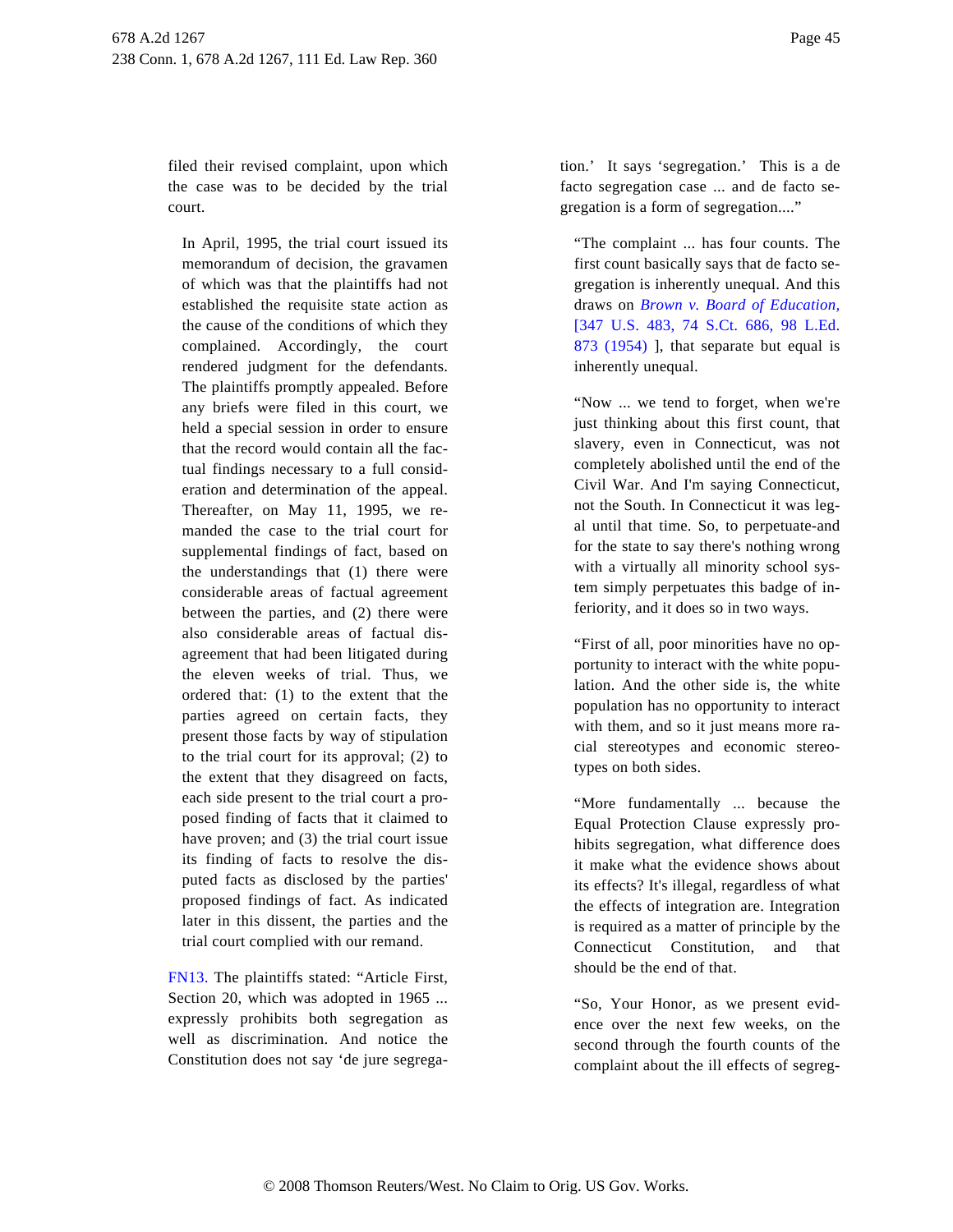<span id="page-45-0"></span>ation, Your Honor should not lose sight of the first count, for the first count requires no evidence other than the fact of segregation...."

It is true that, as this transcript indicates, the plaintiffs initially analogize the first count to the concept of inherent inequality derived from the principle of "separate but equal" that the United States Supreme Court condemned in *[Brown v. Board of Education,](http://www.westlaw.com/Find/Default.wl?rs=dfa1.0&vr=2.0&DB=708&FindType=Y&ReferencePositionType=S&SerialNum=1954121869&ReferencePosition=692)* supra, 347 [U.S. at 495, 74 S.Ct. at 692](http://www.westlaw.com/Find/Default.wl?rs=dfa1.0&vr=2.0&DB=708&FindType=Y&ReferencePositionType=S&SerialNum=1954121869&ReferencePosition=692). It cannot be tenably maintained, however, that these few oral statements, taken in their immediate context and in the context of all of the subsequent instances in which the plaintiffs articulated their claims to the trial court and this court, support the reading of the plaintiffs' claim of equal educational opportunity created by the majority. Indeed, I do not read even the majority opinion to rest on the extravagant claim-wholly unsupported by any evidence in this record-that the feelings of inferiority inflicted on the schoolchildren in *Brown* by the state mandated separation of the races is present in any of these plaintiffs as a result of demographic factors over which the state has no control. As I discuss later in this dissent, moreover, *Brown* is not pertinent here generally; and even the badge of inferiority rightfully condemned in *Brown* rested on evidence in and findings of the *Brown* trial court, both of which are significantly absent from this record.

<span id="page-45-3"></span><span id="page-45-2"></span><span id="page-45-1"></span>Moreover, and "more fundamentally," as the plaintiffs put it to the trial court, their claim under the first count rested, not on any such considerations, but on the meaning of "segregation" in article first, § 20. I also discuss the merits of that claim later in this dissent.

er racial and economic isolation is unequal as a matter of fact. Now ... our proof ... [will show] the facts of racial isolation, [combined] with high concentration of poverty, combined with inadequate resources."

In the posttrial proceedings-both by way of their briefs and their oral arguments-the plaintiffs reiterated**\*71** that their claim of a deprivation of an equal educational opportunity was premised on a factual inquiry into the actual quality of the education provided to them, relative to that provided to the students of the suburban districts. They repeatedly emphasized that they had proven that their racial and ethnic isolation, coupled with their inadequate educational resources and their concentration of poverty, caused the quality of their education to be inferior to that provided to their suburban counter-<br>parts. In those proceedings moreover In those proceedings, moreover, **\*\*1303** they repeatedly contrasted their equal educational**\*72** opportunity claim with their claim that de facto segregation was per se unconstitutional, making clear that the per se segregation claim was not an equal educational opportunity claim.<sup>[FN16](#page-46-0)</sup>

> [FN15.](#page-45-2) The plaintiffs claim that "the extreme levels of racial and economic segregation in Hartford, *along with welldocumented deficiencies and disparities in educational resources and outcomes,* violate plaintiffs' fundamental right to equal educational opportunity." (Emphasis added.) In discussing this claim, the plaintiffs referred to the testimony of many witnesses to buttress their position that they were not receiving an equal educational opportunity. They argued that the racial and ethnic isolation in the Hartford schools, combined with the inadequate and unequal educational conditions, deprived them of an equal educational opportunity.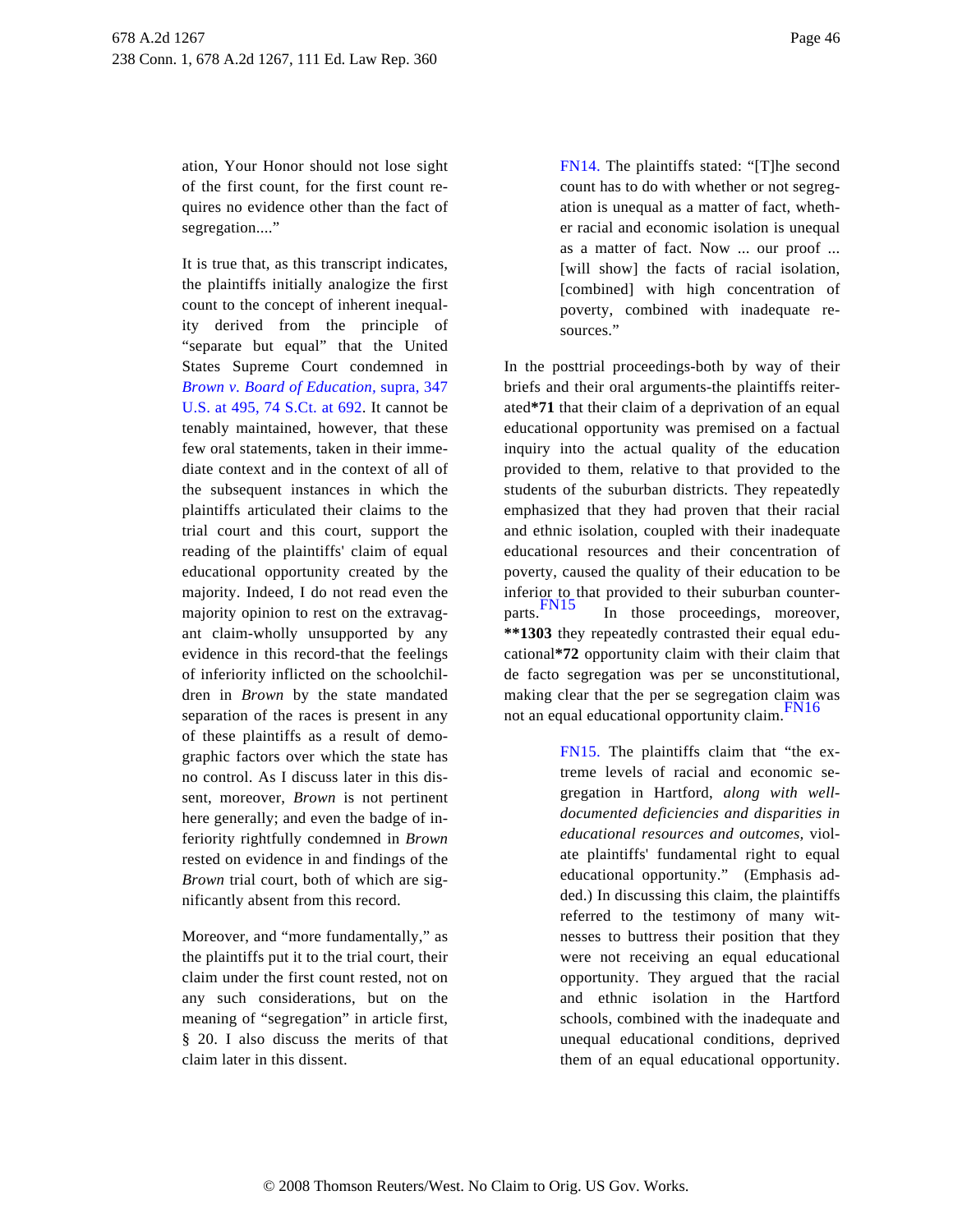They stated: "*In light of the severe educational inequities* imposed on a student population already suffering serious harms from extreme levels of racial and economic isolation, it cannot be claimed that plaintiffs and other Hartford students are receiving equal educational opportunity." (Emphasis added.) In their posttrial reply brief, the plaintiffs identified "[t]he central issue before this court [as] whether the most racially and economically isolated children in the state *who are performing the worst academically with the least amount of resources* are entitled to judicial protection to ensure that their constitutional right to [an] equal educational opportunity is realized." (Emphasis added.)

In their closing oral arguments to the trial court, the plaintiffs again made clear the factual basis of their equal educational opportunity claim. They argued that the effect of three factors, taken together-racial isolation, concentration of poverty and inadequate resources-deprives them of an equal educational opportunity. Later, they quoted from their posttrial brief: "The facts are that Hartford children go to school in povertyconcentrated and racially isolated schools *without resources.* Even for high-achieving students, the system's racial isolation *and the inadequate resources have harmful effects*....

Plaintiffs presented *evidence on the long term effects of poverty concentration, racial segregation, and inadequate levels of resources, as well as the educational inequities separating Hartford and its neighboring districts.*" (Emphasis added.)

<span id="page-46-1"></span><span id="page-46-0"></span>[FN16.](#page-45-3) The plaintiffs claim that "the extreme levels of racial segregation in the Hartford area constitute a per se violation of [Article](http://www.westlaw.com/Find/Default.wl?rs=dfa1.0&vr=2.0&DB=1000264&DocName=CTCNART1S10&FindType=L) I and Article VIII." They did not phrase this claim in terms of a deprivation of an equal educational opportunity. They claimed that the insertion of the term "segregation" in article first, § 20, provided an "independent basis" upon which they should prevail.

In their closing oral arguments, the plaintiffs again distinguished their equal educational opportunity claim from their per se segregation claim. Their counsel stated: "I spent a lot of time on the term segregation and discrimination in article first, § 20, and I just want to make it clear that our primary argument is under *Horton v. Meskill* [and the] equal protection clause in its traditional sense, plus article eight, § 1, namely every student in the state is entitled to an equal educational opportunity." Later, they reiterated that their per se segregation claim differed from their equal educational opportunity claim: "Under our first count, the racial segregation itself violates article first, § 20 of the Connecticut constitution in the exercise of the fundamental right to education."

### B

## The Remand Proceedings in the Trial Court

Upon our remand, the parties entered into a stipulation of 256 facts. Each side also presented to the trial court those disputed facts that it claimed to have proven. From the plaintiffs' proposed factual findings, it is clear that they sought to persuade the court to find facts that supported their claim that the quality of the education provided the Hartford schoolchildren was inferior to that of the suburban districts, and that this inferiority was caused by their racial and ethnic isolation combined with the concentration of poverty in the district.  $F_N$ <sup>[FN17](#page-47-0)</sup> The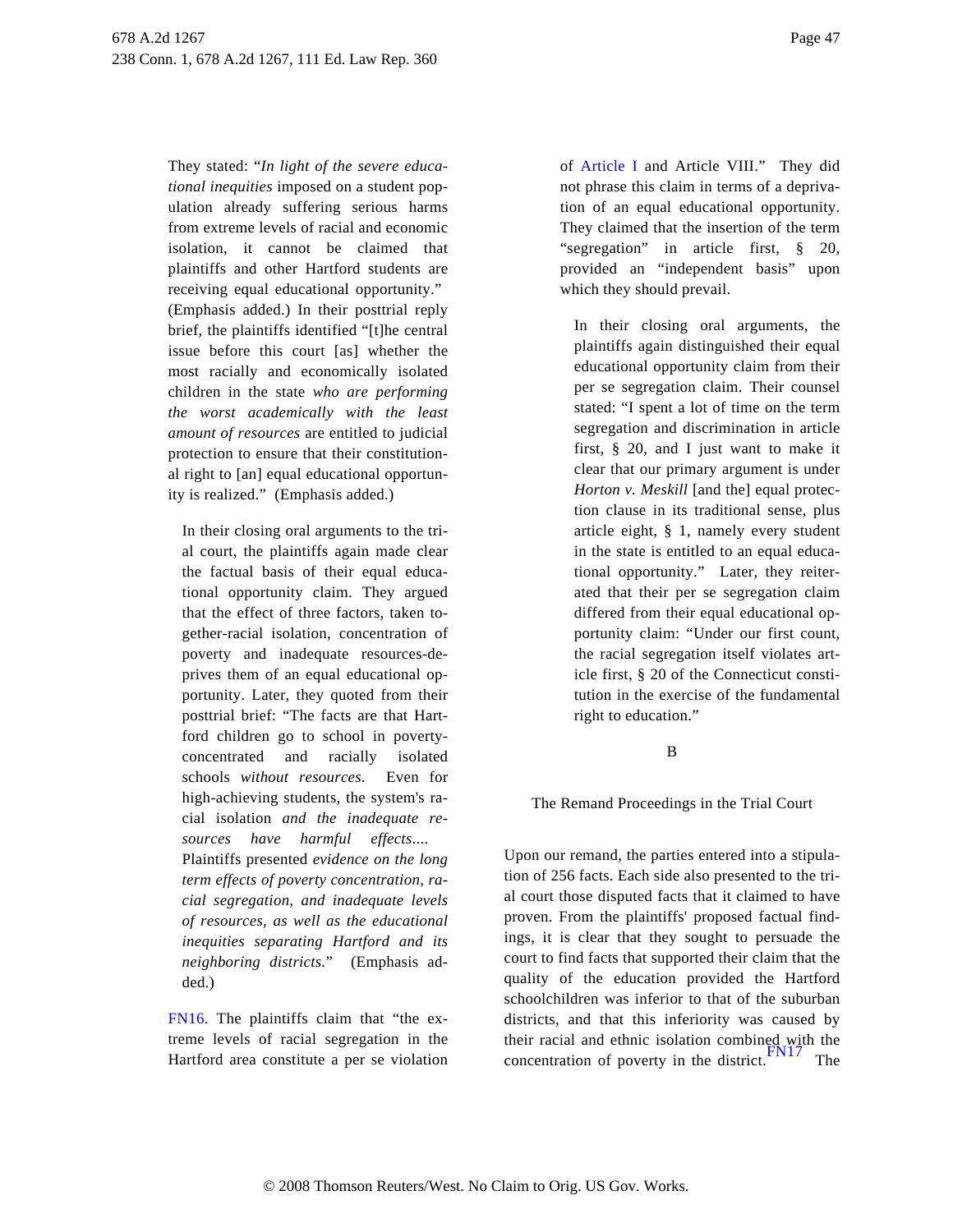defendants' proposed findings, by contrast,reflected **\*73** their view that the evidence proved that it was the plaintiffs' poverty, and not their racial and ethnic concentration, that caused the **\*\*1304** educational deficiencies of which the plaintiffs complained.

> <span id="page-47-2"></span><span id="page-47-1"></span><span id="page-47-0"></span>[FN17.](#page-46-1) Our May 11, 1995 order directed the parties to "identify, by appropriate headings, those legal claims presented to the trial court...." The plaintiffs listed 121 disputed facts that they claimed to have proven in the trial court, under the heading, "Does the Racial, Ethnic and Economic Isolation and Poverty Concentration Coupled with Disparities in Resources and Outcomes Violate Plaintiff's Right to Equal Educational Opportunities Under Article Eighth, Section 1 and Article First, Sections 1 and 20?" Those 121 claimed facts are grouped under subheadings that involve matters such as: the socioeconomic status of the Hartford metropolitan area students; the links between racial and economic isolation; the effects of integration; the disparities in educational resources between the Hartford and suburban districts, including staffing and curriculum, instructional services, supplies, library resources, equipment, and plants and facilities; and the disparities between the Hartford and suburban districts in educational outcomes, including mastery test scores, credits earned, scholastic aptitude test scores, graduation and drop-out rates, and patterns of postsecondary activities. These are the facts that the plaintiffs sought to have the trial court find in support of their constitutional claim that they have been deprived of an equal educational opportunity.

> > C

The Findings of Fact Regarding Equal Educational

### **Opportunity**

Thereafter, the trial court issued its "Finding," which constituted its factual determinations "on the disputed facts disclosed in the proposed findings of fact submitted by the parties...." These findings indicate that the trial court was persuaded by the defendants' factual claims, and not by the those of the plaintiffs.

Many of the trial court's findings of fact are directly pertinent to the plaintiffs' claim of a deprivation of an equal educational opportunity. The trial court found as follows. Historically, racial or ethnic minority group membership has been associated with being educationally disadvantaged because members of those groups have failed to succeed in schools at the same levels as most members of the majority group. The generally poorer academic performance of black and Hispanic youngsters is explained for the most part by the social and economic conditions under which they and their families live.[FN18](#page-47-1)

> [FN18.](#page-47-2) The court also found that two other factors that generally explain any poorer performance of minority students, namely, the failure of a school system to offer culturally sensitive programs and patterns of institutional discrimination reflecting discrimination in society as a whole, are not present in and do not apply to the Hartford public schools.

**\*74** The court found further as follows: "It is poverty and not race that is a principal causal factor in lower educational achievement." The problems of the Hartford schools are compounded by the fact that minorities in the inner cities are disproportionately poor, and the "real correlation with academic achievement is socioeconomic class rather than race...." The fact that the students come from poor families "in and of itself is a significant problem in the schools.... The reason that children who live in poverty do not do well in statewide academic test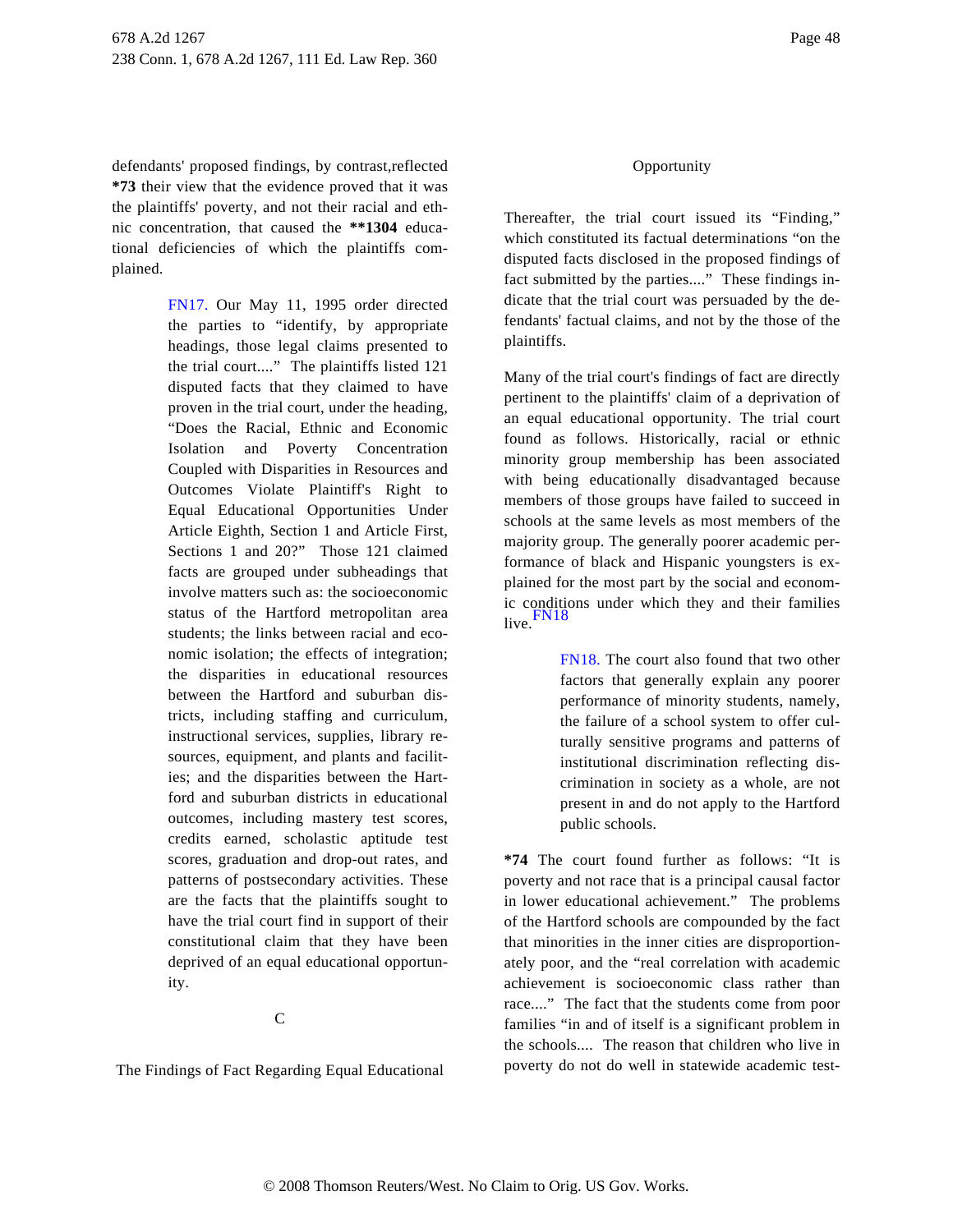ing is because they are poor and disadvantaged and not because they are an ethnic or racial minority, because poor minority children exhibit the same patterns as those of their poor white counterparts, and poverty is the strongest predictor of poor academic achievement." Moreover, the concentration of poverty may adversely affect academic achievement over and above the effect of family poverty. The socioeconomic status of schoolchildren dictates their academic performance. Thus, the improvement in the socioeconomic status of blacks explains the reduction by almost one half of the achievement gap between black and white students nationally between 1970 and 1990. The trial court also specifically found that "[v]irtually all of the differences in performance between Hartford students and those in other towns, as well as differences in college attendance, can be explained by differences in socioeconomic status and the background factors that socioeconomic status represents."

The trial court also found that a higher concentration of students "at risk" may affect the achievement level of students in a particular school district. Thus, given two groups of students equal in all respects except the incidence of students with "at risk" factors such as low **\*75** birth weight and mothers on drugs at birth, the group with the higher incidence of those "at risk" factors will perform more poorly in school than the other group.

The trial court further found that the level of achievement that should be attained by the students in a particular district cannot be assessed without considering the conditions that exist in the district that hinder academic achievement. Examples of those conditions are: the "mobility" of the students, namely, the frequency of their moving from school to school during a school year or from one year to the next; limited English proficiency of certain students; and the students' socioeconomic status. The court found that, in order to understand the quality or effectiveness of a particular educational program, it is necessary to separate the disadvantages that students bring to school with them from the effects of the program itself. Moreover, it is necessary to separate the effects of poverty from the effects of racial isolation. Based on expert testimony, the court found that there are ways in which the separate effects of **\*\*1305** racial isolation and poverty can be measured statistically. The plaintiffs' experts did not employ these statistical techniques.

The trial court also made certain findings regarding the state mastery test scores. The court found that the scores serve two purposes: (1) to inform districts so that they can improve their programs, correct deficiencies and plan for the future; and (2) to provide a basis for funding to districts that perform below remedial standards. This testing program was not designed for interdistrict comparison, but to provide information about individual students and programs within particular districts, and to trigger remedial services to students in need of them. Moreover, the trial court found, it would be an abuse of the purposes of the testing program to use the scores as the basis for comparing the quality of the education between schools or school systems.**\*76** The test results should not be seen as primarily caused by racial isolation in the schools because the results could be related to many other factors. Thus, it is inappropriate to use the mastery test data as a basis for drawing conclusions about the quality of education in Hartford without taking into account the effects of other important variables, such as socioeconomic status, early environmental deprivations, and diminished motivation to succeed academically. Other variables that contribute to depressed test scores of Hartford schoolchildren that must be considered are the number of students with limited English proficiency and the extraordinary mobility of the student population.

The trial court also found that Hartford students and those in the surrounding towns are scoring at the level to be expected if the dramatic differences between them in poverty levels are taken into account. The disparity in test scores does not indicate that Hartford is doing an inadequate job of educat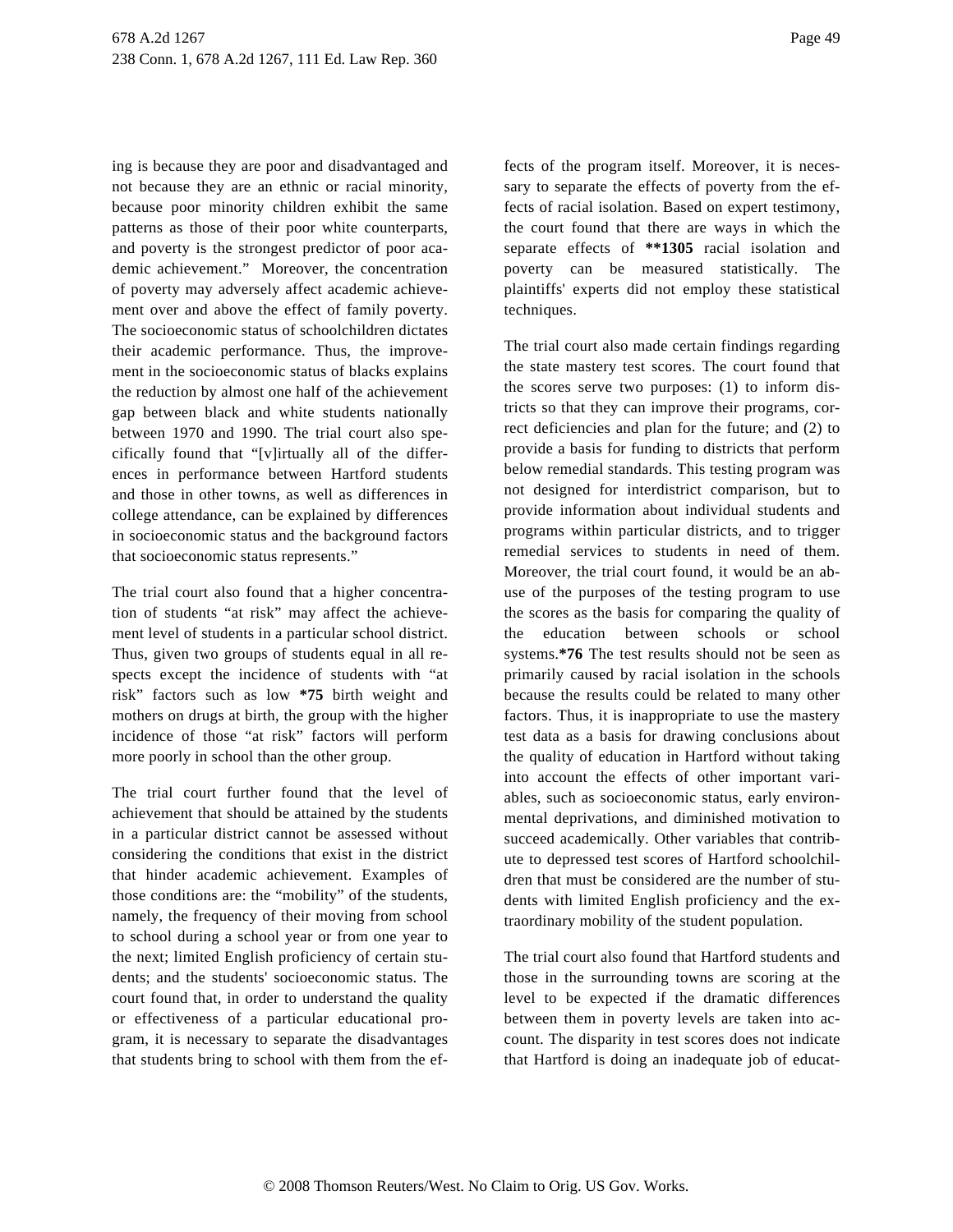ing its students or that its schools are failing, because the test scores, based on the relevant socioeconomic factors, are at the approximate projected level when adjustments are made for those factors. Teachers and administrators have no control over where their students live or the conditions under which they live. They are not in a position to remedy the disadvantages that their students bring with them when they enter the educational system. Thus, the court found that there are no educational strategies or initiatives that can fully deal with the complex social issues that produce inequality of performance and undermine education, because hunger, parental neglect, crowded and substandard housing, and inadequate employment opportunities disproportionately attack minority children in our state and divert them from educational opportunity.

<span id="page-49-1"></span><span id="page-49-0"></span>This, then, is the factual record upon which this case was presented to and decided by the trial court, and **\*77** upon which the appeal came to this court. I turn, next, to this appeal as presented to us by the plaintiffs.

### D

## The Plaintiffs' Case as Presented to This Court on Appeal

In their initial and reply briefs in this court, the plaintiffs made crystal clear that the three constitutional claims that they were presenting to us for our adjudication coincided perfectly with the three claims that they had presented to the trial court. For ease of reference, and more importantly for fidelity to the plaintiffs' own understanding and characterization of their claims, I refer to the three claims as: (1) an equal educational opportunity; (2) per se segregation; and (3) a minimally adequate education. The plaintiffs' briefs make equally clear that the first and third of these claims, namely, an equal educational opportunity and a minimally adequate education, are based on *factual* claims regarding, not only the undisputed facts of the degree of racial and ethnic concentration in the Hartford schools but, critically and essentially, the plaintiffs' version of the disputed facts regarding the differences in educational outcomes and achievements in the Hartford schools relative to the surrounding suburban school districts, and the causes of those differences. Thus, the plaintiffs' equal educational opportunity claim is squarely based on a *combination* of factual matrixes: the facts that demonstrate the racial and ethnic isolation of the Hartford schools, *combined with* what the plaintiffs claim to have **\*\*1306** established in the trial court as the *educational deficiencies* that are *caused by that [isolat](#page-49-0)ion.*FN19

> [FN19.](#page-49-1) In contrast, the second claim, that of per se segregation, is a purely legal claim, resting solely on the meaning of the term "segregation" in article first, § 20, as applied to the right to a free public education guaranteed by article eighth, § 1, of the state constitution. This claim, unlike the claims of a lack of an equal educational opportunity and a lack of a minimally adequate education, rests solely on the undisputed facts of racial and ethnic concentration. Under this claim, and only under this claim, the plaintiffs argue that the term "segregation" as applied to education includes de facto racial and ethnic concentration to the degree present in the Hartford schools. Moreover, the plaintiffs' briefs make clear that this legal claim is separate and distinct from the claims of a deprivation of an equal educational opportunity and of a deprivation of a minimally adequate education, and has nothing to do with such deprivations.

**\*78** The plaintiffs set out the nature of their claims definitively at the very beginning of their appellate brief: "Hartford children attend schools that are the most racially, ethnically, and economically isolated in the state. *These schools have the least educational resources and suffer from the worst academ-*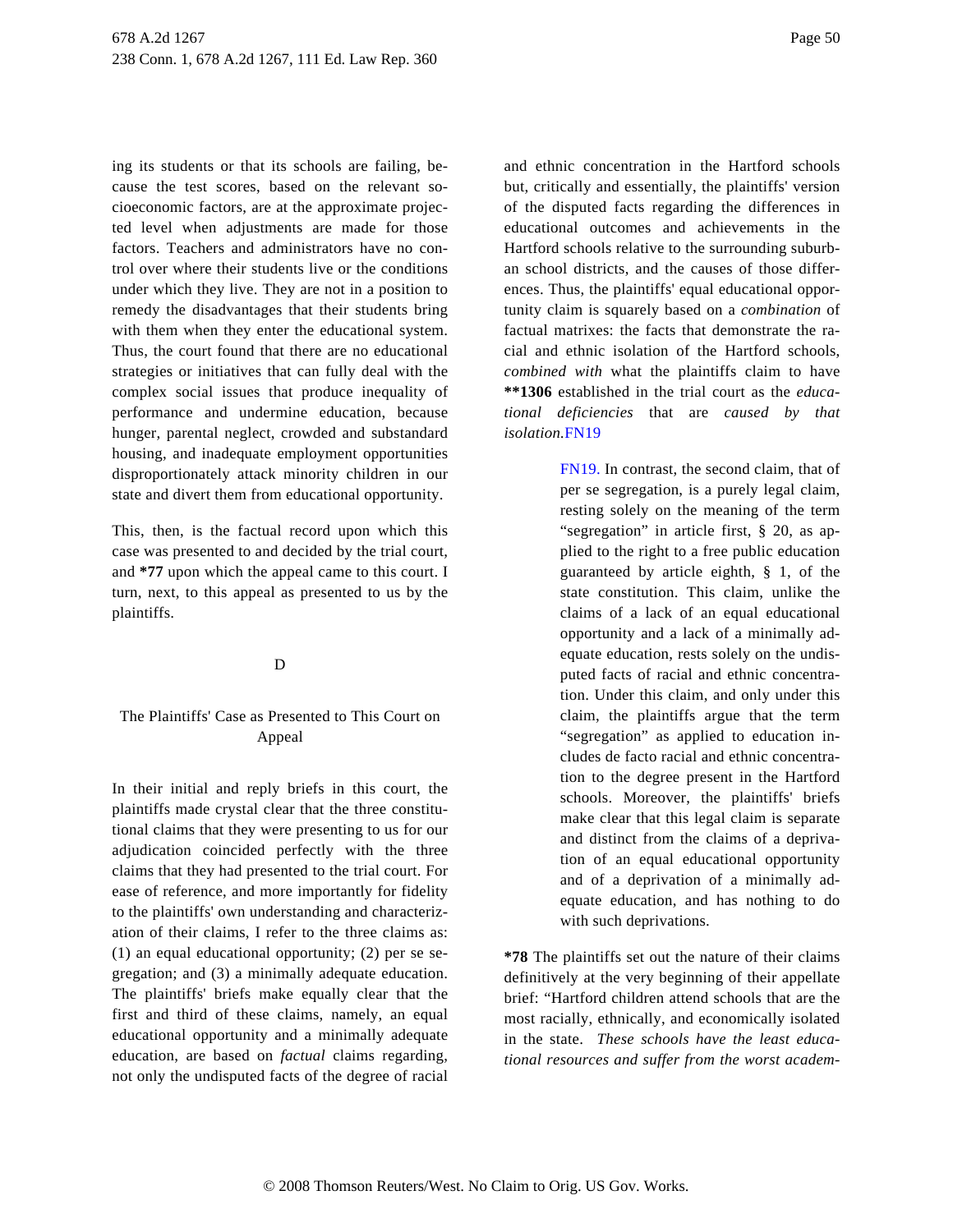<span id="page-50-1"></span>*ic performance. The cumulative effects of these inequities deprive Hartford's children of the preparation necessary to join the mainstream of society.* " [FN20](#page-50-0) (Emphasis added.)

> <span id="page-50-5"></span><span id="page-50-3"></span><span id="page-50-2"></span><span id="page-50-0"></span>[FN20.](#page-50-1) The plaintiffs follow this introduction with an explanatory footnote so that we would have no trouble understanding their argument, relating the counts of their complaint specifically to their issues raised on appeal. They state as follows in page 1, footnote 1, of their appellate brief: "The Complaint is in [three] counts: first, that because Hartford metropolitan area schools are segregated on the basis of race, ethnic background, and socioeconomic status, *and because the Hartford schools are educationally deficient when compared to the suburban schools,* defendants have failed to provide plaintiffs *an equal opportunity to a free public education* as required by Article First, §§ 1 and 20 and Article Eighth, § 1 of the Connecticut Constitution, (Issue II on appeal); second, that the sharp segregation on the basis of race and ethnic background in Hartford metropolitan area public schools, *by itself,* violates Article First, §§ 1 and 20 and Article Eighth, § 1 of the Connecticut Constitution, (Issue III on appeal); third, that the Hartford public schools *are educationally deficient and fail to provide a majority of Hartford schoolchildren with a minimally adequate education,* measured by the state's own standards, and this violates Article First, §§ 1 and 20 and Article Eighth, § 1, (now Issue IV)...." (Emphasis added.)

<span id="page-50-4"></span>With this introduction in mind, I turn now to the plaintiffs' own more detailed explication of their claim of a deprivation of an equal educational op-portunity [FN21](#page-50-2) **\*79** as presented in their two briefs in this court. This explication is derived directly from, and is identical to, that claim as ultimately presented to the trial court for adjudication. The plaintiffs correctly point out that the right to an equal educational opportunity was recognized by this court in *Horton I.* The plaintiffs then accurately pose the question under this claim: "As a legal matter, this case falls squarely under [*Horton I*[\],FN2](#page-50-3)2 and the question before this Court is whether the undisputed condition of racial and economic isolation of the public schools, *coupled with the undisputed and extreme disparities in educational resources afforded Hartford's schoolchildren,* violate plaintiffs' constitutional right to an

equal educational opportunity." (Emphasis added.)

[FN21.](#page-50-4) Because the majority did not address the plaintiffs' claim of a deprivation of a minimally adequate education, I do not address that claim in this part of this dissent, and do so later in my consideration of the plaintiffs' claims as they are properly before us.

[FN22.](#page-50-5) In light of the plaintiffs' repeated insistence that this is not a school funding case, however, this reference to *Horton I* can only be understood as an argument that the reasoning of *Horton I,* transplanted from the realm of financing inequities to the realm of racial and ethnic concentration, applies to this case. The plaintiffs' subsequent discussion bears out this understanding.

The plaintiffs then explain precisely why they maintain that their right to such an opportunity has been violated. Under the heading, "The Segregated, Economically Isolated *and Unequal Conditions in Hartford Metropolitan Area Public Schools* Violate Plaintiffs' Right to an Equal Educational Opportunity"; (emphasis added); the plaintiffs, quoting from *Horton I,* state: "Equality of educational opportunity is ascertained by comparing the quality of education provided in the school districts. In *Horton I,* this court identified criteria for measuring the quality of education, including: '(a) size of classes; (b) training, experience and background**\*\*1307** of teaching staff; (c) materials, books and supplies; (d)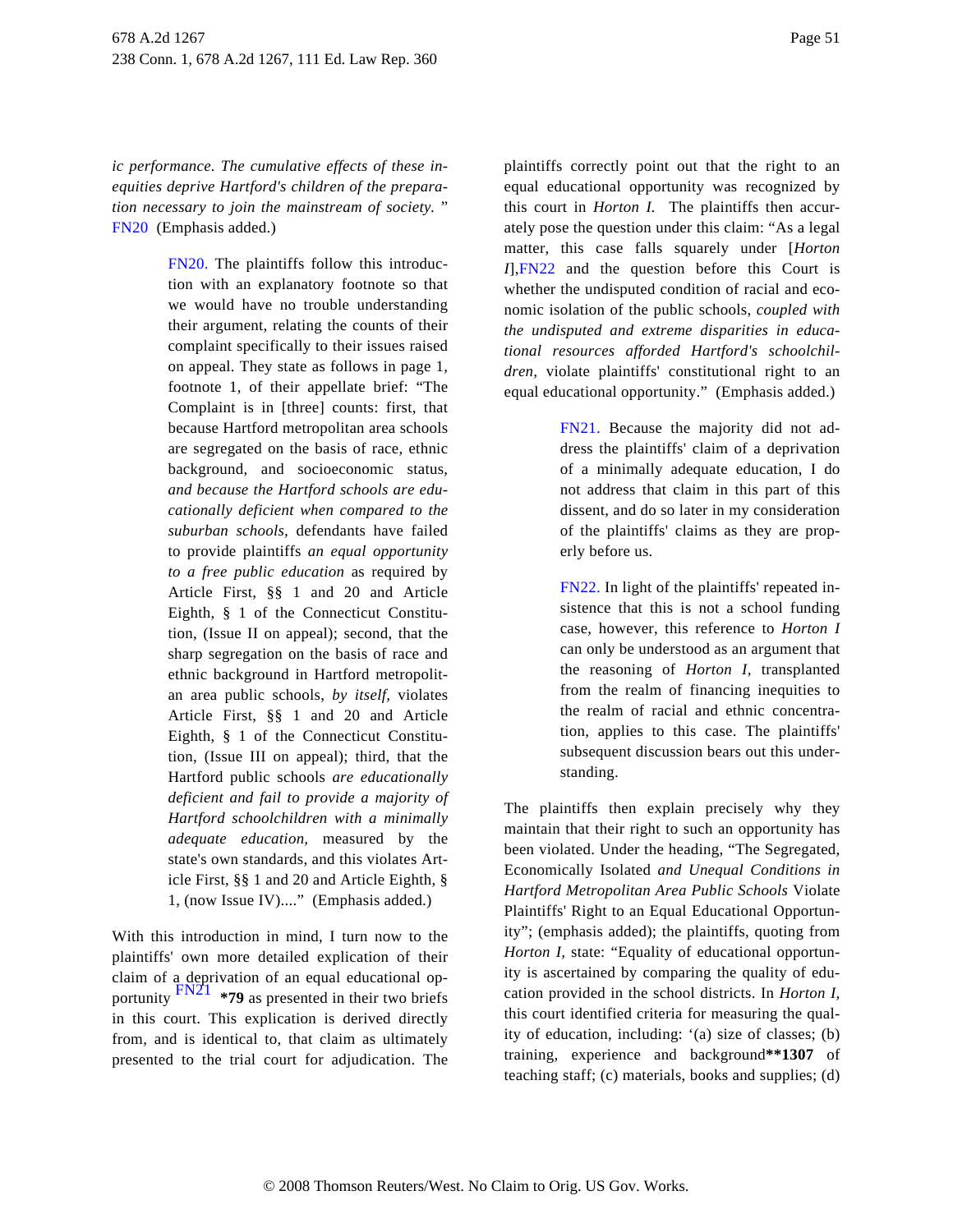school philosophy and objectives; (e) type of local control; (f) test scores as measured against ability; (g) degree of motivation and application of the students; (h) course offerings and extracurricular activities.' *[Horton I,](http://www.westlaw.com/Find/Default.wl?rs=dfa1.0&vr=2.0&DB=162&FindType=Y&SerialNum=1977120164)* [\[supra, 172 Conn. at 634, 376](http://www.westlaw.com/Find/Default.wl?rs=dfa1.0&vr=2.0&DB=162&FindType=Y&SerialNum=1977120164) [A.2d 359\]](http://www.westlaw.com/Find/Default.wl?rs=dfa1.0&vr=2.0&DB=162&FindType=Y&SerialNum=1977120164)."

**\*80** With this legal, and appropriate, standard in place for the evaluation of a claim of a deprivation of an equal educational opportunity, the plaintiffs then attempt to persuade us that, as demonstrated by the evidence presented in the trial court, they should prevail on this claim. They attempt to do so, however, not by relying on the general harms associated with a racially and ethnically isolated school system or on the general benefits of an integrated school system, but by arguing that the trial court's adverse factual findings were clearly [errone](#page-51-0)ous.FN23

> <span id="page-51-3"></span><span id="page-51-1"></span><span id="page-51-0"></span>[FN23.](#page-51-1) The plaintiffs assert: "The court below erroneously found that students in the Hartford metropolitan area are provided equal educational opportunities." In support of this assertion, the plaintiffs contend that the trial court "committed error by completely bypassing analysis of disparities in the provision of materials, books and supplies and course offerings, *by similarly neglecting the wide disparity in test scores, and by disregarding the impact of racial and ethnic isolation and the concentration of poverty* in reaching [its] conclusion." (Emphasis added.) Indeed, in the trial court the plaintiffs had presented expert testimony regarding the educational impact of racial and ethnic isolation, and the plaintiffs complain in this court that the trial court was required to find accordingly because, in the plaintiffs' view, there was "no evidence in the record to show that all of the plaintiffs' experts were unworthy of belief."

<span id="page-51-2"></span>In the same vein, the plaintiffs' continue their attack on the trial court's findings

regarding the quality of the education provided to the plaintiffs by referring back to a detailed summary of their evidence in the trial court. At pages 7 through 24 of their appellate brief, under the heading "Unequal and Inadequate Education," the plaintiffs present a detailed summary of their trial court evidence that, they maintain, demonstrates as a factual matter that they are being deprived of an equal educational opportunity as a result of their racial and ethnic isolation. This factual recitation further demonstrates that the plaintiffs' claim regarding an equal educational opportunity rests on a factual matrix that combines the racial and ethnic isolation of the Hartford district, the claimed economic plight of the district and the educational deficiencies claimed to result from that isolation and plight.

In their reply brief in this court, the plaintiffs reinforce this understanding of the basis of their equal educational opportunity claim. [FN24](#page-51-2) The plaintiffs then, in order **\*81** that we not be confused about their claims, reiterated the three claims that they had presented in this case, and the doctrinal differences between them. "First, plaintiffs claim that the extreme levels of racial segregation and the concentration of poor children in the Hartford schools, along with well-documented deficiencies and disparities in educational resources and reflected by the vast gulf in outcomes, violates plaintiffs' fundamental right to an equal educational opportunity. Second, plaintiffs claim that the extreme levels of racial segregation in the Hartford area constitute a per se violation of Connecticut's constitution. Third, plaintiffs claim that the conditions in the Hartford schools violate plaintiffs' right to a minimally adequate education, pursuant to Article Eighth, § 1 and plaintiffs' due process rights."

> [FN24.](#page-51-3) In their reply brief, the plaintiffs state: "The trial court ... succumbed to [an]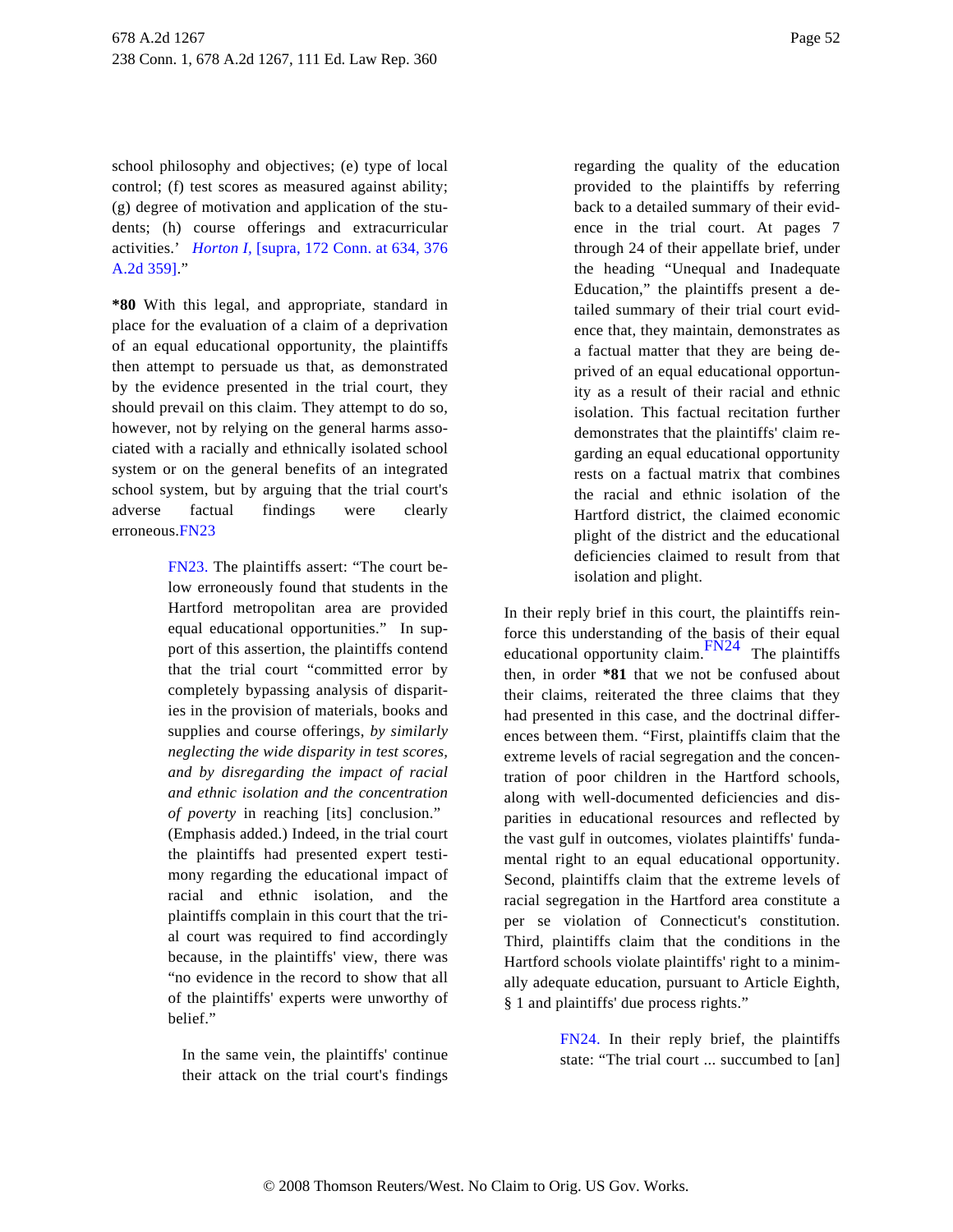error of law by failing to consider the totality of circumstances facing Hartford schoolchildren and how *racial segregation, the concentration of poor children in the schools, and disparities in educational resources, including facilities and equipment, among other things, deprive children of substantially equal educational opportunities.* Notwithstanding defendants' portrayal, this case is not simply about the extreme racial isolation of the Hartford schools, although that, too, is a ground for relief. Neither is the case solely about the deficiencies in educational resources or the vast differences in educational outcomes. *The plaintiffs' claim of denial of equal educational opportunity is about all of these harms together, just as they are experienced every day in the classroom.*" (Emphasis added.)

To summarize: the plaintiffs' first claim is their claim of a deprivation of equal educational opportunity as articulated in *Horton I.* As a factual matter, this claim rests on a complex factual matrix: the undisputed facts regarding the racial and ethnic concentration, and the concentration of poverty, in the Hartford district; the disputed facts regarding the claimed inadequate educational resources in the Hartford district; and the disputed causal effect of that combination of **\*\*1308** factors on the educational outcomes claimed to be prevalent in the Hartford district.

<span id="page-52-0"></span>The plaintiffs' second claim is based entirely on the legal theory that the term "segregation" in article first, **\*82** § 20, means de facto segregation. As a factual matter, this claim rests on only the undisputed facts regarding the racial and ethnic concentration in the Hartford schools, to the exclusion of the disputed facts regarding the claimed disparities between the educational resources and outcomes of the Hartford school district, on one hand, and the resources and outcomes of the suburban school districts, on the other hand.

The plaintiffs' third claim is their claim of a deprivation of a minimally adequate education under article eighth, § 1, of the state constitution as articulated in *Horton I.* This claim rests on disputed facts regarding certain claimed inadequacies in the Hartford school district.

Having summarized the plaintiffs' claims as disclosed by this voluminous record, I will next analyze the majority opinion in light of the record in this case. I turn, therefore, to that task.

III

## THE FUNDAMENTAL FLAWS IN THE MAJOR-ITY OPINION

### A

### The Majority's Adjudicative Process

The first flaw in the majority opinion involves the adjudicative process by which the opinion was created. As the record demonstrates, the constitutional theory conceived by the majority bears only a passing resemblance to the claims of the plaintiffs as disclosed by the record. The majority's theory is a combination of the legal theories presented in the plaintiffs' first and second claims, completely shorn of the facts that the trial court found after six years of litigation. The theory upon which the majority opinion is based, therefore, is brand new and was never advocated by the plaintiffs.

**\*83** The majority asserts, nonetheless, that "[t]he constitutional implications raised by these allegations were fully argued before the trial court, and were fully briefed by the parties before this court." [FN25](#page-53-0) This is like saying that water is the same thing as hydrogen and oxygen because water is the result when the two gases are combined in a certain proportion.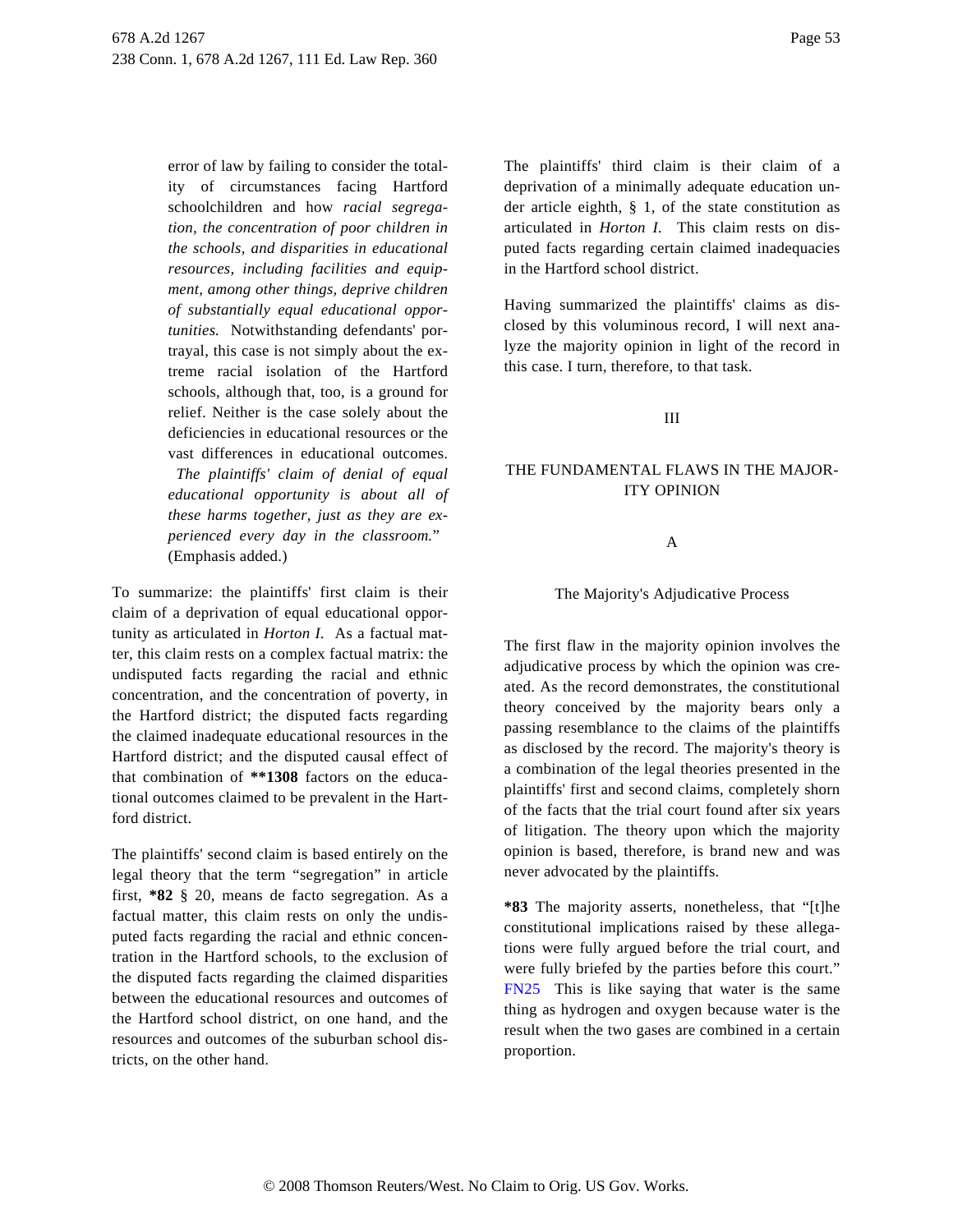<span id="page-53-0"></span>[FN25.](#page-52-0) I can find nothing in this voluminous record to support this assertion of the majority, insofar as it purports to refer to the claim of equal educational opportunity. Indeed, the majority does not, because it cannot, quote or summarize any part of this record that supports the assertion. Moreover, the assertion is curious, to say the least, because the majority does not state that the theory of equal educational opportunity that it has created *was* briefed in the trial court or this court. Rather, the majority asserts that "[t]he constitutional implications" of that theory were addressed. I do not know what that means.

It may refer to the fact that the parties fully briefed and argued the question of the meaning of "segregation" in article first, § 20. The parties addressed that issue, however, as part of the plaintiffs' per se segregation claim, which the plaintiffs themselves had separated from their equal educational opportunity claim. To the extent that this legal issue is in the case under that rubric, however, I acknowledge that it has been fully addressed by the parties. In my view, that does not substitute for giving the parties an opportunity to address its consequences for a claim, based on *Horton I,* that the plaintiffs have been deprived of an equal educational opportunity.

<span id="page-53-1"></span>The majority's theory of a lack of an equal educational opportunity is a hybrid of two disparate parts of the plaintiffs' case, as argued to and litigated in the trial court and as argued and briefed in this court. One part of the hybrid is the legal theory of the plaintiffs' first claim, namely, that under *Horton I,* they have been deprived of an equal educational opportunity, but *without* the factual matrix that the plaintiffs themselves presented to support that theory. The second part of the hybrid is the theory of the plaintiffs' second claim, namely, that "segregation" in article first, § 20, means de facto as well as de jure segregation when applied to education. That theory, however, does *not* constitute an equal educational opportunity claim, as understood and presented by the plaintiffs throughout this case, as **\*84** understood and responded to by the defendants throughout this case, and as briefed and argued in this court.

Moreover, I confess that, having read the briefs carefully and having participated in **\*\*1309** the oral argument with great concentration, the majority's theory of a deprivation of an equal educational opportunity was a complete surprise to me. I can only wonder about the reaction of the defendants, who for the past six years have been defending this case on the basis that the record demonstrates, rather than the basis on which the majority has decided the case. In fact, I suspect that even the plaintiffs are surprised that they have prevailed on a theory of a deprivation of an equal educational opportunity that they did not present, and that renders wholly immaterial the entire factual matrix that they did present, appropriately albeit unsuccessfully, under that doctrine as articulated in *Horton I.*

The newness of the majority's constitutional theory is not only demonstrated by comparing the record to the majority opinion, it is demonstrated by certain language in the majority opinion itself. When the majority asks, at the beginning of its analysis, whether "the plaintiffs' complaint encompass[es] [the constituent elements of the affirmative constitutional mandate to provide all public schoolchildren with a substantially equal educational opportunity]", it asks a question that no one else has ever asked us to answer, namely, whether the plaintiffs'<br>complaint is legally sufficient. In elaborating on that question, moreover, the majority's language is curiously but revealingly qualified: it refers to the plaintiffs' claim "as we have defined it." This question and qualification are necessitated solely by **\*85** the fact that the majority's, rather than the plaintiffs', theory of the equal educational opportunity claim has now become dispositive, and that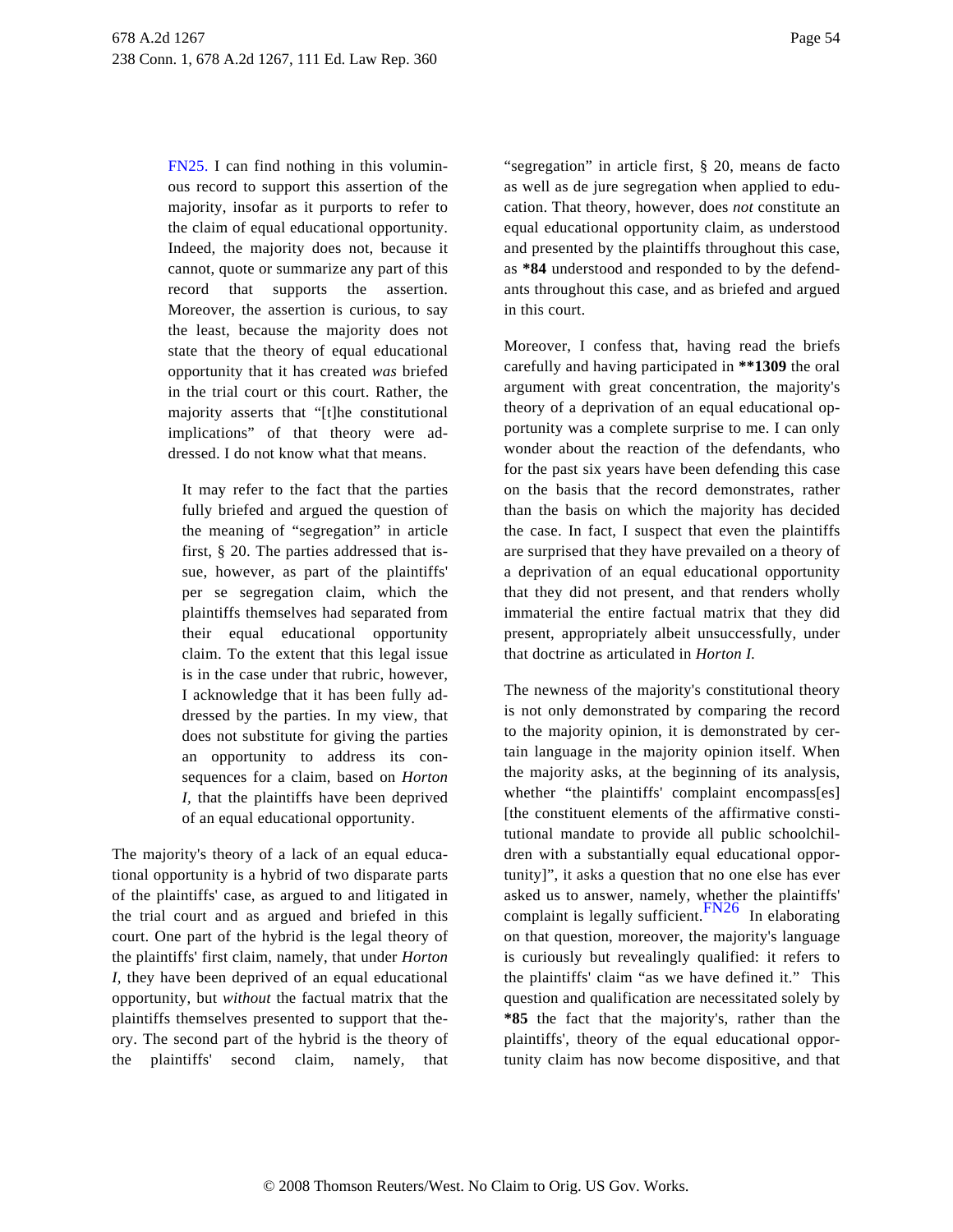<span id="page-54-0"></span>this theory was never in this case until the majority issued its opinion.

> [FN26.](#page-53-1) The majority also asks whether the plaintiffs' pleadings "fairly can be read to encompass such a challenge." It concludes that "the plaintiffs can succeed if any of their claims falls within the constitutional right *as we have defined it.*" (Emphasis added.)

Although prior to trial the defendants challenged the legal sufficiency of the plaintiffs' complaint, they lost that challenge and, except for the arguments regarding justiciability and state action, did not renew it on appeal. Moreover, at no time in this appeal was the question raised of whether the plaintiffs' pleadings stated a cognizable claim. At no time in this appeal was the question raised whether the plaintiffs' pleadings could be read to support their constitutional challenge. The sole reason that these questions and these qualifications became necessary is that majority has recast the essential nature of the plaintiffs' complaint, as presented by the plaintiffs at trial and on appeal, in order to fit the majority's predetermined outcome.

This method of adjudication is fundamentally flawed for several reasons that call into question the integrity of the majority decision. First, it is egregiously unfair to the defendants. Having defended this case for six years in the trial court, and having responded to the plaintiffs' appeal on the legal and factual bases presented by the plaintiffs, the defendants have not had the opportunity to respond to the new theory of equal educational opportunity fashioned by the majority either by evidence or argument in the trial court, or by briefs and oral argument in this court. Indeed, we will all have to wonder what evidence or arguments the defendants would have produced in the trial court and this court had they known that this hybrid theory was the basis of the equal educational opportunity claim to which they were required to respond.  $FN27$ 

<span id="page-54-2"></span><span id="page-54-1"></span>[FN27.](#page-54-2) The majority asserts simply that "as

a pleading matter, [the plaintiffs'] claims were stated in two counts rather than in one." On the contrary, the majority has taken two separate and independent claims, chopped them up and recombined them into a third, and different, claim that no onenot even the plaintiffs-had ever made.

**\*86** Second, the majority's treatment of the plaintiffs' pleadings in this case turns our traditional treatment of pleadings on its head, and adds to the unfairness to the defendants. It is true that, under our modern jurisprudence, we read pleadings "broadly and realistically, rather than narrowly and technically.... *[Beaudoin v. Town Oil Co.,](http://www.westlaw.com/Find/Default.wl?rs=dfa1.0&vr=2.0&DB=162&FindType=Y&SerialNum=1988068927)* 207 [Conn. 575, 587-88, 542 A.2d 1124](http://www.westlaw.com/Find/Default.wl?rs=dfa1.0&vr=2.0&DB=162&FindType=Y&SerialNum=1988068927) (1988); *[Fuessenich v. DiNardo](http://www.westlaw.com/Find/Default.wl?rs=dfa1.0&vr=2.0&DB=162&FindType=Y&SerialNum=1985106525),* [195 Conn. 144, 150-5](http://www.westlaw.com/Find/Default.wl?rs=dfa1.0&vr=2.0&DB=162&FindType=Y&SerialNum=1985106525)1, [487 A.2d 514 \(198](http://www.westlaw.com/Find/Default.wl?rs=dfa1.0&vr=2.0&DB=162&FindType=Y&SerialNum=1985106525)5). As long as the pleadings provide sufficient notice of the **\*\*1310** facts claimed and the issues to be tried and do not surprise or prejudice the opposing party, we will not conclude that the complaint is insufficient to allow recovery." (Internal quotation marks omitted.) *[Normand Josef Enterprises, Inc. v. Connecticut Na](http://www.westlaw.com/Find/Default.wl?rs=dfa1.0&vr=2.0&DB=162&FindType=Y&SerialNum=1994163885)[tional Bank](http://www.westlaw.com/Find/Default.wl?rs=dfa1.0&vr=2.0&DB=162&FindType=Y&SerialNum=1994163885),* [230 Conn. 486, 496, 646 A.2d 12](http://www.westlaw.com/Find/Default.wl?rs=dfa1.0&vr=2.0&DB=162&FindType=Y&SerialNum=1994163885)89 [\(1994\).](http://www.westlaw.com/Find/Default.wl?rs=dfa1.0&vr=2.0&DB=162&FindType=Y&SerialNum=1994163885)

The application of that principle cannot, however, save what the majority has done here. That principle generally applies before trial to the construction of a complaint when it is challenged for legal sufficiency; see, e.g., *[D'Ulisse-Cupo v. Board o](http://www.westlaw.com/Find/Default.wl?rs=dfa1.0&vr=2.0&DB=162&FindType=Y&SerialNum=1987014686)f [Directors of Notre Dame High Schoo](http://www.westlaw.com/Find/Default.wl?rs=dfa1.0&vr=2.0&DB=162&FindType=Y&SerialNum=1987014686)l,* [202 Conn](http://www.westlaw.com/Find/Default.wl?rs=dfa1.0&vr=2.0&DB=162&FindType=Y&SerialNum=1987014686). [206, 220-21, 520 A.2d 217 \(1987](http://www.westlaw.com/Find/Default.wl?rs=dfa1.0&vr=2.0&DB=162&FindType=Y&SerialNum=1987014686)); during trial, to a determination of whether certain evidence should be admitted as within, or excluded as beyond, the fair boundaries of the complaint; see, e.g., *[Farrell](http://www.westlaw.com/Find/Default.wl?rs=dfa1.0&vr=2.0&DB=162&FindType=Y&SerialNum=1987064167) [v. St. Vincent's Hospita](http://www.westlaw.com/Find/Default.wl?rs=dfa1.0&vr=2.0&DB=162&FindType=Y&SerialNum=1987064167)l,* [203 Conn. 554, 557-5](http://www.westlaw.com/Find/Default.wl?rs=dfa1.0&vr=2.0&DB=162&FindType=Y&SerialNum=1987064167)8, [525 A.2d 954 \(19](http://www.westlaw.com/Find/Default.wl?rs=dfa1.0&vr=2.0&DB=162&FindType=Y&SerialNum=1987064167)87); and posttrial, where the parties have in fact litigated the case in a posture that includes the challenged theory, and there has been no prejudice or surprise. See, e.g., *[Normand](http://www.westlaw.com/Find/Default.wl?rs=dfa1.0&vr=2.0&DB=162&FindType=Y&SerialNum=1994163885) [Josef Enterprises, Inc. v. Connecticut Nat](http://www.westlaw.com/Find/Default.wl?rs=dfa1.0&vr=2.0&DB=162&FindType=Y&SerialNum=1994163885)ional [Bank,](http://www.westlaw.com/Find/Default.wl?rs=dfa1.0&vr=2.0&DB=162&FindType=Y&SerialNum=1994163885)* [supra, 230 Conn. at 497-98, 646 A.2d 12](http://www.westlaw.com/Find/Default.wl?rs=dfa1.0&vr=2.0&DB=162&FindType=Y&SerialNum=1994163885)89. The principle does not apply in this case, however,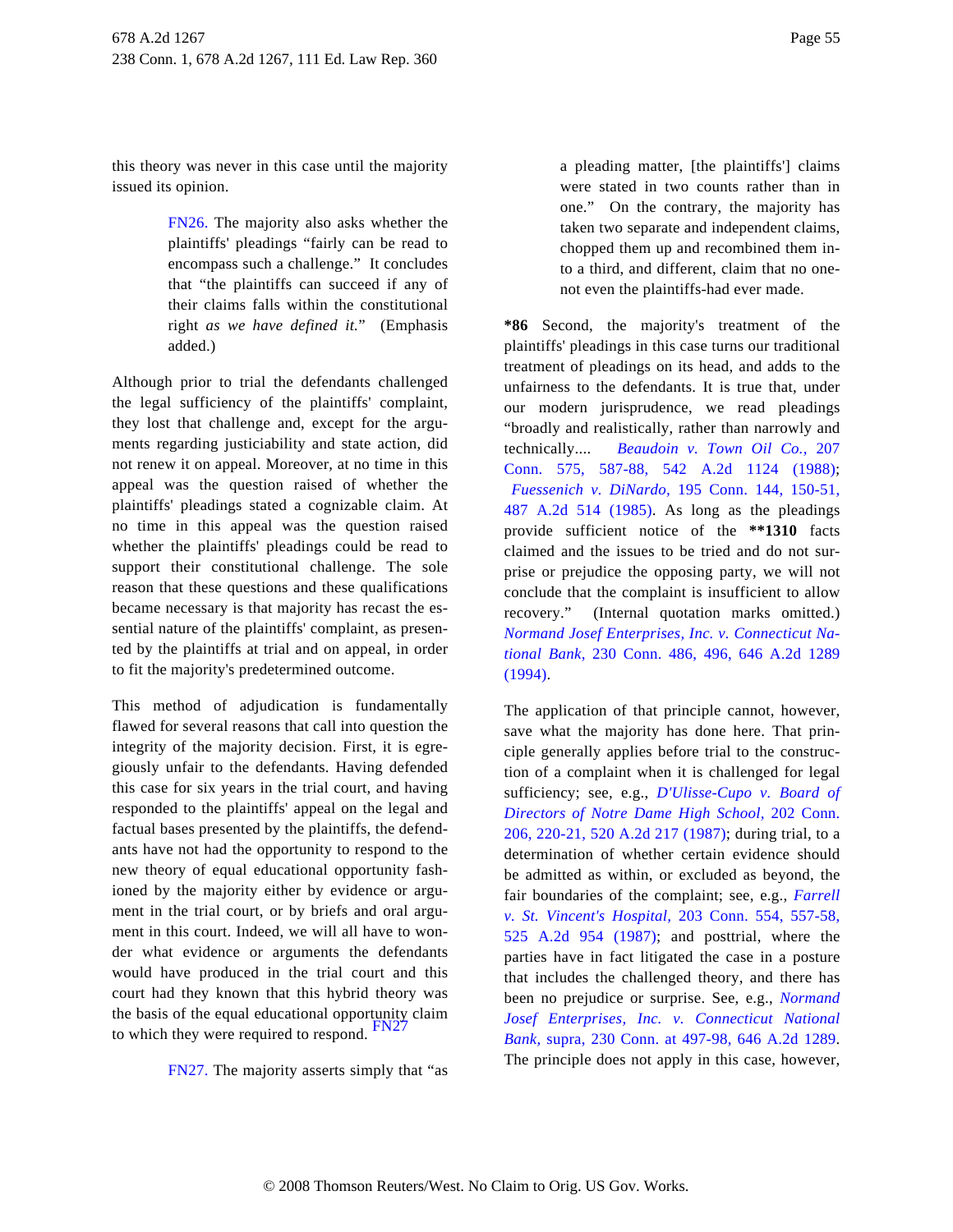where the majority has, after the trial and after appellate briefs and arguments, altered the theory of the complaint on which all of the parties **\*87** have relied, and then, without notice to anyone, has determined that the complaint supports the altered theory. That process violates the fundamental principle that "the pleadings provide sufficient notice of the facts claimed and the issues to be tried and do not surprise or prejudice the opposing party...." [Id., at 496, 646 A.2d 1289](http://www.westlaw.com/Find/Default.wl?rs=dfa1.0&vr=2.0&DB=162&FindType=Y&SerialNum=1994163885).

The third flaw in the process by which the majority reached its decision is that, having decided to consider a new theory of the case, the court has not afforded the parties the opportunity to file supplemental briefs or to present further oral argument. In recent years, we have engaged in the practice of requesting supplemental briefs when, after oral argument, we have determined that the parties have not sufficiently addressed an issue or potentially dispositive theory of the case that surfaced either in the oral argument or in the process of our deliberations. See, e.g., *[State v. Troupe](http://www.westlaw.com/Find/Default.wl?rs=dfa1.0&vr=2.0&DB=162&FindType=Y&SerialNum=1996127873),* [237 Conn. 284](http://www.westlaw.com/Find/Default.wl?rs=dfa1.0&vr=2.0&DB=162&FindType=Y&SerialNum=1996127873), [286-87 n. 4, 677 A.2d 917 \(1996\)](http://www.westlaw.com/Find/Default.wl?rs=dfa1.0&vr=2.0&DB=162&FindType=Y&SerialNum=1996127873) (continued viability of constancy of accusation doctrine); *[Williams](http://www.westlaw.com/Find/Default.wl?rs=dfa1.0&vr=2.0&DB=162&FindType=Y&SerialNum=1996035247) [v. Best Cleaners, Inc](http://www.westlaw.com/Find/Default.wl?rs=dfa1.0&vr=2.0&DB=162&FindType=Y&SerialNum=1996035247).,* [235 Conn. 778, 784, 6](http://www.westlaw.com/Find/Default.wl?rs=dfa1.0&vr=2.0&DB=162&FindType=Y&SerialNum=1996035247)70 [A.2d 294 \(199](http://www.westlaw.com/Find/Default.wl?rs=dfa1.0&vr=2.0&DB=162&FindType=Y&SerialNum=1996035247)6) (definition of disability under [General Statutes § 31-34](http://www.westlaw.com/Find/Default.wl?rs=dfa1.0&vr=2.0&DB=1000264&DocName=CTSTS31-349&FindType=L)9), superseded, [237 Conn.](http://www.westlaw.com/Find/Default.wl?rs=dfa1.0&vr=2.0&DB=162&FindType=Y&SerialNum=1996139843) [490, 677 A.2d 1356 \(199](http://www.westlaw.com/Find/Default.wl?rs=dfa1.0&vr=2.0&DB=162&FindType=Y&SerialNum=1996139843)6); *[Jackson v. Commis](http://www.westlaw.com/Find/Default.wl?rs=dfa1.0&vr=2.0&DB=162&FindType=Y&SerialNum=1993159029)[sioner of Correction](http://www.westlaw.com/Find/Default.wl?rs=dfa1.0&vr=2.0&DB=162&FindType=Y&SerialNum=1993159029),* [227 Conn. 124, 130, 629 A.2d](http://www.westlaw.com/Find/Default.wl?rs=dfa1.0&vr=2.0&DB=162&FindType=Y&SerialNum=1993159029) [413 \(1993](http://www.westlaw.com/Find/Default.wl?rs=dfa1.0&vr=2.0&DB=162&FindType=Y&SerialNum=1993159029)) (appropriate standard in habeas proceeding by which to determine effect of prior failure to raise constitutional claim); *[State v. Oquendo](http://www.westlaw.com/Find/Default.wl?rs=dfa1.0&vr=2.0&DB=162&FindType=Y&SerialNum=1992150324),* [223 Conn. 635, 657, 613 A.2d 1300](http://www.westlaw.com/Find/Default.wl?rs=dfa1.0&vr=2.0&DB=162&FindType=Y&SerialNum=1992150324) (1992) (whether denial of motion to suppress can be sustained under abandonment doctrine). Indeed, we have reversed the Appellate Court for disposing of an appeal on the basis of a plain error analysis that neither party had raised, without first giving the parties the opportunity to brief the perceived plain error claim. See, e.g., *[Lynch v. Granby Holdings](http://www.westlaw.com/Find/Default.wl?rs=dfa1.0&vr=2.0&DB=162&FindType=Y&SerialNum=1994149350), [Inc.,](http://www.westlaw.com/Find/Default.wl?rs=dfa1.0&vr=2.0&DB=162&FindType=Y&SerialNum=1994149350)* [230 Conn. 95, 98-99, 644 A.2d 325 \(1994\)](http://www.westlaw.com/Find/Default.wl?rs=dfa1.0&vr=2.0&DB=162&FindType=Y&SerialNum=1994149350).

There are two reasons for this postargument appellate procedure: (1) fairness to the parties suggests

that they be confronted with a potentially dispositive theory **\*88** that they had not had the prior opportunity to discuss; and (2) we are more likely to be correct in our judgments if they follow adequate briefing. I acknowledge that we have not uniformly followed this procedure, and that there is no rule that requires that we do so. Indeed, there are cases in which, for various reasons, it is appropriate that we not do so.

This case, however, is the paradigm of when supplemental briefing and argument would have been appropriate. This case may be the most significant ruling of this court in this century. I can think of no other case decided by this court that will have more impact on the daily lives of our citizenry than this case. Having ordered supplemental briefing and argument in cases involving issues of the continued viability of an evidentiary doctrine, the proper construction of second injury fund terminology, preservation of an issue for habeas review and the relevance of abandonment to the reasonable expectation of privacy, we should have done so in this case, the enormous public importance of **\*\*1311** which demands the highest degree of both fairness to the parties and confidence in the correctness of the outcome.

The use of that prudent appellate procedure would have been particularly appropriate in this case. In a case in which we exercise the judicial power to interpret a statute or explicate the common law, if we are incorrect, the General Assembly is free to enact legislation correcting our error. In a case such as this, however, in which this court incorrectly interprets our constitution, the only remedy of the people is the painful process of constitutional amendment.

Although, in my view, these flaws in the majority's process of decision-making seriously undermine the integrity of its opinion, the more fundamental question is whether, nonetheless, the reasoning of the majority **\*89** opinion is sound. It is not. I turn next, therefore, to the substantive flaws in the majority opinion.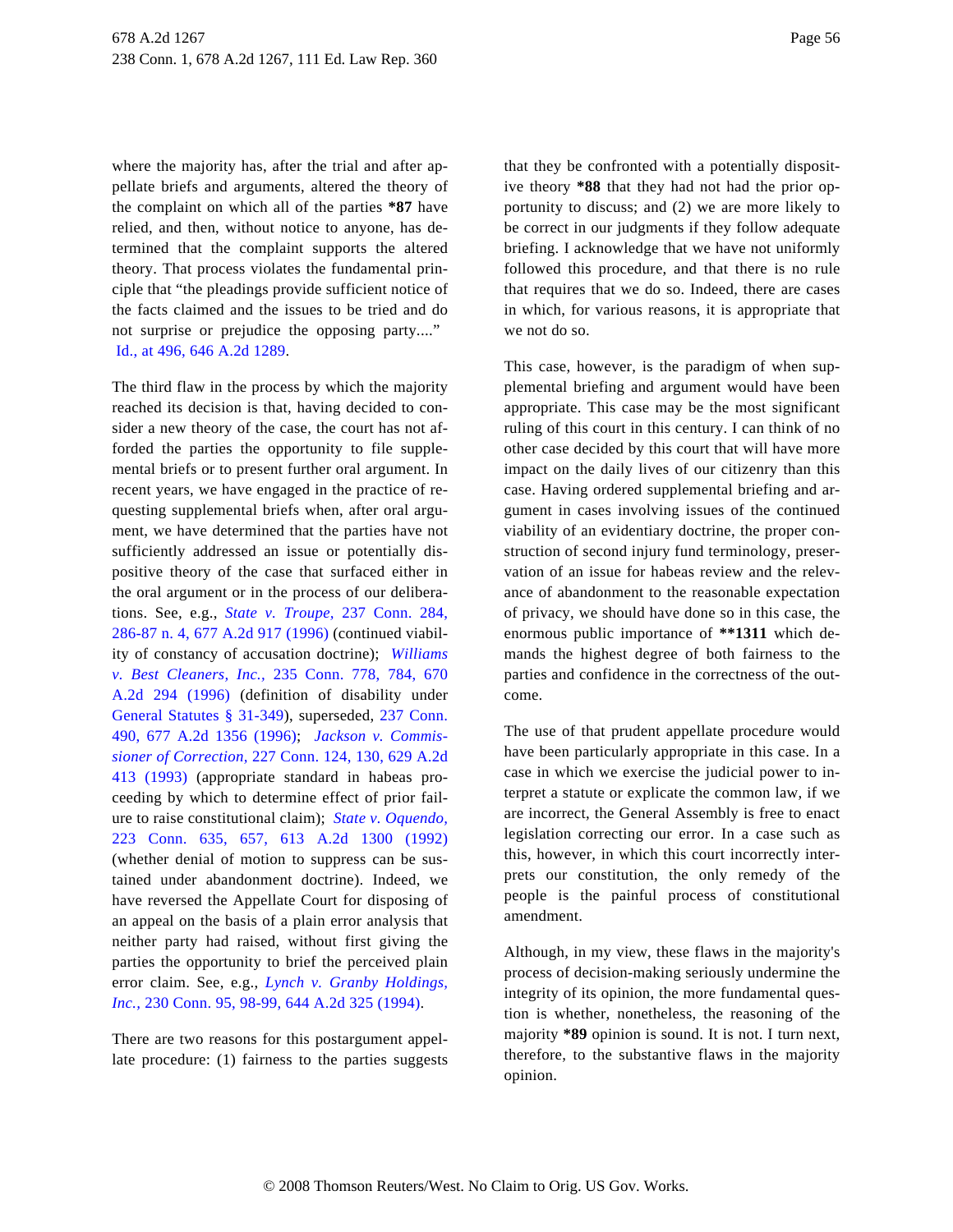#### B

#### The Misapplication of *Horton I*

The first substantive flaw in the majority opinion is that it misapplies the principal precedent upon which the plaintiffs' equal educational opportunity claim is based, namely, *Horton I.* It does so by disregarding the factual underpinning of *Horton I,* thereby rendering irrelevant the critical factual differences between this case and *Horton I.* Thus, the majority demonstrates its lack of fidelity to *Horton I* by severing the plaintiffs' claim from its jurisprudential roots and by shedding its essential factual underpinnings.

In *Horton I,* this court held that the education clause; article eighth, § 1; and the equal protection clauses; article first, §§ 1 and 20; require "that the state provide a substantially equal educational opportunity to its youth in its free public elementary and secondary schools." *[Horton I](http://www.westlaw.com/Find/Default.wl?rs=dfa1.0&vr=2.0&DB=162&FindType=Y&SerialNum=1977120164),* [supra, 17](http://www.westlaw.com/Find/Default.wl?rs=dfa1.0&vr=2.0&DB=162&FindType=Y&SerialNum=1977120164)2 [Conn. at 649, 376 A.2d 35](http://www.westlaw.com/Find/Default.wl?rs=dfa1.0&vr=2.0&DB=162&FindType=Y&SerialNum=1977120164)9; see also *[Horton v.](http://www.westlaw.com/Find/Default.wl?rs=dfa1.0&vr=2.0&DB=162&FindType=Y&SerialNum=1985102767) [Meskill,](http://www.westlaw.com/Find/Default.wl?rs=dfa1.0&vr=2.0&DB=162&FindType=Y&SerialNum=1985102767)* [195 Conn. 24, 34-35, 486 A.2d](http://www.westlaw.com/Find/Default.wl?rs=dfa1.0&vr=2.0&DB=162&FindType=Y&SerialNum=1985102767) 1099 [\(1985\)\(](http://www.westlaw.com/Find/Default.wl?rs=dfa1.0&vr=2.0&DB=162&FindType=Y&SerialNum=1985102767)*Horton III* ) (characterizing *Horton I* as resting on article eighth, § 1, and article first, §§ 1 and 20). We also held that the system of funding public education then prevailing, under which each town raised its own funds for education via property taxes, supplemented by a flat grant from the state according to the average daily number of students attending school in the town; *[Horton I](http://www.westlaw.com/Find/Default.wl?rs=dfa1.0&vr=2.0&DB=162&FindType=Y&SerialNum=1977120164),* [supra, a](http://www.westlaw.com/Find/Default.wl?rs=dfa1.0&vr=2.0&DB=162&FindType=Y&SerialNum=1977120164)t [628, 376 A.2d 359](http://www.westlaw.com/Find/Default.wl?rs=dfa1.0&vr=2.0&DB=162&FindType=Y&SerialNum=1977120164); violated that requirement. [Id.,](http://www.westlaw.com/Find/Default.wl?rs=dfa1.0&vr=2.0&DB=162&FindType=Y&SerialNum=1977120164) [at 648-49, 376 A.2d 359](http://www.westlaw.com/Find/Default.wl?rs=dfa1.0&vr=2.0&DB=162&FindType=Y&SerialNum=1977120164).

<span id="page-56-2"></span><span id="page-56-1"></span><span id="page-56-0"></span>These conclusions rested on two sets of factual findings of the trial court in that case, which we determined were supported by the evidence. [Id., at](http://www.westlaw.com/Find/Default.wl?rs=dfa1.0&vr=2.0&DB=162&FindType=Y&SerialNum=1977120164) [649, 376 A.2d 35](http://www.westlaw.com/Find/Default.wl?rs=dfa1.0&vr=2.0&DB=162&FindType=Y&SerialNum=1977120164)9. The first set of findings was that the existing system of school financing resulted in significant disparities between the amounts spent on education by property-rich towns and the **\*90** amounts spent by property-poor towns. [Id., at 633,](http://www.westlaw.com/Find/Default.wl?rs=dfa1.0&vr=2.0&DB=162&FindType=Y&SerialNum=1977120164) [376 A.2d 359](http://www.westlaw.com/Find/Default.wl?rs=dfa1.0&vr=2.0&DB=162&FindType=Y&SerialNum=1977120164). The court stated: "[T]he present system of financing education in Connecticut ensures that, regardless of the educational needs or wants of children, more educational dollars will be allotted to children who live in property-rich towns than to children who live in property-poor towns." Id.

The second set of findings concerned the effect of these financial disparities on the children. That set of findings established that the per pupil spending disparities resulted in a lower quality of education in the property-poor towns than in the property-rich towns. Id. The court stated: "The criteria for evaluating the 'quality of education' in a town include the following: (a) size of classes; (b) training, experience and background of teaching staff; (c) materials, books and supplies; (d) school philosophy and objectives; (e) type of local control; (f) test scores as measured against ability; (g) degree of motivation and application of the students; (h) course offerings and extracurricular activities. In most cases, the optimal version of these criteria is achieved by higher per pupil operating expenditures, and because many of the elements of a quality education require higher per pupil operating expenditures, there is a direct relationship between per pupil school expenditures and the breadth and quality of educational programs." [Id., at 634-35](http://www.westlaw.com/Find/Default.wl?rs=dfa1.0&vr=2.0&DB=162&FindType=Y&SerialNum=1977120164), [376 A.2d 359](http://www.westlaw.com/Find/Default.wl?rs=dfa1.0&vr=2.0&DB=162&FindType=Y&SerialNum=1977120164). [FN28](#page-56-0) All **\*\*1312** of these factual assertions by this court were based on the factual findings of the trial **\*91** court in *Horton I,* findings that had been vigorously contested by the [state.F](#page-57-0)N29

> [FN28.](#page-56-1) In numerous other passages, the court in *Horton I* emphasized the factual, causal connection between per pupil expenditure and quality of education. See *[Horton I](http://www.westlaw.com/Find/Default.wl?rs=dfa1.0&vr=2.0&DB=162&FindType=Y&SerialNum=1977120164),* [supra, 172 Conn. at 638,](http://www.westlaw.com/Find/Default.wl?rs=dfa1.0&vr=2.0&DB=162&FindType=Y&SerialNum=1977120164) 376 [A.2d 359](http://www.westlaw.com/Find/Default.wl?rs=dfa1.0&vr=2.0&DB=162&FindType=Y&SerialNum=1977120164) ("that variations in money available to different towns produce variations in quality of instruction; that the financing system discriminates against pupils in Canton because the breadth and quality of the education they receive is to a substantial degree narrower and lower than that which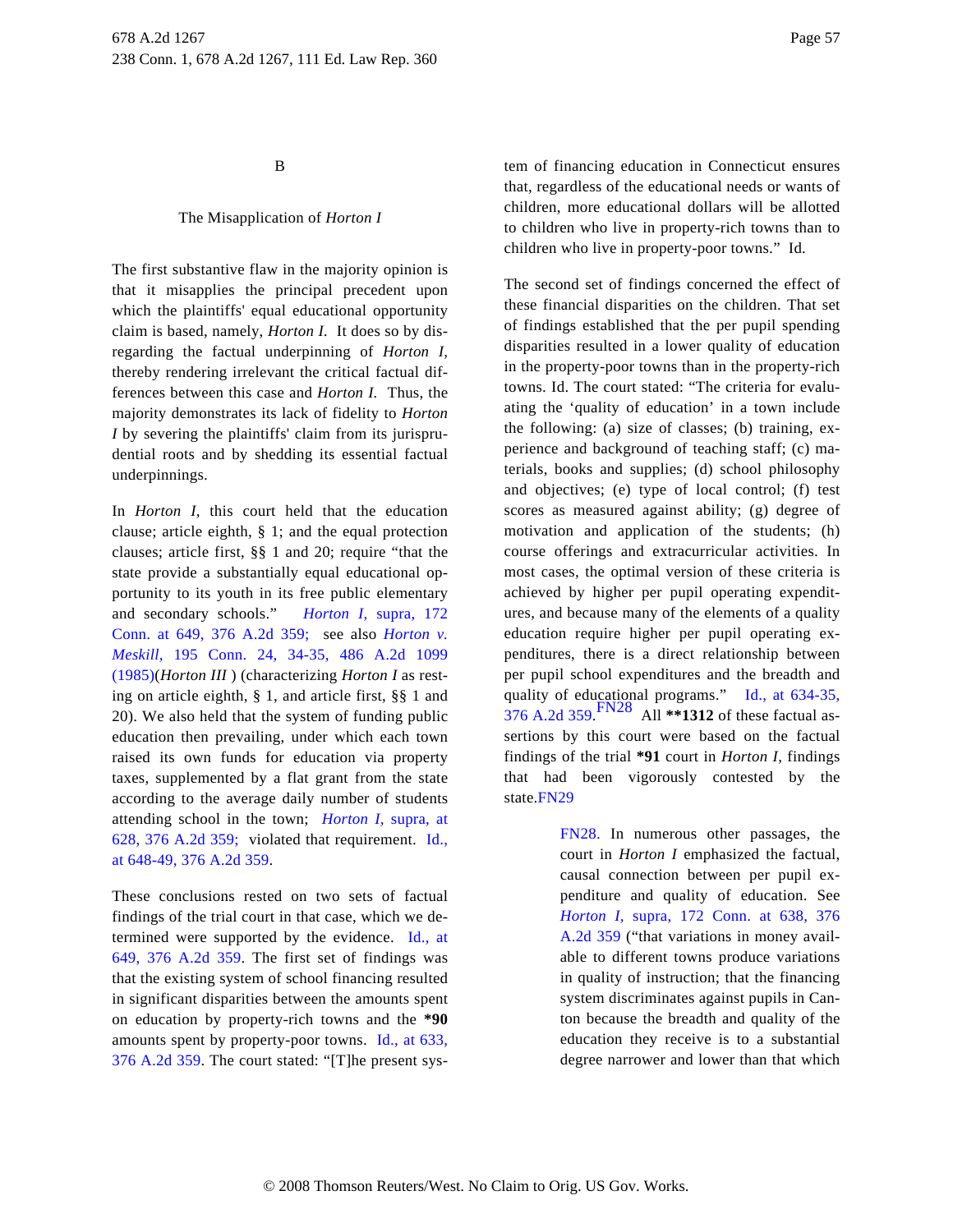pupils receive in comparable towns with larger tax bases and a greater ability to finance education"); [id., at 645, 376 A.2](http://www.westlaw.com/Find/Default.wl?rs=dfa1.0&vr=2.0&DB=162&FindType=Y&SerialNum=1977120164)d [359](http://www.westlaw.com/Find/Default.wl?rs=dfa1.0&vr=2.0&DB=162&FindType=Y&SerialNum=1977120164) ("The wealth discrimination found among school districts differs materially from the usual equal protection case where a fairly defined indigent class suffers discrimination to its peculiar disadvantage. The discrimination is relative rather than absolute. Further, the children living in towns with relatively low assessable property values are afforded public education but, as the trial court found, the education they receive is to a substantial degree narrower and lower in quality than that which pupils receive in comparable towns with a larger tax base and greater ability to finance education. True, the state has mandated local provision for a basic educational program with local option for a program of higher quality but, as the trial court's finding indicates, that option to a town which lacks the resources to implement the higher quality educational program which it desires and which is available to property-richer towns is highly illusory."); [id.,](http://www.westlaw.com/Find/Default.wl?rs=dfa1.0&vr=2.0&DB=162&FindType=Y&SerialNum=1977120164) [at 648, 376 A.2d 3](http://www.westlaw.com/Find/Default.wl?rs=dfa1.0&vr=2.0&DB=162&FindType=Y&SerialNum=1977120164)59 ("The present-day problem arises from the circumstance that over the years there has arisen a great disparity in the ability of local communities to finance local education, which has given rise to a consequent significant disparity in the quality of education available to the youth of the state. It was well stated in the memorandum of decision of the trial court, which noted that the 'present method [of financing education in the state] is the result of legislation in which the state delegates to municipalities of disparate financial capability the state's duty of raising funds for operating public schools within that municipality. That legislation gives no consideration to the financial capability of the municipality to raise funds sufficient to discharge another duty delegated to the

municipality by the state, that of educating the children within that municipality. The evidence in this case is that, as a result of this duty-delegating to Canton without regard to Canton's financial capabilities, pupils in Canton receive an education that is in a substantial degree lower in both breadth and quality than that received by pupils in municipalities with a greater financial capability, even though there is no difference between the constitutional duty of the state to the children in Canton and the constitutional duty of the state to the children in other towns.' "); [id., at 652](http://www.westlaw.com/Find/Default.wl?rs=dfa1.0&vr=2.0&DB=162&FindType=Y&SerialNum=1977120164), [376 A.2d 359](http://www.westlaw.com/Find/Default.wl?rs=dfa1.0&vr=2.0&DB=162&FindType=Y&SerialNum=1977120164) ("Obviously, absolute equality or precisely equal advantages are not required and cannot be attained except in the most relative sense. Logically, the state may recognize differences in educational costs based on relevant economic and educational factors and on course offerings of special interest in diverse communities. None of the basic alternative plans to equalize the ability of various towns to finance education requires that all towns spend the same amount for the education of each pupil. The very uncertainty of the extent of the nexus between dollar input and quality of educational opportunity requires allowance for variances as do individual and group disadvantages and local conditions.").

[FN29.](#page-56-2) In *[Horton I](http://www.westlaw.com/Find/Default.wl?rs=dfa1.0&vr=2.0&DB=162&FindType=Y&SerialNum=1977120164),* [supra 172 Conn.](http://www.westlaw.com/Find/Default.wl?rs=dfa1.0&vr=2.0&DB=162&FindType=Y&SerialNum=1977120164) at [621-22, 376 A.2d 359](http://www.westlaw.com/Find/Default.wl?rs=dfa1.0&vr=2.0&DB=162&FindType=Y&SerialNum=1977120164), the defendants unsuccessfully challenged "the trial court's findings concerning the quality of education in Canton and the relation between expenditures and the quality of education."

<span id="page-57-0"></span>The critical difference between *Horton I* and this case involves that second set of factual findings. In **\*92** *Horton I,* the trial court found that, because ofin a cause and effect sense-the disparities in educational funding between the property-poor towns and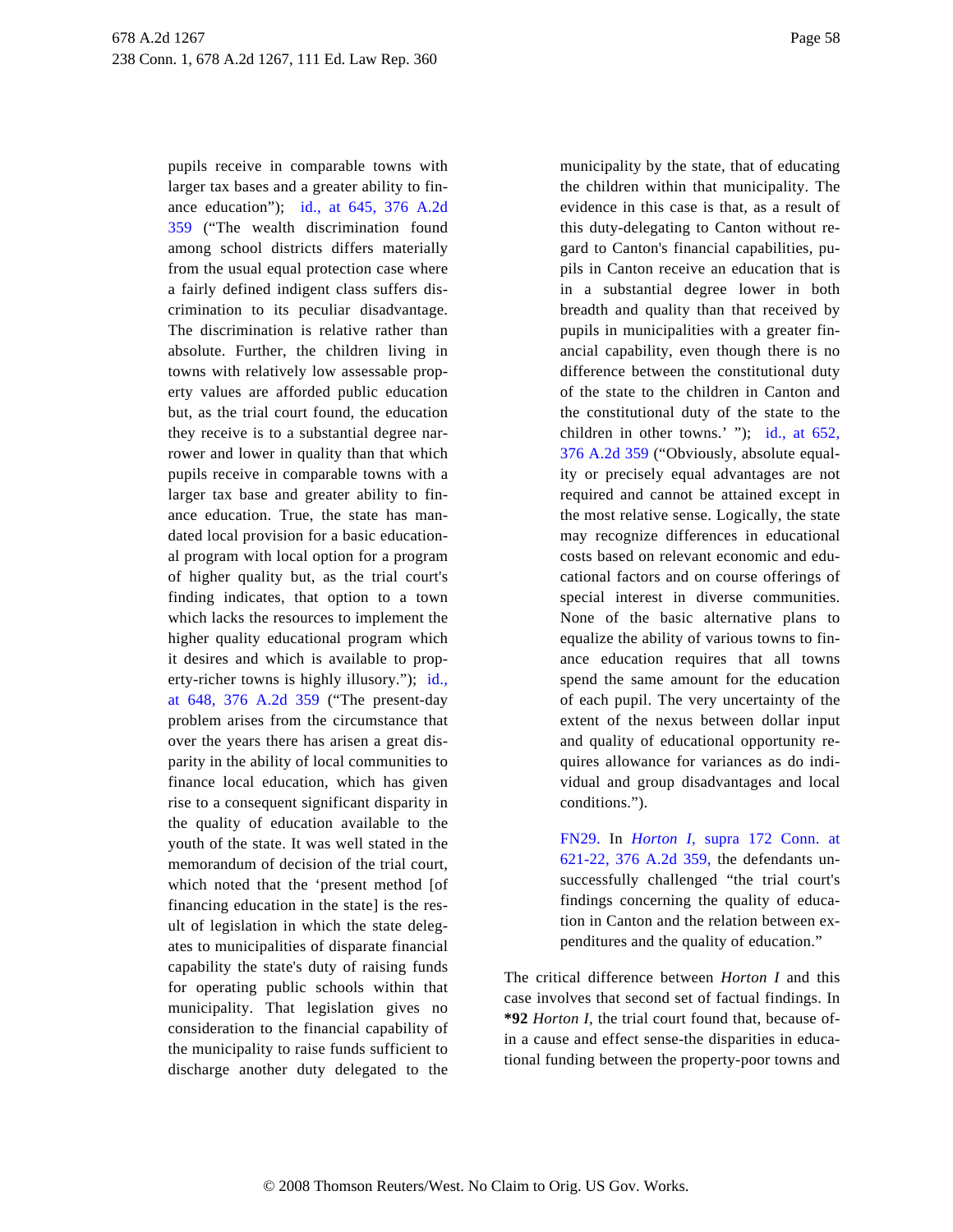the property-rich towns, the quality of the educational opportunity available to students in the property-poor towns was not substantially equal to the quality of the educational opportunity available to students in the property-rich towns. [Id., at](http://www.westlaw.com/Find/Default.wl?rs=dfa1.0&vr=2.0&FindType=Y&SerialNum=1977120164) [637-38, 376 A.2d 35](http://www.westlaw.com/Find/Default.wl?rs=dfa1.0&vr=2.0&DB=162&FindType=Y&SerialNum=1977120164)9. In *Horton I,* the plaintiffs undertook to prove that factual assertion, the trial court found that they had proven it, and this court sustained the trial court's finding as supported by the evidence. [Id., at 648-4](http://www.westlaw.com/Find/Default.wl?rs=dfa1.0&vr=2.0&FindType=Y&SerialNum=1977120164)[9, 376 A.2d 35](http://www.westlaw.com/Find/Default.wl?rs=dfa1.0&vr=2.0&DB=162&FindType=Y&SerialNum=1977120164)9. Based on that finding, we concluded that the state's flat grant system of funding education violated the plaintiffs' constitutional right to a substantially equal educational opportunity. [Id., at 649-50, 376](http://www.westlaw.com/Find/Default.wl?rs=dfa1.0&vr=2.0&DB=162&FindType=Y&SerialNum=1977120164) [A.2d 359](http://www.westlaw.com/Find/Default.wl?rs=dfa1.0&vr=2.0&DB=162&FindType=Y&SerialNum=1977120164).

<span id="page-58-1"></span>In this case, the plaintiffs' equal educational opportunity claim precisely parallels the plaintiffs' claim in *Horton I.* In this case, the plaintiffs claim that, because of-in a cause and effect sense-their racial and ethnic isolation, coupled with the concentration of poverty and lack of material resources in Hartford, the quality of the educational opportunity available to them, measured by the same standards articulated by this court in *Horton I,* was not substantially equal to the **\*\*1313** quality of educational opportunity available to their suburban counterparts.[FN30](#page-58-0) Put another way, the plaintiffs claim that **\*93** their racial and ethnic isolation and the concentration of poverty in the city *causes* the quality of their education to be inferior, as measured by the *Horton I* standards, than that provided in the suburbs. As in *Horton I,* the plaintiffs undertook to prove that factual assertion in the trial court. Unlike *Horton I,* however, in this case, the plaintiffs failed to persuade the trial court of that factual assertion.

> <span id="page-58-3"></span><span id="page-58-2"></span><span id="page-58-0"></span>[FN30.](#page-58-1) In this connection, I note that this case also differs markedly from *[Brown v.](http://www.westlaw.com/Find/Default.wl?rs=dfa1.0&vr=2.0&DB=708&FindType=Y&SerialNum=1954121869) [Board of Educatio](http://www.westlaw.com/Find/Default.wl?rs=dfa1.0&vr=2.0&DB=708&FindType=Y&SerialNum=1954121869)n,* [347 U.S. 483,](http://www.westlaw.com/Find/Default.wl?rs=dfa1.0&vr=2.0&DB=708&FindType=Y&SerialNum=1954121869) 74 [S.Ct. 686, 98 L.Ed. 873 \(19](http://www.westlaw.com/Find/Default.wl?rs=dfa1.0&vr=2.0&DB=708&FindType=Y&SerialNum=1954121869)54). I do so only because the majority, although not relying directly on *Brown,* invokes some of its language regarding the importance of education, with which all involved in this

case agree. Although *Brown* involved intentionally segregated schools, which this case does not, and therefore differs in its legal posture, it also differs from this case in a significant factual respect.

In *Brown,* the decision rested in significant part on the trial court's finding that state-sponsored segregation inflicts feelings of inferiority and stigmatization on the African-American students. [Id., at](http://www.westlaw.com/Find/Default.wl?rs=dfa1.0&vr=2.0&DB=708&FindType=Y&ReferencePositionType=S&SerialNum=1954121869&ReferencePosition=691) [494, 74 S.Ct. at 691-92](http://www.westlaw.com/Find/Default.wl?rs=dfa1.0&vr=2.0&DB=708&FindType=Y&ReferencePositionType=S&SerialNum=1954121869&ReferencePosition=691). This was an important part of the foundation for the Supreme Court's holding that separate schools are inherently unequal. [Id., a](http://www.westlaw.com/Find/Default.wl?rs=dfa1.0&vr=2.0&DB=708&FindType=Y&ReferencePositionType=S&SerialNum=1954121869&ReferencePosition=692)t [495, 74 S.Ct. at 692](http://www.westlaw.com/Find/Default.wl?rs=dfa1.0&vr=2.0&DB=708&FindType=Y&ReferencePositionType=S&SerialNum=1954121869&ReferencePosition=692).

There is no such finding in the present case. Were there such a finding, this might well be a very different case before us on appeal.

In this case, the trial court found that, contrary to the factual assertions of the plaintiffs, it is poverty, and not race or ethnicity, that accounts for any discrepancies between the quality of education provided to the plaintiffs and the quality of education provided to their suburban counterparts. In addition, the trial court found that the principal standard of measure that the plaintiffs sought to use to demonstrate that difference in quality of education, the statewide mastery test scores, is not a valid tool for measuring interdistrict differences in the quality of education. As I indicate later in this dissent, the trial court's factual findings are fully supported by the evidence. Thus, the analogues in this case to the factual underpinnings that supported our conclusion in *Horton I* are not only missing here; the factual analogues in this case are squarely contrary to the conclusion reached by the majority.<sup>1</sup>

> [FN31.](#page-58-3) The plaintiffs recognize this essential factual underpinning of *Horton I.* They sought to persuade the trial court of their claimed factual analogues to that underpinning, and they seek to persuade us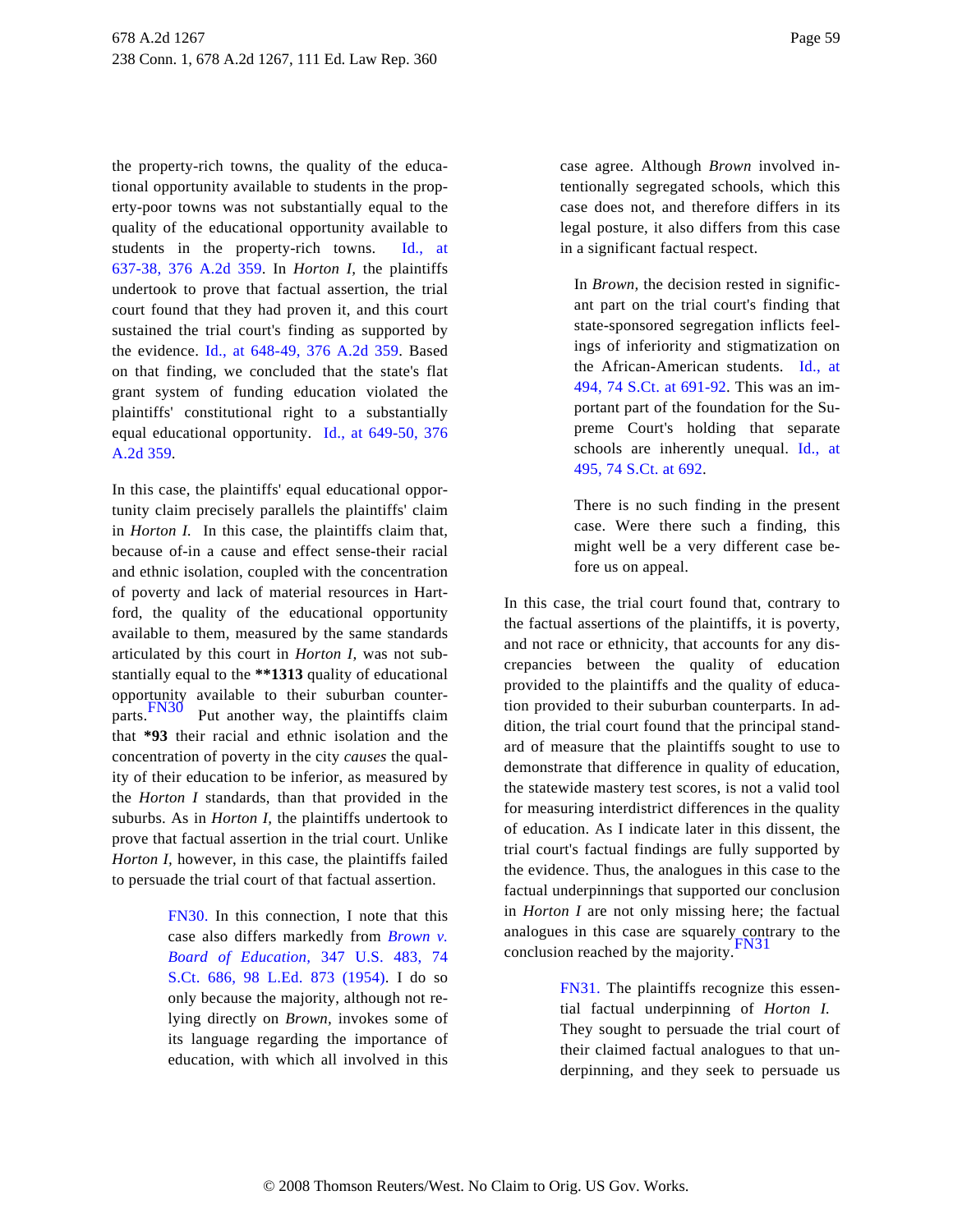that the trial court's contrary findings are clearly erroneous. The defendants also recognize the critical nature of those factual underpinnings. Only the majority invokes *Horton I* while simultaneously discarding as irrelevant that essential factual basis.

Consequently, the majority's reliance on *Horton I* is unfounded. In *Horton I,* we did not conclude that the plaintiffs had been deprived of an equal educational opportunity solely because of the disparities in educational funding between property-poor and property-rich **\*94** towns, unconnected to the educational effects of those disparities. The majority concludes, however, that the plaintiffs have been so deprived solely because of their racial and ethnic isolation. The majority reaches that conclusion, however, not only unconnected to but squarely contrary to those factual findings. Thus, the majority's analysis is contrary to the analysis that we employed in *Horton I.*

<span id="page-59-3"></span>Indeed, the only attempt by the majority to link the facts of this case to *Horton I* occurs when the majority states: "As we observed, however, in *[Horton](http://www.westlaw.com/Find/Default.wl?rs=dfa1.0&vr=2.0&DB=162&FindType=Y&SerialNum=1977120164) [I,](http://www.westlaw.com/Find/Default.wl?rs=dfa1.0&vr=2.0&DB=162&FindType=Y&SerialNum=1977120164)* [supra, 172 Conn. at 645, 376 A.2d 3](http://www.westlaw.com/Find/Default.wl?rs=dfa1.0&vr=2.0&DB=162&FindType=Y&SerialNum=1977120164)59, educational equalization cases are in significant aspects sui generis and not subject to analysis by accepted conventional tests or the application of mechanical standards. The wealth discrimination found among school districts differs materially from the usual equal protection case where a fairly defined indigent class suffers discrimination to its peculiar disadvantage. The discrimination is relative rather than absolute. See also *[Horton III,](http://www.westlaw.com/Find/Default.wl?rs=dfa1.0&vr=2.0&DB=162&FindType=Y&SerialNum=1985102767)* [supra, 195 Conn.](http://www.westlaw.com/Find/Default.wl?rs=dfa1.0&vr=2.0&DB=162&FindType=Y&SerialNum=1985102767) [at 35, 486 A.2d 1099](http://www.westlaw.com/Find/Default.wl?rs=dfa1.0&vr=2.0&DB=162&FindType=Y&SerialNum=1985102767). Nothing in the description of the relevant legal landscape in any of our cases suggests that the constitutional right that we articulated in *Horton I* was limited to school financing."  $\frac{FN32}{FN}$  $\frac{FN32}{FN}$  $\frac{FN32}{FN}$ (Internal quotation marks omitted.)

> <span id="page-59-2"></span><span id="page-59-1"></span><span id="page-59-0"></span>[FN32.](#page-59-1) Thus, when the majority asserts that the state's constitutional obligation includes the "duty to remedy *the educational impairment that results from* [de facto] *segregation* "; (emphasis added); the major

ity ignores the facts of this case. Those facts are that the "injuries" of which the plaintiffs complain, namely, the diminished educational opportunities claimed to result from a combination of racial and ethnic concentration and concentration of poverty, do not result therefrom but result solely from poverty. Consequently, the majority is forced to resort to the general effects on education of racial and ethnic concentration, and to elevate those effects to the level of a constitutional mandate.

**\*\*1314** The first part of this brief analysis is nothing more than a truism. The second part merely sets up the proverbial straw man.

No one disputes that educational equalization cases, whether based on claims of funding or race, are sui **\*95** generis. That truism is, however, the beginning of the inquiry, not the end.

Although the constitutional right articulated in *Horton I* may not have been limited to school financing, there was a factual basis in that case that is lacking here. Moreover, the argument that *Horton I* is limited to school financing is but one of several arguments offered by the defendants. They also argue that, assuming that *Horton I* is appropriately extended to race and ethnicity, the plaintiffs have failed to prove that they are deprived of an equal educational opportunity by reason of race or ethnicity because the factual findings of the trial court are to the contrary and are supported by the evidence. By pretending that the defendants' only response to the extension of *Horton I* to race and ethnicity is that *Horton I* is confined to financing, the majority dismantles the straw man, answering the easy question posed by this appeal and ignoring the difficult ones.

> [FN33.](#page-59-3) Even if this were the defendants' only argument on appeal, moreover, its weakness would not be a sufficient ground on which the plaintiffs should prevail. An appellant must establish more than that the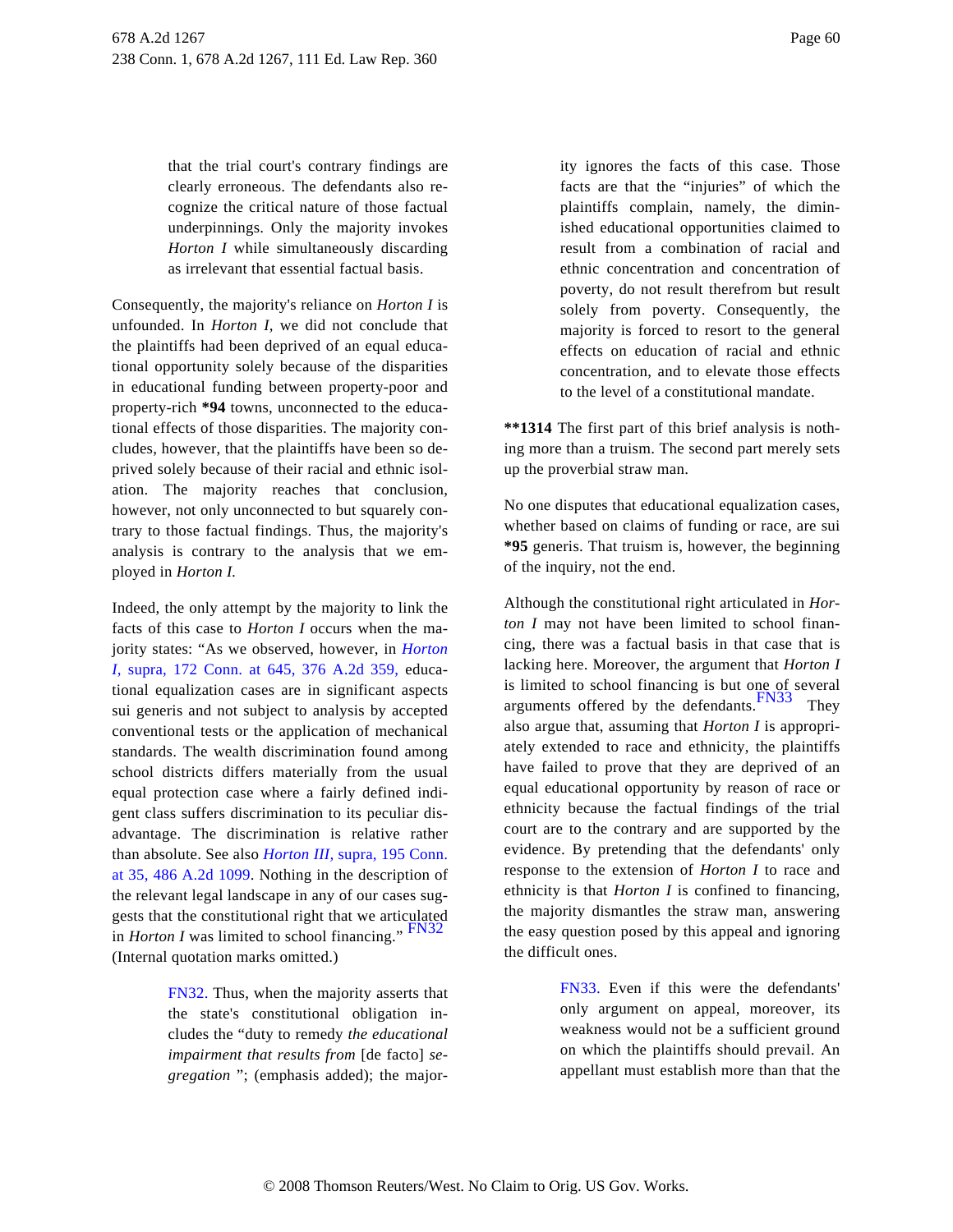appellee's argument is weak; the appellant must first establish that its own arguments are persuasive.

 $\mathcal{C}$ 

<span id="page-60-2"></span>The Meaning of "Segregation" in Article First, § 20

The next substantive flaw in the majority opinion is the meaning that the majority attributes to the term "segregation" in article first, § 20. The majority somehow concludes that "segregation" means de facto, as well as de jure, segregation, on the basis of the text of article first, § 20, and the history in the 1965 constitutional convention of the adoption of article eighth,  $\S$  1,  $*96$  and article first,  $\S$  20. [FN34](#page-60-0) The text provides no support for the majority's conclusion, and the history of the 1965 convention squarely contradicts it.

> <span id="page-60-1"></span><span id="page-60-0"></span>[FN34.](#page-60-1) Article first, § 20, was adopted by the convention on October 14, 1965. 2 Proceedings of the Connecticut Constitutional Convention of 1965, pp. 754-55. Article eighth, § 1, was adopted by the convention five days later, on October 19, 1965. 3 Proceedings, supra, p. 1041.

> > 1

The Text of Article First, § 20

<span id="page-60-3"></span>The constitution of Connecticut, article first, § 20, as amended by articles fifth and twenty-first of the amendments, provides: "No person shall be denied the equal protection of the law nor be subjected to segregation or discrimination in the exercise or enjoyment of his or her civil or political rights because of religion, race, color, ancestry, national origin, sex or physical or [mental disability](http://www.westlaw.com/Find/Default.wl?rs=dfa1.0&vr=2.0&CMD=ML&DocName=Ic94ca545475411db9765f9243f53508a&FindType=UM)." [FN35](#page-60-2) It is axiomatic that we are limited in constitutional adjudication by the text of the particular constitutional provision at issue. *[Moore v. Ganim](http://www.westlaw.com/Find/Default.wl?rs=dfa1.0&vr=2.0&DB=162&FindType=Y&SerialNum=1995132705),* [233 Conn](http://www.westlaw.com/Find/Default.wl?rs=dfa1.0&vr=2.0&DB=162&FindType=Y&SerialNum=1995132705). [557, 581, 660 A.2d 742 \(1995\)](http://www.westlaw.com/Find/Default.wl?rs=dfa1.0&vr=2.0&DB=162&FindType=Y&SerialNum=1995132705); *[State v. Miller](http://www.westlaw.com/Find/Default.wl?rs=dfa1.0&vr=2.0&DB=162&FindType=Y&SerialNum=1993167541),* 227 [Conn. 363, 380-81, 630 A.2d 1315 \(19](http://www.westlaw.com/Find/Default.wl?rs=dfa1.0&vr=2.0&DB=162&FindType=Y&SerialNum=1993167541)93); *[Co](http://www.westlaw.com/Find/Default.wl?rs=dfa1.0&vr=2.0&DB=162&FindType=Y&SerialNum=1984103470)[logne v. Westfarms Associa](http://www.westlaw.com/Find/Default.wl?rs=dfa1.0&vr=2.0&DB=162&FindType=Y&SerialNum=1984103470)tes,* [192 Conn.](http://www.westlaw.com/Find/Default.wl?rs=dfa1.0&vr=2.0&DB=162&FindType=Y&SerialNum=1984103470) 48, [77-78, 469 A.2d 1201 \(198](http://www.westlaw.com/Find/Default.wl?rs=dfa1.0&vr=2.0&DB=162&FindType=Y&SerialNum=1984103470)4). That text does not support the majority's reading of it.

> [FN35.](#page-60-3) When first adopted in 1965, article first, § 20, was limited to the protection of the categories of religion, race, color, ancestry and national origin. Sex and physical or mental disability were added by subsequent constitutional amendments. Conn. Const., amends. V and XXI.

Critical to the majority's analysis is its conclusion that the phrase "because of" and the term "segregation" do not require a showing of an intent by the state to segregate or discriminate when those terms are applied to the right to public education guaranteed under article eighth, § 1. Thus, the major, albeit unstated, premise of the majority opinion is that, although "because of" and "segregation" may require a showing of an **\*\*1315** intent by the state to segregate when applied to all other "civil **\*97** or political rights" covered by article first, § 20, that same language does not require such an intent when applied to public education under article eighth, § 1.

It is true that the majority does not explicitly say that the terms, "segregation" and "because of," do require a state intent to segregate when applied to other rights guaranteed by article first, § 20. Instead, the majority states: "Whatever this language may portend in other contexts, we are persuaded that, in the context of public education, in which the state has an affirmative obligation to monitor and equalize educational opportunity, the state's awareness of existing and increasing severe racial and ethnic isolation imposes upon the state the responsibility to remedy 'segregation ... because of race [or] ... ancestry....'"

Despite the majority's futile attempt to avoid the necessary implications of its rationale, it is clear that one such necessary implication is that the language at issue either does or does not require a se-

© 2008 Thomson Reuters/West. No Claim to Orig. US Gov. Works.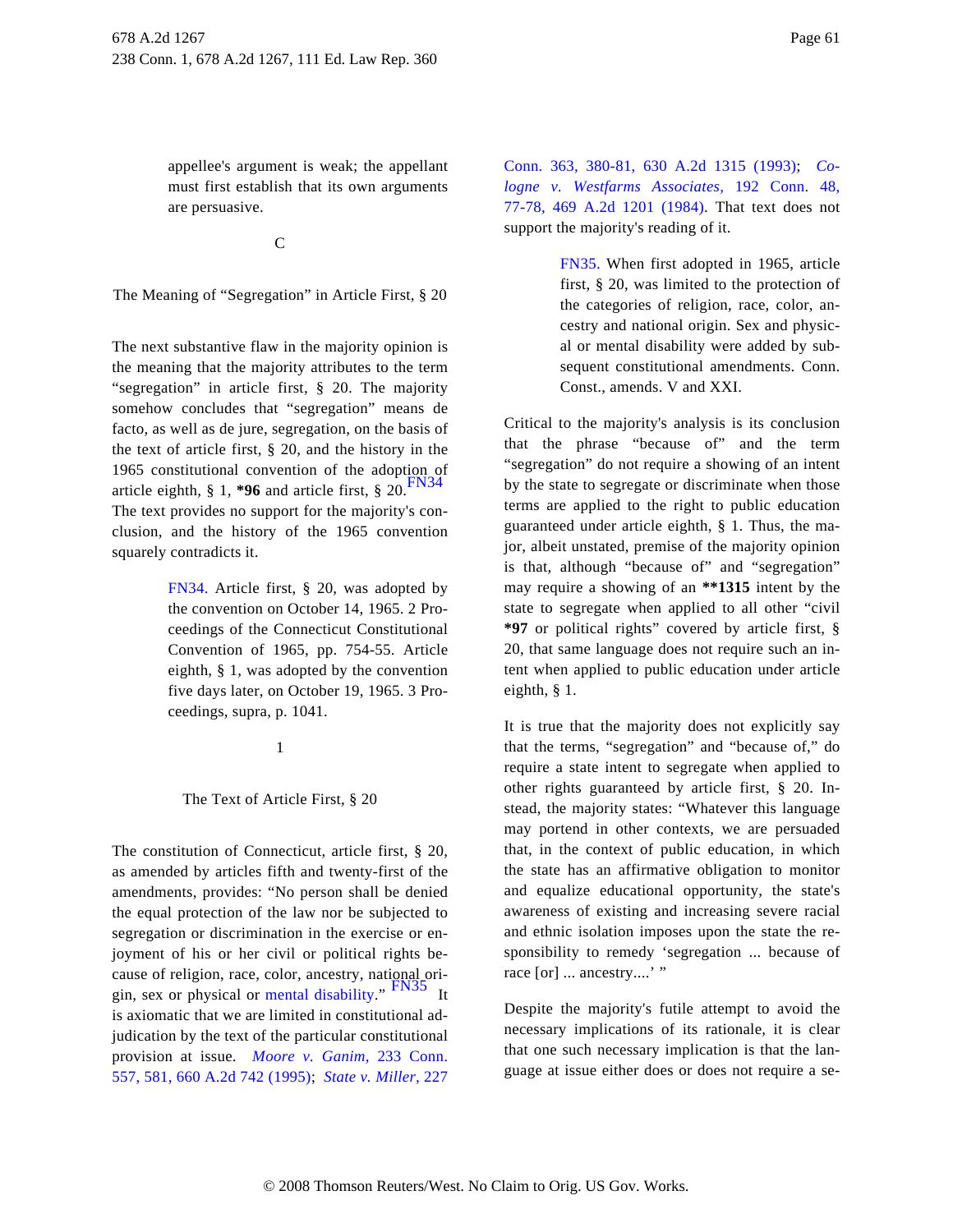gregative intent when applied in other contexts. Thus, I can read this passage from the majority opinion in only two possible ways: (1) "because of" and "segregation" do not require a state intent to segregate, irrespective of the particular legal context; or (2) "because of" and "segregation" do require a state intent to segregate when applied to other legal contexts, but not when applied to public education.

The majority cannot mean that these terms do not require such an intent irrespective of the legal context. That would necessarily mean that, with respect to the exercise of all civil and political rights, the state would be required to take affirmative steps to assure that these rights are not exercised by racially or ethnically concentrated groups, regardless of any state intent to segregate. This would mean, in turn, that any electoral district that is religiously, racially or ethnically concentrated is **\*98** unconstitutional and has been such since 1965, and that such was the intent of the delegates to that convention. It would also mean that presently existing public housing projects in Hartford and other cities whose tenants are racially or ethnically concentrated, not by design but as a result of demographic and economic factors over which the state has no control, are unconstitutional and have been such because the 1965 convention delegates meant them to be. It is not hyperbole to say that the delegates would be astonished to have such an intent attributed to them. Nor is it hyperbole to say that such an interpretation would be so bizarre and unworkable as to be ludicrous.

Although I disagree with the majority, I am not willing to attribute that meaning to it. It must be, therefore, that the majority means to say that, although segregative intent is required when "because of" and "segregation" are applied to other civil and political rights, it is not required when applied to public education. This, of course also necessarily means that the same language has opposite meanings when applied to different rights-an interpretation that, in my view, is also utterly implausible. Under the majority's view, therefore, the phrase "because of" and the term "segregation" have one meaning when applied to public elementary and secondary education, namely, that racial concentration need not be intentional on the part of the state, and the opposite meaning when applied to all other political and civil rights, namely, that racial concentration must be intentional.

This tortures the text of article first,  $\S$  20, and turns the process of constitutional adjudication upside down. I acknowledge that it is an accepted, necessary and appropriate part of the judicial process to stretch the meaning of language in order to render a statutory scheme constitutional. See, e.g., *[State v.](http://www.westlaw.com/Find/Default.wl?rs=dfa1.0&vr=2.0&DB=162&FindType=Y&SerialNum=1994077715) [Indrisano,](http://www.westlaw.com/Find/Default.wl?rs=dfa1.0&vr=2.0&DB=162&FindType=Y&SerialNum=1994077715)* [228 Conn. 795, 805, 640 A.2d](http://www.westlaw.com/Find/Default.wl?rs=dfa1.0&vr=2.0&DB=162&FindType=Y&SerialNum=1994077715) 986 [\(1994\);](http://www.westlaw.com/Find/Default.wl?rs=dfa1.0&vr=2.0&DB=162&FindType=Y&SerialNum=1994077715) **\*99***[Ambroise v. William Raveis Real E](http://www.westlaw.com/Find/Default.wl?rs=dfa1.0&vr=2.0&DB=162&FindType=Y&SerialNum=1993155629)s[tate, Inc](http://www.westlaw.com/Find/Default.wl?rs=dfa1.0&vr=2.0&DB=162&FindType=Y&SerialNum=1993155629).,* [226 Conn. 757, 764, 628 A.2d](http://www.westlaw.com/Find/Default.wl?rs=dfa1.0&vr=2.0&DB=162&FindType=Y&SerialNum=1993155629) 1303 [\(1993\);](http://www.westlaw.com/Find/Default.wl?rs=dfa1.0&vr=2.0&DB=162&FindType=Y&SerialNum=1993155629) *[McConnell v. Beverly Enterprises-Co](http://www.westlaw.com/Find/Default.wl?rs=dfa1.0&vr=2.0&DB=162&FindType=Y&SerialNum=1989019312)n[necticut, Inc.](http://www.westlaw.com/Find/Default.wl?rs=dfa1.0&vr=2.0&DB=162&FindType=Y&SerialNum=1989019312),* [209 Conn. 692, 705, 553 A.2d 5](http://www.westlaw.com/Find/Default.wl?rs=dfa1.0&vr=2.0&DB=162&FindType=Y&SerialNum=1989019312)96 [\(1989\).](http://www.westlaw.com/Find/Default.wl?rs=dfa1.0&vr=2.0&DB=162&FindType=Y&SerialNum=1989019312) That does not justify, however, as the majority would have it, breaking constitutional language in two so that the same words in the same sentence have two opposite meanings when applied to different sets of rights, in order to render a statutory scheme unconstitutional.

**\*\*1316** In my view, this position is untenable. First, there is nothing in the language, history or purpose of article first, § 20, to support such a bizarre interpretation. We do not ordinarily read the same word or phrase in the same sentence to have opposite meanings depending on the subject matter to which the word or phrase is applied. See *[Wein](http://www.westlaw.com/Find/Default.wl?rs=dfa1.0&vr=2.0&DB=162&FindType=Y&SerialNum=1992138625)[berg v. ARA Vending Co.](http://www.westlaw.com/Find/Default.wl?rs=dfa1.0&vr=2.0&DB=162&FindType=Y&SerialNum=1992138625),* [223 Conn. 336, 343, 612](http://www.westlaw.com/Find/Default.wl?rs=dfa1.0&vr=2.0&DB=162&FindType=Y&SerialNum=1992138625) [A.2d 1203 \(1992](http://www.westlaw.com/Find/Default.wl?rs=dfa1.0&vr=2.0&DB=162&FindType=Y&SerialNum=1992138625)); *[Board of Education v. Sta](http://www.westlaw.com/Find/Default.wl?rs=dfa1.0&vr=2.0&DB=162&FindType=Y&SerialNum=1991020234)te [Board of Labor Relations](http://www.westlaw.com/Find/Default.wl?rs=dfa1.0&vr=2.0&DB=162&FindType=Y&SerialNum=1991020234),* [217 Conn. 110, 116, 584](http://www.westlaw.com/Find/Default.wl?rs=dfa1.0&vr=2.0&DB=162&FindType=Y&SerialNum=1991020234) [A.2d 1172 \(1991\)](http://www.westlaw.com/Find/Default.wl?rs=dfa1.0&vr=2.0&DB=162&FindType=Y&SerialNum=1991020234). There is no reason to do so here. Article first, § 20, was not drafted or approved by Lewis Carroll, whose character in Through the Looking-Glass, Humpty Dumpty, said, "when I use a word ... it means just what I choose it to meanneither more nor less." L. Carroll, Through the Looking-Glass (Messner Ed.1982) p. 198. If the phrase "because of" and the term "segregation" mean that there is no intent requirement in the con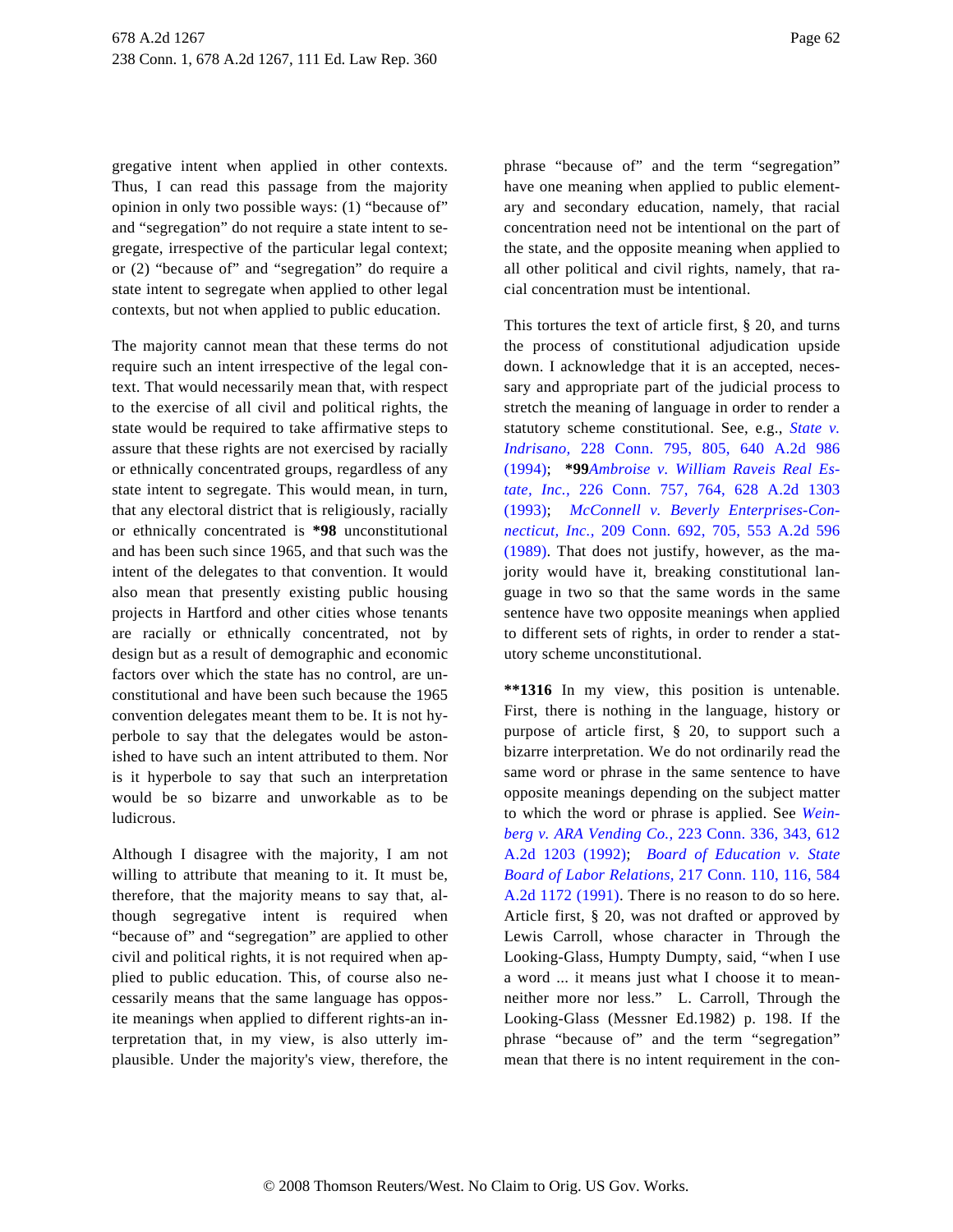text of public education, but that there is such a requirement in the context of all other political and civil rights, it is only because the majority, like Humpty Dumpty, says so.

<span id="page-62-1"></span>Second, the majority's rationale for saying so in this instance, namely, that the state has an obligation to monitor and equalize educational opportunity, both assumes the answer to the question posed by this case and proves too much. It assumes the answer because the question is *whether* the obligation to "equalize" extends to racial and ethnic concentration not intended **\*100** by the state. It proves too much because the state also has a constitutional obligation to monitor and equalize the electoral districts of the General Assembly. See [Conn. Const.,](http://www.westlaw.com/Find/Default.wl?rs=dfa1.0&vr=2.0&DB=1000264&DocName=CTCNART3S5&FindType=L) art. III,  $\S$  5 and [6](http://www.westlaw.com/Find/Default.wl?rs=dfa1.0&vr=2.0&DB=1000264&DocName=CTCNART3S6&FindType=L). [FN36](#page-62-0) Certainly, the right to vote, and to have one's vote given its appropriate constitutional weight, is at least as fundamental under our constitution as the right to a public education. See [Conn. Const., art. VI, §](http://www.westlaw.com/Find/Default.wl?rs=dfa1.0&vr=2.0&DB=1000264&DocName=CTCNART6S1&FindType=L) 1. Therefore, because the right to vote is, like the right to attend a free public elementary and secondary school, a fundamental right that the state has a continuing obligation to monitor and equalize, under the majority's rationale every general assembly district that is not racially, ethnically and religiously integrated is now unconstitutional. It is impossible rationally to conclude that the language adopted in **\*101** the 1965 convention was intended to have this result. In short, the language of article first, § 20, simply cannot be cabined as the majority seeks to do.

> <span id="page-62-0"></span>[FN36.](#page-62-1) The constitution of Connecticut, article third,  $\S$  5, as amended by article sixteen of the amendments, provides: "The establishment of congressional districts and of districts in the general assembly shall be consistent with federal constitutional standards."

<span id="page-62-2"></span>The constitution of Connecticut, article third,  $\frac{8}{9}$  6, as amended by articles twelfth, sixteenth and twenty-sixth of the amendments, provides in relevant part: "a. The assembly and senatorial districts

and congressional districts as now established by law shall continue until the regular session of the general assembly next after the completion of the taking of the next census of the United States. On or before the fifteenth day of February next following the year in which the decennial census of the United States is taken, the general assembly shall appoint a reapportionment committee.... Upon the filing of a report of such committee with the clerk of the house of representatives and the clerk of the senate, the speaker of the house of representatives and the president pro tempore of the senate shall, if the general assembly is not in regular session, convene the general assembly in special session for the sole purpose of adopting a plan of districting.... Such general assembly shall, upon roll call, by a yea vote of at least two-thirds of the membership of each house, adopt such plan of districting as is necessary to preserve a proper apportionment of representation in accordance with the principles recited in this article. Thereafter the general assembly shall decennially at its next regular session or special session called for the purpose of adopting a plan of districting following the completion of the taking of the census of the United States, upon roll call, by a yea vote of at least two-thirds of the membership of each house, adopt such plan of districting as is necessary in accordance with the provisions of this

Moreover, the term "segregation" cannot, the suggestion of the majority to the contrary notwithstanding,[FN37](#page-63-0) be read to mean **\*\*1317** something different from "discrimination" in the context of article first, § 20. The nouns in this one sentence provision should not be read as having meanings that are mutually exclusive of, and unrelated to, the

article...."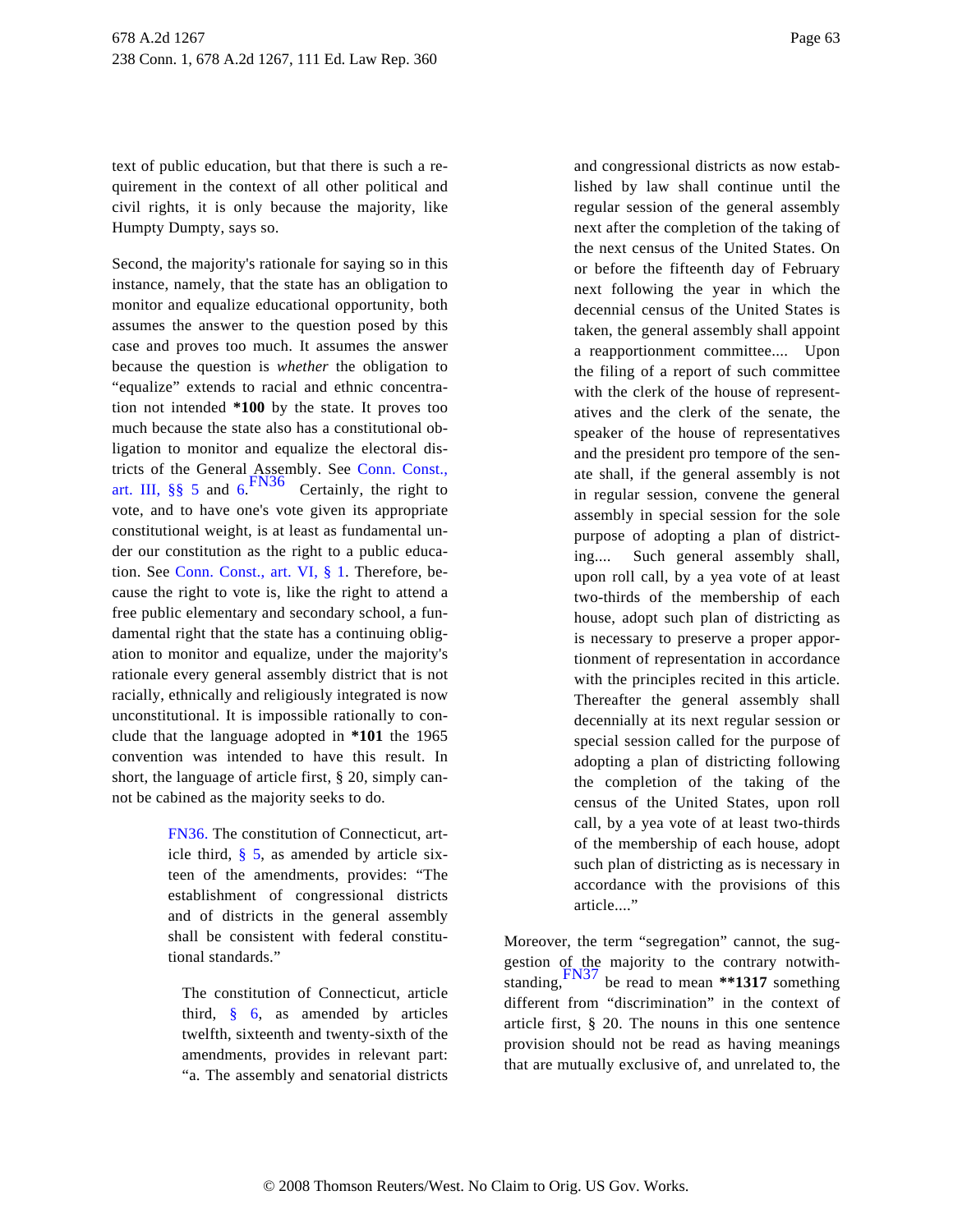meanings of the other nouns that surround them. Consequently, the majority's reliance on the general interpretive guideline that ordinarily no word or phrase is to be regarded as superfluous is misplaced in this context. This broad, constitutional equal protection provision was not intended to be interpreted as if it were the Uniform Commercial Code, with each term having a neatly compartmentalized definition. Within the bounds of the language used, the terms are to be read as taking their meaning from and sharing their meaning with each other, under the doctrine of noscitur a sociis.

> <span id="page-63-0"></span>[FN37.](#page-62-2) The majority also argues that, because article first, § 20, uses both "equal protection" language and the term "segregation," that term must be given independent meaning, namely, de facto as well as de jure segregation. This analysis also must mean, therefore, that "segregation" has some meaning independent of "discrimination," because: (1) they are different words; and (2) during the convention, the word "segregation" was reinserted into the text, which already contained the word "discrimination."

This approach to article first,  $\S$  20, is consistent with our precedents, which have generally treated both article first,  $\S$  1, and article first,  $\S$  20, as expressing the same principle, namely, equal protection of the law. See, e.g., *[Broadley v. Board of Edu](http://www.westlaw.com/Find/Default.wl?rs=dfa1.0&vr=2.0&DB=162&FindType=Y&SerialNum=1994077716)[cation,](http://www.westlaw.com/Find/Default.wl?rs=dfa1.0&vr=2.0&DB=162&FindType=Y&SerialNum=1994077716)* [229 Conn. 1, 8-10, 639 A.2d 502 \(19](http://www.westlaw.com/Find/Default.wl?rs=dfa1.0&vr=2.0&DB=162&FindType=Y&SerialNum=1994077716)94); *[Mario v. Fairfield](http://www.westlaw.com/Find/Default.wl?rs=dfa1.0&vr=2.0&DB=162&FindType=Y&SerialNum=1991027617),* [217 Conn. 164, 173-77, 5](http://www.westlaw.com/Find/Default.wl?rs=dfa1.0&vr=2.0&DB=162&FindType=Y&SerialNum=1991027617)85 [A.2d 87 \(1991](http://www.westlaw.com/Find/Default.wl?rs=dfa1.0&vr=2.0&DB=162&FindType=Y&SerialNum=1991027617)); *[Zapata v. Burns](http://www.westlaw.com/Find/Default.wl?rs=dfa1.0&vr=2.0&DB=162&FindType=Y&SerialNum=1988066061),* [207 Conn. 496](http://www.westlaw.com/Find/Default.wl?rs=dfa1.0&vr=2.0&DB=162&FindType=Y&SerialNum=1988066061), [504-505, 542 A.2d 700 \(1](http://www.westlaw.com/Find/Default.wl?rs=dfa1.0&vr=2.0&DB=162&FindType=Y&SerialNum=1988066061)988); *[Carofano v](http://www.westlaw.com/Find/Default.wl?rs=dfa1.0&vr=2.0&DB=162&FindType=Y&SerialNum=1985138332). [Bridgeport,](http://www.westlaw.com/Find/Default.wl?rs=dfa1.0&vr=2.0&DB=162&FindType=Y&SerialNum=1985138332)* [196 Conn. 623, 638-39, 495 A.2d 1011](http://www.westlaw.com/Find/Default.wl?rs=dfa1.0&vr=2.0&DB=162&FindType=Y&SerialNum=1985138332) [\(1985\);](http://www.westlaw.com/Find/Default.wl?rs=dfa1.0&vr=2.0&DB=162&FindType=Y&SerialNum=1985138332) **\*102***[Lyman v. Adorn](http://www.westlaw.com/Find/Default.wl?rs=dfa1.0&vr=2.0&DB=162&FindType=Y&SerialNum=1947110655)o,* [133 Conn. 51](http://www.westlaw.com/Find/Default.wl?rs=dfa1.0&vr=2.0&DB=162&FindType=Y&SerialNum=1947110655)1, [515, 52 A.2d 702 \(194](http://www.westlaw.com/Find/Default.wl?rs=dfa1.0&vr=2.0&DB=162&FindType=Y&SerialNum=1947110655)7); *[New Haven Metal &](http://www.westlaw.com/Find/Default.wl?rs=dfa1.0&vr=2.0&DB=162&FindType=Y&SerialNum=1941114904) [Heating Supply Co. v. Danah](http://www.westlaw.com/Find/Default.wl?rs=dfa1.0&vr=2.0&DB=162&FindType=Y&SerialNum=1941114904)er,* [128 Conn. 213](http://www.westlaw.com/Find/Default.wl?rs=dfa1.0&vr=2.0&DB=162&FindType=Y&SerialNum=1941114904), [219, 21 A.2d 383 \(1941](http://www.westlaw.com/Find/Default.wl?rs=dfa1.0&vr=2.0&DB=162&FindType=Y&SerialNum=1941114904)). The majority's interpretive method of insisting that "segregation" must include de facto segregation because otherwise it would be superfluous, is inconsistent with the general approach of these precedents. By that reasoning, article first,  $\S$  1, and article first,  $\S$  20, themselves must also have meanings independent of each other, otherwise one would be superfluous. We have never read these constitutional provisions in that fashion, and there is no justification for doing so now.

Thus, the reference in article first, § 20, to both "equal protection of the law" and "segregation" does not suggest that "segregation" has some broader meaning than "equal protection of the law." They both express the same principle, as does the word "discrimination," and the fact that the framers of this provision used, and the electorate approved, the term "segregation" does not support the conclusion that it was intended to include de facto, as opposed to de jure, racial and ethnic isolation. When interpreting a constitution, " 'the intent to be arrived at is that of the people [who ratified it], and it is not to be supposed that they have looked for any dark or abstruse meaning in the words employed, but rather that they have accepted them in the sense most obvious to the common understanding, and ratified the instrument in the belief that that was the sense designed to be conveyed.' "

*[Cologne v. Westfarms Associates,](http://www.westlaw.com/Find/Default.wl?rs=dfa1.0&vr=2.0&DB=162&FindType=Y&SerialNum=1984103470)* [supra, 192 Conn.](http://www.westlaw.com/Find/Default.wl?rs=dfa1.0&vr=2.0&DB=162&FindType=Y&SerialNum=1984103470) [at 78, 469 A.2d 1201](http://www.westlaw.com/Find/Default.wl?rs=dfa1.0&vr=2.0&DB=162&FindType=Y&SerialNum=1984103470).

Similarly, the reference to "the exercise or enjoyment of his or her civil or political rights" further indicates that article first, § 20, is not meant to be read with the kind of categorical nicety that the majority employs. This phrase refers to a generally broad, inclusive category of rights, the particulars of which will have to be explicated on a caseby-case basis. The textual point is that there is no obvious, sharp distinction that leaps to **\*103** mind when considering whether rights are "civil" or "political" or both.

The appropriateness of this textual approach is further demonstrated by the references to "religion, race, color, ancestry, national origin, sex or physical or [mental disability](http://www.westlaw.com/Find/Default.wl?rs=dfa1.0&vr=2.0&CMD=ML&DocName=Ic94ca545475411db9765f9243f53508a&FindType=UM)." Although arguably the reference to "religion" can be read to mean something different from the other listed categories, it cannot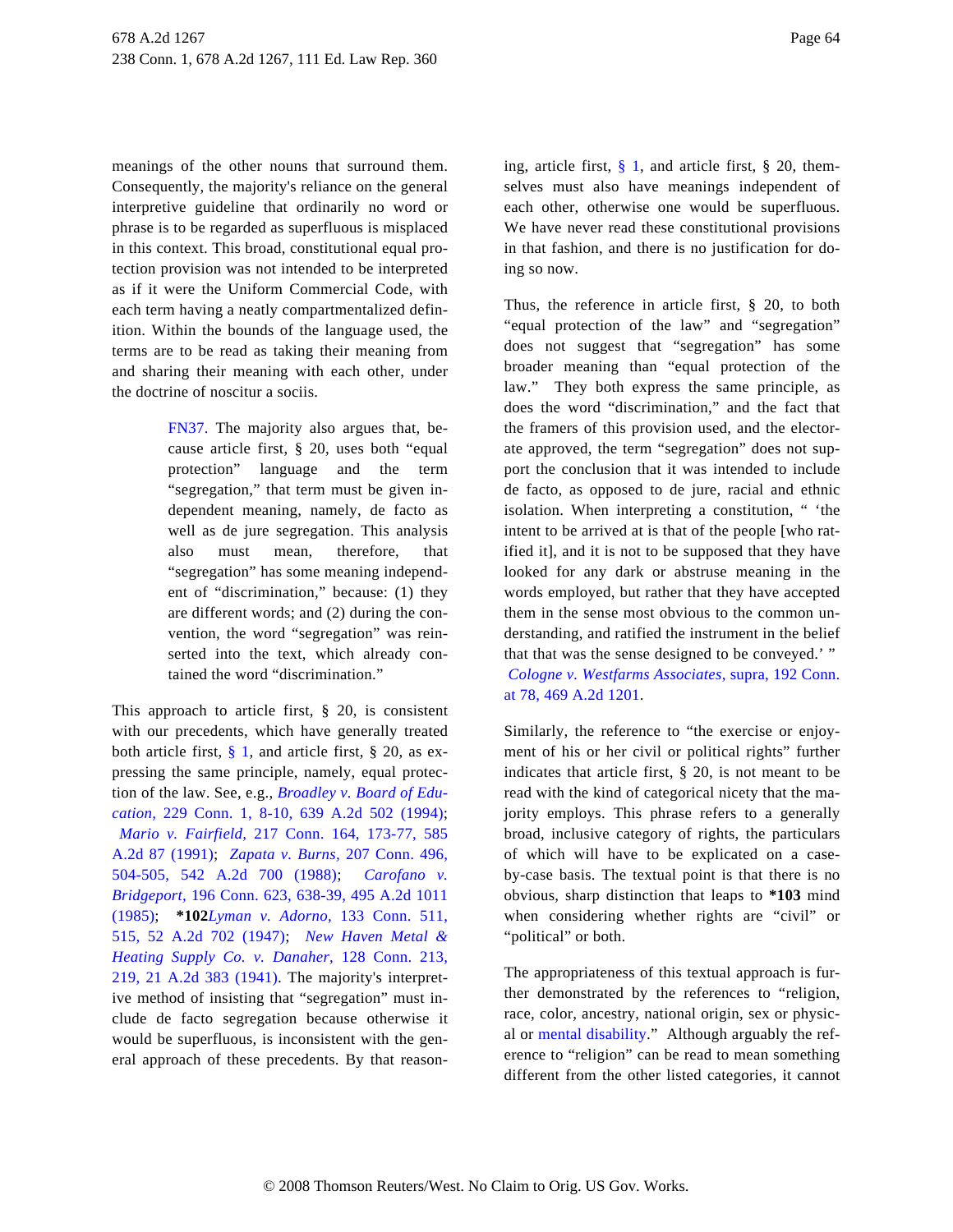<span id="page-64-1"></span><span id="page-64-0"></span>be disputed that the categories of race, color, ances-try and national origin blend into one another. [FN38](#page-64-0)

> [FN38.](#page-64-1) This case demonstrates the point. The majority refers to the plaintiffs as "African-American," "Latino" and "white." The plaintiffs, in their complaint, refer to themselves as "black," "Hispanic," "Puerto Rican" and "white." Do "black," "white" and "African-American" refer to the plaintiffs' race, their color or their national origin? Do "Hispanic," "Puerto Rican" and "Latino" refer to the plaintiffs' ancestry or their national origin?

The same can be said for the subsequent reference to physical or mental disability. Many "physical" disabilities carry serious emotional consequences with them that may be more disabling than the physical aspects of the condition. Similarly, many "mental" or emotional disabilities have physical origins. For example, is schizophrenia that is determined to be chemical in origin and treatable by drugs a "physical" or a "mental" disability?

<span id="page-64-3"></span><span id="page-64-2"></span>**\*\*1318** Moreover, the use of the phrase "because of," followed by the list of protected categories, strongly suggests a requirement of state intent to segregate or discriminate, or intentionally to maintain such segregation. This reading of the phrase would be consistent with our precedents that, except where our text clearly departs from that of the federal equal protection clause, the two clauses have the same meaning and limitations. See, e.g., *[State v.](http://www.westlaw.com/Find/Default.wl?rs=dfa1.0&vr=2.0&DB=162&FindType=Y&SerialNum=1991038319) [Leary,](http://www.westlaw.com/Find/Default.wl?rs=dfa1.0&vr=2.0&DB=162&FindType=Y&SerialNum=1991038319)* [217 Conn. 404, 409, 587 A.2d 85 \(19](http://www.westlaw.com/Find/Default.wl?rs=dfa1.0&vr=2.0&DB=162&FindType=Y&SerialNum=1991038319)91); *[Ecker v. West Hartford](http://www.westlaw.com/Find/Default.wl?rs=dfa1.0&vr=2.0&DB=162&FindType=Y&SerialNum=1987111151),* [205 Conn. 219, 237, 530](http://www.westlaw.com/Find/Default.wl?rs=dfa1.0&vr=2.0&DB=162&FindType=Y&SerialNum=1987111151) [A.2d 1056 \(1987](http://www.westlaw.com/Find/Default.wl?rs=dfa1.0&vr=2.0&DB=162&FindType=Y&SerialNum=1987111151)); *[Daily v. New Britain Machin](http://www.westlaw.com/Find/Default.wl?rs=dfa1.0&vr=2.0&DB=162&FindType=Y&SerialNum=1986138170)e [Co.,](http://www.westlaw.com/Find/Default.wl?rs=dfa1.0&vr=2.0&DB=162&FindType=Y&SerialNum=1986138170)* [200 Conn. 562, 577, 512 A.2d 893 \(1986\)](http://www.westlaw.com/Find/Default.wl?rs=dfa1.0&vr=2.0&DB=162&FindType=Y&SerialNum=1986138170).

Under federal precedent, only state created or intentionally maintained racial segregation is unconstitutional, and the state is not constitutionally obligated to remedy interdistrict racial division that is caused **\*104** primarily by economic and geographical factors. *[Keyes v. School District No.](http://www.westlaw.com/Find/Default.wl?rs=dfa1.0&vr=2.0&DB=708&FindType=Y&ReferencePositionType=S&SerialNum=1973126444&ReferencePosition=2692) 1,* [413 U.S](http://www.westlaw.com/Find/Default.wl?rs=dfa1.0&vr=2.0&DB=708&FindType=Y&ReferencePositionType=S&SerialNum=1973126444&ReferencePosition=2692). [189, 198, 93 S.Ct. 2686, 2692, 37 L.Ed.2d](http://www.westlaw.com/Find/Default.wl?rs=dfa1.0&vr=2.0&DB=708&FindType=Y&ReferencePositionType=S&SerialNum=1973126444&ReferencePosition=2692) 548 [\(1973\);](http://www.westlaw.com/Find/Default.wl?rs=dfa1.0&vr=2.0&DB=708&FindType=Y&ReferencePositionType=S&SerialNum=1973126444&ReferencePosition=2692) *[Columbus Board of Education v. Penick](http://www.westlaw.com/Find/Default.wl?rs=dfa1.0&vr=2.0&DB=708&FindType=Y&ReferencePositionType=S&SerialNum=1979135174&ReferencePosition=2950),* [443 U.S. 449, 464, 99 S.Ct. 2941, 2950, 61 L.Ed.2d](http://www.westlaw.com/Find/Default.wl?rs=dfa1.0&vr=2.0&DB=708&FindType=Y&ReferencePositionType=S&SerialNum=1979135174&ReferencePosition=2950) [666 \(1979](http://www.westlaw.com/Find/Default.wl?rs=dfa1.0&vr=2.0&DB=708&FindType=Y&ReferencePositionType=S&SerialNum=1979135174&ReferencePosition=2950)); *[Milliken v. Bradle](http://www.westlaw.com/Find/Default.wl?rs=dfa1.0&vr=2.0&DB=708&FindType=Y&ReferencePositionType=S&SerialNum=1974127253&ReferencePosition=3126)y,* [418 U.S. 71](http://www.westlaw.com/Find/Default.wl?rs=dfa1.0&vr=2.0&DB=708&FindType=Y&ReferencePositionType=S&SerialNum=1974127253&ReferencePosition=3126)7, [744-45, 94 S.Ct. 3112, 3126-28, 41 L.Ed.2d 106](http://www.westlaw.com/Find/Default.wl?rs=dfa1.0&vr=2.0&DB=708&FindType=Y&ReferencePositionType=S&SerialNum=1974127253&ReferencePosition=3126)9 [\(1974\).](http://www.westlaw.com/Find/Default.wl?rs=dfa1.0&vr=2.0&DB=708&FindType=Y&ReferencePositionType=S&SerialNum=1974127253&ReferencePosition=3126) Indeed, the majority's analysis implicitly concedes that "because of" carries a requirement of intentionality when applied to all civil and political rights except the right to free public elementary and secondary schools.

Furthermore, that "segregation," as used in article first, § 20, does not include de facto racial and ethnic concentration is demonstrated by simply reading the text as the simple sentence that it is, shorn of the majority's fiction that the words have opposite meanings when applied to public education and all other rights. This constitutional provision is not an education provision. It does not mention education specifically at all. This provision relates to education because the right to attend a public school comes within the phrase "in the exercise or enjoyment of his or her civil or political rights." [FN39](#page-64-2)

> [FN39.](#page-64-3) This is precisely the plaintiffs' argument under the first count of their complaint. They stated in the trial court: "Under our first count, the racial segregation itself violates article first, § 20 of the Connecticut constitution*in the exercise of the fundamental right to education.*" (Emphasis added.)

If, as the majority concludes, "segregation" includes racial and ethnic concentration resulting, not from intentional state conduct but from demographic factors over which the state has no control, and if we are not willing to indulge in the fiction that the same words, used in the same sentence, nonetheless have opposite meanings when applied to different rights, then other areas of public life that are covered by the phrase "in the exercise of ... politic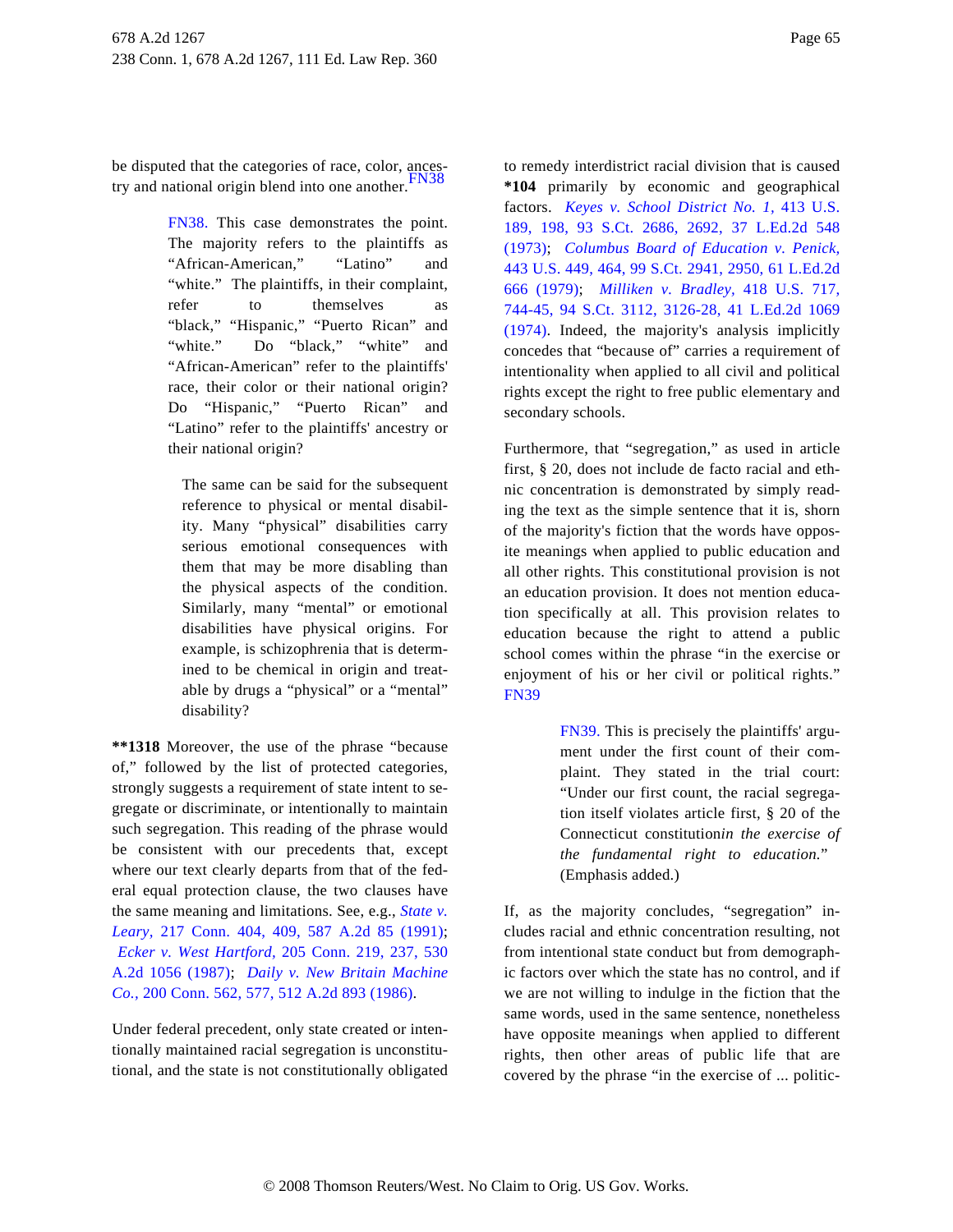<span id="page-65-1"></span>al or civil rights" must also be subject to the same proscription. Thus, for example, a local electoral district that, by virtue of the religious, **\*105** racial or ethnic make-up of its constituents, is heavily Roman Catholic, African-American, Puerto Rican or Polish-American, is "segregated" under the majority's understanding of that term, and all voters within that district are being "segregat[ed] or discriminat[ed] in the exercise or enjoyment of [their] civil or political rights because of religion, race, color, ancestry or national origin," in violation of article first, § 20. In short, under the majority's reading of "segregation," the 1965 constitutional amendments rendered all such electoral districts unconstitutional. It is not only implausible that this is what the language used in 1965 was intended to mean, it is impossible rationally to reach such a conclusion.

### 2

#### <span id="page-65-0"></span>The Record of the 1965 Constitutional Convention

The history of the term "segregation" in article first, § 20, in the 1965 convention makes even clearer than its text that the members of the convention did not intend it to mean de facto racial or ethnic concentration. It is inconceivable-except that the majority conceives it-and it is untenable to hold-except that the majority holds it-that the delegates to the 1965 constitutional convention intended the term "segregation" in **\*\*1319** that article to include de facto racial and ethnic concentration in the public schools irrespective of any state intent to bring about or to perpetuate such concentration. This question is not even close.

I begin this part of my analysis with another factual finding of the trial court that the majority ignores. The trial court found that "the 1965 constitutional convention was a very conservative body that made only those changes that had to be made in order to comply with the legislative reapportionment mandates of the federal courts and it was extremely reluctant to change anything**\*106** that did not have to

be changed." [FN40](#page-65-0) Thus, the 1965 convention was not called for the purpose of a general overhaul of the 1818 constitution. It was called primarily for the purpose of bringing the Connecticut constitution into compliance with the then recently decided cases of *[Lucas v. Forty-Fourth General Assembl](http://www.westlaw.com/Find/Default.wl?rs=dfa1.0&vr=2.0&DB=708&FindType=Y&SerialNum=1964124848)y [of Colorado](http://www.westlaw.com/Find/Default.wl?rs=dfa1.0&vr=2.0&DB=708&FindType=Y&SerialNum=1964124848),* [377 U.S. 713, 84 S.Ct. 145](http://www.westlaw.com/Find/Default.wl?rs=dfa1.0&vr=2.0&DB=708&FindType=Y&SerialNum=1964124848)9, 12 [L.Ed.2d 632 \(1964](http://www.westlaw.com/Find/Default.wl?rs=dfa1.0&vr=2.0&DB=708&FindType=Y&SerialNum=1964124848)), *[Reynolds v. Sim](http://www.westlaw.com/Find/Default.wl?rs=dfa1.0&vr=2.0&DB=708&FindType=Y&SerialNum=1964124843)s,* [377 U.S](http://www.westlaw.com/Find/Default.wl?rs=dfa1.0&vr=2.0&DB=708&FindType=Y&SerialNum=1964124843). [533, 84 S.Ct. 1362, 12 L.Ed.2d 506 \(196](http://www.westlaw.com/Find/Default.wl?rs=dfa1.0&vr=2.0&DB=708&FindType=Y&SerialNum=1964124843)4), *[Wes](http://www.westlaw.com/Find/Default.wl?rs=dfa1.0&vr=2.0&DB=708&FindType=Y&SerialNum=1964106410)[berry v. Sander](http://www.westlaw.com/Find/Default.wl?rs=dfa1.0&vr=2.0&DB=708&FindType=Y&SerialNum=1964106410)s,* [376 U.S. 1, 84 S.Ct. 526](http://www.westlaw.com/Find/Default.wl?rs=dfa1.0&vr=2.0&DB=708&FindType=Y&SerialNum=1964106410), 11 [L.Ed.2d 481 \(1964\)](http://www.westlaw.com/Find/Default.wl?rs=dfa1.0&vr=2.0&DB=708&FindType=Y&SerialNum=1964106410), and *[Gray v. Sanders,](http://www.westlaw.com/Find/Default.wl?rs=dfa1.0&vr=2.0&DB=708&FindType=Y&SerialNum=1963102082)* 372 U.S. [368, 83 S.Ct. 801, 9 L.Ed.2d 821 \(196](http://www.westlaw.com/Find/Default.wl?rs=dfa1.0&vr=2.0&DB=708&FindType=Y&SerialNum=1963102082)3), and the delegates acted accordingly. The principal agenda of a constitutional convention is a useful tool in construing its actions. See E. Peters, "State Constitutional Law: Federalism in the Common Law Tra[dition,"84 Mich.L.Rev. 583, 586 \(19](http://www.westlaw.com/Find/Default.wl?rs=dfa1.0&vr=2.0&DB=1192&FindType=Y&ReferencePositionType=S&SerialNum=0101991721&ReferencePosition=586)86) ("courts must look to the agenda of the constitution as a whole in the context of the historical and sociological issues that occupied center stage at the time of ratification").

> [FN40.](#page-65-1) This finding, which the plaintiffs do not challenge on appeal, was based on the testimony of their own expert witness on Connecticut history, Christopher Collier, professor of history at the University of Connecticut and the officially designated state historian for the state of Connecticut.

One cannot square this unchallenged characterization of the 1965 convention with the notion that, when in the course of accomplishing its principal objective of legislative apportionment it also adopted article first, § 20, this "very conservative" convention also intended to accomplish results that would at that time have rendered unconstitutionalor, at the very least, would have called into serious constitutional question-many school districts and general assembly districts in the state. Yet, despite what the majority may say, these are the necessary implications of its decision and rationale.

In attempting to divine the intent of the framers of article first, § 20, we are not faced with the difficult task of peering back through the mists of more than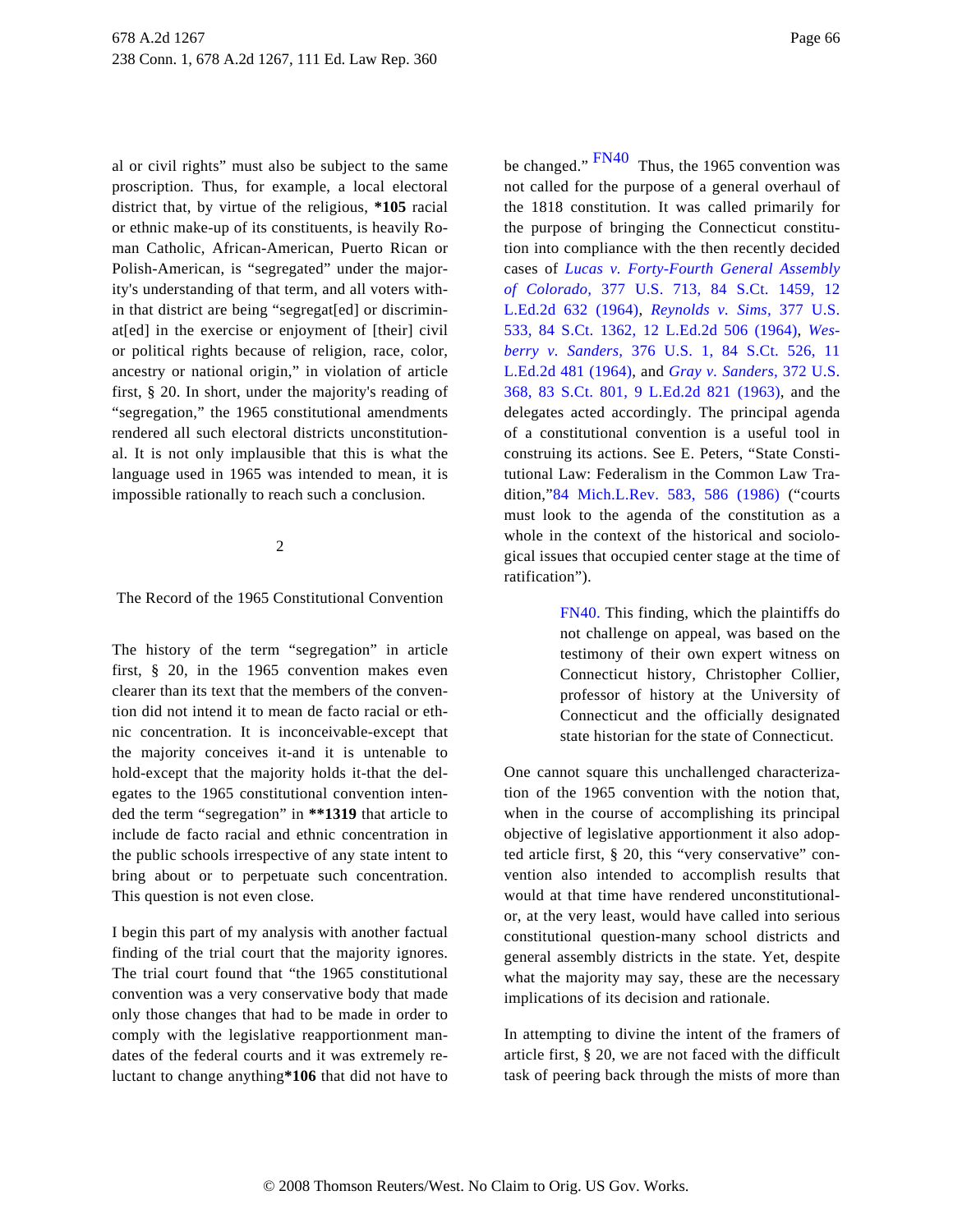<span id="page-66-3"></span><span id="page-66-2"></span>a **\*107** century to a sparse historical record, in order to determine the intent of persons of whom we have limited knowledge, as is often the case when we attempt to interpret the language used in the 1818 state constitution. The 1965 convention took place but thirty-one years ago. The names and careers of the delegates are well known to anyone reasonably cognizant of Connecticut government and politics and there is a complete printed record.

<span id="page-66-7"></span><span id="page-66-6"></span><span id="page-66-5"></span><span id="page-66-4"></span>Among the delegates were former and future governors of this state,<br>[FN41](#page-66-0) former and <u>future</u> United States Senators and Representatives, [FN42](#page-66-1) former and future state legislators, [FN43](#page-66-2) former members of this court, including two former chief [justice](#page-66-3)s, FN44 and many other delegates with distinguished pedigrees in government and politics. These were men and women with long and distinguished careers in public life, who had practiced the arts of government and politics and who, presumably, knew the limits of both. They also knew that their effort would be placed before the electorate in order for the constitution to be amended. They knew, furthermore, that throughout Connecticut there were local, intradistrict neighborhood school boundaries and schools that were, because of the housing patterns then prevalent, heavily concentrated by religion, race and ethnic background. They knew, moreover, that, because**\*\*1320** of housing patterns, there would be local general assembly districts throughout Connecticut, created by the General Assembly in accordance with the constitutionally required reapportionment provisions that they were **\*108** fashioning, that would also be heavily concentrated by the same factors.

> <span id="page-66-8"></span><span id="page-66-0"></span>[FN41.](#page-66-4) Raymond E. Baldwin, Ella T. Grasso, John D. Lodge, Thomas J. Meskill and C. Wilbert Snow.

> <span id="page-66-1"></span>[FN42.](#page-66-5) Raymond E. Baldwin, Lawrence J. DeNardis, Ella T. Grasso, John D. Lodge, Edwin H. May, Jr., Thomas J. Meskill, Horace Seeley-Brown, Jr., and Chase Going Woodhouse.

[FN43.](#page-66-6) Nicholas B. Eddy, Florence D. Finney, James J. Kennelly and J. Tyler Patterson, Jr.

[FN44.](#page-66-7) Raymond E. Baldwin, Abraham S. Bordon and Patrick B. O'Sullivan.

It is simply inconceivable that the convention delegates, with that knowledge, intended by the language they used in article first, § 20, to render unconstitutional or to call into serious constitutional question, every one of those school boundaries, schools and electoral districts. In order to reach such a conclusion, one must posit the following line of hypothetical reasoning, or something similar, to the delegates regarding the meaning of "segregation": (1) "because of" and "segregation" mean intentional or de jure, rather than de facto, segregation, because otherwise the General Assembly would be prevented from drawing mathematically equal but religiously, racially or ethnically concentrated districts; and, although districts must now be substantially equal in population, it would be a radical change also to require them to be integrated on the basis of religion, race and ethnicity, a change far beyond the principal charge in this convention; [FN45](#page-67-0) (2) in fact, intentional segregation is probably what the United States Supreme Court was addressing in *[Brown v. Board of Education,](http://www.westlaw.com/Find/Default.wl?rs=dfa1.0&vr=2.0&DB=708&FindType=Y&SerialNum=1954121869)* 347 U.S. [483, 74 S.Ct. 686, 98 L.Ed. 873 \(19](http://www.westlaw.com/Find/Default.wl?rs=dfa1.0&vr=2.0&DB=708&FindType=Y&SerialNum=1954121869)54), when it outlawed the "separate but equal" doctrine, although that is not absolutely clear from the available federal decisions to date; (3) nonetheless, when the words "because of" and "segregation" come to be applied to interdistrict, but maybe not intradistrict, elementary and secondary school lines under the right to a free public education-which, by the way, will not be adopted until five days from now and, of course, has never been interpretedthose words mean the opposite,**\*109** namely, de facto segregation; and (4) we entertain this dual intent without (a) clearly-or even unclearly-suggesting it by the language we use, and (b) disclosing it on the record of this convention or to the voters who will have to ratify our work. This scenario, I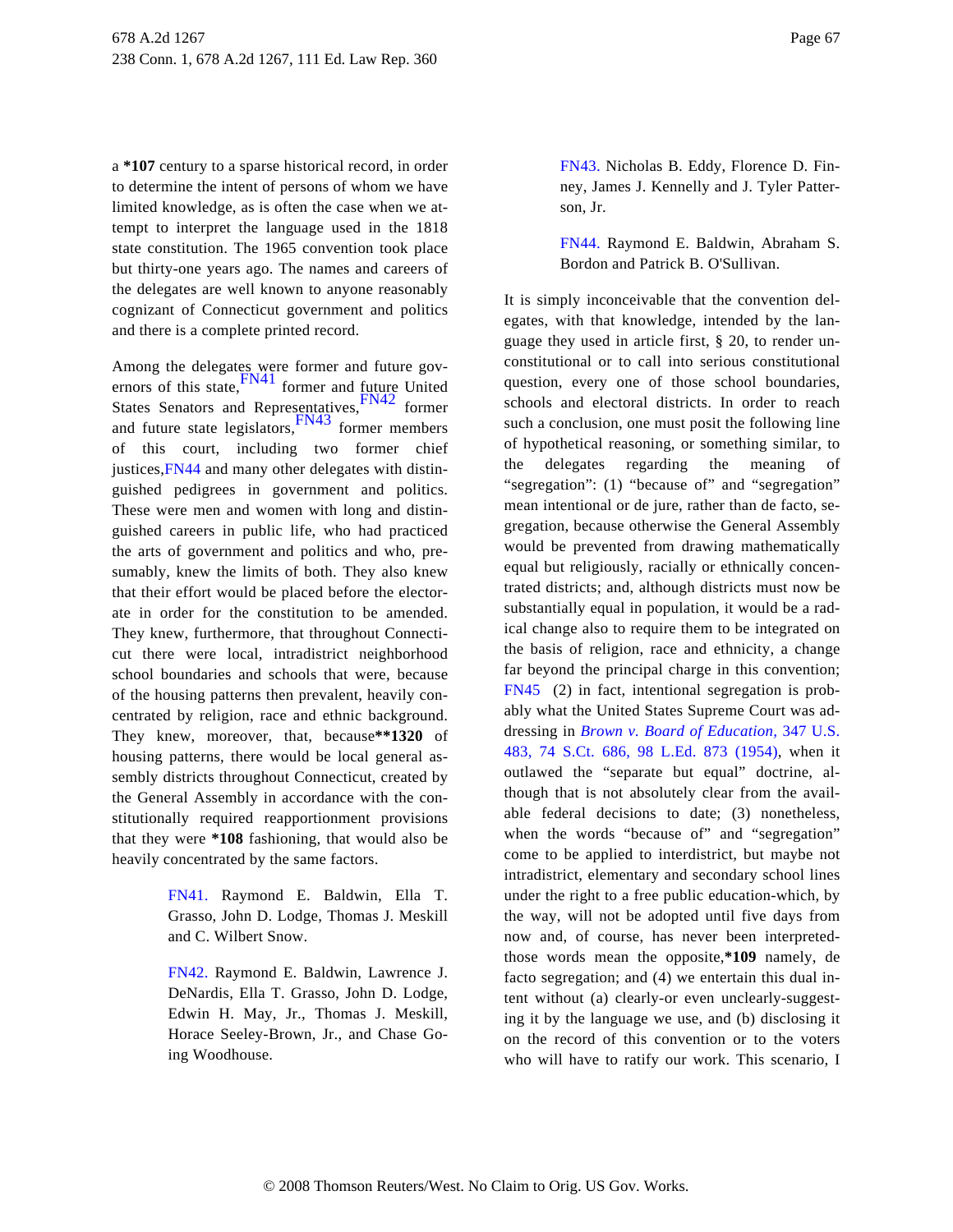suggest, does no more than dramatize the reasoning behind the majority's tortuous and selective reading of the record of the 1965 convention. In my view, to attribute such a thought process to the delegates is not only implausible, it would have been irresponsible on the part of the delegates to have engaged in such a process sub rosa, and it is untenable to suggest that they did.

> <span id="page-67-2"></span><span id="page-67-0"></span>[FN45.](#page-66-8) That practice in drawing electoral lines persists today. Indeed, we recently held that it was a constitutionally permissible factor for the General Assembly to employ in fulfilling its decennial obligation to reapportion itself. See *[Fonfara v.](http://www.westlaw.com/Find/Default.wl?rs=dfa1.0&vr=2.0&DB=162&FindType=Y&SerialNum=1992098211) [Reapportionment Commission,](http://www.westlaw.com/Find/Default.wl?rs=dfa1.0&vr=2.0&DB=162&FindType=Y&SerialNum=1992098211)* 222 Conn. [166, 610 A.2d 153 \(1992\)](http://www.westlaw.com/Find/Default.wl?rs=dfa1.0&vr=2.0&DB=162&FindType=Y&SerialNum=1992098211).

<span id="page-67-1"></span>My view of the intent of the convention delegates is buttressed by the fact that, as even the plaintiffs emphasized in their posttrial brief to the trial court and in their appellate brief to this court, "[t]he documentation of racial and economic isolation in Connecticut schools in the 1960s was thorough and comprehensive. In addition to the state's own official annual documentation, the University of Connecticut Institute of Urban Research and the University's Educational Resources and Development Center conducted a series of highly detailed reports on school segregation in Connecticut's major cities." In constitutionalizing the right of Connecticut's children to a free public education, however, the politically seasoned delegates to the 1965 convention uttered not one word even suggesting that this well documented problem would be addressed by the constitutional amendments that they had gathered to draft. In fact, the idea that the new education clause would create any sort of fundamental change in the state's education system was squarely rejected by Simon Bernstein, a delegate whom the majority ironically cites in support of its result. In reference to the proposed education clause, Bernstein stated, "[T]his again is not anything revolutionary, it is something **\*110** which we have...." 3 Proceedings of the Connecticut Constitutional Convention of 1965, p. 1039.

Moreover, just one year before the convention, the New Haven board of education had adopted a junior high school pairing plan for the purpose of reducing unintended racial **\*\*1321** imbalance in its school system and in the interest of promoting equality of educational opportunity. That plan, which generated considerable public controversy, was the subject of several public hearings at which it was vigorously defended and assailed, and resulted in an action for an injunction against the [plan.F](#page-67-1)N46 On July 8, 1965, while the convention was in session, the Superior Court decided in favor of the board. See *[Guida v. Board of Education,](http://www.westlaw.com/Find/Default.wl?rs=dfa1.0&vr=2.0&DB=162&FindType=Y&SerialNum=1965108299)* 26 [Conn.Sup. 121, 213 A.2d 843 \(1965\)](http://www.westlaw.com/Find/Default.wl?rs=dfa1.0&vr=2.0&DB=162&FindType=Y&SerialNum=1965108299).

> [FN46.](#page-67-2) One school served a predominantly white area, and the other served a predominantly black area. The plan exchanged, by busing, the students in the seventh grade of one school for the students in the eighth grade in the other, thus reducing somewhat the racial imbalance in the area served by the two schools. The plaintiffs claimed that the plan violated [General Statutes § 10-15](http://www.westlaw.com/Find/Default.wl?rs=dfa1.0&vr=2.0&DB=1000264&DocName=CTSTS10-15&FindType=L), which provided that all schools shall be "open" to all children without regard to race or color.

In *[Guida v. Board of Education,](http://www.westlaw.com/Find/Default.wl?rs=dfa1.0&vr=2.0&DB=162&FindType=Y&SerialNum=1965108299)* 26 [Conn.Sup. 121, 123, 213 A.2d](http://www.westlaw.com/Find/Default.wl?rs=dfa1.0&vr=2.0&DB=162&FindType=Y&SerialNum=1965108299) 843 [\(1965\),](http://www.westlaw.com/Find/Default.wl?rs=dfa1.0&vr=2.0&DB=162&FindType=Y&SerialNum=1965108299) the court upheld the validity of the plan. It held that the plan, which was also aimed at improving the quality of education apart from the racial imbalance factor, was within the board's general statutory powers over education. [Id., at 124, 213 A.2d 843](http://www.westlaw.com/Find/Default.wl?rs=dfa1.0&vr=2.0&DB=162&FindType=Y&SerialNum=1965108299). It held further that, although the desire to reduce racial imbalance was a substantial factor in the formulation of the plan, "a determination by the board which is otherwise lawful and reasonable does not become unlawful merely because the factor of racial imbalance is accorded relevance." Id.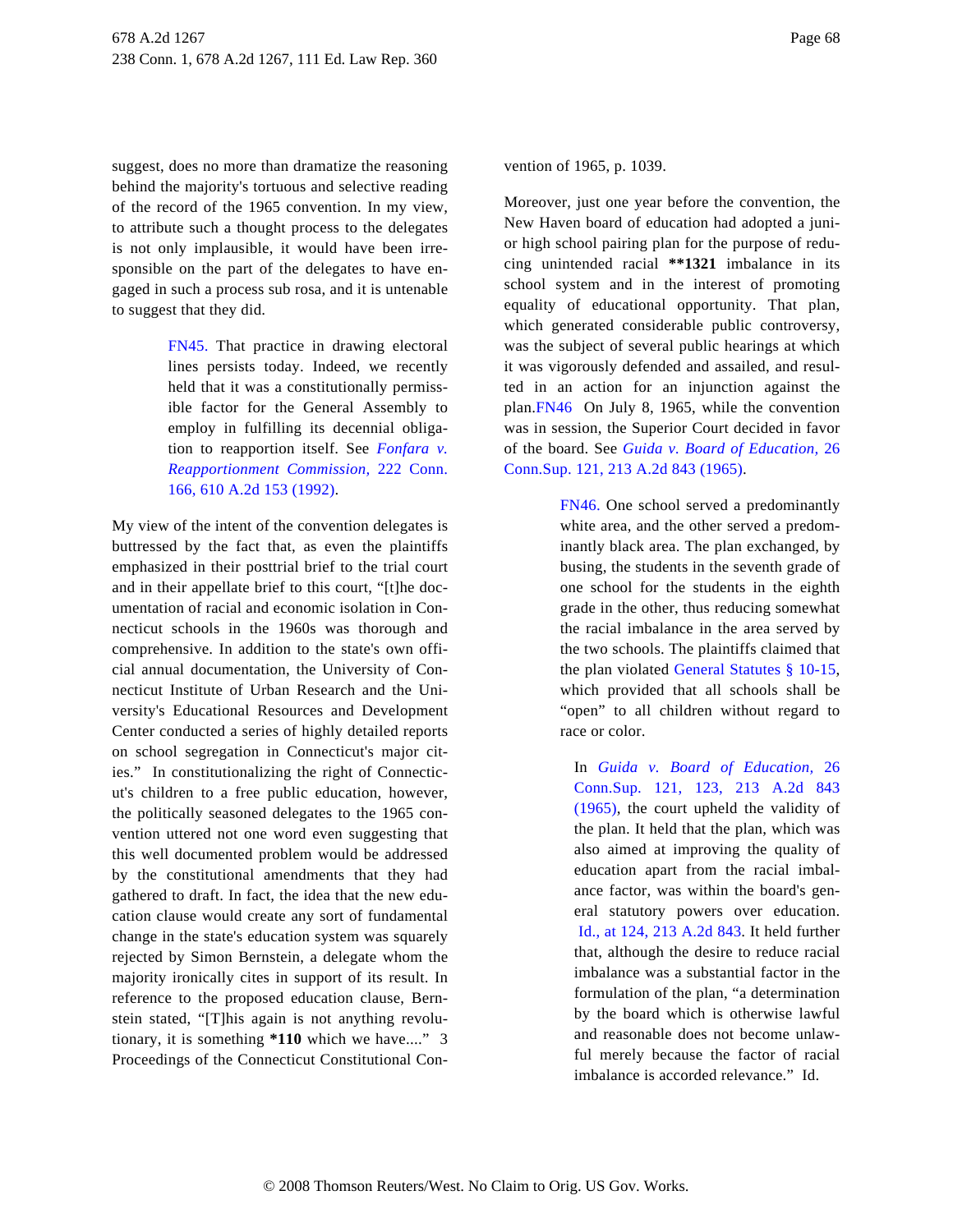<span id="page-68-1"></span>There can be little doubt that, if the delegates intended the word "segregation" in article first, § 20, to mean de facto segregation when applied to public education, the statutory authority that the Superior Court concluded the board had in *Guida* would have been transformed into a constitutional obligation. It is fair to presume that the delegates who came from the **\*111** New Haven area, [FN47](#page-68-0) men and women cognizant of the public affairs of their district, were aware of this controversial case, which was decided only two months earlier. Indeed, one of those delegates, former Chief Justice Patrick B. O'Sullivan, was one of the drafters of article first, and the chairman of the convention that adopted it, and another, Mary B. Griswold, spoke in favor of it. I cannot believe that, if it were the intent of the convention in adopting the word "segregation" to constitutionalize the New Haven board's plan, not one of the fourteen delegates from the district that included New Haven would have even mentioned its potential effect on the New Haven case. The record of the convention, however, is bereft of any such mention.

> <span id="page-68-4"></span><span id="page-68-0"></span>[FN47.](#page-68-1) The delegates to the convention were elected from the two major parties and the state's six congressional districts. Thus, there were fourteen delegates-seven Democrats and seven Republicans-from each of the six districts. The fourteen delegates from the district embracing the New Haven area were: Frederick K. Biebel, Jr., George Cahill, Edith Cook, Daniel O. Cosgrove, Lawrence J. DeNardis, Warren A. Field, James P. Geelan, Mary B. Griswold, William T. Holleran, John A. Maresca, Eugene McCabe, Patrick B. O'Sullivan, Arline Ryan and George F. Wright.

<span id="page-68-6"></span><span id="page-68-5"></span><span id="page-68-3"></span><span id="page-68-2"></span>That record, moreover, affirmatively demonstrates that the delegates did not intend "segregation," as used in article first, § 20, to include de facto segregation. To the contrary, the history of the article and the debate over the term "segregation" in the 1965 convention compel the conclusion that the

delegates intended the term specifically to preclude, under our state constitution, the doctrine of statecreated "separate but equal" educational and other public facilities that the United States Supreme Court had expressly overruled, as a matter of fourteenth amendment jurisprudence, in *[Brown v](http://www.westlaw.com/Find/Default.wl?rs=dfa1.0&vr=2.0&DB=708&FindType=Y&SerialNum=1954121869). [Board of Education](http://www.westlaw.com/Find/Default.wl?rs=dfa1.0&vr=2.0&DB=708&FindType=Y&SerialNum=1954121869),* [supra, 347 U.S. 483, 74 S.C](http://www.westlaw.com/Find/Default.wl?rs=dfa1.0&vr=2.0&DB=708&FindType=Y&SerialNum=1954121869)t. [686](http://www.westlaw.com/Find/Default.wl?rs=dfa1.0&vr=2.0&DB=708&FindType=Y&SerialNum=1954121869).

In February, 1950, the commission on state government organization issued its report to the General Assembly and to then Governor Chester Bowles. Among **\*112** its recommendations was a revision of the constitution, which included a new article first, our Declaration of Rights, including the following proposed article first, § 20: "No person shall be denied the enjoyment of, nor be discriminated against in, nor be segregated in, any right or employment, nor be so treated in the militia, or in the public schools or in any public place, because of religious principles, race, color, ancestry or national origin." The commission's recommendation to revise the constitution was not acted upon.

During the 1965 convention, on July 28, 1965, Chase Going Woodhouse introduced **\*\*1322** Resolution No. 168, which contained several recommendations for changes in our Declaration of Rights, article first. Among these were two proposals that are relevant to this case. First, the resolution proposed that article first,  $\S_1$ ,  $\overline{FN48}$  $\overline{FN48}$  $\overline{FN48}$  be amended to add the provision that all men are "entitled to the equal protection of the laws." Second, it proposed that article first,  $\S 20,$   $\frac{FN49}{}$  $\frac{FN49}{}$  $\frac{FN49}{}$  be amended exactly as had been proposed by the commission to the General Assembly and the governor in 1950. [FN50](#page-69-0) This resolution was referred to the Committee on Resolutions.

> [FN48.](#page-68-4) The constitution of Connecticut, article first,  $\S$  1, was the same then as it is now.

> [FN49.](#page-68-5) The constitution of Connecticut, article first, § 20, then provided: "No hereditary emoluments, privileges or honors shall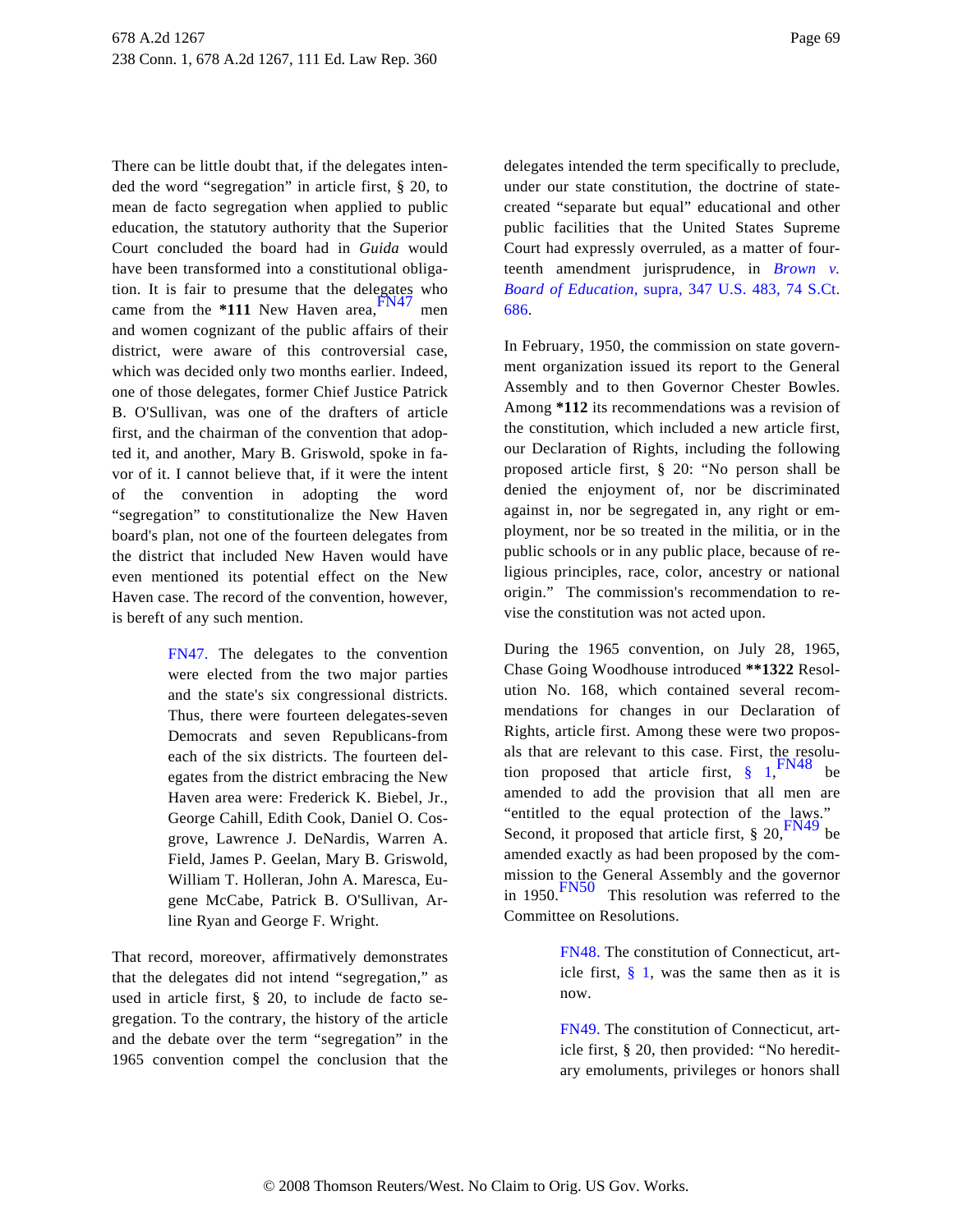ever be granted, or conferred in this state." This language is now found in article first, § 18.

<span id="page-69-0"></span>[FN50.](#page-68-6) The stated purpose of original Resolution No. 168 was to "amend the Declaration of Rights in accordance with the Report to the General Assembly and the Governor of the Commission on State Government Organization, dated February, 1950."

<span id="page-69-2"></span>Ultimately, the committee reported to the floor of the convention its Rules Committee Substitute for Constitutional Convention Resolution No. 168 (committee resolution 168). This resolution proposed a number of changes in the provisions of article first. Included within committee resolution 168 was the proposal that both article first,  $\S$  1, and then article first, § 20; see footnote **\*113** 49; remain unchanged, and that there be a new article first, § [22,FN](#page-69-1)51 providing as follows: "No person shall be denied the equal protection of the law, nor the enjoyment of his civil or political rights, nor be discriminated against in the exercise thereof because of religion, race, color, ancestry or national origin." This draft of article first, § 22, therefore, incorporated the explicit references to equal protection of the law and discrimination that had been in original Resolution No. 168, but omitted the specific references to segregation, employment, the militia and the public schools that had also been in the original resolution.

> <span id="page-69-1"></span>[FN51.](#page-69-2) Subsequently, what was article first, § 22, in committee resolution 168 became, as later amended on the floor of the convention, article first, § 20.

<span id="page-69-5"></span><span id="page-69-4"></span><span id="page-69-3"></span>This proposal prompted a letter to the convention by the Connecticut Council of Churches that committee resolution 168 was not specific enough. The council stated that " 'segregation constitutes such a core area of discrimination as it affects the pattern of relationship among persons and groups and needs thereby to be specifically guarded against through constitutional provision.' " J. Zaiman, "Anti-Separation Clause Urged for Bill of Rights," The Hartford Courant, Oct. 14, 1965, pp. 1 and 11. The council also expressed the thoughts that, because " 'civil or political rights' " was not defined in the proposal, that language was " 'so broad as to be specifically excepted against in any controversial test of rights,' " and that " '[o]ur history seems to show that platitudinous phrases have not helped many of our citizens to enjoy specific rights that could not be pointed to implicitly in constitutional authority.' " Id., p. 11.

In addition, according to a contemporary account in The Hartford Courant, certain civil rights groups also thought that the proposal was not specific enough, and suggested reinserting the "antisegregation" clause. Id., p. 1. This prompted caucuses by both the Democrats **\*114** and Republicans, as a result of which there was bipartisan agreement on reinserting language referring to segregation.

Accordingly, on October 14, Woodhouse brought to the floor an amendment reinserting the reference to "segregation," which resulted in the following language that ultimately became article first, § 20: "No person shall be denied the equal protection of the law nor be subjected to segregation or discrimination in the exercise or enjoyment of his civil or political rights because of religion, race, color, ancestry or national origin."

In proposing this amendment, Woodhouse reminded the convention that the word segregation had appeared in the original resolution, and that the only question was one of **\*\*1323** the appropriate wording to be used.  $\frac{FN52}{FN52}$  $\frac{FN52}{FN52}$  $\frac{FN52}{FN52}$  2 Proceedings, supra, pp. 690-91. Former Chief Justice Baldwin, one of the drafters of committee resolution 168 that was being amended, and another delegate, James J. Kennelly, both rose to stress the symbolic, as opposed to sub-stantive, nature of the amendment. [FN53](#page-70-0) Id., pp. 691-92.

> [FN52.](#page-69-4) "I should like to point out ... that the word segregation was in the original resol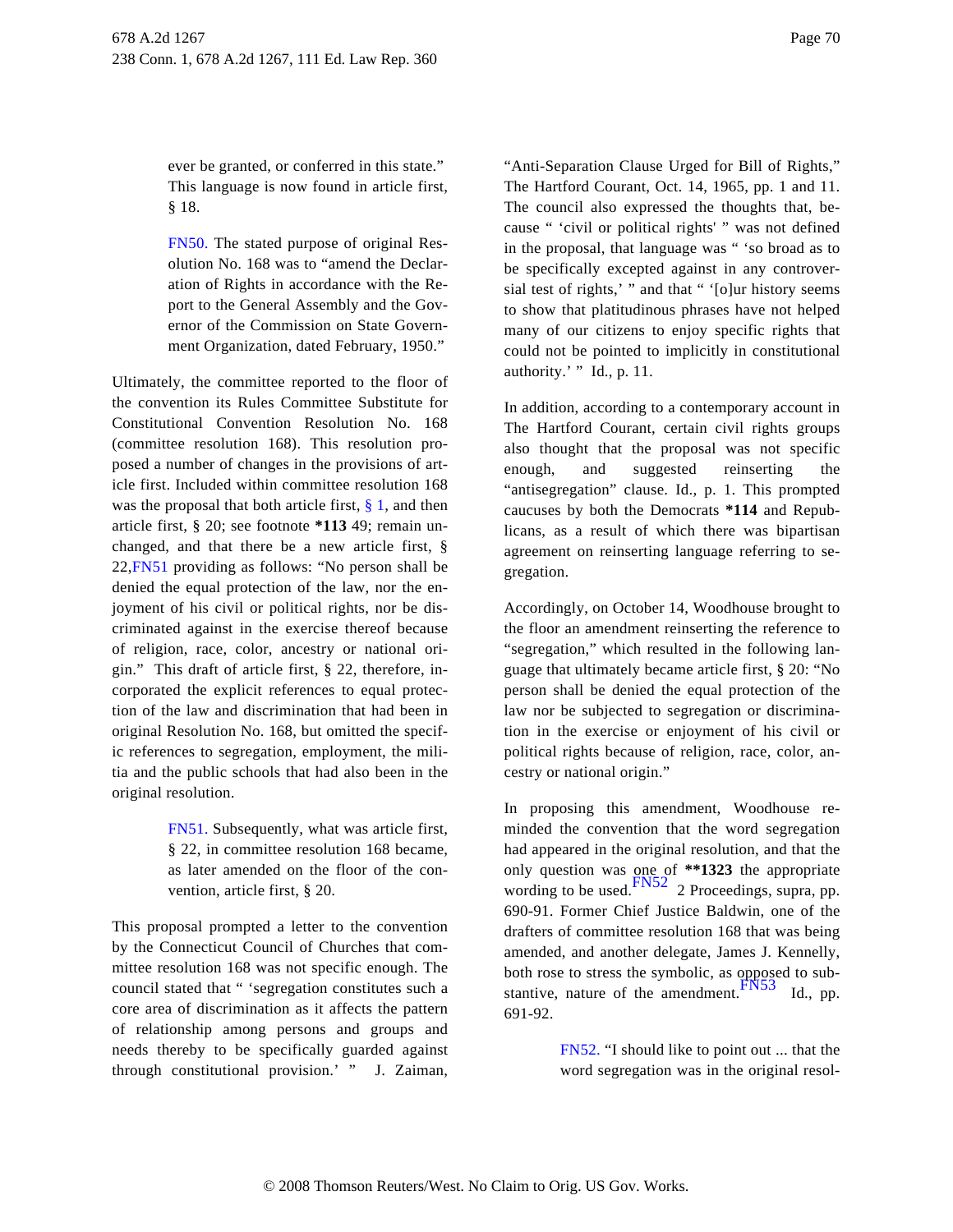ution which I introduced. It was a favorable report of the subcomittee, it was in the favorable report of the full committee. *It was not in the substitute bill* [committee resolution 168] *as brought in by the rules committee, so I think the general idea was there. The only question that has arisen is the idea of general language or more specific language.* It would seem that this language as offered in the amendment is sufficiently general so that it would not be interpreted as an exclusion or limit rights.... On the other hand, we have to realize that today *the philosophy of segregation* is something that is in the minds of all of us. It would be regrettable if it should be in any way suggested that this Constitution did not unequivocally oppose the *philosophy and the practice of segregation.* So I move this amendment as reading very definitely that it in no way limits the rights of anyone. It would not be so interpreted by the courts and it strengthens the wording that we have before us in the file." (Emphasis added.) 2 Proceedings, supra, pp. 690-91, remarks of Chase Going Woodhouse.

<span id="page-70-0"></span>[FN53.](#page-69-5) "We have spent a lot of time on this particular provision and I want to say that I have no objection. I am perfectly agreeable to having this changed. *As a matter of fact we discussed this very thing in the committee and we thought that segregation was unnecessary to put in there, but if it will please people, then I am perfectly agreeable to having it there as a member of this convention.*" (Emphasis added.) 2 Proceedings, supra, pp. 691-92, remarks of Raymond Baldwin.

"This section would protect political rights such as registration, the voting right to hold public office, the right to assemble and petition as well as the tra-

ditional rights that we have always protected. It is further a broad statement of principle that is all inclusive and would provide a complete umbrella for the total protection against discrimination and the word subjugation *against segregation, which is sound symbolic language.*" (Emphasis added.) Id., p. 692, remarks of James J. Kennelly.

Baldwin later added, "[i]n preparing this particular clause to this bill of rights, the subcommittee of the committee made a study of the existing legislation in Connecticut protecting political and civil rights, and I just want to note for the benefit of the record, that there is no state in the entire union that has more comprehensive and more liberal legislation with reference to the exercise of political and civil rights, than does the little sovereign State of Connecticut. I am proud to make that statement because this legislation has been the work of successive legislators through several different administrations. I think it should be noted here that *if every state in the union had followed Connecticut's lead in dealing with this problem, we would not be having the trouble that we are having in some places today.*" (Emphasis added.) Id., pp. 695-96.

**\*115** The only reference to education in the entire debate over committee resolution 168 was by Bernstein, and that reference was made in the context of his delineating more specifically the "civil and political rights" to which the proposal referred. Bernstein stated: "I just want to comment that in this section which states that there will be enjoyment of civil and political rights, for the record, perhaps we might spell out a few of them so that courts and historians in the future may not fail to understand what we are talking about. *These are rights which we have always assumed we have had*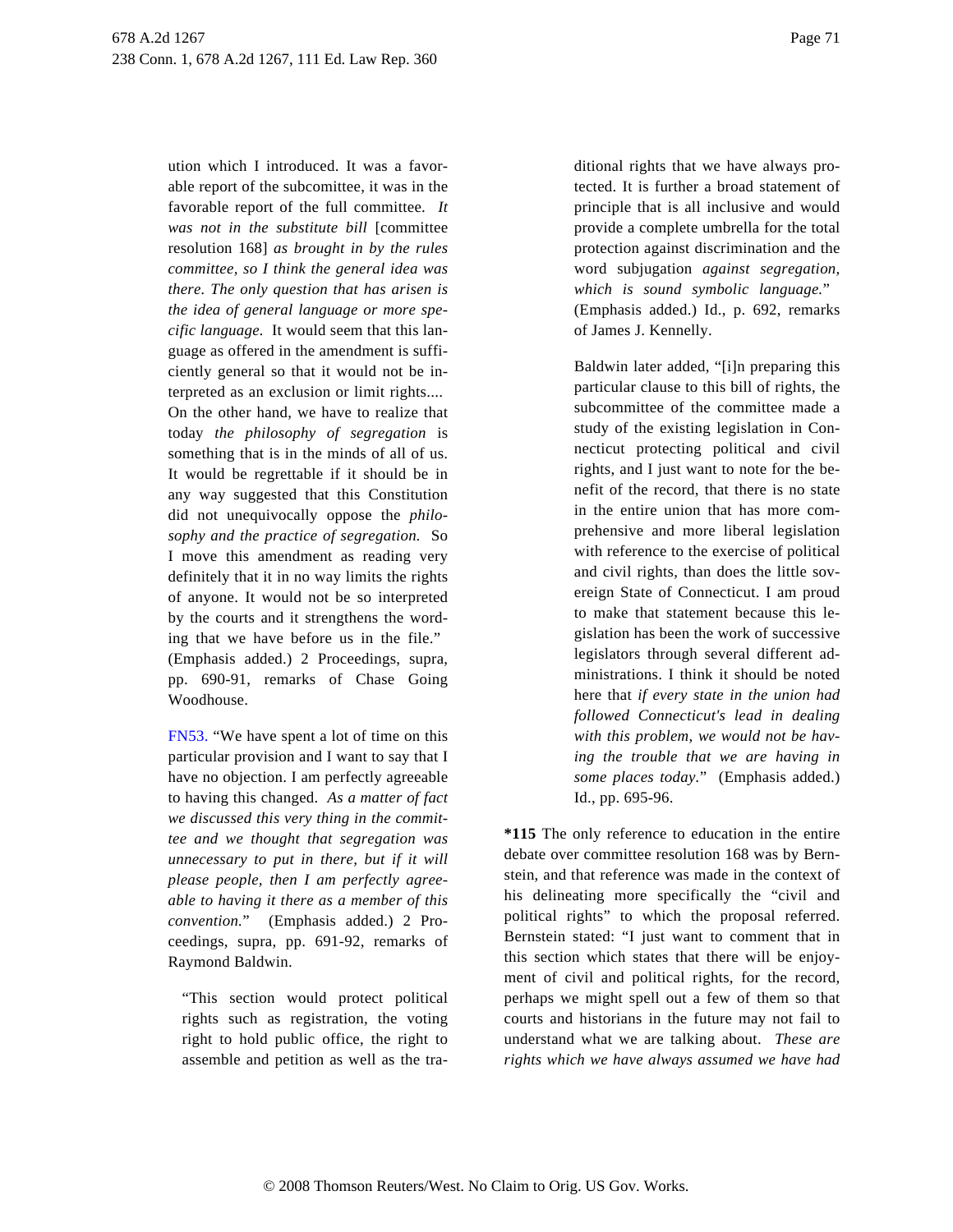*anyway and these rights include rights of freedom from discrimination in travel, rights of freedom in education, public accommodations, and employment and housing.*" (Emphasis added.) Id., p. 694.

O'Sullivan put the amendment to a voice vote, and ruled it adopted. O'Sullivan then ruled "*that this* **\*116** *amendment is not a substantive change and therefore we can act upon the entire bill today.*" (Emphasis added.) Id., p. 696.

<span id="page-71-1"></span><span id="page-71-0"></span>Reading this record in an objective, dispassionate manner leads inescapably to the conclusions that the use of the term "segregation" in what ultimately became article first, § 20: (1) was intended to emphasize that the entire section prohibited intentional segregation in the "separate but equal" sense; (2) was not intended to add substance to the provision, but was intended only to make the general principles more specific; (3) was not intended to affect rights to education in a way different from other civil and political rights; and (4) cannot be read to mean one thing when applied to all such rights except education, but the opposite when applied to the right to public education under article **\*\*1324** eighth, [§ 1](http://www.westlaw.com/Find/Default.wl?rs=dfa1.0&vr=2.0&DB=1000264&DocName=CTCNART6S1&FindType=L). Several reasons compel these conclusions.

First, the historical source of the term was the 1950 recommendation to the General Assembly and governor for a constitutional provision. In 1950, the term "segregation," in the constitutional sense, referred to the widespread system of laws in other parts of the nation, mandating the separation of the races, the constitutionality of which was then maintained under the infamous "separate but equal" doctrine. There is no evidence, either in this case or historically in general, to suggest that in 1950 this term was understood to mean racial or ethnic concentration that was not the product of state intent. Moreover, this historical source was specifically noted as the source of original Resolution No. 168, introduced to the 1965 convention by Woodhouse.

Second, after committee resolution 168 was reported out without the term "segregation," the princip-

al motive to reinsert it was to respond to the concern of civil rights groups and the Council of Churches, which was, not that the new resolution was not broad enough, but **\*117** that it was not specific enough. Certainly, in 1965, eleven years after *Brown* and while the civil rights movement was taking hold in the land and extending the principle of *Brown* to all areas of public life, the Council's reference to segregation as a "core area of discrimination" could only have referred to segregation in its constitutional sense of legally mandated or sanctioned segregation, and cannot be plausibly read as referring to what we later have come to describe as de facto segregation. [FN54](#page-71-0)

> [FN54.](#page-71-1) This conclusion is buttressed by the council's reference to " '[o]ur history,' " which in the council's view showed that " 'platitudinous phrases have not helped many of our citizens to enjoy specific rights that could not be pointed to implicitly in constitutional authority.' " J. Zaiman, Hartford Courant, supra, p. 11. The reference to " '[o]ur history' " was obviously, not to Connecticut's history in particular, but to our nation's history in general and the south in particular, where under the separate but equal doctrine "many of our citizens [could not] enjoy" true equality. See id.

Third, Woodhouse's remarks when she introduced the amendment reinforced the conclusion that the substance of what she sought to have enacted was already embodied in the provision, and that the reinsertion of the term was only to make the equal protection principle more specific, not to add something of substance that was not already included therein. See footnote 52. Read in the context of 1965, her reference to the "philosophy and the practice of segregation" could only have meant that philosophy and practice as a legal concept. See 2 Proceedings, supra, p. 691. Indeed, one wonders what the reference to "philosophy" could have meant in the context of racial and ethnic concentra-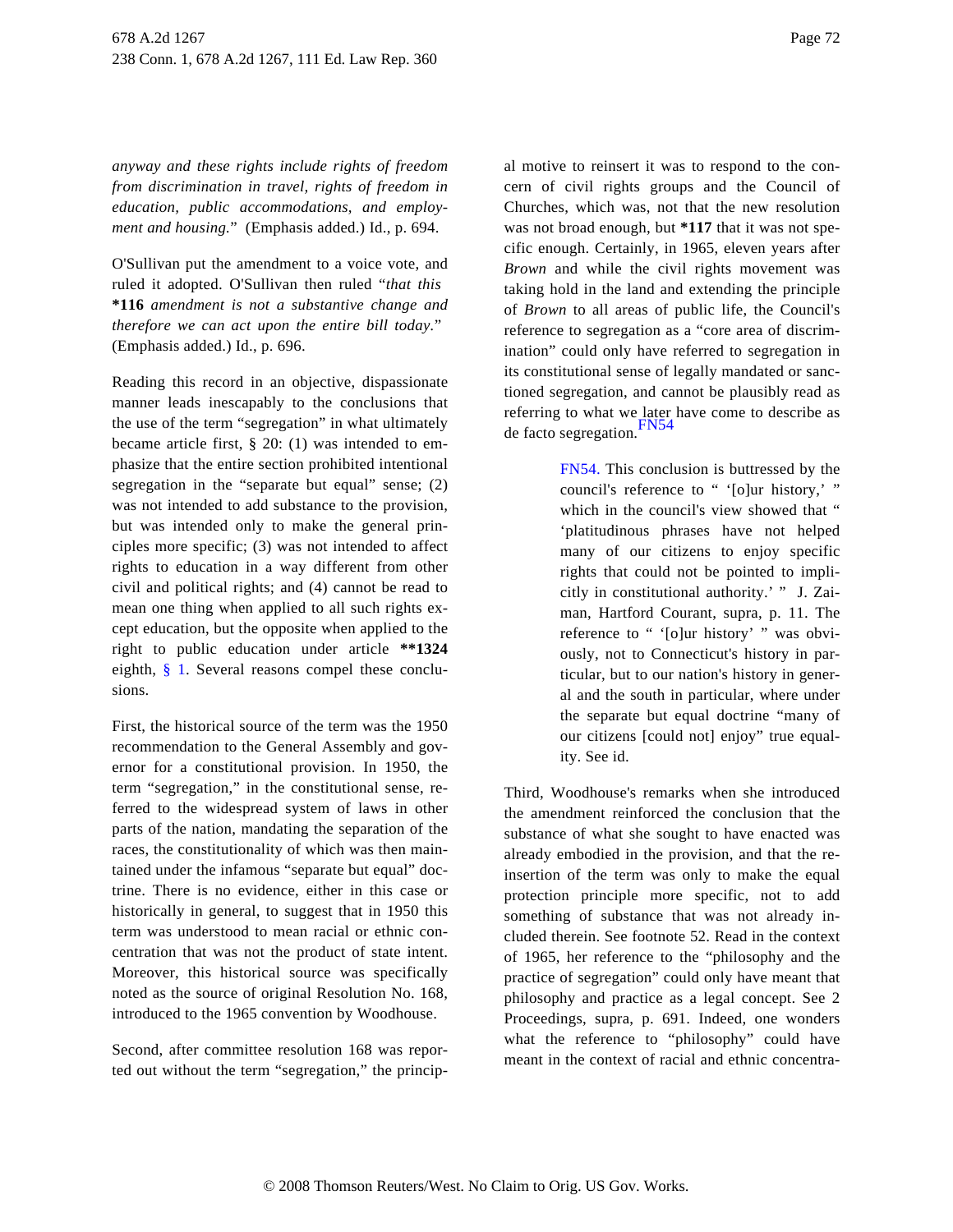<span id="page-72-2"></span>tion that occurs as a result of demographic factors without any planning, intent, idea or doctrine behind it. Woodhouse's final remarks, namely, that the amendment "in no way limits the rights of anyone," and that it "strengthens the wording" of committee resolution 168; id.; were an assurance to the Council of Churches and others that their concern for specificity was being met. Her assurance that the **\*118** insertion of "segregation" makes the general more specific cannot be read, as the majority reads it, however, to make the general something else.

<span id="page-72-1"></span>Fourth, the drafters of committee resolution 168, Baldwin, O'Sullivan and Bordon, [FN55](#page-72-0) three former members of this court, including two former Chief Justices, chose to exclude the term. One of them, Baldwin, acknowledged that they had discussed in the Committee on Resolutions the question of whether to include the term "segregation," and had concluded that "it was unnecessary to put in there." Id., p. 692. Baldwin, and presumably O'Sullivan and Bordon, the other distinguished members of the drafting subcommittee, was nonetheless agreeable to the amendment "if it will please people." Id.

> <span id="page-72-0"></span>[FN55.](#page-72-1) These former justices were described to the convention as "three of the most distinguished minds not only in this convention, but in the State of Connecticut." 2 Proceedings, supra, p. 693, remarks of H. Meade Alcorn.

<span id="page-72-3"></span>In addition, Baldwin disclosed that the subcommittee had canvassed the state's legislation "protecting political and civil rights," and had found that our state led the nation in that respect. Id., pp. 695-96. He expressed his pride in that legislative record, and noted **\*\*1325** that, if other states had legislation like ours, "we would not be having the trouble that we are having in some places today." Id., p, 696. Among that legislation was [General Statutes §](http://www.westlaw.com/Find/Default.wl?rs=dfa1.0&vr=2.0&DB=1000264&DocName=CTSTS10-15C&FindType=L) [10-15c,](http://www.westlaw.com/Find/Default.wl?rs=dfa1.0&vr=2.0&DB=1000264&DocName=CTSTS10-15C&FindType=L) which requires that public schools be open to all children without discrimination on account of race, creed or color, and which had been in effect since  $1868 \cdot$  The most plausible inference from this **\*119** statement is that he was referring, in part at least, to the still extant resistance, in other parts of the nation, to elimination of the separate but equal doctrine, in education as well as other areas.

> [FN56.](#page-72-3) Undoubtedly, Baldwin was also referring to other long-standing civil rights legislation in this state. As the trial court found in this case, some examples of this include: legislation outlawing racial discrimination in hotels, restaurants, transportation facilities and places of public amusements, which had been in place since 1905, and had been significantly expanded in 1953 and 1961; legislation outlawing discrimination in public employment, which had been in place since 1936, and had been expanded to private employment in 1947, and to public housing in 1949; and legislation creating the nation's first civil rights commission in 1943.

Had there been any intent in reinserting the term "segregation" that it have one meaning when applied to education and an opposite meaning when applied to all the other political and civil rights, the drafting subcommittee, who obviously commanded the respect of their colleagues, would have said so and would not have misled the delegates by assuring them that there was no change in substance intended by reinsertion. This is particularly true because if, as the majority posits, there *are* dual and opposite meanings lurking in the language, (1) that duality is certainly not apparent on the face of article first, § 20, (2) it is inconceivable that the draftsmen of the article would have left that duality unexpressed, and (3) this unexpressed duality would have opened the entire article to an even more bizarre interpretation, namely, that intention does not apply to, and is not required to constitute a violation of, any of the civil or political rights encompassed by the article. In sum, the majority's interpretation of article first, § 20, cannot rationally or responsibly be attributed to the people who draf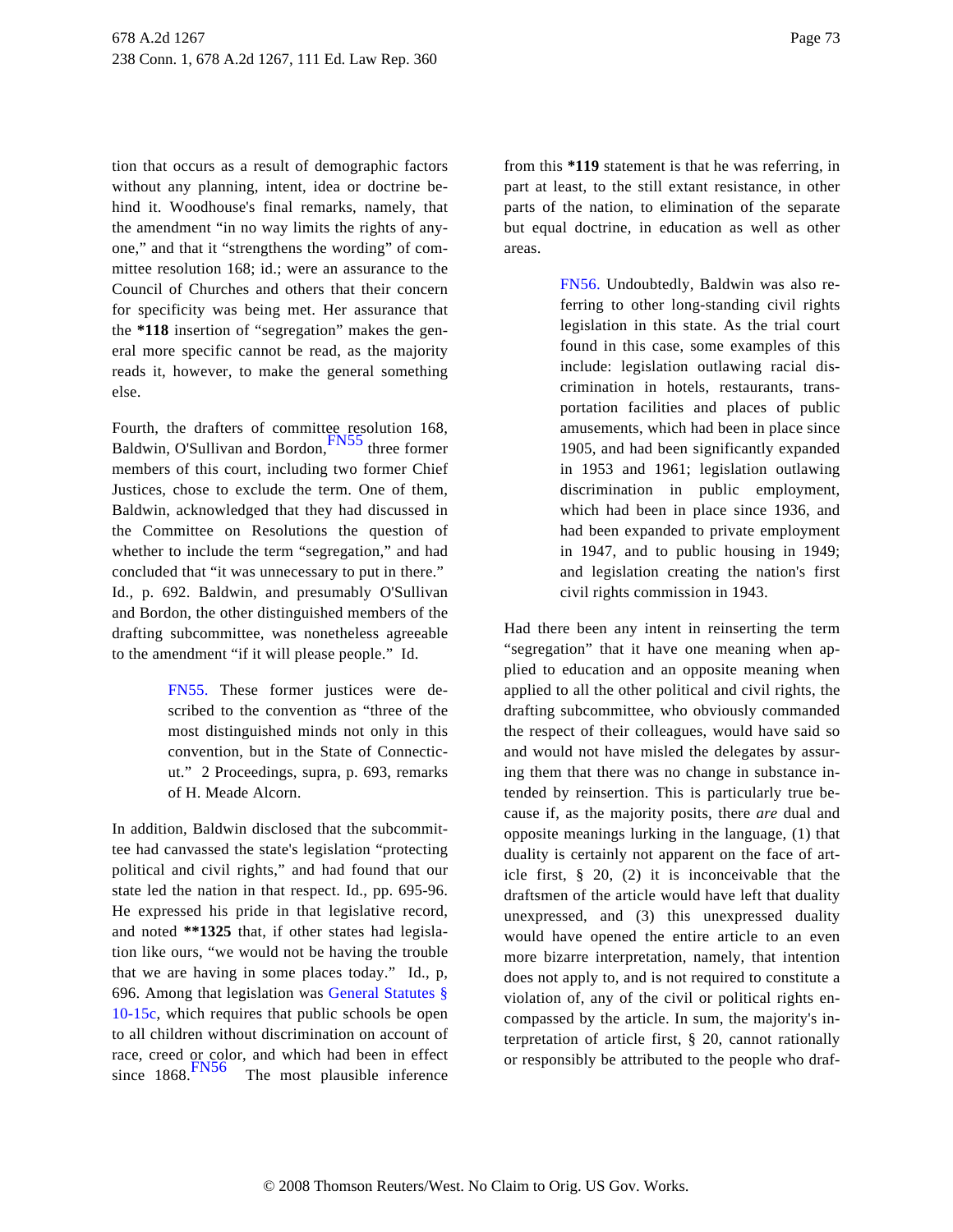ted it or to their colleagues with whom they discussed and adopted it.

Fifth, with one exception discussed immediately below, the debate on article first, § 20, is bereft of references to education. Thus, the majority's attempt to link the two, and to establish that the reference to "segregation" in the section was intended to mean de facto segregation, but solely when applied to article eighth,  $\S$  1, has no support in this record. Indeed, it is impossible to imagine how the debate over "segregation" could indicate such an intent, because when the debate took place, consideration of article eighth,  $\S$  1, the education clause, was five days in the future.

**\*120** The only reference to the subject of education in the entire debate on the amendment occurred in remarks by Bernstein. 2 Proceedings, supra, p. 694. Those remarks are significant for several reasons that have more to do with what they do not establish than what they do establish. As noted, Bernstein made his remarks five days before the convention considered the resolution that ultimately became the education provision, article eighth, [§ 1](http://www.westlaw.com/Find/Default.wl?rs=dfa1.0&vr=2.0&DB=1000264&DocName=CTCNART6S1&FindType=L). Thus, they could have had no conceivable relevance to the interpretation of that provision. In addition, his reference to education was intended to do nothing more than to indicate that education was one of those "civil and political rights," along with, in his view, travel, public accommodations, employment and housing, that would be covered by article first, § 20. Id. As discussed previously, when Bernstein did specifically address the reach of the education clause five days after the adoption of the segregation clause, he made clear that the education clause was intended only to constitutionalize the then existing system of free public education-a municipality based system that included well documented instances of racial isolation. 3 Proceedings, supra, p. 1039.

Thus, when the majority asserts that "[t]he delegates' expectation that the proposed amendments to the constitution would secure interrelated constitutional rights was underscored by Bernstein's remark that article first, § 20, was intended to be applied in the context of the 'rights of freedom in education,' " the majority merely states the obvious.**\*\*1326** Of course article first, § 20, was intended to apply to education, as one of the "civil or political rights" referred to in that article. To the extent, however, that the majority suggests that Bernstein's remarks imply some connection between that obvious application and a specific and different meaning of "segregation" in that article when applied to article eighth, [§ 1](http://www.westlaw.com/Find/Default.wl?rs=dfa1.0&vr=2.0&DB=1000264&DocName=CTCNART6S1&FindType=L), the suggestion is utterly without basis.

**\*121** Sixth, O'Sullivan, another member of the drafting subcommittee, presiding as the chairman of the convention ruled the amendment to be technical and not substantive. 2 Proceedings, supra, p. 696. Such a ruling cannot be squared with the notion that the amendment had the intended effect of transforming the resolution from a straightforward equal protection provision, which specifically incorporated into our constitution principles that had already been held to be there by the established interpretations of article first,  $\S$  1, into a provision that maintained those principles generally, but altered them radically with respect only to public education. If such a transformation is anything, it is certainly substantive and not technical, and O'Sullivan would have called that fact to his colleagues' attention.

Seventh, although we have on occasion interpreted article first, § 20, to have a broader meaning than its federal counterpart, based on differing language between the two; see, e.g., *[Daly v. DelPonte,](http://www.westlaw.com/Find/Default.wl?rs=dfa1.0&vr=2.0&DB=162&FindType=Y&SerialNum=1993097380)* 225 [Conn. 499, 513, 624 A.2d 876 \(199](http://www.westlaw.com/Find/Default.wl?rs=dfa1.0&vr=2.0&DB=162&FindType=Y&SerialNum=1993097380)3) (protecting from discrimination those with physical and [mental](http://www.westlaw.com/Find/Default.wl?rs=dfa1.0&vr=2.0&CMD=ML&DocName=Ic94ca545475411db9765f9243f53508a&FindType=UM) [disabilities](http://www.westlaw.com/Find/Default.wl?rs=dfa1.0&vr=2.0&CMD=ML&DocName=Ic94ca545475411db9765f9243f53508a&FindType=UM) based on explicit language of article first, § 20); the record in this case demonstrates that the linguistic difference, namely, the specific reference to "segregation," was not intended to have a meaning different from that of the federal equal protection clause. Contrary to the assertion of the majority, this record demonstrates that it was intended only to constitute a more specific application of the same principle of equal protection of the laws.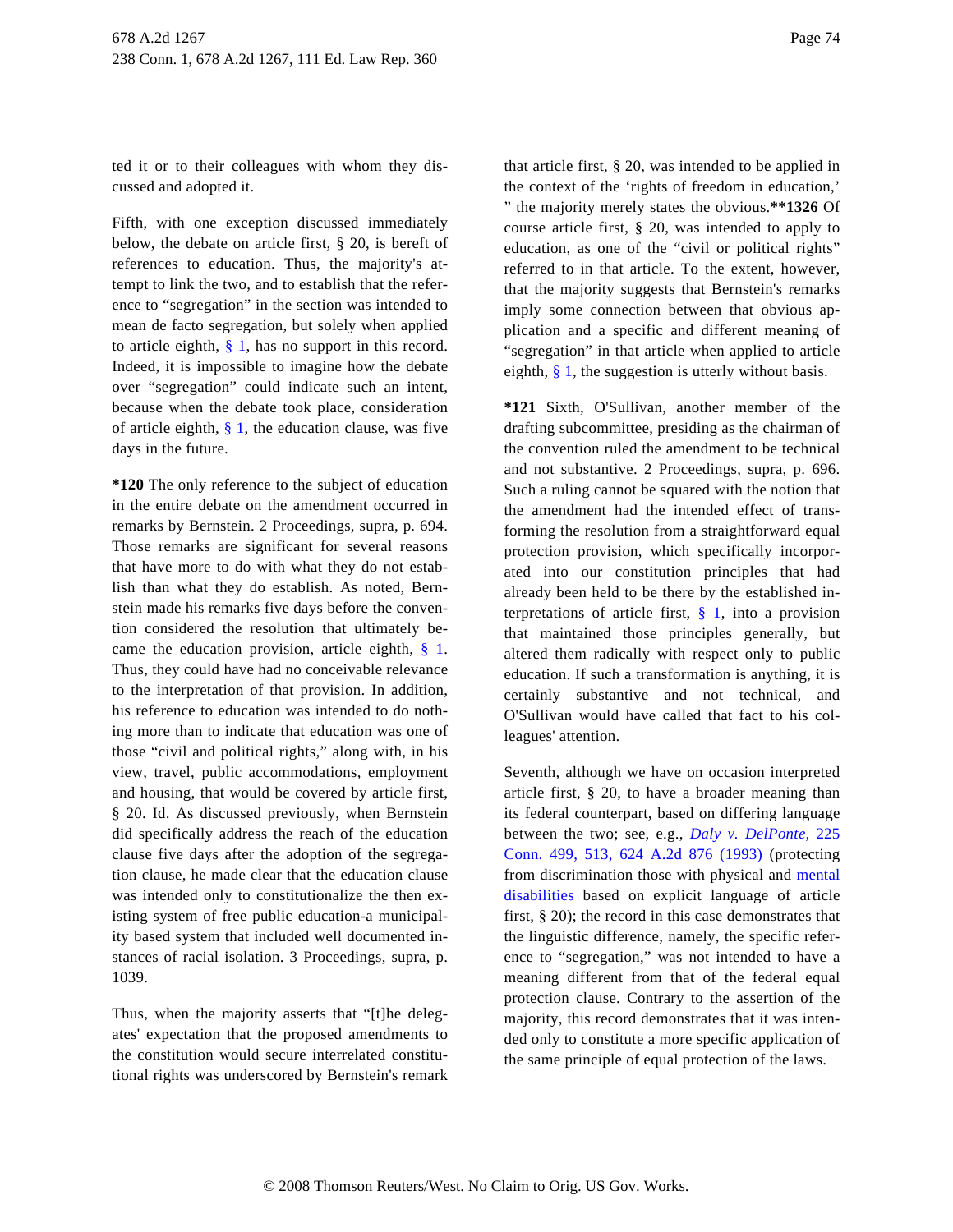Eighth, even if one somehow were able to read the record as not clearly establishing the meaning of "segregation" to require intent, at the least it cannot be disputed that the record does not clearly indicate that "segregation" has no requirement of intent. Moreover, it cannot be disputed that reading the record as the majority reads it works a radical change in our constitutional**\*122** equal protection jurisprudence. We do not read our constitutional text to make radical changes without clear evidence of an intent to do so. *[Fonfara v. Reapportionment Com](http://www.westlaw.com/Find/Default.wl?rs=dfa1.0&vr=2.0&DB=162&FindType=Y&SerialNum=1992098211)[mission,](http://www.westlaw.com/Find/Default.wl?rs=dfa1.0&vr=2.0&DB=162&FindType=Y&SerialNum=1992098211)* [222 Conn. 166, 172-73, 610 A.2d](http://www.westlaw.com/Find/Default.wl?rs=dfa1.0&vr=2.0&DB=162&FindType=Y&SerialNum=1992098211) 153 [\(1992\).](http://www.westlaw.com/Find/Default.wl?rs=dfa1.0&vr=2.0&DB=162&FindType=Y&SerialNum=1992098211) The majority's approach violates this sound principle of constitutional interpretation.

<span id="page-74-2"></span>Thus, there is no basis for the suggestion by the majority of relevance to the issues in this case that when both article eighth,  $\S$  1, and article first,  $\S$  20, were debated by the convention delegates, "they recognized and endorsed the landmark decision in *Brown*... declaring the unconstitutionality of 'separate but equal' public school education." First, there is no mention whatsoever of *Brown,* or of the question of segregation of schools, in the debate over article eighth,  $\S$  1. The entire debate concerned the fact that Connecticut was one of few states that did not mention education in its constitution, and the desirability of doing so.  $\frac{FN57}{3}$  $\frac{FN57}{3}$  $\frac{FN57}{3}$  Proceedings, supra, pp. 1038-41. If anything, the fact that the delegates obviously were aware of *Brown* contradicts the inference that the majority seeks to draw. The debate over article first, § 20, referred to the separate but equal doctrine declared invalid in *Brown.* That was a doctrine of state intended segregation, and there is no suggestion in this debate that the framers intended the references to segregation to include the notion of de facto concentration of races or ethnic groups. [FN58](#page-74-1)

> <span id="page-74-3"></span><span id="page-74-0"></span>[FN57.](#page-74-2) Indeed, Bernstein, who introduced the resolution for article eighth,  $\S$  1, and who was one of two speakers on the question, did not mention either *Brown* or article first, § 20.

<span id="page-74-1"></span>[FN58.](#page-74-3) Contrary to the majority's sugges-

tion, moreover, to the extent that the reach of *Brown* was unclear in 1965, the weight of the available authority, which was confirmed by the United States Supreme Court in 1971; *[Swann v. Charlotte-Mecklenburg](http://www.westlaw.com/Find/Default.wl?rs=dfa1.0&vr=2.0&DB=708&FindType=Y&ReferencePositionType=S&SerialNum=1971127048&ReferencePosition=1271) [Board of Educatio](http://www.westlaw.com/Find/Default.wl?rs=dfa1.0&vr=2.0&DB=708&FindType=Y&ReferencePositionType=S&SerialNum=1971127048&ReferencePosition=1271)n,* [402 U.S. 1, 6,](http://www.westlaw.com/Find/Default.wl?rs=dfa1.0&vr=2.0&DB=708&FindType=Y&ReferencePositionType=S&SerialNum=1971127048&ReferencePosition=1271) 91 [S.Ct. 1267, 1271, 28 L.Ed.2d 554 \(197](http://www.westlaw.com/Find/Default.wl?rs=dfa1.0&vr=2.0&DB=708&FindType=Y&ReferencePositionType=S&SerialNum=1971127048&ReferencePosition=1271)1); was clearly to the effect that, despite the ruling in *Brown,* there is no affirmative state duty " 'to change innocently arrived at school attendance districts by the mere fact that shifts in population either increase or decrease the percentage of either Negro or white pupils.' " *[Bell v. School City o](http://www.westlaw.com/Find/Default.wl?rs=dfa1.0&vr=2.0&DB=350&FindType=Y&ReferencePositionType=S&SerialNum=1963116217&ReferencePosition=213)f [Gary, Indiana](http://www.westlaw.com/Find/Default.wl?rs=dfa1.0&vr=2.0&DB=350&FindType=Y&ReferencePositionType=S&SerialNum=1963116217&ReferencePosition=213),* [324 F.2d 209, 213](http://www.westlaw.com/Find/Default.wl?rs=dfa1.0&vr=2.0&DB=350&FindType=Y&ReferencePositionType=S&SerialNum=1963116217&ReferencePosition=213) (7th [Cir.1963\),](http://www.westlaw.com/Find/Default.wl?rs=dfa1.0&vr=2.0&DB=350&FindType=Y&ReferencePositionType=S&SerialNum=1963116217&ReferencePosition=213) cert. denied, [377 U.S. 924, 8](http://www.westlaw.com/Find/Default.wl?rs=dfa1.0&vr=2.0&DB=708&FindType=Y&SerialNum=1964203521)4 [S.Ct. 1223, 12 L.Ed.2d 216 \(19](http://www.westlaw.com/Find/Default.wl?rs=dfa1.0&vr=2.0&DB=708&FindType=Y&SerialNum=1964203521)64); see also *[Springfield School Committee](http://www.westlaw.com/Find/Default.wl?rs=dfa1.0&vr=2.0&DB=350&FindType=Y&ReferencePositionType=S&SerialNum=1965104912&ReferencePosition=264) v. [Barksdale,](http://www.westlaw.com/Find/Default.wl?rs=dfa1.0&vr=2.0&DB=350&FindType=Y&ReferencePositionType=S&SerialNum=1965104912&ReferencePosition=264)* [348 F.2d 261, 2](http://www.westlaw.com/Find/Default.wl?rs=dfa1.0&vr=2.0&DB=350&FindType=Y&ReferencePositionType=S&SerialNum=1965104912&ReferencePosition=264)64 (1st [Cir.1965\);](http://www.westlaw.com/Find/Default.wl?rs=dfa1.0&vr=2.0&DB=350&FindType=Y&ReferencePositionType=S&SerialNum=1965104912&ReferencePosition=264) *[Downs v. Board of Education](http://www.westlaw.com/Find/Default.wl?rs=dfa1.0&vr=2.0&DB=350&FindType=Y&ReferencePositionType=S&SerialNum=1964115418&ReferencePosition=998),* [336 F.2d 988, 998 \(10th Cir.19](http://www.westlaw.com/Find/Default.wl?rs=dfa1.0&vr=2.0&DB=350&FindType=Y&ReferencePositionType=S&SerialNum=1964115418&ReferencePosition=998)64), cert. denied, [380 U.S. 914, 85 S.Ct. 898,](http://www.westlaw.com/Find/Default.wl?rs=dfa1.0&vr=2.0&DB=708&FindType=Y&SerialNum=1965202675) 13 [L.Ed.2d 800 \(1965](http://www.westlaw.com/Find/Default.wl?rs=dfa1.0&vr=2.0&DB=708&FindType=Y&SerialNum=1965202675)); *[Blocker v. Board o](http://www.westlaw.com/Find/Default.wl?rs=dfa1.0&vr=2.0&DB=345&FindType=Y&ReferencePositionType=S&SerialNum=1964100516&ReferencePosition=230)f [Education,](http://www.westlaw.com/Find/Default.wl?rs=dfa1.0&vr=2.0&DB=345&FindType=Y&ReferencePositionType=S&SerialNum=1964100516&ReferencePosition=230)* [226 F.Supp. 2](http://www.westlaw.com/Find/Default.wl?rs=dfa1.0&vr=2.0&DB=345&FindType=Y&ReferencePositionType=S&SerialNum=1964100516&ReferencePosition=230)08, 230 [\(E.D.N.Y.1964\)](http://www.westlaw.com/Find/Default.wl?rs=dfa1.0&vr=2.0&DB=345&FindType=Y&ReferencePositionType=S&SerialNum=1964100516&ReferencePosition=230). The two cases that the majority cites for such speculative reliance by the convention delegates do not support it. *[Booker v. Board of Education,](http://www.westlaw.com/Find/Default.wl?rs=dfa1.0&vr=2.0&DB=162&FindType=Y&SerialNum=1965107906)* 45 N.J. [161, 177-78, 212 A.2d 1 \(1965](http://www.westlaw.com/Find/Default.wl?rs=dfa1.0&vr=2.0&DB=162&FindType=Y&SerialNum=1965107906)), holds that the New Jersey commissioner of education has authority to reduce de facto segregation on the basis of state law and policy. *[Jenkins v. Township of Morris School Dis](http://www.westlaw.com/Find/Default.wl?rs=dfa1.0&vr=2.0&DB=162&FindType=Y&SerialNum=1971101461)[trict,](http://www.westlaw.com/Find/Default.wl?rs=dfa1.0&vr=2.0&DB=162&FindType=Y&SerialNum=1971101461)* [58 N.J. 483, 497-98, 279 A.2d 6](http://www.westlaw.com/Find/Default.wl?rs=dfa1.0&vr=2.0&DB=162&FindType=Y&SerialNum=1971101461)19 [\(1971\),](http://www.westlaw.com/Find/Default.wl?rs=dfa1.0&vr=2.0&DB=162&FindType=Y&SerialNum=1971101461) while holding the same, collects cases from 1966, not 1965.

**\*\*1327 \*123** Finally, the available historical evidence does not end with the printed record of the convention. There are postconvention documents that shed light on the question involved in this case, principally by the absence of any suggestion that comports with the majority's analysis. These documents are: (1) a resume by the secretary of the state of the proposals passed by the convention; (2) an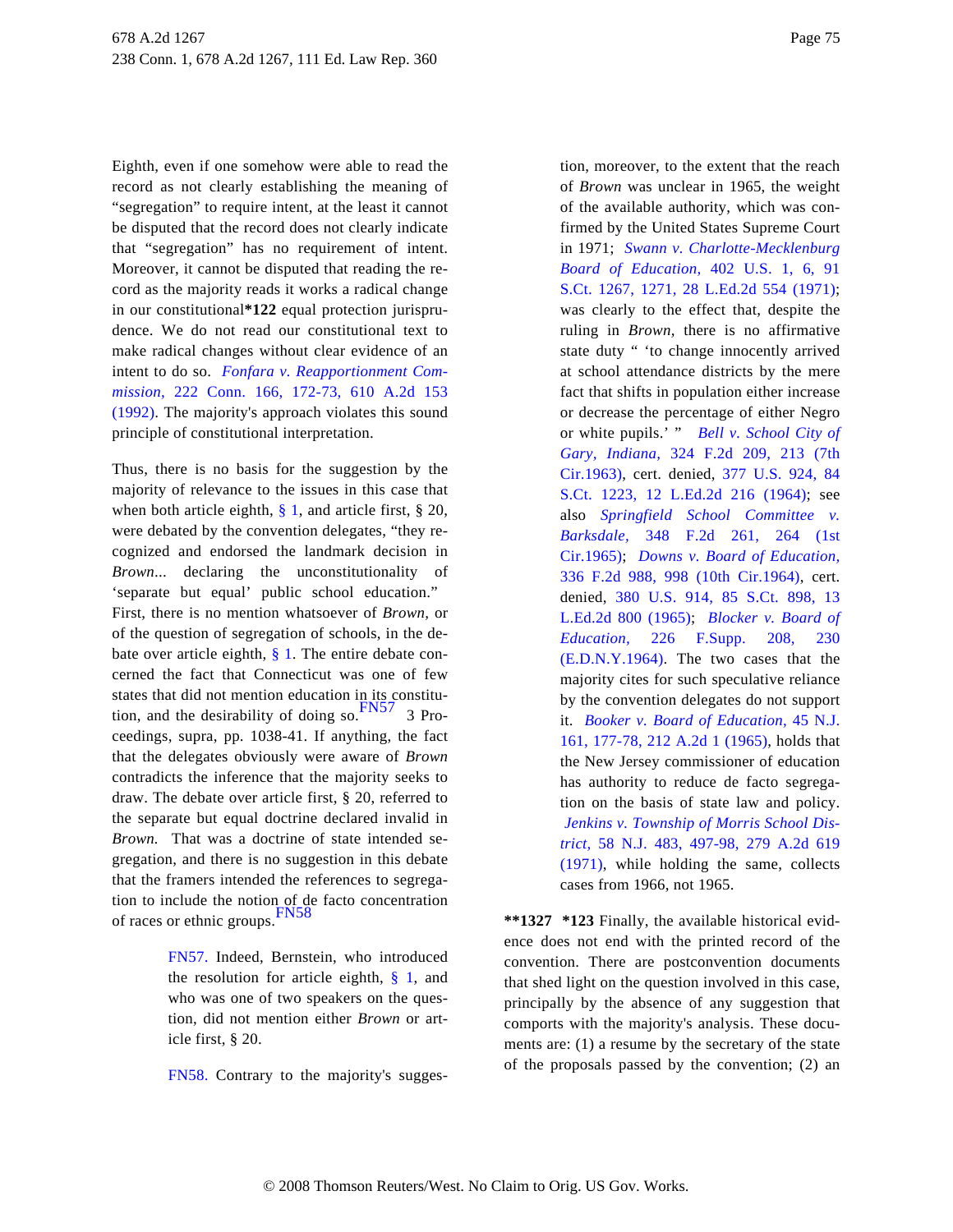annotated copy of the proposed revised constitution, with marginal notes, published by the convention itself "as a guide to the people of the state"; and (3) an account published in The Hartford Courant, December 5, 1965, p. 36, of an interview with Baldwin in which he explained the work of the convention. Each of these discusses article first, § 20, in brief and summary fashion. None of them, however, even suggests that it could have opposite meanings when applied to education and other rights. If the majority's startling textual and historical conclusions are correct, it is curious that no one at the time understood what the convention had done, not even the delegates themselves. [FN59](#page-75-0)

> <span id="page-75-1"></span><span id="page-75-0"></span>[FN59.](#page-75-1) I recognize that my comments in this respect are premised on the notion that the majority's interpretation of article first, § 20, constitutes a significant change from preexisting interpretations of that article, even in the educational context, and even giving due regard to the difference in language between the federal equal protection provision and this article. This premise is valid, nonetheless, particularly because the majority's analysis rests on the concurrent proposition that "because of" and "segregation" have dual meanings: one when applied to education under article eighth, [§ 1](http://www.westlaw.com/Find/Default.wl?rs=dfa1.0&vr=2.0&DB=1000264&DocName=CTCNART6S1&FindType=L); and an opposite one when applied to all other civil and political rights. Given this premise, one would have expected some comment explicating the startling linguistic and jurisprudential path by which the majority has read the two provisions together.

## **\*124** D

### Remedy

The final fundamental flaw in the majority opinion involves its discussion of a remedy for the constitutional violation that it has found. In what must

surely be one of the great understatements in this court's history, the majority recognizes "that the fashioning of appropriate declaratory or injunctive relief requires careful consideration in order to weigh the benefits and costs of various remedial measures." The majority considers remanding the case to the trial court for the fashioning of a remedy because, in its view of the record, "the parties have not had the opportunity to present evidence directed to the remedial consequences that follow from our decision on the merits of the plaintiffs' complaint," and because in this court the plaintiffs "have not focused their attention on the remedial consequences of a substantive decision in their behalf." The majority eschews this course of action, as well as the notion of inviting further briefing in this court, however, in favor of "the methodology used in *Horton I,*" namely, staying further judicial intervention to afford the General Assembly an opportunity to take appropriate action. In what must surely be one of the most ironic statements in this court's history, given the majority's judicial overreaching in this case, the majority offers as its rationale for this methodology "[p]rudence and sensitivity to the constitutional authority of coordinate branches of government...."

This flaw has two parts. First, it misrepresents the record in this case. Second, it imposes on the General Assembly a mandate to enact a remedial regime without an articulation of principle to guide it in its endeavors.

### **\*125** 1

### The Record Regarding Remedy

The majority's assertion that "the parties have not had the opportunity to present evidence**\*\*1328** directed to the remedial consequences that follow from our decision on the merits of the plaintiffs' complaint" is contrary to the record. The question of a potential remedy was extensively litigated and briefed in the trial court, which specifically noted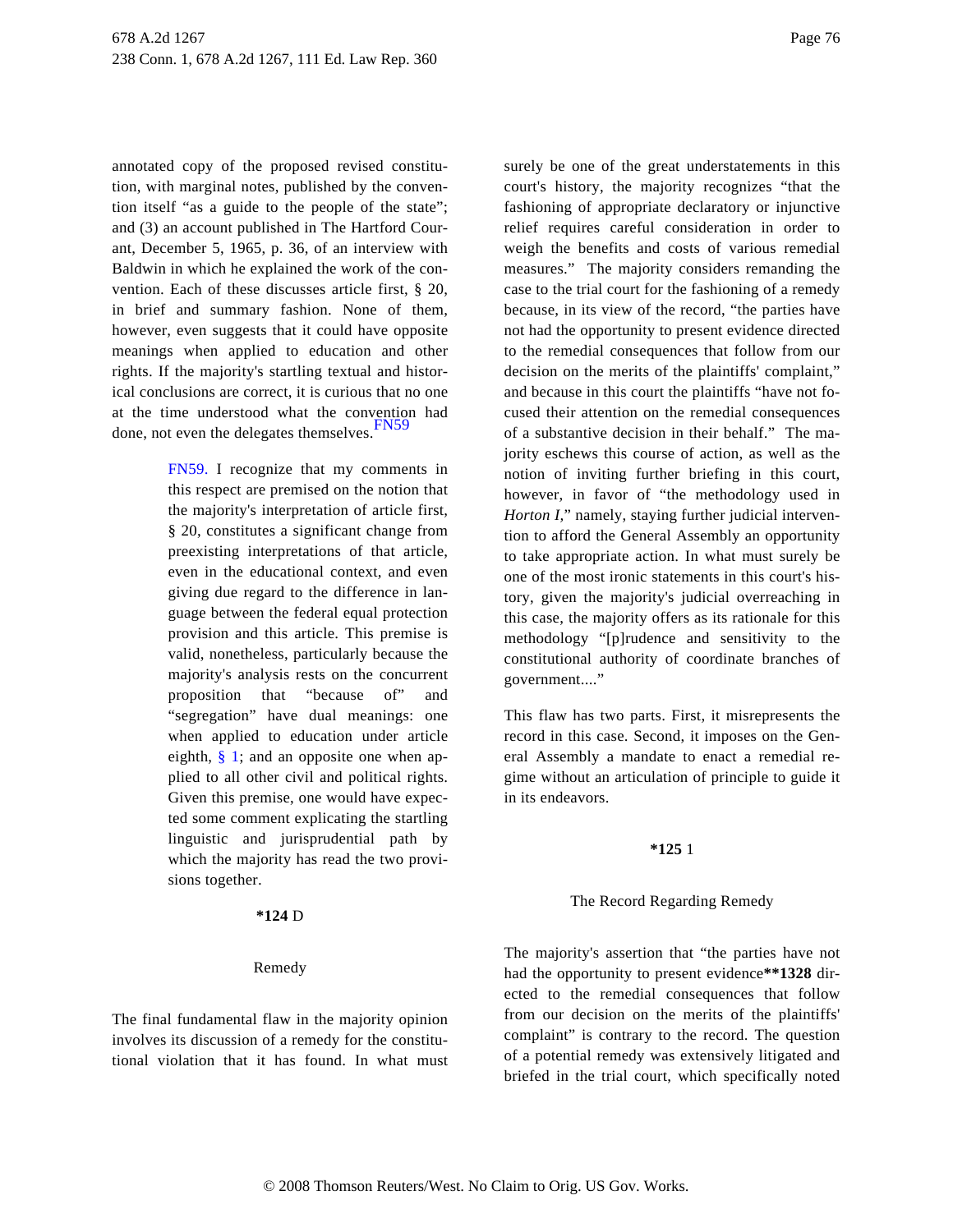<span id="page-76-1"></span>that "this is not a bifurcated hearing." The parties presented several witnesses on the subject of a rem-<br>edy. The their posttrial brief, the plaintiffs In their posttrial brief, the plaintiffs spent twelve pages discussing the question of a remedy, and the defendants responded in kind, devoting thirty pages to the question.

> <span id="page-76-0"></span>[FN60.](#page-76-1) For example, the plaintiffs presented William Gordon as an expert in, among other things, "desegregation planning, desegregation techniques and equity analysis." He testified that he had never "seen an interdistrict remedy that was put into effect that didn't have some type of Court order." He also testified regarding the need for a planning process to develop an integration plan, the relative merits of different types of such plans, such as controlled choice, magnet schools and educational parks.

The plaintiffs also offered Gary Oldfield as "an expert in the analysis of desegregation remedies, and the relationships between segregation and desegregation and opportunity." He testified about the conditions under which implementation of a desegregation plan can succeed, the role of teacher involvement in desegregation plans, the role of transportation plans, the use of a housing component, and the role of the court in such remedies.

The plaintiffs also introduced the depositions of two other witnesses that covered the question of remedies. John Mannix' deposition testimony covered the question of busing, scattered housing in the suburbs and magnet schools. Gerald Tirozzi's deposition testimony dealt with past efforts to remedy racial isolation and concentrations of poverty, and the relative merits of various approaches to integration plans.

The defendants presented Christine Ros-

sell as their primary witness on the question of remedy. She testified regarding: a comparison of the effectiveness of mandatory, as opposed to voluntary, desegregation plans; the merits of controlled choice plans; and the factors necessary to consider in bringing about stable integration.

In addition, on remand the trial court made numerous findings regarding a potential remedy. The plaintiffs do **\*126** not challenge these findings in this appeal. The court found that no state in the country has a racial imbalance law that requires interdistrict balancing. Under the heading, "The Nature and Scope of the Remedy," the court made seventeen additional specific findings. Among those findings were the following. The plaintiffs seek to have the court direct the Hartford school districts and the twenty-one suburban districts to address the claimed inequities jointly, to reconfigure district lines, and to take other steps sufficient to eliminate those inequities. The court also found that the "present racial, ethnic and socioeconomic concentration and isolation of the schoolchildren in the Hartford public school system on the basis of their residence is principally the result of social and demographic patterns of change that have occurred over the past thirty years in the Hartford metropolitan area."

The trial court found further that the relief sought by the plaintiffs includes the integration of the public schools in the region for the purpose of eliminating economic, as well as racial and ethnic, isolation. The court noted that, although William Gordon, an expert witness for the plaintiffs, was of the opinion that the federal courts' method of eliminating de jure segregation could be effectively applied to this case, the remedial planning in this case would be more complicated because the remedy sought by the plaintiffs includes interdistrict economic integration. The court also noted the plaintiffs' expert witnesses' opinions that problems of poverty can be appropriately addressed by the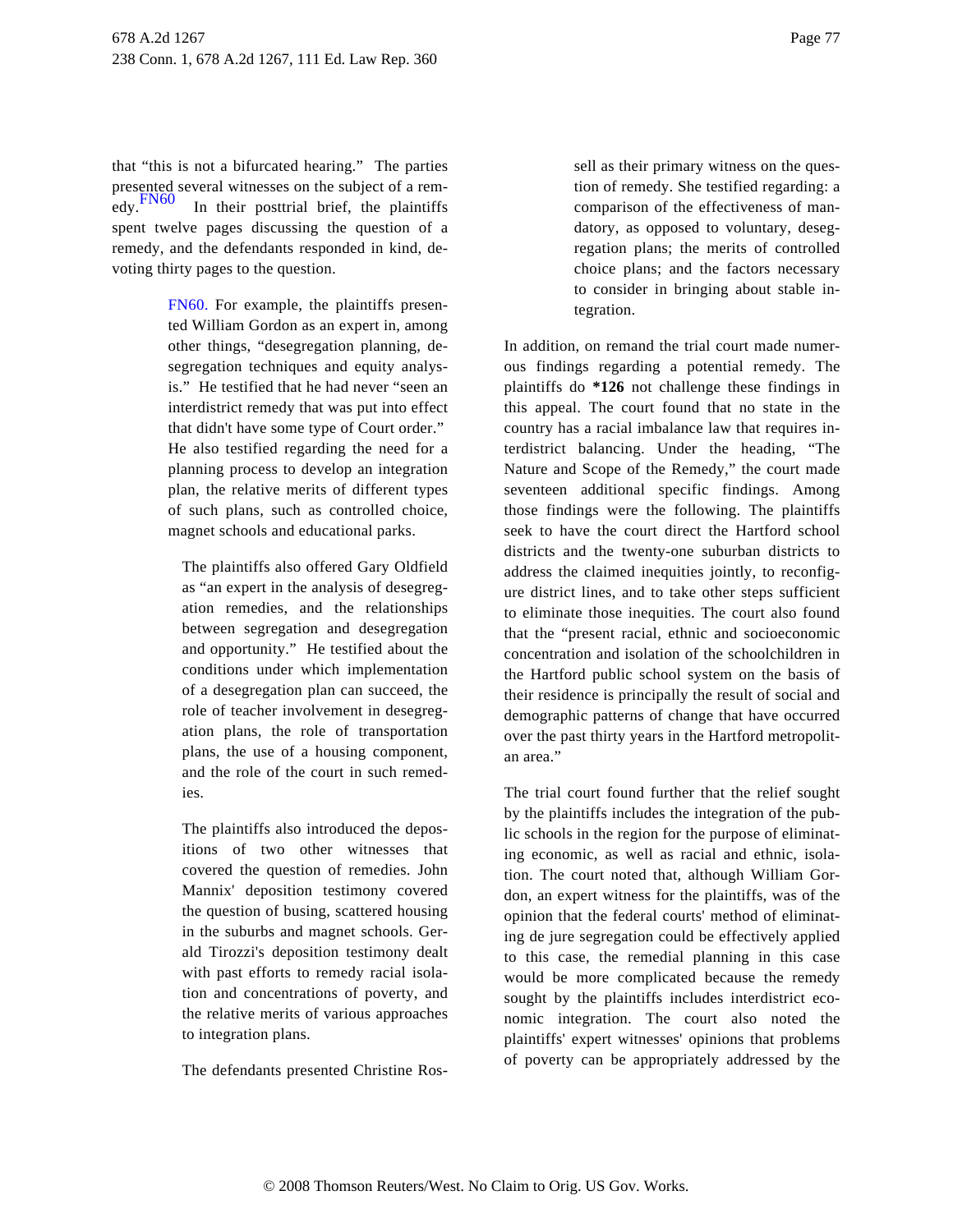public schools. The court rejected these opinions, however, as inconsistent with the "general agreement that conventional educational approaches are inadequate to address the special problems of the urban poor," and with the "unanimous and apparently undisputed finding of the governor's commission on quality and integrated education that there [are] no educational strategies or **\*127** initiatives that could fully deal with the larger issues of poverty, unemployment, housing, health, substance abuse, hunger, parental neglect, and crowded and substandard housing" that are associated with the concentration of poverty.

The trial court specifically found that there "are no existing standards or guidelines that educators, social scientists or desegregation planners can offer or recommend to achieve the proper racial, ethnic and socioeconomic **\*\*1329** balance in the school districts of the Hartford metropolitan area." The court further found that "[m]andatory student reassignment plans to achieve racial balance, whether intradistrict or interdistrict, are ineffective methods of achieving integration, whether they are mandated by racial imbalance laws or by court order." In this connection, the court also found that "[p]roposed solutions to the problems of racial, ethnic and economic isolation which rely on coercion and which fail to offer choices and options either do not work or have unacceptable consequences." Finally, the court found that "[i]ntegration in its fullest and most meaningful sense can only be achieved by building affordable housing in suburban areas in order to break up the inner city ghettos, and by making urban schools more attractive for those who live outside the city."

These facts, like the facts regarding the educational effects of poverty rather than of race or ethnicity, were drawn from the testimony of the witnesses whom the parties had presented at trial. The competing factual claims were vigorously litigated at trial and briefed in the trial court, and both sides had a full and fair opportunity to brief them in this court. If, as the majority suggests, that opportunity was not adequately afforded here, it can only be attributed to the fact that the majority precludes it by sending the case directly to the General Assembly and the executive branch. This brings **\*128** me to the task that the majority has thrust upon those branches of government by its opinion.

2

The Lack of a Recognizable Principle or Standard

I confess that, if I were a member of either the executive or legislative branch of our government, I would have but the slightest glimmering of what kind of legislation would comport with the majority's mandate, because the opinion articulates no principle or standard upon which to base such legislation. Confining my discussion here to the Hartford metropolitan area, I can find no principle or standard in the majority opinion by which to measure the level of racial and ethnic integration of the African-American and Hispanic schoolchildren that will be constitutional.

The closest thing to such a principle are three statements by the majority. The first is that "the existence of *extreme racial and ethnic isolation* " in the public schools violates the constitution. (Emphasis added.) The second is that if "*significant* racial and ethnic isolation continues to occur," no intent to bring about or maintain that isolation is required in order to establish a constitutional violation. (Emphasis added.) The third is that a "significant component of [a] substantially equal educational opportunity is access to a public school education that is not substantially impaired by racial and ethnic isolation."

Assuming that these elliptical references constitute the majority's guidance to the General Assembly, is the lack of significant isolation, or the presence of substantial impairment, the same as "substantial equality?" Does significant isolation or "substantially impaired" mean that, with respect to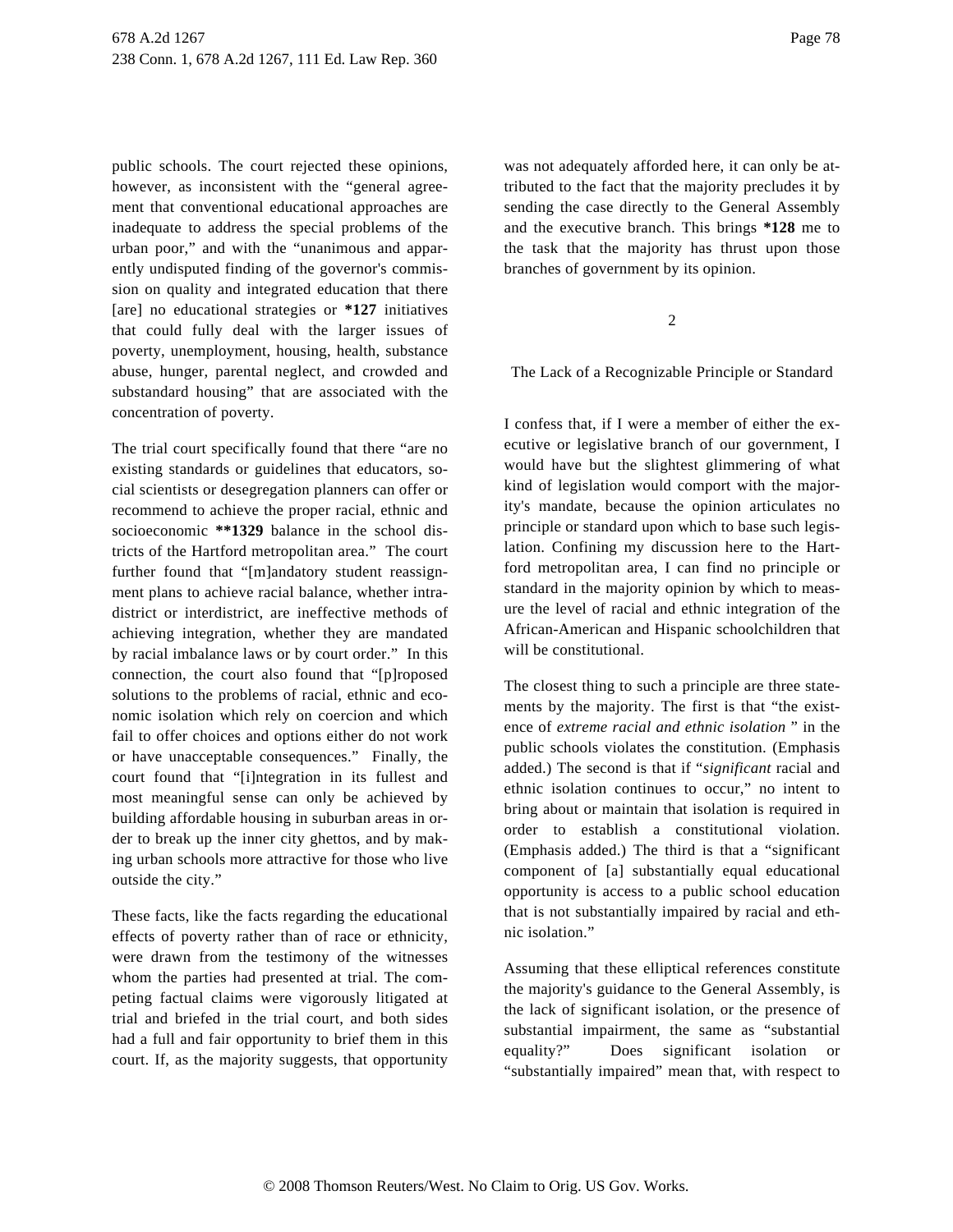<span id="page-78-1"></span>the Hartford metropolitan area, the legislature must start with the last census figures, and redraw the district lines so that each municipality**\*129** has a substantially equal percentage of African-American and Hispanic schoolchildren? Or does the reference to "extreme racial and ethnic isolation" mean that, so long as the concentration is not massivesomething less than the current 92 or 95 percent figure,[FN61](#page-78-0) for example-the constitution will not be violated? Or is the measure a statewide, rather than a district-wide figure? That is, must each municipality have a percentage of African-American and Hispanic schoolchildren substantially equal to **\*\*1330** the percentage of such children in the state? Education is, after all, a state responsibility that has only been delegated to the municipalities.

> <span id="page-78-0"></span>[FN61.](#page-78-1) Indeed, these figures constitute a combination of the percentages of African-American and Hispanic students in the Hartford schools. Thus, underlying the majority's entire thesis of the constitutional need to remedy racial and ethnic isolation in the schools of our state is the unfounded assumption that, for purposes of measuring diversity in those schools, these two groups constitute a monolithic cultural entity. In my view, such an assumption is insulting to both groups. In fact, viewed through a somewhat different prismviewing these two groups not as culturally monolithic but as culturally different-a school system like Hartford's can be seen as more culturally diverse than an all white school system.

Further, why is the municipality the appropriate measuring unit, rather than the individual school? After all, if a student's constitutional right to an integrated education is violated by being required to be educated in a racially or ethnically concentrated setting, thereby, according to the majority, missing out on the social benefits of an integrated education and incurring the social burdens of a segregated education upon which the majority's analysis rests, then is it not appropriate that we look at the actual setting in which each child's education takes place? After all, a student who attends a racially and ethnically concentrated school, albeit in a racially and ethnically integrated school district, will not have those benefits and will carry those burdens. If so, then it seems that each school must, constitutionally, have the appropriate racial and ethnic makeup.

**\*130** These are just some of the questions that are raised, but not addressed, by the majority opinion.

The task of the state will be complicated, moreover, by the findings of the trial court in this case regarding remedy. The majority does not address these findings, but my examination of the record discloses that they are based on sufficient evidence to withstand appellate scrutiny. Among those findings are the following.

The trial court found that there are no educational strategies or initiatives that could fully deal with the larger issues of poverty, unemployment, housing, health, substance abuse, parental neglect, and crowded and substandard housing that are associated with the concentration of poverty under which the plaintiffs suffer. Thus, it is these factors, not the plaintiffs' racial and ethnic concentration, that account for the educational deficiencies of which the plaintiffs complain. Furthermore, the court found that there are no existing standards or guidelines that educators, social scientists or desegregation planners can offer or recommend to achieve the proper racial, ethnic and socioeconomic basis in the school districts of the Hartford metropolitan area. The majority's mandate, therefore, will require the state to devise a strategy to compel integration that, the trial court found after six years of litigation, will not significantly ameliorate the underlying educational deficiencies of which the plaintiffs complain, and with respect to which educators, social scientists and desegregation planners could not offer standards or guidance. Thus, the majority thrusts on our state government the truly awesome task of devising a remedy for educational deficiencies in Hartford-a remedy that will necessarily re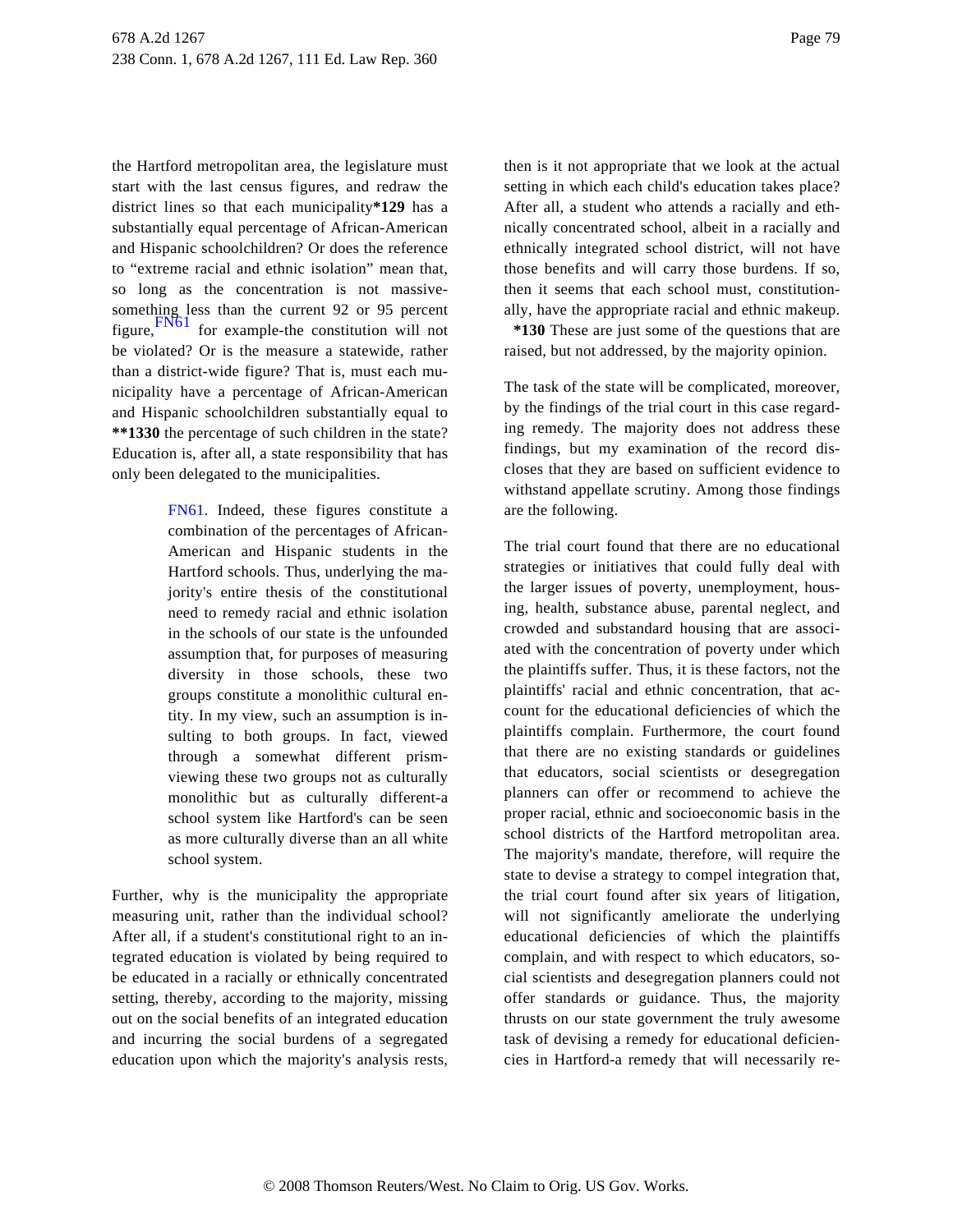quire drastic statewide changes-without an intelligible guiding principle, and with no indication that the true source of Hartford's educational deficiencies will be addressed thereby.

**\*131** In this respect, also, this case differs markedly from *Horton I*. In that case, like this case, the question of the availability of an appropriate remedy or remedies had been litigated. In that case, however, unlike this case, the trial court had found, and we affirmed based on that finding, that there were feasible remedies available to achieve the substantial equality of educational opportunity that was not being afforded by the flat grant funding system. *[Hor](http://www.westlaw.com/Find/Default.wl?rs=dfa1.0&vr=2.0&DB=162&FindType=Y&SerialNum=1977120164)[ton I](http://www.westlaw.com/Find/Default.wl?rs=dfa1.0&vr=2.0&DB=162&FindType=Y&SerialNum=1977120164),* [supra, 172 Conn. at 635-36, 376 A.2d 3](http://www.westlaw.com/Find/Default.wl?rs=dfa1.0&vr=2.0&DB=162&FindType=Y&SerialNum=1977120164)59. Furthermore, in that case, unlike this case, there were successful methods in use in many other states for remedying the inequality of educational opportunity resulting from financial inequities. [Id., at](http://www.westlaw.com/Find/Default.wl?rs=dfa1.0&vr=2.0&DB=162&FindType=Y&SerialNum=1977120164) [651, 376 A.2d 35](http://www.westlaw.com/Find/Default.wl?rs=dfa1.0&vr=2.0&DB=162&FindType=Y&SerialNum=1977120164)9. According to the trial court's findings here, by contrast, there are no strategies available, or in successful use elsewhere, for remedying differences in educational opportunities that result from concentrations of poverty. In sum, whereas the remedy in *Horton I* involved moving dollars around and thereby ameliorating educational differences and deficiencies, the remedy here will involve moving schoolchildren around without ameliorating such differences or deficiencies.

## IV

# <span id="page-79-1"></span><span id="page-79-0"></span>THE NECESSARY IMPLICATIONS OF THE MAJORITY OPINION

Despite the effort of the majority to cabin its conclusions, it is clear to me that the **\*\*1331** effort must fail and that, when the General Assembly attempts to enact legislation in order to meet the mandate of this case, there are several necessarynot possible, not probable but, in my view, necessary-implications of the majority opinion that it will be required to confront. I have already discussed what seems to me to be the most obvious implication, namely, that the majority's rationale applies, not just to interdistrict racial and ethnic concentrations, but to intradistrict and interschool concentrations**\*132** as well. There are, however, other less obvious but equally necessary implications.

These implications are compelled in part by the identity of the plaintiffs. Six of the eighteen plaintiffs are white students-four who reside in Hartford, and two who reside in West Hartford. Moreover, there is no showing that the two who live in West Hartford are burdened by a concentration of poverty. The majority opinion vindicates these white students' constitutional right to attend unsegregated schools, as well as the constitutional right of the African-American and Hispanic plaintiffs. Furthermore, the racial and ethnic concentration involved in the Hartford school district is more ethnic than racial. That is, a greater percentage of the students in Hartford are Hispanic than are African-American, and Hispanics are the fastest growing segment of the school population. Thus, in terms of article first, § 20, this case is more about "ancestry" and "national origin" than it is about "race" or "color." [FN62](#page-79-0)

> [FN62.](#page-79-1) A second significant factor that compels the drastic implications of the majority's opinion is its definition of "segregation" as used in article first, § 20, when applied to education under article eighth, [§ 1](http://www.westlaw.com/Find/Default.wl?rs=dfa1.0&vr=2.0&DB=1000264&DocName=CTCNART6S1&FindType=L). This definition does not require any state intent to bring about racial or ethnic concentration, and it appears to require that there be no significant disparities in the racial and ethnic makeup of various school districts.

A third such factor is the majority's rationale for that definition. That rationale is based on the recognition of the general social benefits of a racially and ethnically integrated educational setting and of the general social burdens of a racially and ethnically concentrated educational setting. It deems irrelevant, however, the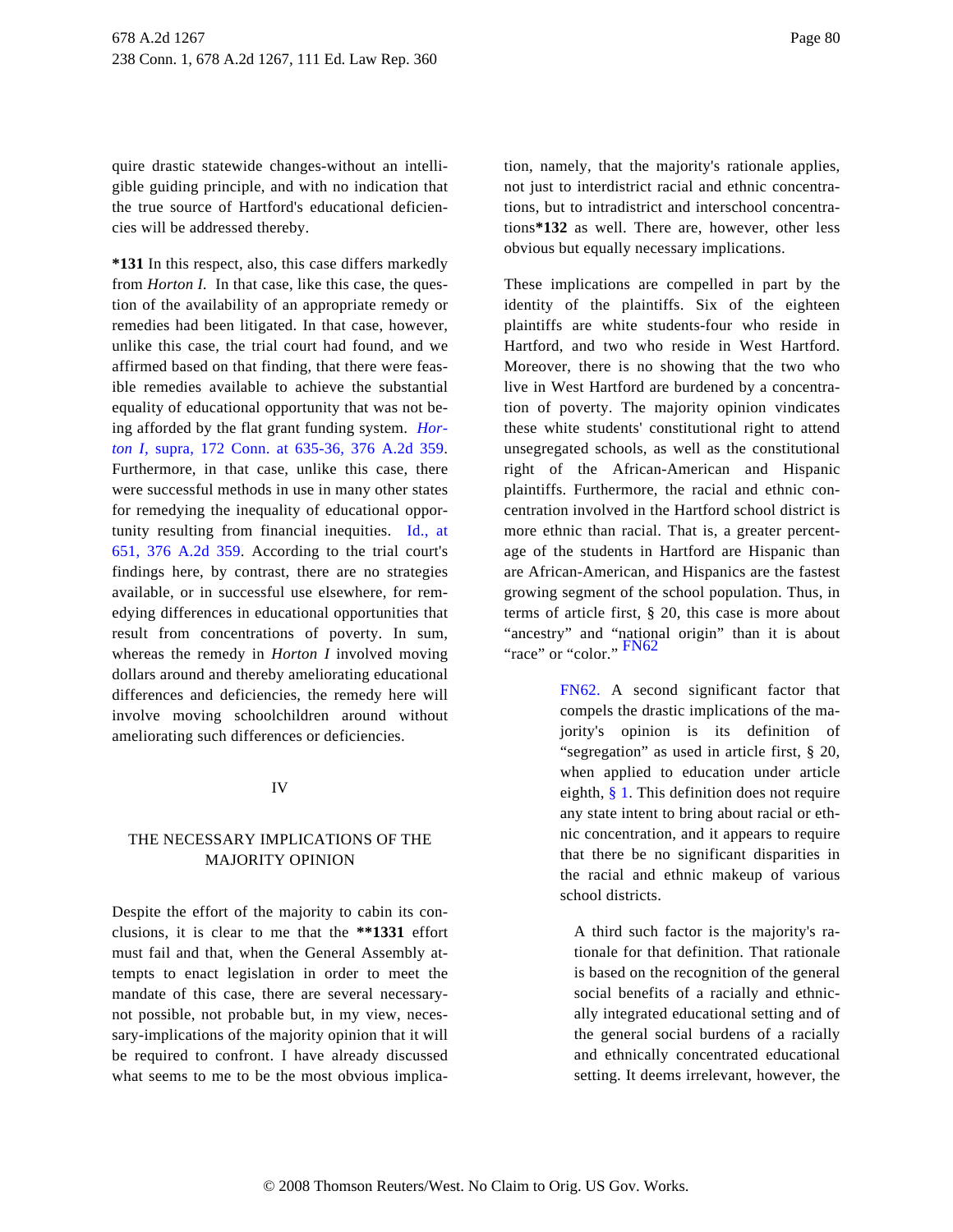specific factual findings in this case, which are that the educational deficiencies of the Hartford school district of which the plaintiffs in this case complain arise from the concentration of poverty in Hartford, and not from the racial and ethnic concentration in the schools.

<span id="page-80-0"></span>A fourth factor is the language of article first, § 20, itself. That language prohibits discrimination or segregation, not only because of race or ethnicity, but also because of religion. There is nothing in the language or history of article first, § 20, to suggest that it embodies a hierarchy of protected classes. Indeed, it would be Orwellian, and antithetical to the entire equal protection premise of article first, § 20, to read it as embodying a principle that some classes are more equal than others. It follows, therefore, that religious concentration in public schools, not resulting from a state intent, must be treated the same as racial and ethnic concentration.

<span id="page-80-3"></span><span id="page-80-2"></span><span id="page-80-1"></span>**\*133** The first of the necessary implications of the majority opinion is that every school district in the state that is primarily white and that does not have an appropriate percentage of African-American and Hispanic students, is in violation of article first, §  $20.$ <sup>[FN63](#page-80-0)</sup> This conclusion, it seems clear to me, flows inexorably from the facts that (1) in this case, it is not only the constitutional rights to an unsegregated education of the African-American and Hispanic students, taken together, that are being violated, but the same rights of the white plaintiffs who live in Hartford and West Hartford, and (2) this violation is based on the general social benefits attributable to an integrated education, and the general social burdens attendant upon a racially and ethnically concentrated education. Certainly, every predominantly white school district lacks the general social benefits of an integrated education, and suffers from the general social burdens of a segregated education. Just as certainly, the constitutional rights of white students in other parts of the state cannot be less than those in the Hartford metropolitan area, and a student's constitutional right to attend school in an unsegregated public school district, or to attend an unsegregated school within such a district, cannot depend on where the student happens to live.

> [FN63.](#page-80-1) I do not address the implications of the majority opinion for other racial and ethnic groups, such as Asian-Americans, Polish-Americans and Italian-Americans, not because I do not think there are such implications, but because attempting to figure them out at this point is beyond my capability.

**\*\*1332** Indeed, the majority comes very close to making explicit this necessary implication of its decision. It states that the right of "Connecticut schoolchildren" to a substantially equal educational opportunity requires "access to a public school education that is not substantially impaired by racial and ethnic isolation." Thus, every rural and suburban school district, from Litchfield to Pomfret and from Greenwich to Granby, is now either clearly or probably unconstitutional; its boundaries, or **\*134** the racial and ethnic makeup of its school population, or both, will have to be changed in order to remedy that unconstitutionality. This means the end of the traditional system of municipality based school districts.<sup>[FN64](#page-80-2)</sup>

> [FN64.](#page-80-3) In fact, there are vast areas of the state, such as Litchfield, Tolland and Windham counties, where it will be difficult if not impossible to find sufficient minority students to comply with the majority's mandate. In these areas, even broadly drawn regional school districts will be constitutionally deficient.

Second, because ethnicity is a specifically protected class under article first, § 20, and because the facts of this case rest more on ethnicity than on race, not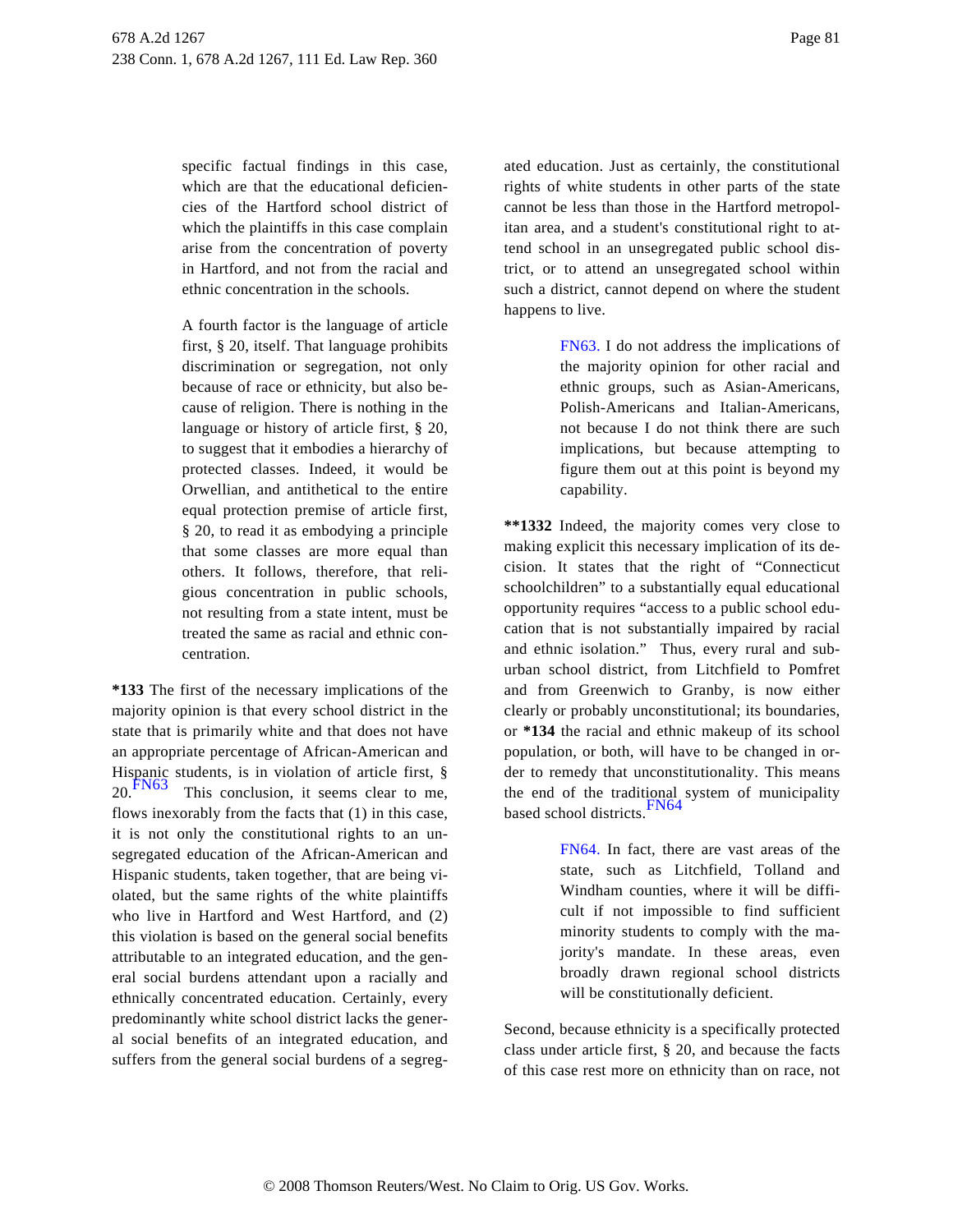<span id="page-81-5"></span><span id="page-81-2"></span>only must every school district in this state have an appropriate percentage of African-American and Hispanic students, taken together, but also an appropriate ethnic makeup, irrespective of race. Furthermore, I cannot see how such a makeup can be properly confined to counting Hispanic students. Certainly, other ethnic groups have no lesser status than Hispanic students. Just as certainly, moreover, the general benefits of an integrated education and the general burdens of a segregated education apply to ethnic, as well as racial, segregation. Therefore, if ethnicity is a protected class under article first, § 20, if "segregation" does not require intent, and if segregation prohibits ethnic as well as racial segregation, then in order for a school district to be nonsegregated it will have to contain an appropriate percentage of the various major ethnic groups in the state.

Third, because "segregation" in article first, § 20, does not have an intentionality requirement, and because that article protects religion on a par with race and ethnicity, every school district, and probably every neighborhood school, that is heavily concentrated with students of one religion is segregated. Consequently, all of the students in that district or school are being subjected to segregation "because of religion." Therefore,**\*135** the legislature will be required to address this necessary implication of the majority's mandate, so that each district, or school, will have an appropriate percentage of Protestant, Roman Catholic and Jewish students.[FN65](#page-81-0)

> <span id="page-81-3"></span><span id="page-81-1"></span><span id="page-81-0"></span>[FN65.](#page-81-1) I have only mentioned what I assume are, in terms of our population, the three major religions in the state. It may be that other religions, such as Islam, will also have to be taken into account.

<span id="page-81-4"></span>As a result of these implications, the legislature, if it is to take seriously its responsibilities under the majority's mandate, will have few options, if any, other than a statewide realignment of school districts, accompanied by a statewide transportation system. [FN66](#page-81-2) Such a system will be necessary to

ensure that the constitutional rights of every schoolchild in the state are protected. $\frac{FNO}{F}$ 

> [FN66.](#page-81-4) Indeed, that is precisely the remedy that the plaintiffs sought in the trial court on an interdistrict basis. Moreover, the trial court also found that students who live in an environment of concentrated poverty bring with them to school the array of social disadvantages associated with poverty that seriously hinder academic achievement, and that it is those disadvantages, rather than racial and ethnic isolation, that are the primary causes of educational difficulties. These findings are supported by the evidence in this case. Furthermore, although the majority has deemed these findings to be irrelevant to its constitutional analysis, I do not read the majority opinion to reject them as unfounded. Thus, after the legislature has undertaken the process of realigning school district lines and transporting students so as to achieve the constitutionally mandated degree of racial, ethnic and religious integration, under the findings in this case the poverty stricken students of our urban areas will carry their educational disadvantages with them.

> [FN67.](#page-81-5) I recognize that these implications do not take into account the fact that the majority's conclusions rest in part on the fact that the plaintiffs' racial and ethnic isolation is also accompanied by a concentration of poverty. I nonetheless think that the implications are present and are necessary, because the constitutional underpinnings of the majority's conclusion that the existing district lines must be changed are that: (1) a racially and ethnically integrated educational system carries benefits that a concentrated system does not, and is free of burdens that a segregated system imposes; and (2) "segregation" under article first, § 20, means de facto racial and ethnic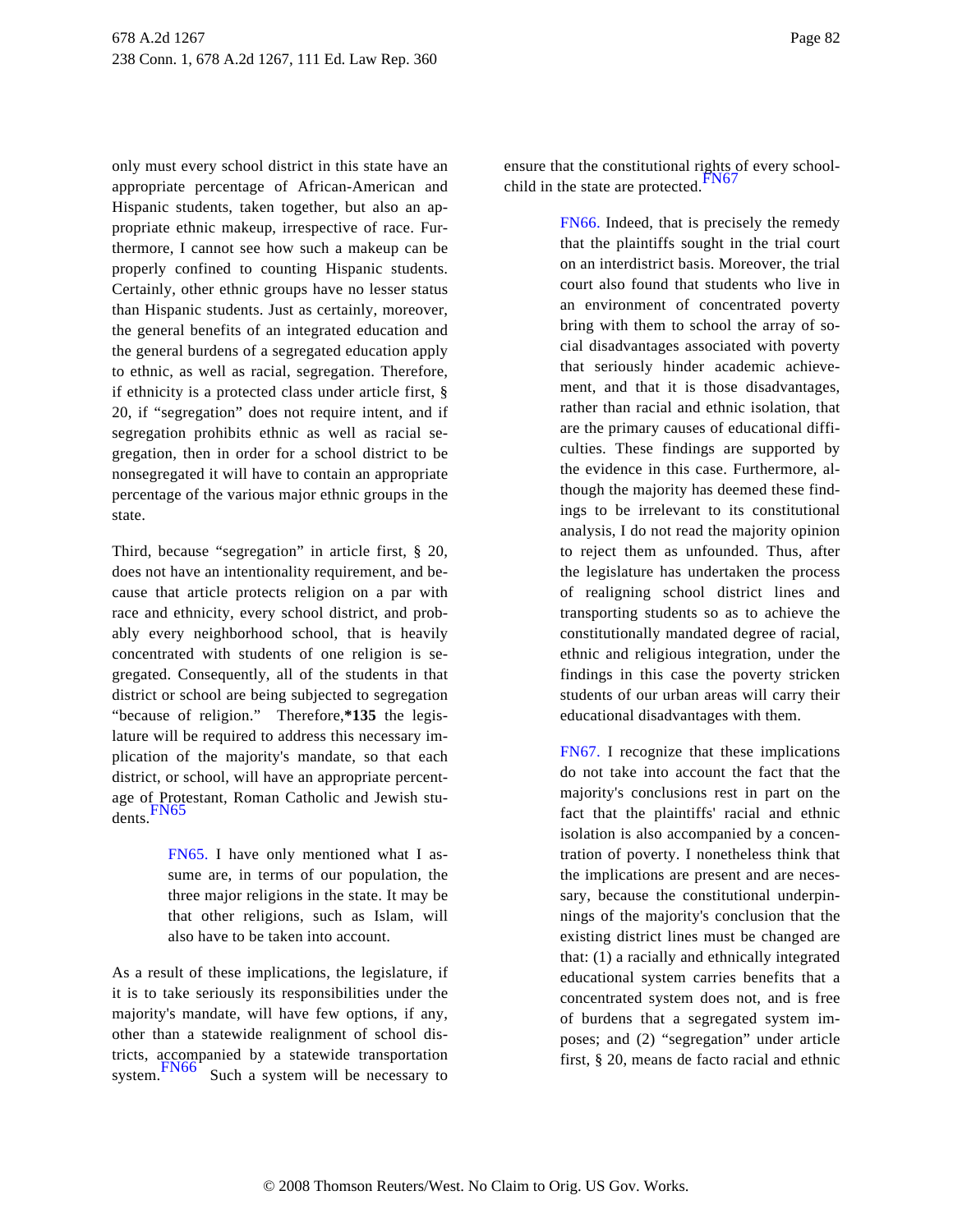separation. Neither of these notions has anything to do with poverty or its effects. Indeed, the majority has deemed irrelevant to its constitutional analysis the findings in this case that all of the educational deficiencies that the plaintiffs attribute to the Hartford school system are attributable to the environment of poverty in which the families of the students live, and not to their racial and ethnic isolation. Thus, under the majority's analysis, at the end of the day, the fact of the plaintiffs' concentration of poverty is constitutionally irrelevant.

#### **\*\*1333 \*136** V

# <span id="page-82-1"></span>THE PLAINTIFFS' CLAIMS AS PRESENTED TO THIS COURT

<span id="page-82-2"></span>This discussion brings me, finally, to a consideration of the plaintiffs' claims as they *were actually* presented to us for adjudication, not as reconstructed by the majority. The plaintiffs make three claims that, in my view of the case, must be ad-dressed. [FN68](#page-82-0) These are, in general terms, that: (1) the defendants violated article first, [§§ 1](http://www.westlaw.com/Find/Default.wl?rs=dfa1.0&vr=2.0&DB=1000264&DocName=CTCNART6S1&FindType=L) and 20, and article eighth,  $\S$  1, by failing to provide public schoolchildren in the Hartford metropolitan area an equal educational opportunity; (2) the defendants violated article first, [§§ 1](http://www.westlaw.com/Find/Default.wl?rs=dfa1.0&vr=2.0&DB=1000264&DocName=CTCNART6S1&FindType=L) and 20, by providing education in the Hartford metropolitan area that is segregated on the basis of race and ethnicity; and (3) the defendants violated article eighth,  $\S$  1, by failing to provide Hartford schoolchildren a minimally adequate education. Although much of my prior discussion disposes of most of these claims, some further discussion is appropriate. None of these claims is persuasive, moreover, because none is supported by the record. I would, therefore, affirm the judgment of the trial court. [FN69](#page-82-1)

> <span id="page-82-3"></span><span id="page-82-0"></span>[FN68.](#page-82-2) There is a fourth claim, namely, that the defendants have failed "to remedy the

racial, ethnic and economic isolation and lack of educational resources despite their long-standing knowledge of the harmful effects of these conditions." Because this claim presupposes that the plaintiffs have established a constitutional violation that requires the defendants to have remedied, and because I conclude that the plaintiffs have not done so, it is not necessary to address this claim.

[FN69.](#page-82-3) Although I disagree with the trial court's conclusion that there is no state action involved, the facts found by the trial court and the applicable legal principles compel a judgment for the defendants on the merits of this case.

## A

#### Equal Educational Opportunity

As I indicated previously, the plaintiffs' equal educational opportunity claim is based on *Horton I,* and is **\*137** premised on the factual assertion that the racial and ethnic concentration in the district, coupled with their concentration of poverty and their lesser educational resources, as compared to the resources of the suburban districts, has caused educational outcomes in the Hartford school district that are inferior to those in the suburban districts. The claim also depends in significant part on the premise that, with respect to the relative educational outcomes of Hartford and the suburbs, the state mastery test scores are a valid tool for measuring differences in educational outcomes between Hartford and the suburbs. Consequently, they argue, just as in *Horton I,* in which unequal funding caused an inferior quality of education in the property-poor towns and violated the constitution, in this case the combination of factors listed earlier has caused the quality of education in the Hartford district to be inferior to that provided in the surrounding suburban districts and violates the constitution. Similarly, the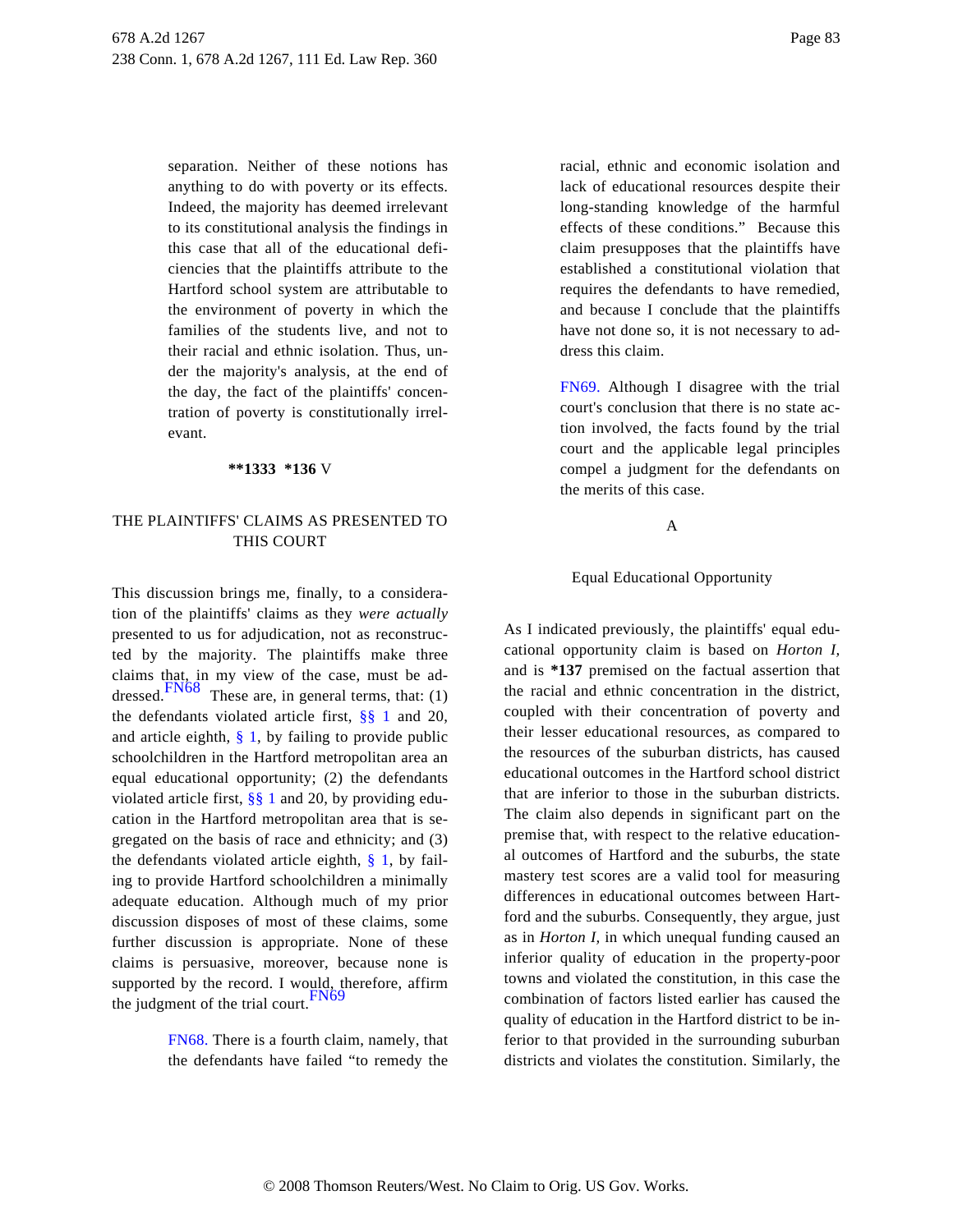plaintiffs argue that the relative quality of educational opportunities must be measured by the same or similar factors that this court deemed relevant in *[Horton I](http://www.westlaw.com/Find/Default.wl?rs=dfa1.0&vr=2.0&DB=162&FindType=Y&SerialNum=1977120164),* [supra, 172 Conn. at 634, 376 A.2d 3](http://www.westlaw.com/Find/Default.wl?rs=dfa1.0&vr=2.0&DB=162&FindType=Y&SerialNum=1977120164)59, namely: educational outcomes, as reflected by the state mastery test scores, state remedial goals, scholastic aptitude test (SAT) scores and college attendance rates; plants and facilities; equipment, supplies, textbooks and libraries; course offerings and curriculum; teaching and professional staff; bilingual education programs; and special needs programs.

As I indicated previously, although this claim might well be persuasive if its factual underpinnings were sound, it founders on the factual findings of the trial court. It is not **\*\*1334** necessary to recount all of those findings in this regard. It is sufficient to repeat here several that are fatal to the plaintiffs' claim.

<span id="page-83-1"></span><span id="page-83-0"></span>**\*138** The trial court's findings are squarely contrary to the plaintiffs' claim that Hartford suffers from diminished educational resources compared to its suburban neighbors. The court found that, since 1979, the state's method for financing public schools has taken into account the needs of urban school districts by including in the aid formula the number of children from low income families and, since 1989, a weighting factor that takes into account the number of students who score below the remedial standard on the state's mastery test scores. The court also found that the 1986 Educational Enhancement Act addressed cities' financial needs by raising teachers' salaries dramatically, so that Hartford, New Haven and Bridgeport have been able to recruit and retain teachers at salaries comparable to, if not higher than, the salary levels offered in the suburbs, and that this has permitted urban class sizes to be reduced. The court found, in addition, that the priority school district program provides that the poorer communities, like Hartford, receive the greatest financial benefit, that the state factors the mastery test scores into the aid formula as a measurement of a school district's need, and that where students do not meet remedial standards additional funds are made available.

The trial court found, moreover, that Hartford's teachers are as qualified as their suburban counterparts, and that they are very committed and dedicated to providing a quality education for their students. Hartford's teacher training program is based on the "effective schools" concept, which is specifically directed to the needs of urban and minority children. Finally, the court found that Hartford is not a negative educational setting, that there is "outstanding education going on in its schools," that some "of the best special education classes in the state can be found" there, and that the "Hartford public schools offer academic programs that are sufficient to meet the basic educational needs of **\*139** all its students and also provide other programs that are required to meet the special needs of its economically disadvantaged students."

As I indicated in great detail earlier, the trial court's findings are also squarely contrary to the plaintiffs' claim that there is a causal connection between their racial and ethnic concentration-whether considered alone or in conjunction with the concentration of poverty-and any educational deficiencies of which the plaintiffs complain. The gist of the trial court's findings in this regard is that it is not the racial and ethnic isolation of the plaintiffs, but their socioeconomic status-their poverty, its concentration, and all of the social pathologies that are closely associated with poverty and its concentration-that is the causative factor of those deficien-cies. [FN70](#page-83-0) These "disadvantaging characteristics" of poverty, which "poor children bring with them" from home and neighborhood to school, include "unemployment**\*140** ... substance abuse, hunger, parental neglect ... crowded and substandard housing,"**\*\*1335** and such "at risk" factors as low birth weight and mothers on drugs at birth.

> [FN70.](#page-83-1) Some of these specific findings are as follows. The generally poorer academic performance of African-American and Hispanic students is explained for the most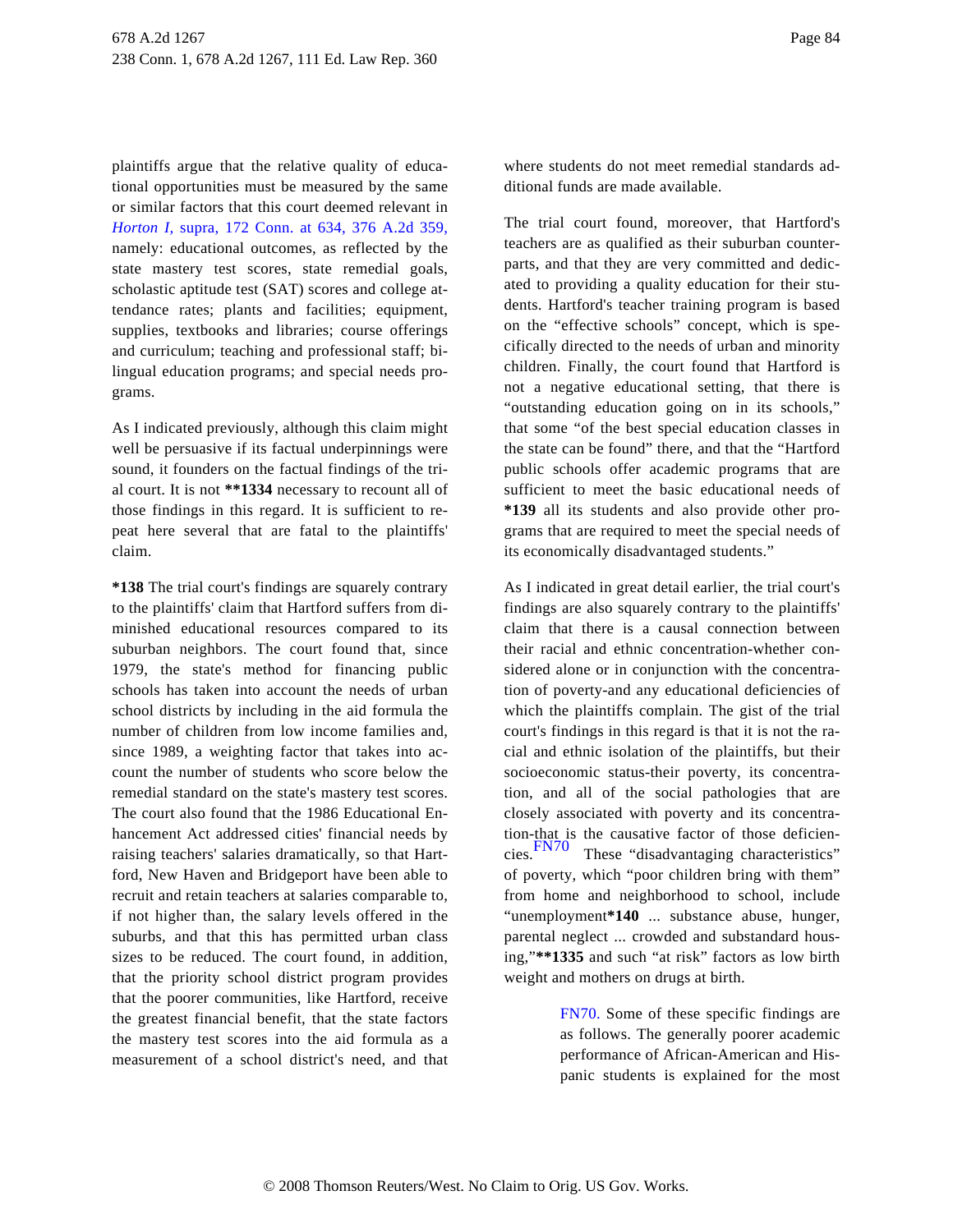<span id="page-84-1"></span><span id="page-84-0"></span>part, not by their racial and ethnic isolation, but by the social and economic conditions under which their families live. Thus, it "is poverty and not race that is a principal causal factor in lower educational achievement." The problems of the Hartford school district arise from the fact that the minorities in it are primarily poor, and the "real correlation with academic achievement is socioeconomic class rather than race...." Children who live in poverty do not do well in statewide academic testing because they carry with them the social disadvantages of their poverty, and not because they are racially or ethnically isolated. This is demonstrated further by the fact that poor white children exhibit the same educational patterns as poor minority children, because poverty, and the concentration thereof, is the strongest predictor of diminished academic achievement.

Thus, the court specifically found that virtually "all of the differences in performance between Hartford students and those in other towns, as well as differences in college attendance, can be explained by differences in socioeconomic status and the background factors that socioeconomic status represents." Among these background factors are the heightened "mobility" of the Hartford students, and the limited English proficiency of many of them. In this connection, the court also found that it is possible statistically to separate the educational effects of poverty from those of racial isolation, which the plaintiffs' experts had not done.

Finally, the trial court's findings are squarely contrary to the plaintiffs' claim that they have established valid differences in the educational outcomes between the Hartford school district and the suburban districts. To the extent that the plaintiffs rely on the state mastery scores to measure these differences, which as I read their brief is a considerable extent, the trial court found that such scores are not a valid means for measuring interdistrict achievements. Moreover, despite the plaintiffs' assertion to the contrary, the court's findings on this subject are not confined to the state mastery test scores.<sup>1</sup>

> [FN71.](#page-84-1) Specifically, the trial court found that the scores serve purposes that are not related to measuring interdistrict performance, and that it would be an abuse of their purposes to use them for such a measurement. Moreover, the court found that the scores should not be seen to be caused by racial and ethnic isolation, because the results could be related to other factors that have not been considered in that context. The test scores cannot serve as a basis for interdistrict comparisons because they do not take into account other significant factors, such as socioeconomic status, environmental deprivations at home, diminished motivation to succeed, the number of students with limited English proficiency, and the extraordinary mobility of the Hartford student population. The court also found that, because school officials have no control over where their students live or the conditions under which they live, the officials are not in a position to remedy the severe disadvantages that their students bring with them to school.

The plaintiffs contend, nonetheless, that the trial court's findings are clearly erroneous, that many of the facts upon which they rely were undisputed in the trial court, and that the court was required to accept certain of the experts' opinions. Suffice it to say that neither the record nor the law bears out that contention. The court's findings are fully supported by the evidence. None of the facts in question was undisputed; on the contrary, they were hotly disputed in the trial court, **\*141** originally and on our remand. Finally, it is axiomatic that a trial court is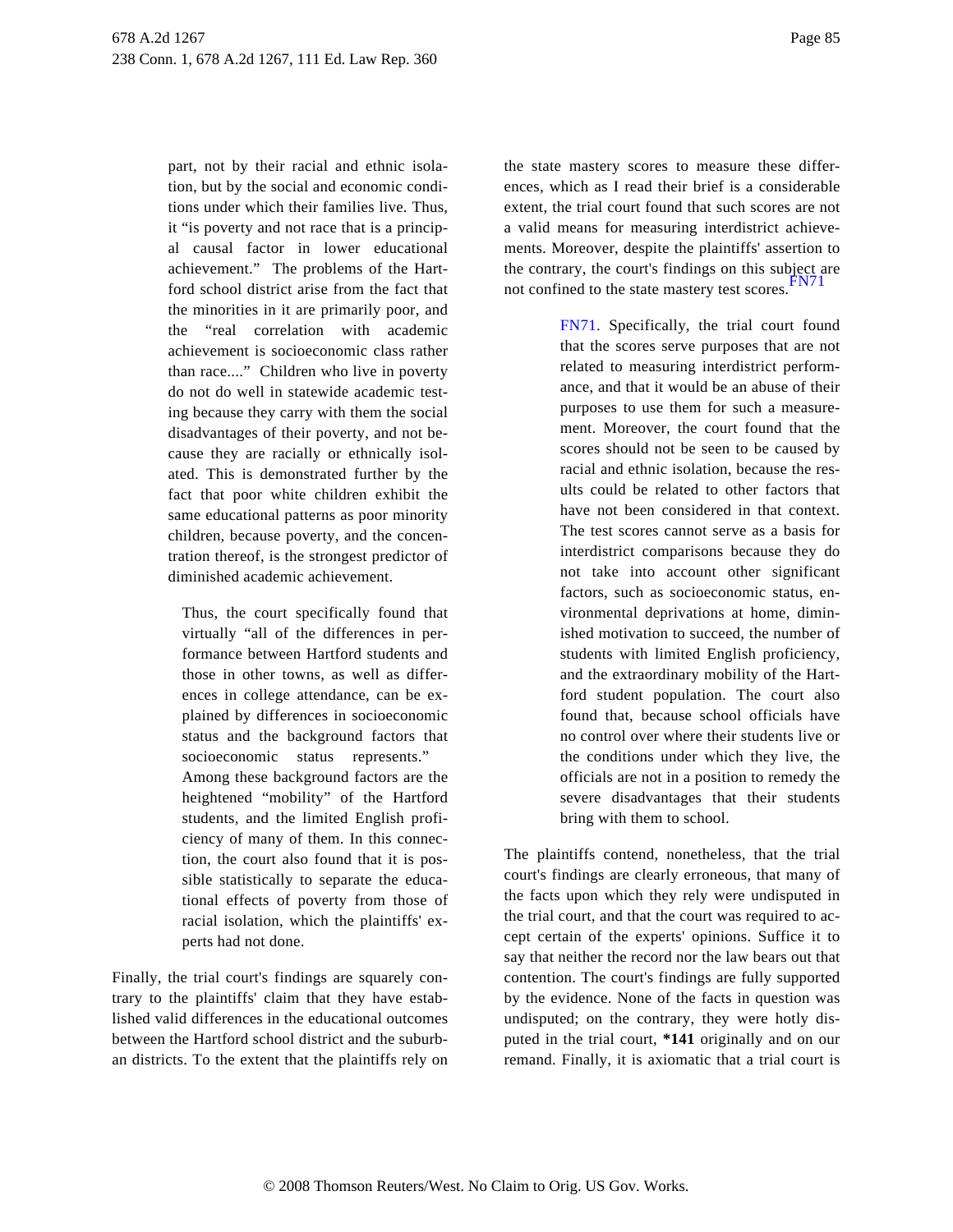not required to accept an expert's opinion; *[Drabik](http://www.westlaw.com/Find/Default.wl?rs=dfa1.0&vr=2.0&DB=162&FindType=Y&SerialNum=1995154660) [v. East Lyme](http://www.westlaw.com/Find/Default.wl?rs=dfa1.0&vr=2.0&DB=162&FindType=Y&SerialNum=1995154660),* [234 Conn. 390, 396, 662 A.2d 1](http://www.westlaw.com/Find/Default.wl?rs=dfa1.0&vr=2.0&DB=162&FindType=Y&SerialNum=1995154660)18 [\(1995\);](http://www.westlaw.com/Find/Default.wl?rs=dfa1.0&vr=2.0&DB=162&FindType=Y&SerialNum=1995154660) and that is particularly true in this case, where the court indicated that some of the plaintiffs' experts' opinions were flawed methodologically, and where there were contrary expert opinions that the trial court did credit.

## B

# Per Se Segregation Under Article Eighth, [§ 1](http://www.westlaw.com/Find/Default.wl?rs=dfa1.0&vr=2.0&DB=1000264&DocName=CTCNART6S1&FindType=L), and Article First, § 20

This claim of the plaintiffs bears little additional discussion. As I indicated previously, it rests entirely on the proposition that "segregation" as used in article first, § 20, and applied to education under article eighth, [§ 1](http://www.westlaw.com/Find/Default.wl?rs=dfa1.0&vr=2.0&DB=1000264&DocName=CTCNART6S1&FindType=L), means de facto racial and ethnic concentration, without a requirement of state intention. As I also indicated previously, this claim is simply untenable, and such a conclusion cannot rationally be drawn from the language or history of those constitutional provisions.

## C

## A Minimally Adequate Education

The plaintiffs' final claim is that they have established that they are being deprived of their right, under article eighth,  $\S$  1, to a minimally adequate education. This claim requires some additional discussion, because the majority did not discuss it and, therefore, it was not involved in my analysis of the majority opinion. I conclude, nonetheless, that the plaintiffs cannot prevail on this claim.

The plaintiffs argue, first, that, under both the majority opinion in *[Horton I](http://www.westlaw.com/Find/Default.wl?rs=dfa1.0&vr=2.0&DB=162&FindType=Y&SerialNum=1977120164),* [supra, 172 Conn. at 649,](http://www.westlaw.com/Find/Default.wl?rs=dfa1.0&vr=2.0&DB=162&FindType=Y&SerialNum=1977120164) [376 A.2d 35](http://www.westlaw.com/Find/Default.wl?rs=dfa1.0&vr=2.0&DB=162&FindType=Y&SerialNum=1977120164)9 (referring to state's "constitutional duty to educate its children"), and the dissenting opinion therein; [id., at 659, 376 A.2d 359](http://www.westlaw.com/Find/Default.wl?rs=dfa1.0&vr=2.0&DB=162&FindType=Y&SerialNum=1977120164) (*Loiselle,*

*J.,* **\*142** dissenting) ("[w]hen the constitution says free education it must be interpreted in a reasonable way. A town may not herd children in an open field to hear lectures by illiterates."); article eighth,  $\S$  1, embodies a requirement of a minimally adequate education that the judiciary is empowered to enforce. The plaintiffs also point to precedents from other jurisdictions that, in their view, have held accordingly. They next contend that the trial court employed an improper standard in defining a minimally adequate **\*\*1336** education and that, under the proper standard, the evidence established a violation thereof as a matter of law.

The defendants respond, first, that article eighth, [§](http://www.westlaw.com/Find/Default.wl?rs=dfa1.0&vr=2.0&DB=1000264&DocName=CTCNART6S1&FindType=L) [1](http://www.westlaw.com/Find/Default.wl?rs=dfa1.0&vr=2.0&DB=1000264&DocName=CTCNART6S1&FindType=L), does not embody any particular substantive level of education that the judiciary has power to enforce. They contend that, although they agree that the constitutional provision includes the right to an "adequate education"; id., at 659, [376 A.2d 359](http://www.westlaw.com/Find/Default.wl?rs=dfa1.0&vr=2.0&DB=162&FindType=Y&SerialNum=1977120164); it "does not authorize the judiciary to establish specific educational programs and goals or levels of educational achievement as a constitutional requirement." The defendants next argue that, assuming we do consider the issue, the trial court cannot be faulted for using a standard that the plaintiffs themselves proposed, that the standard now proposed by the plaintiffs is improper, and that, under any appropriate standard, the plaintiffs' rights have not been violated.

In my view, it is not necessary in this case to decide whether article eighth,  $\S 1$ , embodies a requirement that the state provide a minimally adequate education or, if it does, the extent to which such a requirement is subject to judicial review. Nor is it necessary to define the specific contours of such an education. Assuming that there is such a requirement that is subject to judicial review, I conclude that the standard proposed by the plaintiffs is improper and that, gauged by any appropriate standard, the plaintiffs have not been deprived of such a right.

**\*143** Although it is difficult to ascertain precisely the standard that the plaintiffs propose, it appears to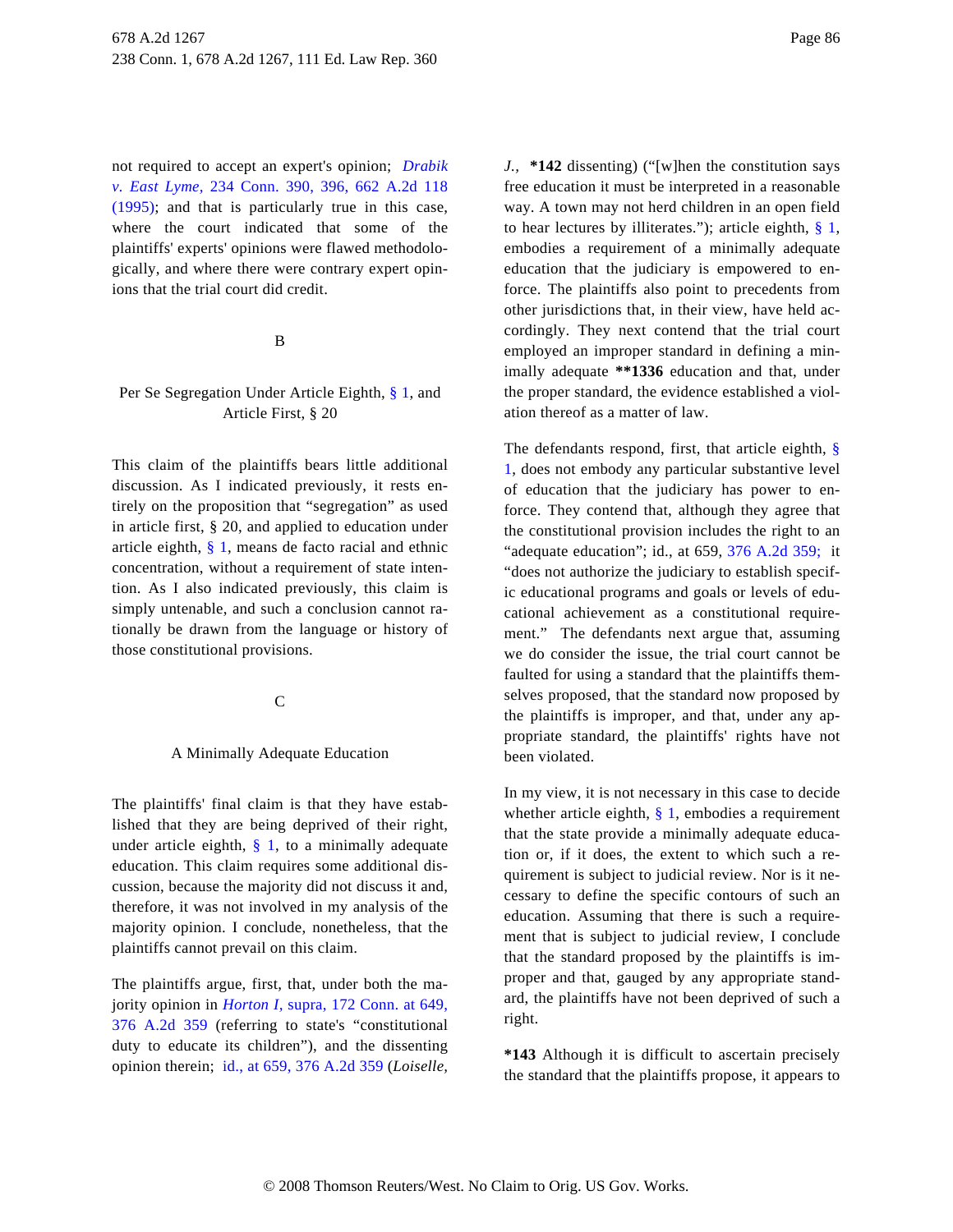be geared in significant part to student achievement, as measured by certain performance goals set by the state, namely, the state mastery tests. [FN72](#page-86-0)

<span id="page-86-1"></span>Thus, they assert that the trial court improperly rejected as irrelevant to this claim their "evidence relating to whether Hartford children were succeeding in the goals set by the state...." They contend that this standard is not met in Hartford, which in their view is a "school system whose children cannot read or write, even if provided with significant resources," and that Hartford has not provided a minimally adequate education because it is not a system "that succeeds in teaching children to at least achieve a minimal level of reading, writing and arithmetic...." As the defendants correctly point out, the plaintiffs base these characterizations of the Hartford school district on the state mastery test scores for Hartford.

> <span id="page-86-0"></span>[FN72.](#page-86-1) In this connection, the plaintiffs also refer to "other measures of achievement such as drop-out rate, graduation rate, SAT scores and college attendance." Although these do not involve any goals or standards set by the state, the plaintiffs link them with the mastery test scores.

I reject, as did the trial court, the plaintiffs' proposed standard for a constitutionally required minimally adequate education. Performance or achievement of the student population, taken generally, cannot in my view be the principle upon which any such requirement is based. There is nothing in either the language or the history of article eighth, [§](http://www.westlaw.com/Find/Default.wl?rs=dfa1.0&vr=2.0&DB=1000264&DocName=CTCNART6S1&FindType=L) [1](http://www.westlaw.com/Find/Default.wl?rs=dfa1.0&vr=2.0&DB=1000264&DocName=CTCNART6S1&FindType=L), to support such a standard.

Not only the trial court's findings in this case, but also common sense tells me that any appropriate standard by which to measure the state's assumed obligation to provide a minimally adequate education must be based generally, not on what level of achievement students reach, but on what the state reasonably attempts to make available to them, taking into account any special needs of a particular local school system. **\*144** Although schools are important socializing institutions in our democratic

society, they cannot be constitutionally required to overcome every serious social and personal disadvantage that students bring with them to school, and that seriously hinder the academic achievement of those students. Thus, as the trial court found, achievement levels as measured by such tools as the state mastery tests are an inappropriate measurement of the quality of education. Those test scores do not take into account important variables that erect difficult barriers to achievement, such as socioeconomic status, early environmental deprivations, low birth weight, mothers on drugs at birth, diminished motivation to succeed academically, extraordinary mobility, limited English proficiency, and all of the other dismal factors associated with the concentration of poverty in the Hartford school district.

**\*\*1337** This is not to say that, as part of its assumed constitutional obligation to provide a minimally adequate education, the state has no obligation to attempt, by reasonable means, to ameliorate these problems. It may well have such an obligation. It is to say, however, that this record fully establishes that the state has, through the programs, policies and funding mechanisms already described, met that obligation.

## VI

### **CONCLUSION**

It is a bedrock principle of our system of government that the legislative branch is the source of the fundamental public policy of the state, and that the courts may invalidate such a policy only where it is established beyond a reasonable doubt that it violates a constitutional right. *[Morascini v. Commis](http://www.westlaw.com/Find/Default.wl?rs=dfa1.0&vr=2.0&DB=162&FindType=Y&SerialNum=1996111500)[sioner of Public Safet](http://www.westlaw.com/Find/Default.wl?rs=dfa1.0&vr=2.0&DB=162&FindType=Y&SerialNum=1996111500)y,* [236 Conn. 781, 789, 67](http://www.westlaw.com/Find/Default.wl?rs=dfa1.0&vr=2.0&DB=162&FindType=Y&SerialNum=1996111500)5 [A.2d 1340 \(1996](http://www.westlaw.com/Find/Default.wl?rs=dfa1.0&vr=2.0&DB=162&FindType=Y&SerialNum=1996111500)). Not only does the majority fail even to give lip service to this principle, the majority violates it.

**\*145** With no justification other than its own view